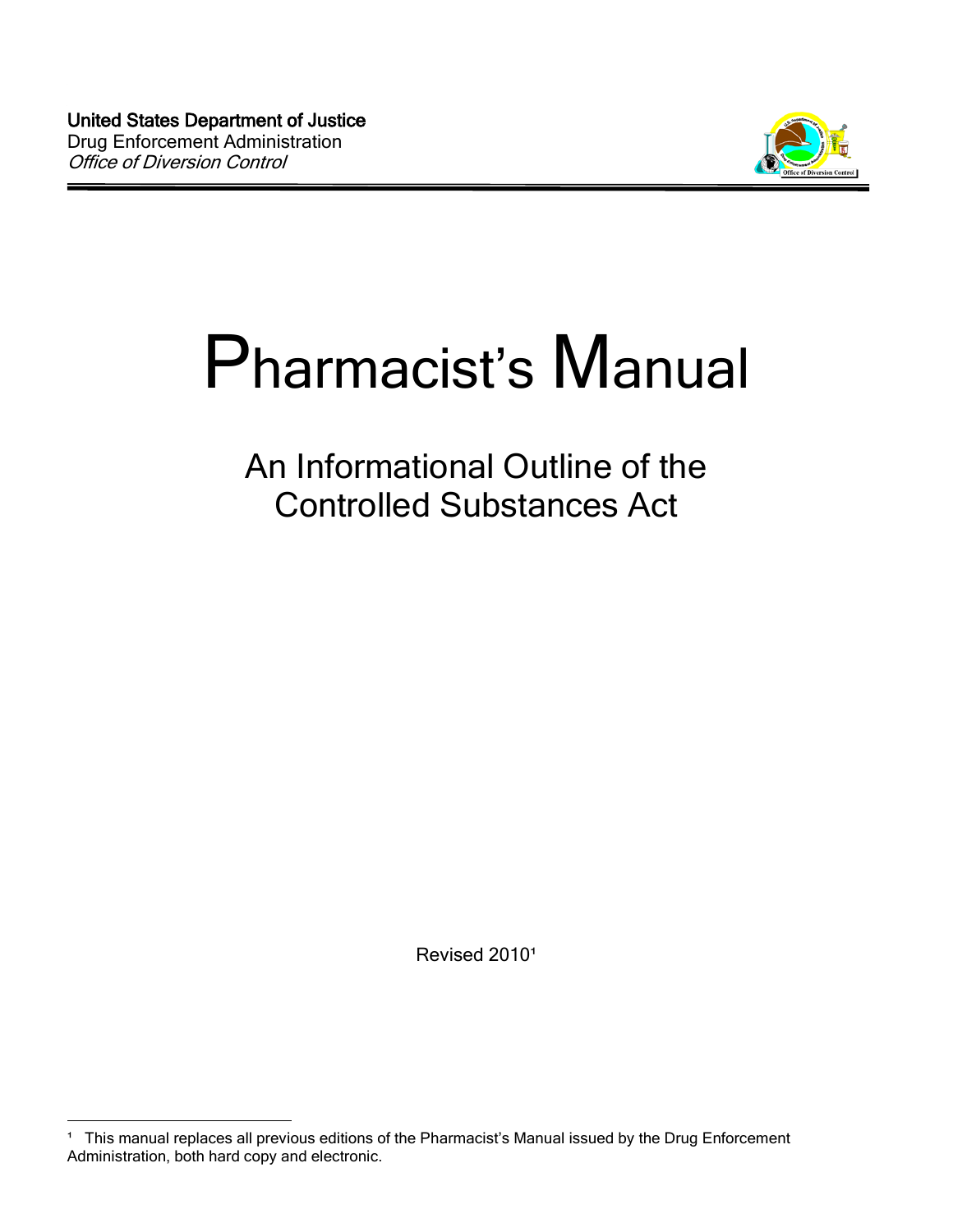#### ----------------------------------------------------------------------------------------------------------------------------------- Michele Leonhart

**Administrator** Drug Enforcement Administration

#### Joseph T. Rannazzisi

Deputy Assistant Administrator/ Deputy Chief of Operations Office of Diversion Control

#### Mark W. Caverly

Chief, Liaison and Policy Section

This manual has been prepared by the Drug Enforcement Administration, Office of Diversion Control, as a guide to assist pharmacists in their understanding of the Federal Controlled Substances Act and its implementing regulations as they pertain to the pharmacy profession.

The 2010 edition replaces all previous editions of the Pharmacist's Manual issued by the Drug Enforcement Administration, both hard copy and electronic.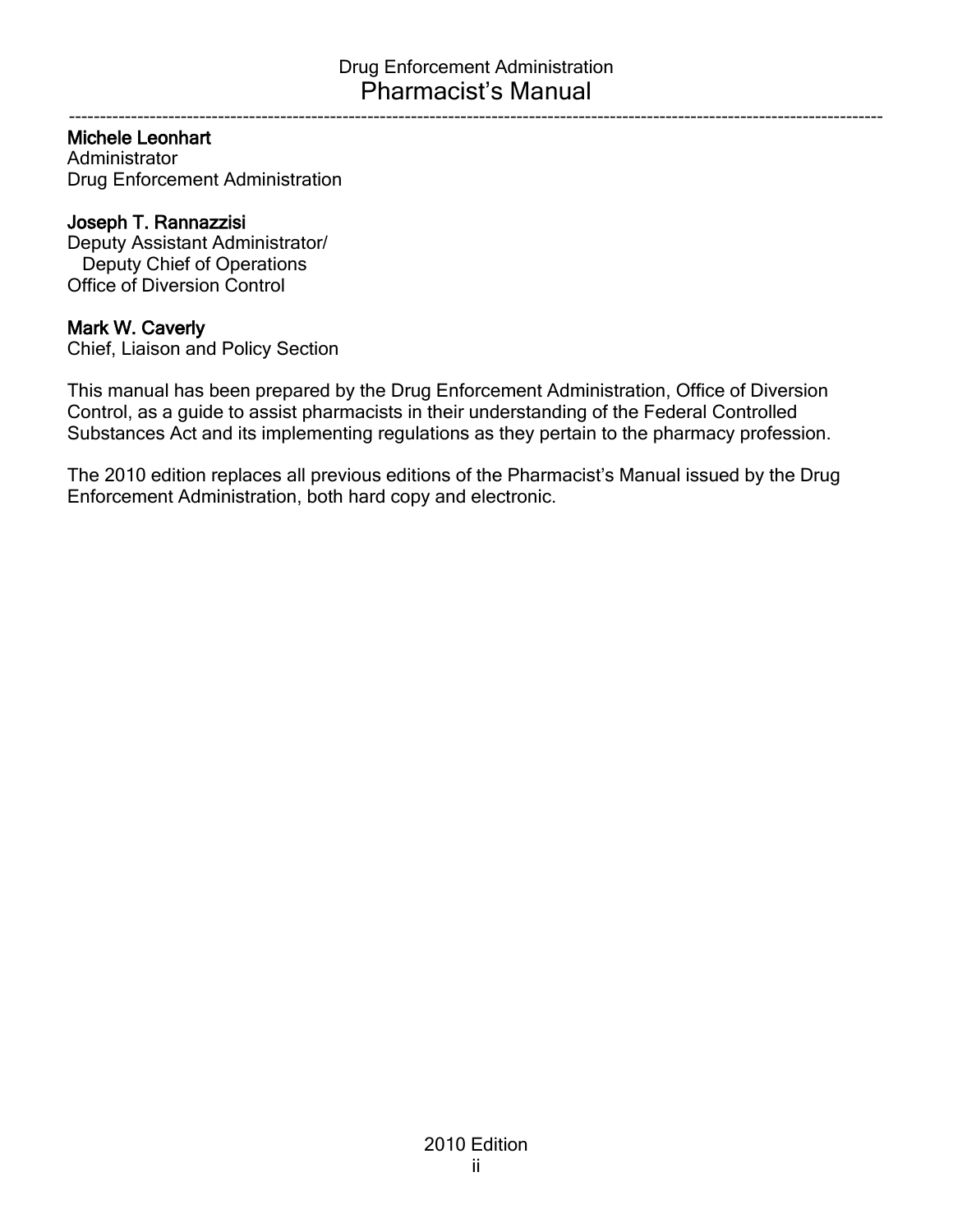# Table of Contents

-----------------------------------------------------------------------------------------------------------------------------------

# Section I - Introduction

# Section II - Schedules of Controlled Substances.

# Section III – Registration Requirements

# Section IV – Transfer or Disposal of Controlled Substances

# Section V - Security Requirements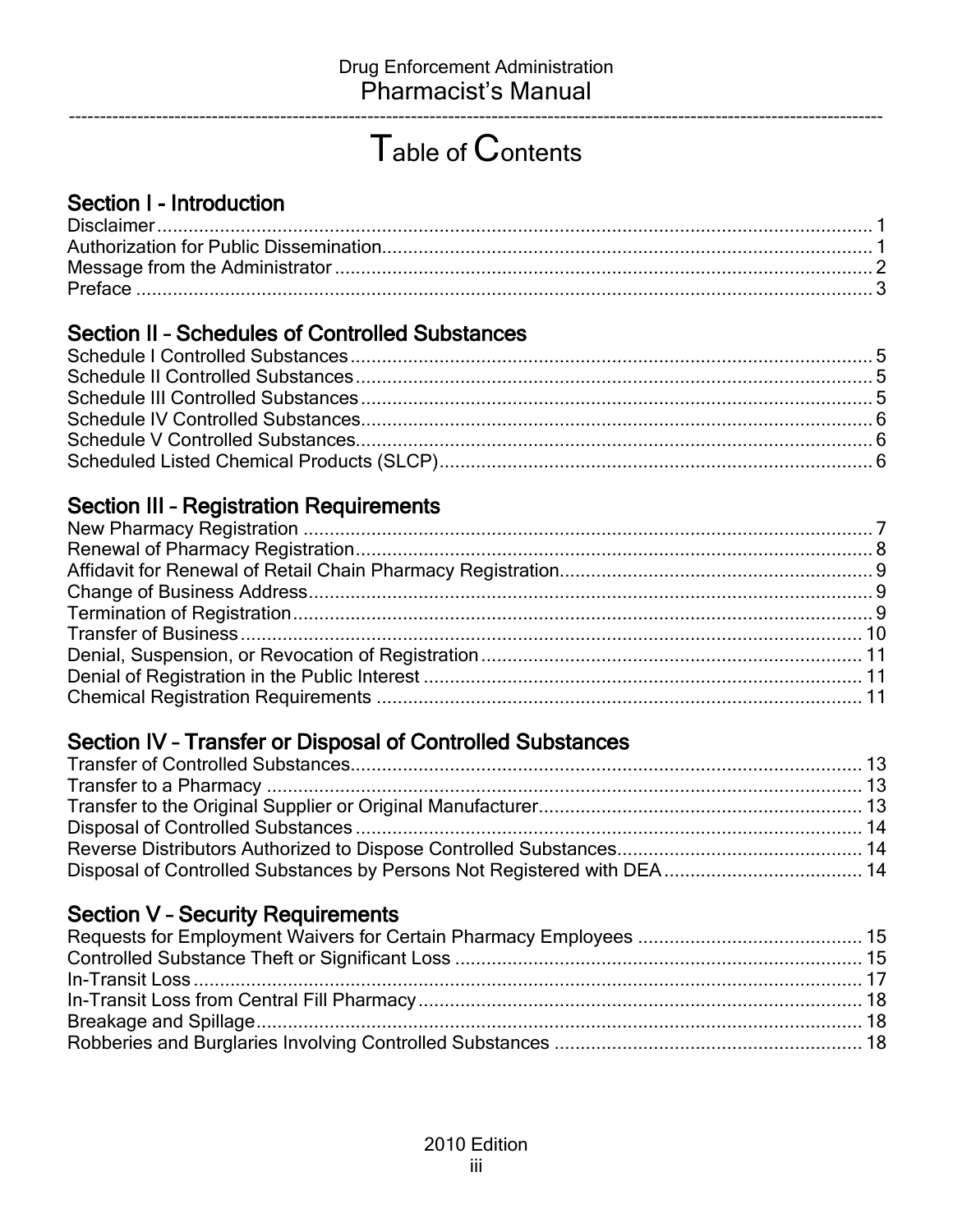# Table of Contents (continued)

-----------------------------------------------------------------------------------------------------------------------------------

# Section VI - Recordkeeping Requirements.

### Section VII - Inventory Requirements

### Section VIII - Ordering Controlled Substances

### Section IX - Valid Prescription Requirements

|         | 29  |
|---------|-----|
|         | 29  |
|         |     |
|         |     |
|         | -32 |
|         |     |
|         |     |
|         |     |
|         |     |
|         |     |
| Refills |     |
|         |     |
|         |     |
|         |     |
|         |     |
|         | 35  |
|         |     |
|         |     |
|         |     |
|         |     |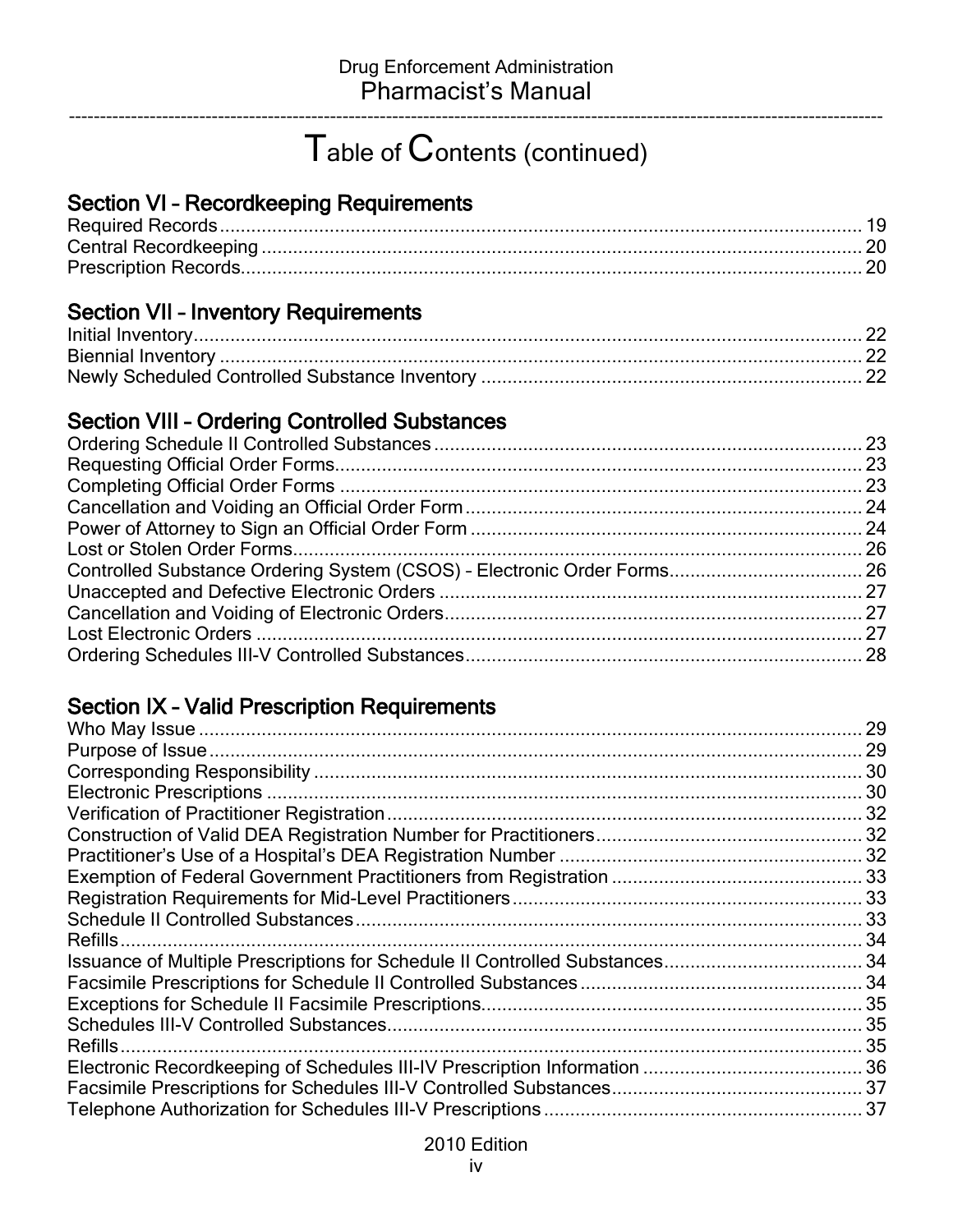# Table of Contents (continued)

-----------------------------------------------------------------------------------------------------------------------------------

# Section IX - Valid Prescription Requirements (continued)

# Section X – Dispensing Requirements

| Partial Filling of Schedule II Prescriptions for Terminally III or Long Term Care Facility Patients 41 |  |
|--------------------------------------------------------------------------------------------------------|--|
|                                                                                                        |  |
|                                                                                                        |  |
|                                                                                                        |  |
|                                                                                                        |  |

# Section XI – Ryan Haight Online Pharmacy Consumer Protection

| <b>Act of 2008</b> |  |
|--------------------|--|
|                    |  |
|                    |  |
|                    |  |
|                    |  |
|                    |  |
|                    |  |
|                    |  |
|                    |  |
|                    |  |
|                    |  |
|                    |  |
|                    |  |
|                    |  |

# Section XII - Other Pharmacy Operations

| Use of Automated Dispensing Systems by Retail Pharmacies at Long Term Care Facilities  52 |  |
|-------------------------------------------------------------------------------------------|--|
|                                                                                           |  |
|                                                                                           |  |
|                                                                                           |  |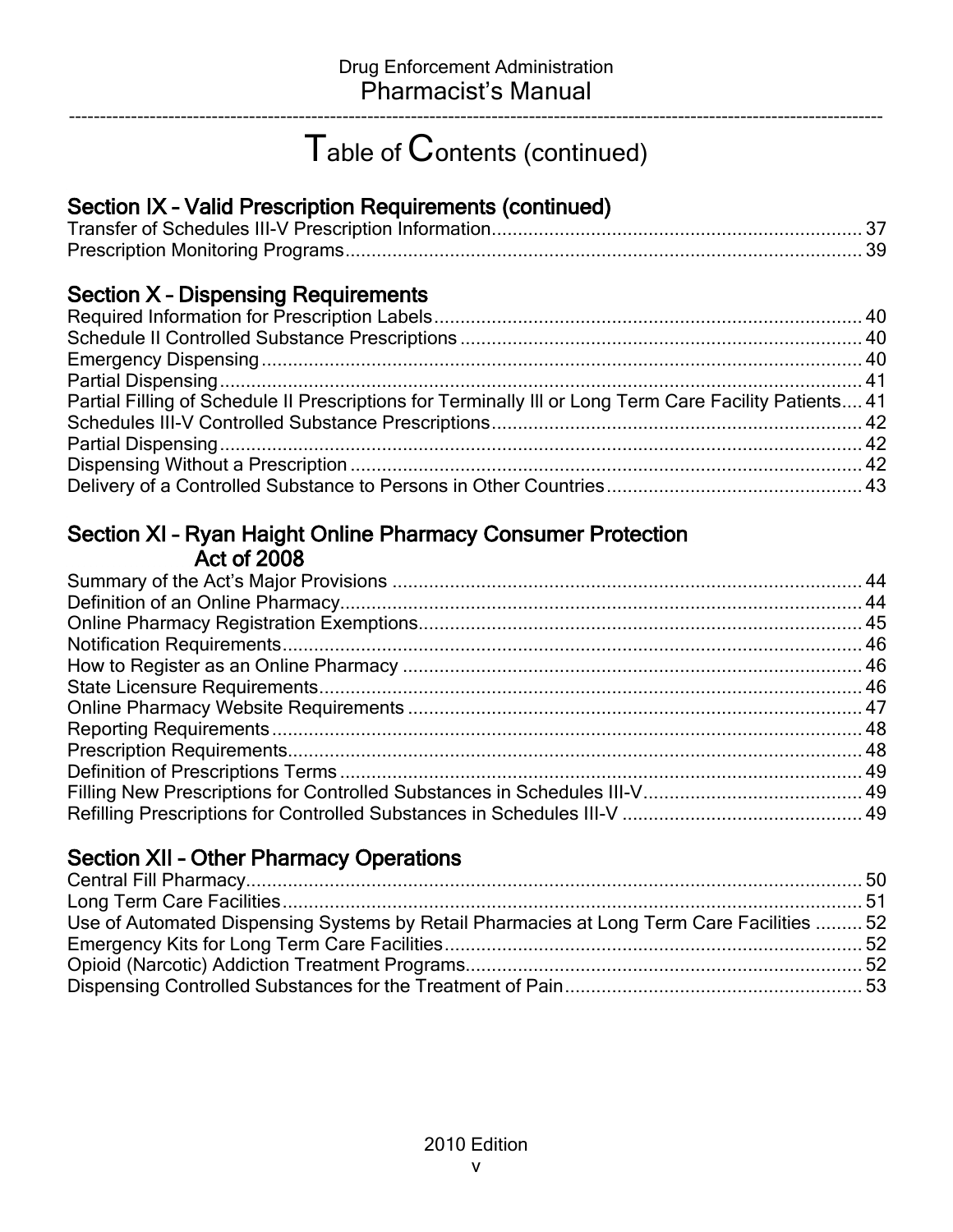-----------------------------------------------------------------------------------------------------------------------------------

Table of Contents (continued)

# Section XIII - Other Controlled Substance Regulations

| United States Postal Service Mailing Requirements for Controlled Substances54 |  |
|-------------------------------------------------------------------------------|--|

# Section XIV – Combat Methamphetamine Epidemic Act of 2005

# Appendices

|            | Appendix B Definitions Based on the Controlled Substances Act and the Code of Federal |     |
|------------|---------------------------------------------------------------------------------------|-----|
|            |                                                                                       | .62 |
|            |                                                                                       |     |
|            |                                                                                       |     |
|            |                                                                                       |     |
|            |                                                                                       |     |
|            | Appendix G Equivalency Tables for Ephedrine, Pseudoephedrine, and Phenylpropanolamine |     |
|            |                                                                                       |     |
|            |                                                                                       |     |
| Appendix I |                                                                                       |     |
| Appendix J |                                                                                       |     |
|            |                                                                                       |     |
| Appendix L |                                                                                       |     |
|            | Appendix M Small Business and Agriculture Regulatory Enforcement Ombudsman 78         |     |
|            |                                                                                       |     |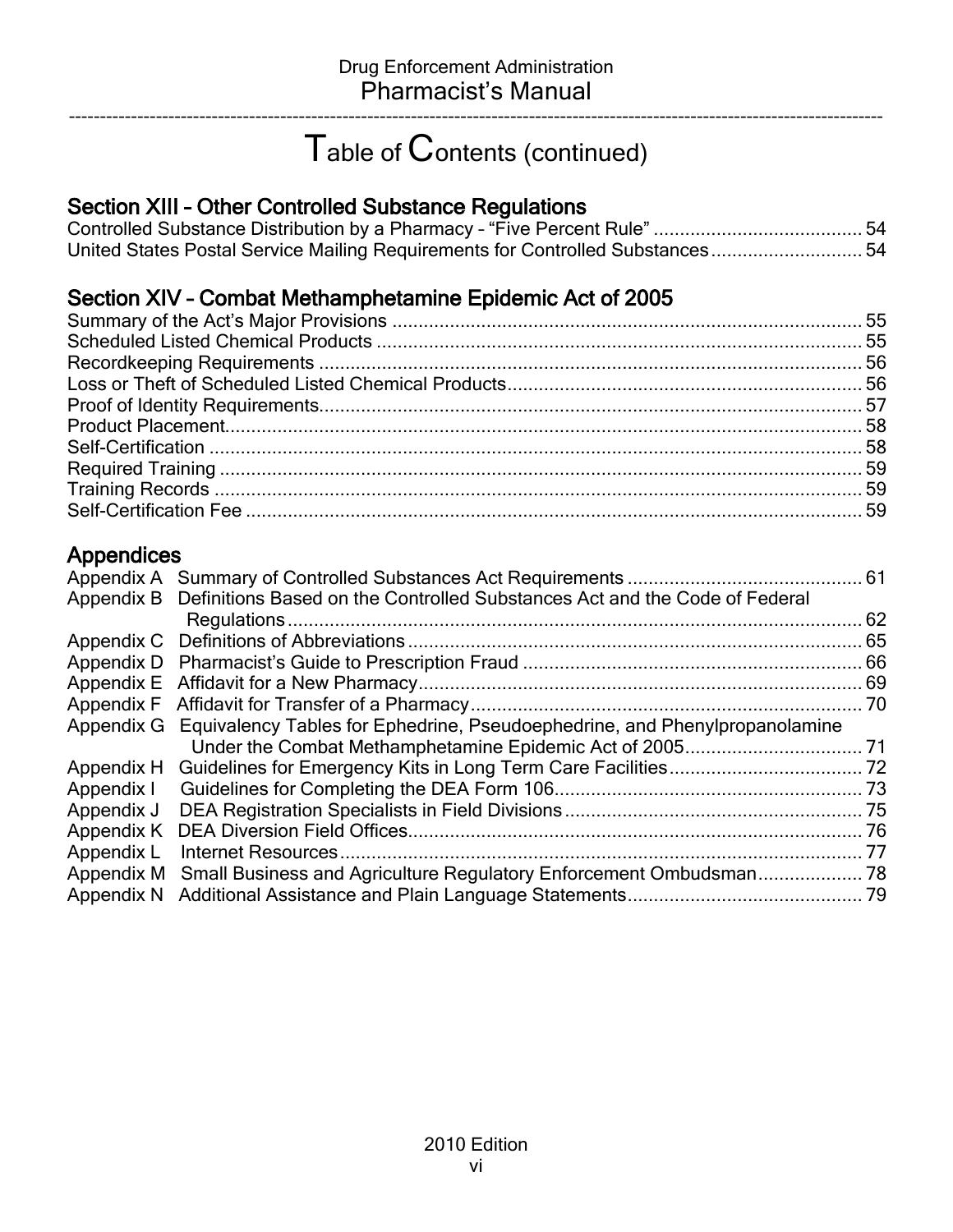#### ------------------------------------------------------------------------------------------------------------------------------------------------------------- SECTION I – INTRODUCTION

#### Disclaimer

This pharmacist's manual is intended to summarize and explain the basic requirements for prescribing, administering, and dispensing controlled substances under the Controlled Substances Act (CSA), Title 21 United States Code (21 U.S.C.) 801-971 and the DEA regulations, Title 21, Code of Federal Regulations (21 C.F.R.), Parts 1300 to End. Pertinent citations to the law and regulations are included in this manual.

Printed copies of the complete regulations implementing the CSA (21 C.F.R. Part 1300 to End) may be obtained from:

> Superintendent of Documents U.S. Government Printing Office Washington, D.C. 20402

Both the C.F.R. and the Federal Register (which includes proposed and final rules implementing the CSA) are available on the internet through the U.S. Government Printing Office website. This website, which provides information by section, citation, and keywords, can be accessed at:

www.gpoaccess.gov

Unofficial copies of pertinent C.F.R. citations and this pharmacist's manual may be found on the internet at DEA's Diversion website (under "publications"):

www.DEAdiversion.usdoj.gov

Should any pertinent provisions of the law or regulations be modified in the future, DEA will issue a revised electronic version of this document, which will be posted on the DEA Diversion website.

If you encounter errors in this document, please notify:

Drug Enforcement Administration Attn: Liaison and Policy Section/ODL 8701 Morrissette Drive Springfield, Virginia 22152

Inquiries regarding topics within this document may be addressed to your local DEA Diversion Field Office (Appendix K) or the address above.

#### Authorization for Public Dissemination

All material in this publication is in the public domain and may be reproduced without the express permission of the Drug Enforcement Administration.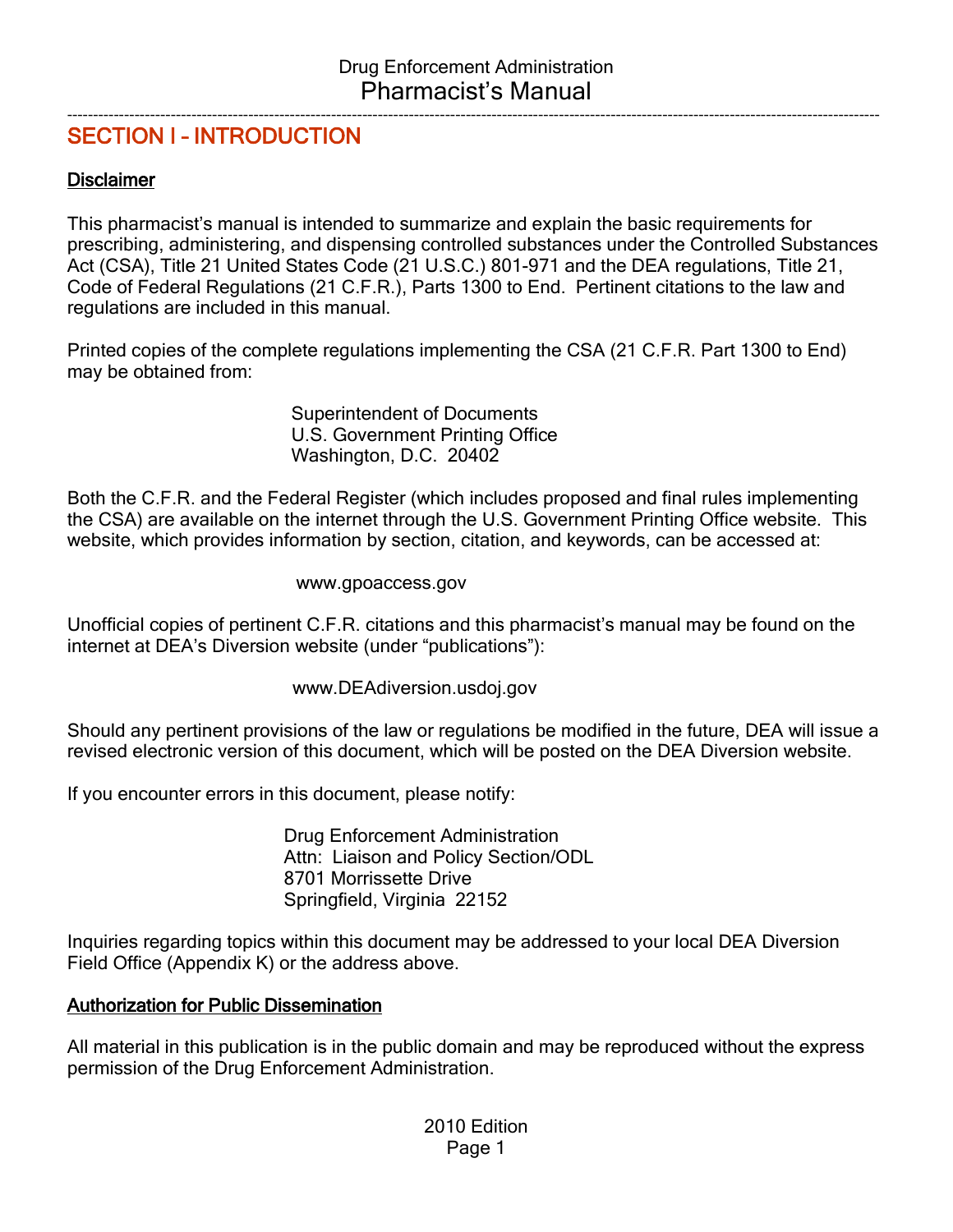#### ------------------------------------------------------------------------------------------------------------------------------------------------------------- Message from the Administrator

The Drug Enforcement Administration is pleased to provide you with the 2010 edition of the Pharmacist's Manual to assist you in understanding the provisions of the Controlled Substances Act (CSA) and its implementing regulations. This manual will answer questions you may encounter in the practice of pharmacy and provide guidance in complying with the CSA regulations. This edition has been updated to include information on the provisions of the Combat Methamphetamine Epidemic Act of 2005, the Ryan Haight Online Pharmacy Consumer Protection Act of 2008, and the Interim Final Rule entitled Electronic Prescriptions for Controlled Substances.

Your role in the proper dispensing of controlled substances is critical to the health of patients and helps protect society against drug abuse and diversion. Your adherence to the CSA, together with its objectives and your compliance, is a powerful resource for protecting the public health, assuring patient safety, and preventing the diversion of controlled substances and drug products containing listed chemicals.

Sincerely,

Drug Enforcement Administration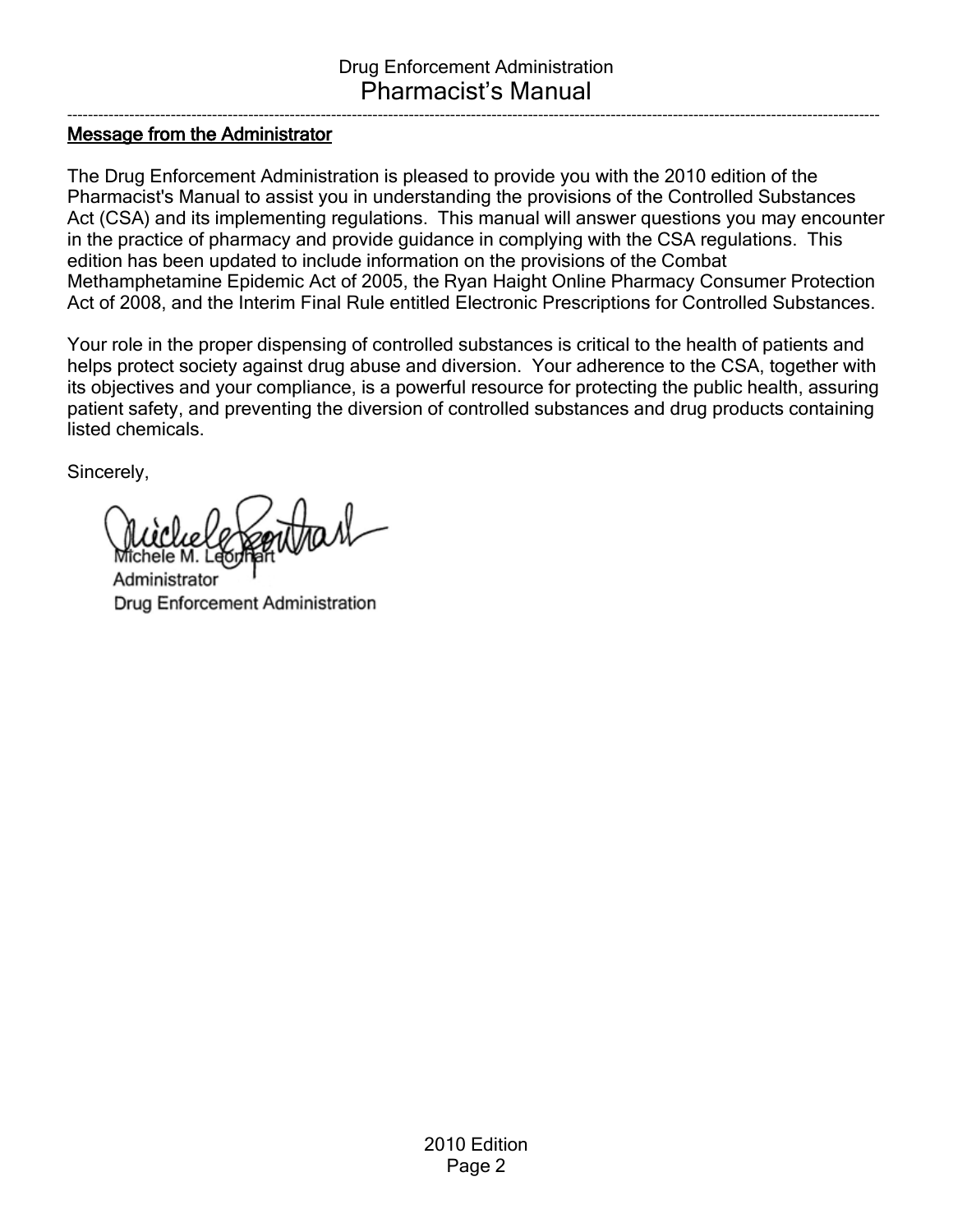#### ------------------------------------------------------------------------------------------------------------------------------------------------------------- Preface

The Drug Enforcement Administration (DEA) was established in 1973 to serve as the primary agency responsible for the enforcement of federal drug laws. The Controlled Substances Act (CSA) and its implementing regulations establish federal requirements regarding both illicit and licit controlled substances. With respect to pharmaceutical controlled substances, DEA's responsibility is twofold: to prevent diversion and abuse of these substances while ensuring an adequate and uninterrupted supply is available to meet the country's legitimate medical, scientific, and research needs. In carrying out this mission, DEA works closely with state and local authorities and other federal agencies.

Under the framework of the CSA, all controlled substance transactions take place within a "closed system" of distribution established by Congress. Within this "closed system" all legitimate handlers of controlled substances – manufacturers, distributors, physicians, pharmacies, and others, must be registered with DEA (unless exempt) and maintain strict accounting for all controlled substance transactions.

To carry out this mission effectively, DEA seeks to educate its registrants regarding their legal obligations. It is DEA's goal to maintain a positive working relationship with all of its registrants, including pharmacies. DEA understands that it can best serve the public interest by working with the pharmacy community to prevent the diversion of pharmaceutical controlled substances and scheduled listed chemical products (SLCPs) into the illicit market.

Federal controlled substance laws are designed to function in tandem with state controlled substance laws. DEA works in cooperation with state professional licensing boards and state and local law enforcement officials to make certain that pharmaceutical controlled substances are prescribed, administered, and dispensed for a legitimate medical purpose in the usual course of professional practice. Within this framework, the majority of investigations into possible violations of controlled substance laws are carried out by state authorities. DEA focuses its investigations on cases involving violators of the highest level or most significant impact.

In the event a state board revokes the license of a pharmacy, DEA will request a voluntary surrender of the pharmacy's DEA registration. If the pharmacy refuses to surrender its registration, DEA will seek administrative action to revoke its DEA registration based on lack of state authorization. Additional administrative remedies that may be utilized to correct a lack of compliance include a letter of admonition or an administrative hearing. DEA may also pursue civil or criminal sanctions if there is sufficient evidence to justify a prosecution. All such actions are designed to protect the public health and safety.

In addition to the diversion of controlled substances, DEA is concerned with the diversion of certain chemicals used in the clandestine manufacture of controlled substances. Chemicals such as ephedrine and pseudoephedrine contained in over the counter and prescription substances are immediate precursors used in the illicit manufacture of methamphetamine and amphetamine. These products may be purchased or stolen from retail outlets, including pharmacies, for use in clandestine laboratories.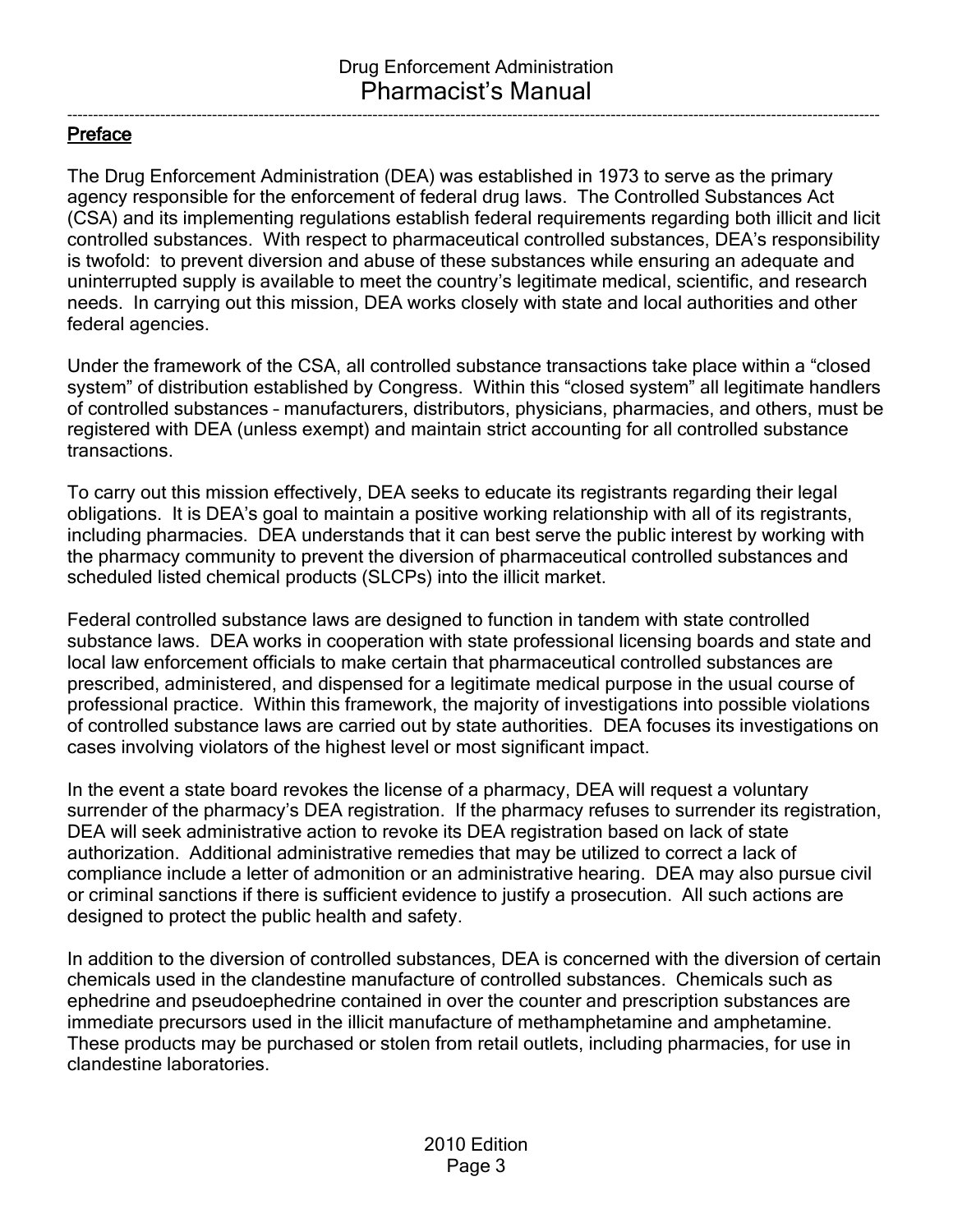#### Drug Enforcement Administration Pharmacist's Manual

------------------------------------------------------------------------------------------------------------------------------------------------------------- Pharmacies that sell over the counter products containing ephedrine and pseudoephedrine must be "self-certified" as required by the Combat Methamphetamine Epidemic Act of 2005 (CMEA). The CMEA created a new category of products designated as SLCPs. SLCPs are products containing ephedrine, pseudoephedrine, or phenylpropanolamine that may be marketed or distributed lawfully in the United States as a non-prescription drug under the Food, Drug, and Cosmetic Act. The retail provisions of the CMEA went into effect on September 30, 2006 and require, among other things, employee training, self certification, placement of SLCPs out of customer reach, required identification, sales logbooks, sales and purchase limits, and others.

DEA and the pharmacy profession have strong common interests in the appropriate use of controlled substances and SLCPs. An effective working relationship to ensure compliance with CSA requirements will continue to produce lasting benefits on a national scale.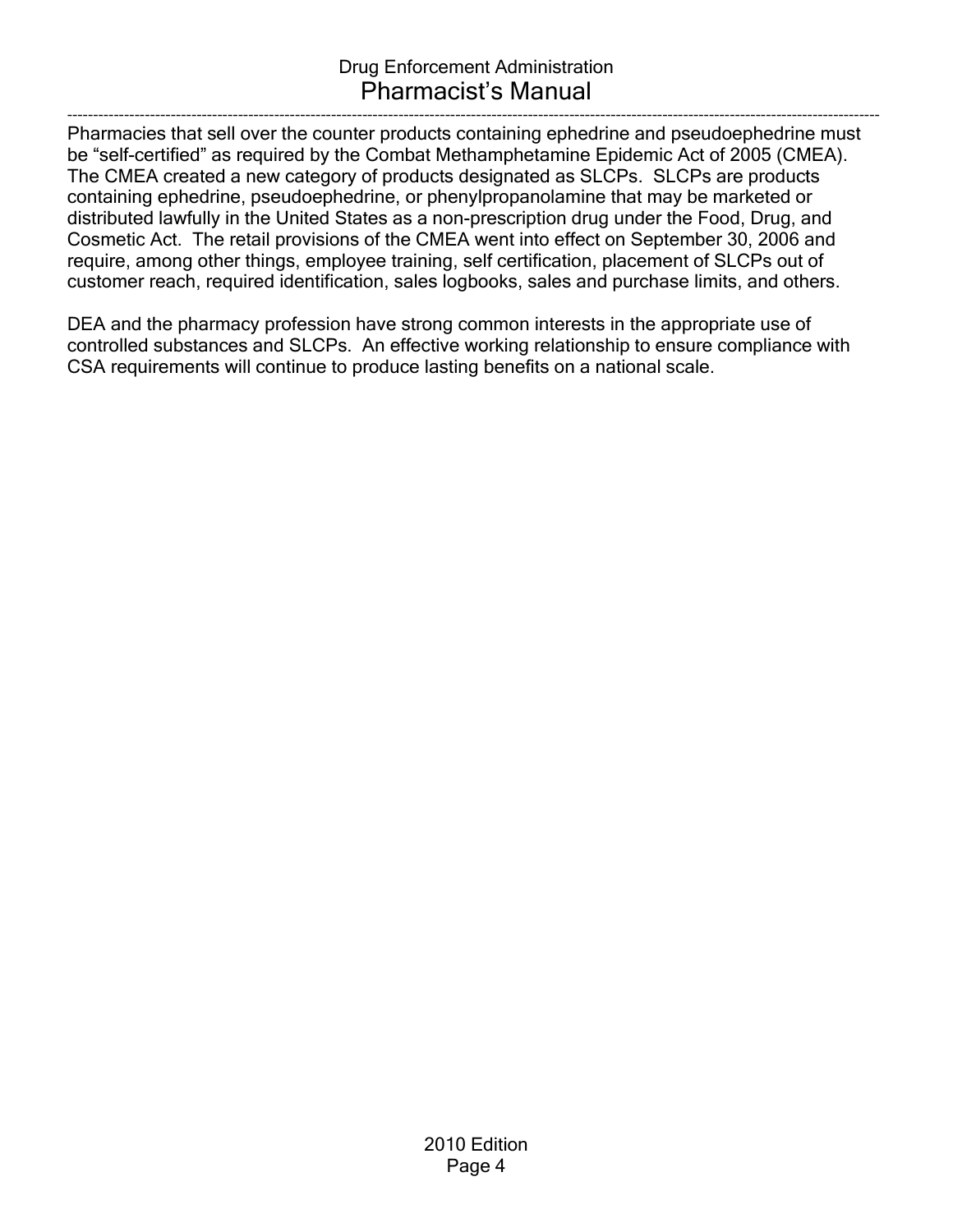#### ------------------------------------------------------------------------------------------------------------------------------------------------------------- SECTION II – SCHEDULES OF CONTROLLED SUBSTANCES

The drugs and other substances that are considered controlled substances under the CSA are divided into five schedules. A listing of the substances and their schedules is found in the DEA regulations, 21 C.F.R. Sections 1308.11 through 1308.15. A controlled substance is placed in its respective schedule based on whether it has a currently accepted medical use in treatment in the United States and its relative abuse potential and likelihood of causing dependence. Some examples of controlled substances in each schedule are outlined below.

NOTE: Drugs listed in schedule I have no currently accepted medical use in treatment in the United States and, therefore, may not be prescribed, administered, or dispensed for medical use. In contrast, drugs listed in schedules II-V have some accepted medical use and may be prescribed, administered, or dispensed for medical use.

#### Schedule I Controlled Substances

Substances in this schedule have a high potential for abuse, have no currently accepted medical use in treatment in the United States, and there is a lack of accepted safety for use of the drug or other substance under medical supervision.

Some examples of substances listed in schedule I are: heroin, lysergic acid diethylamide (LSD), marijuana (cannabis), peyote, methaqualone, and 3,4-methylenedioxymethamphetamine ("ecstasy").

#### Schedule II Controlled Substances

Substances in this schedule have a high potential for abuse which may lead to severe psychological or physical dependence.

Examples of single entity schedule II narcotics include morphine and opium. Other schedule II narcotic substances and their common name brand products include: hydromorphone (Dilaudid®), methadone (Dolophine®), meperidine (Demerol®), oxycodone (OxyContin®), and fentanyl (Sublimaze® or Duragesic®).

Examples of schedule II stimulants include: amphetamine (Dexedrine®, Adderall®), methamphetamine (Desoxyn®), and methylphenidate (Ritalin®). Other schedule II substances include: cocaine, amobarbital, glutethimide, and pentobarbital.

#### Schedule III Controlled Substances

Substances in this schedule have a potential for abuse less than substances in schedules I or II and abuse may lead to moderate or low physical dependence or high psychological dependence.

Examples of schedule III narcotics include combination products containing less than 15 milligrams of hydrocodone per dosage unit (Vicodin®) and products containing not more than 90 milligrams of codeine per dosage unit (Tylenol with codeine®). Also included are buprenorphine products (Suboxone® and Subutex®) used to treat opioid addiction.

> 2010 Edition Page 5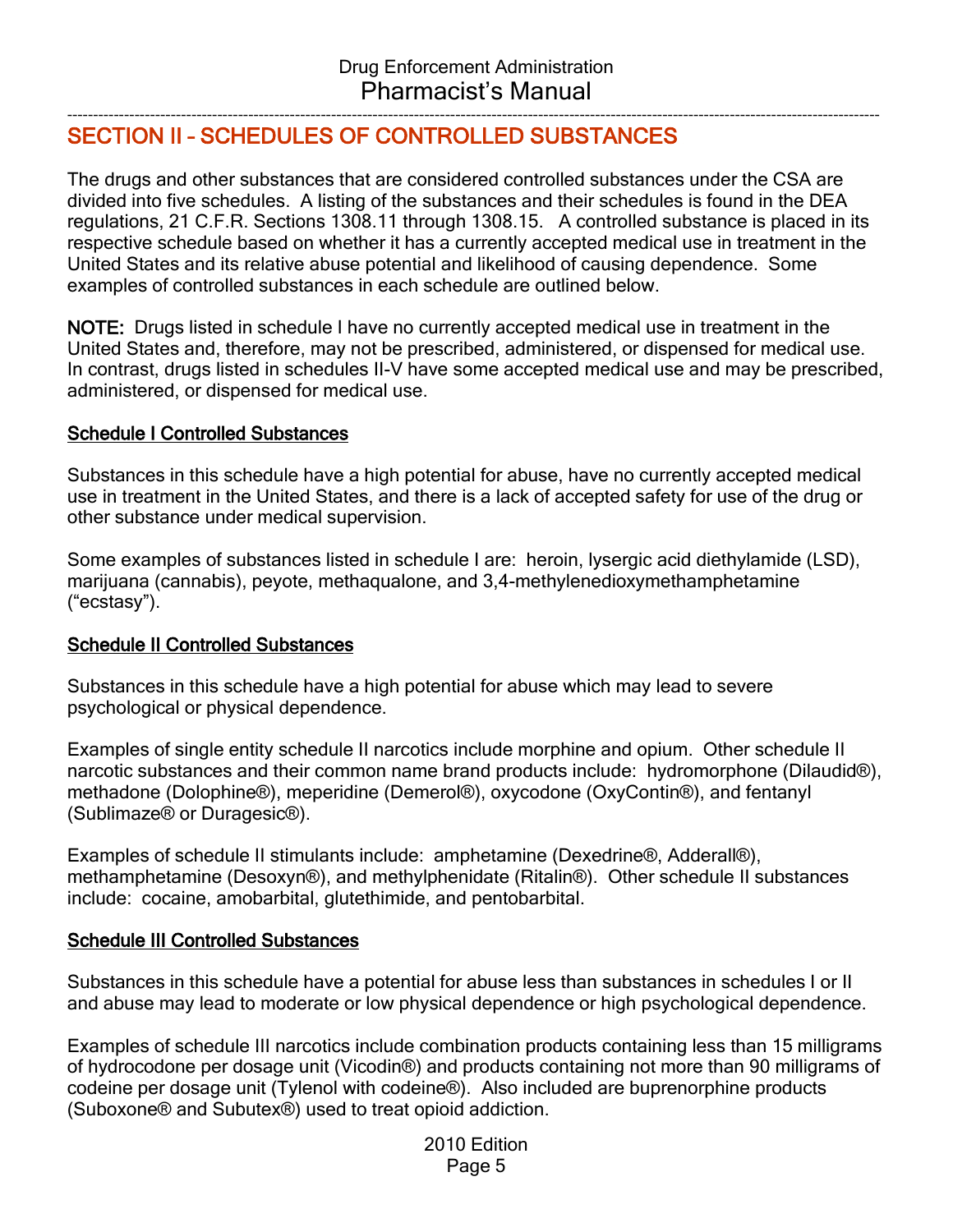#### Drug Enforcement Administration Pharmacist's Manual

------------------------------------------------------------------------------------------------------------------------------------------------------------- Examples of schedule III non-narcotics include benzphetamine (Didrex®), phendimetrazine, ketamine, and anabolic steroids such as oxandrolone (Oxandrin®).

#### Schedule IV Controlled Substances

Substances in this schedule have a low potential for abuse relative to substances in schedule III.

An example of a schedule IV narcotic is propoxyphene (Darvon® and Darvocet-N 100®).

Other schedule IV substances include: alprazolam (Xanax®), clonazepam (Klonopin®), clorazepate (Tranxene®), diazepam (Valium®), lorazepam (Ativan®), midazolam (Versed®), temazepam (Restoril®), and triazolam (Halcion®).

#### Schedule V Controlled Substances

Substances in this schedule have a low potential for abuse relative to substances listed in schedule IV and consist primarily of preparations containing limited quantities of certain narcotics. These are generally used for antitussive, antidiarrheal, and analgesic purposes.

Examples include cough preparations containing not more than 200 milligrams of codeine per 100 milliliters or per 100 grams (Robitussin AC® and Phenergan with Codeine®).

#### Scheduled Listed Chemical Product (SLCP)

An SLCP is defined as a product that contains ephedrine, pseudoephedrine, or phenylpropanolamine and may be marketed or distributed lawfully in the United States under the Federal Food, Drug, and Cosmetic Act as a nonprescription drug.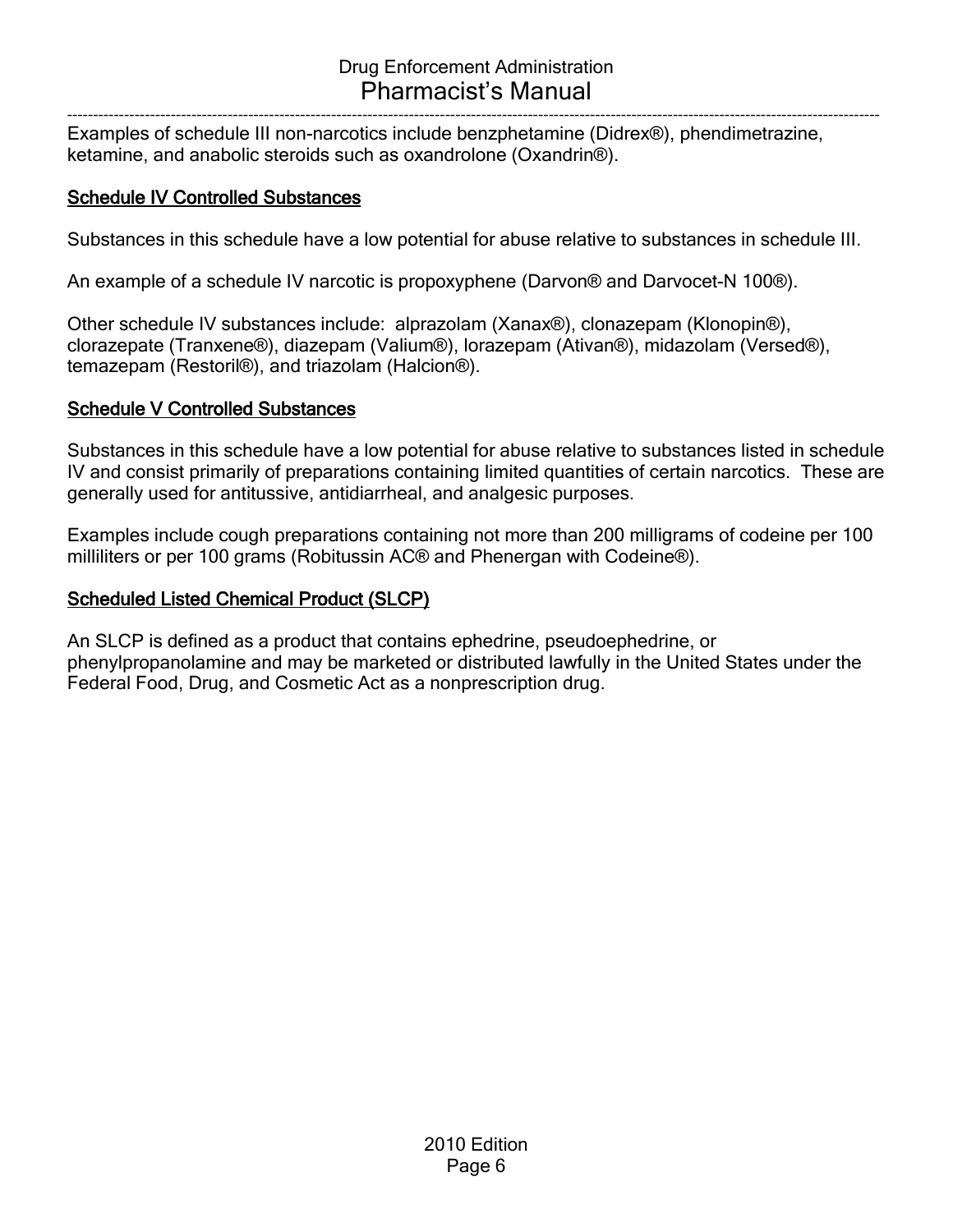#### ------------------------------------------------------------------------------------------------------------------------------------------------------------- SECTION III – REGISTRATION REQUIREMENTS

#### New Pharmacy Registration

Every pharmacy that dispenses a controlled substance must be registered with the DEA. First, a state license must be obtained.

To register as a new pharmacy, the DEA Form 224 must be completed. The cost of the application fee is indicated on the application form. The certificate of registration must be maintained at the registered location and kept available for official inspection. If a person owns and operates more than one pharmacy, each place of business must be registered.

The DEA Form 224 should be completed online (www.DEAdiversion.usdoj.gov).

|                                                                                                                                      |                                            | U.S. Department of Justice  Drug Enforcement Administration<br><b>Office of Diversion Control</b>                                                                                                                                                 |                                |  |  |
|--------------------------------------------------------------------------------------------------------------------------------------|--------------------------------------------|---------------------------------------------------------------------------------------------------------------------------------------------------------------------------------------------------------------------------------------------------|--------------------------------|--|--|
|                                                                                                                                      |                                            |                                                                                                                                                                                                                                                   | Contact Us   Site Map   Search |  |  |
| Hame                                                                                                                                 | Registration > COMIF                       |                                                                                                                                                                                                                                                   |                                |  |  |
| Registration                                                                                                                         |                                            |                                                                                                                                                                                                                                                   |                                |  |  |
| Reporting                                                                                                                            |                                            |                                                                                                                                                                                                                                                   |                                |  |  |
| info & Legal Resources                                                                                                               | <b>Registration Applications</b>           |                                                                                                                                                                                                                                                   |                                |  |  |
| Inside Diversion Control                                                                                                             |                                            | Office of Diversion Control Web Interactive Forms (ODWIF)                                                                                                                                                                                         |                                |  |  |
|                                                                                                                                      |                                            | <b>NEW APPLICATIONS</b>                                                                                                                                                                                                                           |                                |  |  |
| To view PDF documents<br>ADORE" READER"                                                                                              |                                            | For Registration Help<br>DEA.Registration.Help@usdoj.gov<br>Please be sure to include your DEA Registration number in your email.                                                                                                                 |                                |  |  |
| External links included in this<br>website should not be construed.<br>as an official endorsement of the<br>views contained therein. | <b>Begin Application</b><br><b>Process</b> | Retail Pharmacy, Hospital/Clinic, Practitioner, Teaching Institution, or<br>Mid-Level Practitioner, Manufacturer, Distributor, Researcher,<br>Analytical Laboratory, Importer, Exporter, Narcotic Treatment<br>Program, Domestic Chemical         |                                |  |  |
|                                                                                                                                      | browser must support 128-bit encryption.   | <b>MINIMUM ON-LINE REQUIREMENTS</b><br>The DEA Forms listed below are for those applying to DEA for a controlled substance registration. Data<br>will be entered through a secure connection to the ODWIF online web application system. Your web |                                |  |  |

A paper version of the DEA Form 224 may be requested by writing to:

Drug Enforcement Administration Attn: Registration Section/ODR P.O. Box 2639 Springfield, Virginia 22152-2639

If a pharmacy needs a duplicate Certificate of Registration (DEA Form 223), a copy may be requested online via DEA's Diversion website, www.DEAdiversion.usdoj.gov, or contact DEA Headquarters at 1-800-882-9539 or via e-mail at DEA.Registration.Help@usdoj.gov.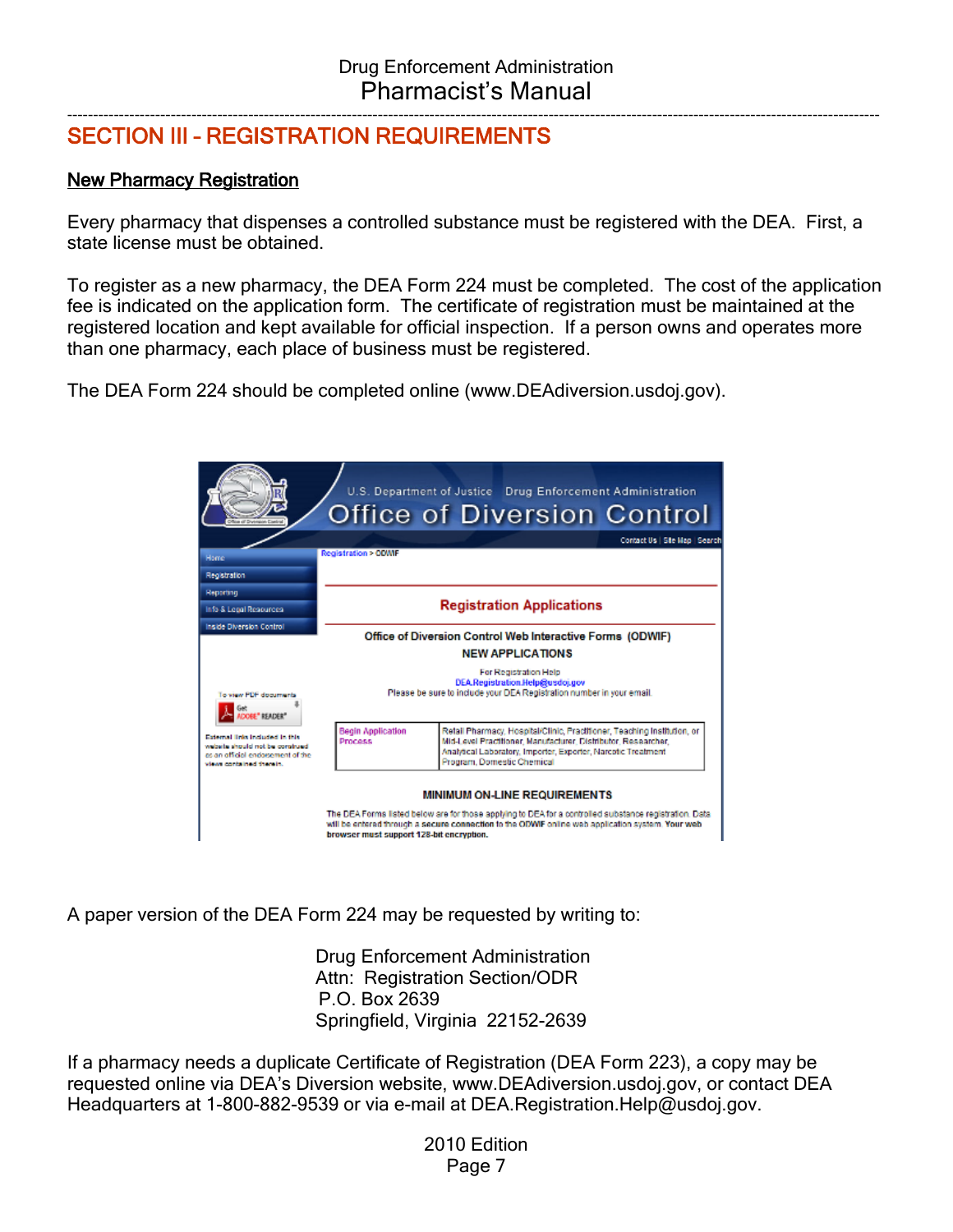#### ------------------------------------------------------------------------------------------------------------------------------------------------------------- Renewal of Pharmacy Registration

A pharmacy registration must be renewed every three years utilizing DEA Form 224a, Renewal Application for DEA Registration. The cost of the application fee is indicated on the application form.

To renew a registration, the most current information from the pharmacy's existing registration must be utilized. A registrant can renew online no more than 60 days prior to the current expiration date. The DEA Form 224a should be completed online and can be found at www.DEAdiversion.usdoj.gov.

|                                                                                                                                      |                                                                                                                                                                                                                                                                                              | U.S. Department of Justice Drug Enforcement Administration<br><b>Office of Diversion Control</b>                                                                                                                                                                                               |                                |  |  |  |
|--------------------------------------------------------------------------------------------------------------------------------------|----------------------------------------------------------------------------------------------------------------------------------------------------------------------------------------------------------------------------------------------------------------------------------------------|------------------------------------------------------------------------------------------------------------------------------------------------------------------------------------------------------------------------------------------------------------------------------------------------|--------------------------------|--|--|--|
| Home<br>Registration                                                                                                                 | <b>Registration &gt; ODWIF</b>                                                                                                                                                                                                                                                               |                                                                                                                                                                                                                                                                                                | Contact Us   Site Map   Search |  |  |  |
| Reporting<br>Info & Legal Resources                                                                                                  | <b>Registration Applications</b><br>Office of Diversion Control Web Interactive Forms (ODWIF)<br><b>RENEWAL APPLICATIONS</b>                                                                                                                                                                 |                                                                                                                                                                                                                                                                                                |                                |  |  |  |
| Inside Diversion Control                                                                                                             |                                                                                                                                                                                                                                                                                              |                                                                                                                                                                                                                                                                                                |                                |  |  |  |
| Regulations.gov<br>The voice in Federal                                                                                              |                                                                                                                                                                                                                                                                                              | For Registration Help<br>DEA.Registration.Help@usdoj.gov<br>Please be sure to include your DEA Registration number in your email.                                                                                                                                                              |                                |  |  |  |
| decision-making<br>Good Medicine<br><b>Bad Behavior</b>                                                                              | Log.in to Begin<br>Retail Pharmacy, Hospital/Clinic, Practitioner, Teaching Institution, or Mid-<br>Renewal<br>Level Practitioner, Manufacturer, Distributor, Researcher, Analytical<br><b>Process</b><br>Laboratory, Importer, Exporter, Domestic Chemicals, Narcotic Treatment<br>Procrams |                                                                                                                                                                                                                                                                                                |                                |  |  |  |
|                                                                                                                                      | Obtain Receipt<br>This link may be used ONLY if you have previously submitted a Renewal<br>Application through this tool and need an additional receipt.                                                                                                                                     |                                                                                                                                                                                                                                                                                                |                                |  |  |  |
| Drug Diversion<br>in America                                                                                                         | <b>Duplicate</b><br><b>Certificate</b>                                                                                                                                                                                                                                                       | On-line tool to request certificates for additional, misplaced, illegible, or<br>destroved originals.                                                                                                                                                                                          |                                |  |  |  |
| To view PDF documents<br><b>IDOBE* READER*</b>                                                                                       |                                                                                                                                                                                                                                                                                              | <b>MINIMUM ON-LINE REQUIREMENTS</b>                                                                                                                                                                                                                                                            |                                |  |  |  |
| External links included in this<br>website should not be construed.<br>as an official enclosement of the<br>views contained therein. |                                                                                                                                                                                                                                                                                              | The DEA Forms listed below are for those applying to DEA for a controlled substance registration. Data<br>will be entered through a secure connection to the ODWIF online web application system. Your web<br>browser must support 128-bit encryption.                                         |                                |  |  |  |
|                                                                                                                                      |                                                                                                                                                                                                                                                                                              | You will need to have the following information handy in order to complete the form:                                                                                                                                                                                                           |                                |  |  |  |
|                                                                                                                                      |                                                                                                                                                                                                                                                                                              | . Tax ID number and/or Social Security Number                                                                                                                                                                                                                                                  |                                |  |  |  |
|                                                                                                                                      | · State Controlled Substance Registration Information                                                                                                                                                                                                                                        |                                                                                                                                                                                                                                                                                                |                                |  |  |  |
|                                                                                                                                      | · State Medical License Information                                                                                                                                                                                                                                                          |                                                                                                                                                                                                                                                                                                |                                |  |  |  |
|                                                                                                                                      |                                                                                                                                                                                                                                                                                              | - Credit Card (VISA, MasterCard, Discover or American Express)<br>The ODWIF system can only process credit card transactions at this time. If you are<br>paying by check, you will need to use the PDF version of the form, then print and mail<br>the form to the address listed on the form. |                                |  |  |  |
|                                                                                                                                      |                                                                                                                                                                                                                                                                                              |                                                                                                                                                                                                                                                                                                |                                |  |  |  |

If the registrant has not renewed online approximately 50 days before the registration expiration date, a renewal application is sent to the registrant at the mailing address listed on the current registration. If the renewal form is not received by the 30th day before the expiration date of the current registration, the pharmacy should contact the local DEA Registration Specialist (Appendix J) or DEA Headquarters at 1-800-882-9539 and request a renewal registration form.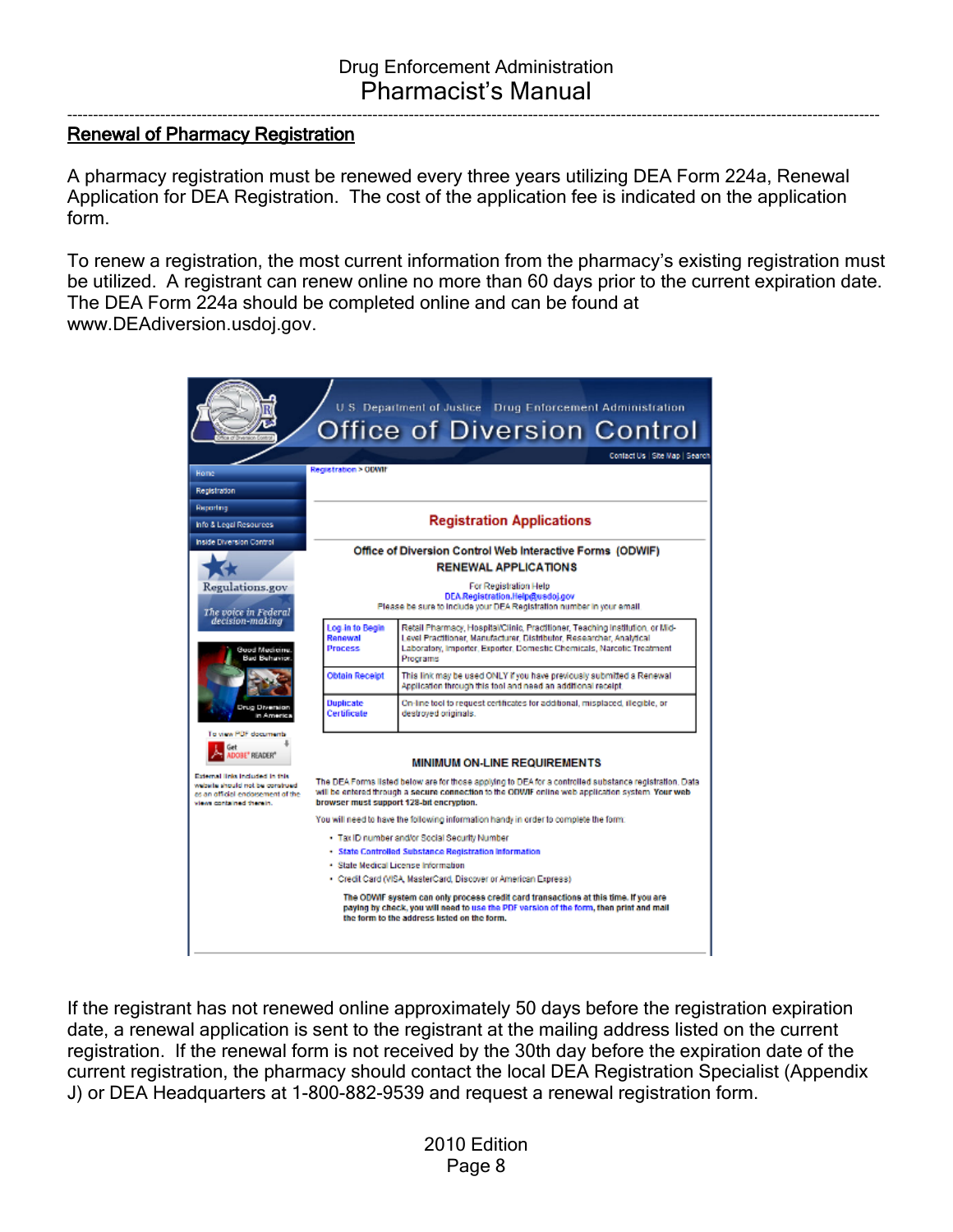------------------------------------------------------------------------------------------------------------------------------------------------------------- NOTE: Once the expiration date has passed and no renewal has been received by DEA, the pharmacy has no authority to handle controlled substances.

#### Affidavit for Renewal of Retail Chain Pharmacy Registration

Corporations that own or operate a chain of pharmacies may submit a single DEA Form 224b, Retail Pharmacy Registration Affidavit for Chain Renewal. This affidavit, along with a list of the corporation's registrations, is provided in lieu of a separate registration application for each pharmacy registration. No registration may be issued unless the completed affidavit is received by DEA. The corporation should retain a copy of this affidavit with their readily retrievable records for the duration of the registrations covered by the affidavit. A responsible individual must answer the questions listed on the affidavit on behalf of the corporation as they pertain to each registrant. The original affidavit along with the registration application fee and the list of registrations should be mailed to:

> Registration Chain Renewal Drug Enforcement Administration Attn: Registration Section/ODR P.O. Box 2639 Springfield, Virginia 22152-2639

#### Change of Business Address

A pharmacy that moves to a new physical location must request a modification of registration. Modifications are handled in the same manner as applications and must be approved by DEA. A modification of registration can be requested online at www.DEAdiversion.usdoj.gov or in writing to the local DEA Registration Specialist (Appendix J) responsible for the area in which the pharmacy is located. If the change of address involves a change in state, the proper state issued license and, if applicable, controlled substances registration must be obtained prior to the approval of modification of the federal registration. If the modification is approved, DEA will issue a new certificate of registration and, if requested, new schedule II order forms (DEA Form 222). The registrant should maintain the new certificate with the old certificate until expiration. A Renewal Application for Registration (DEA Form 224a) will only be sent to the mailing address on file with DEA. It will not be forwarded.

#### Termination of Registration

A pharmacy that discontinues business activities either completely or only regarding controlled substances must return its DEA registration certificate and unused official order forms (DEA Form 222) to the local DEA Registration Specialist (Appendix J). In addition, DEA may ask for the location of where inventories, prescriptions, and other required controlled substance records will be stored during the requisite two-year retention period.

Unwanted controlled substances in the pharmacy's possession must be disposed of in accordance with DEA regulations (see Section IV, Transfer or Disposal of Controlled Substances).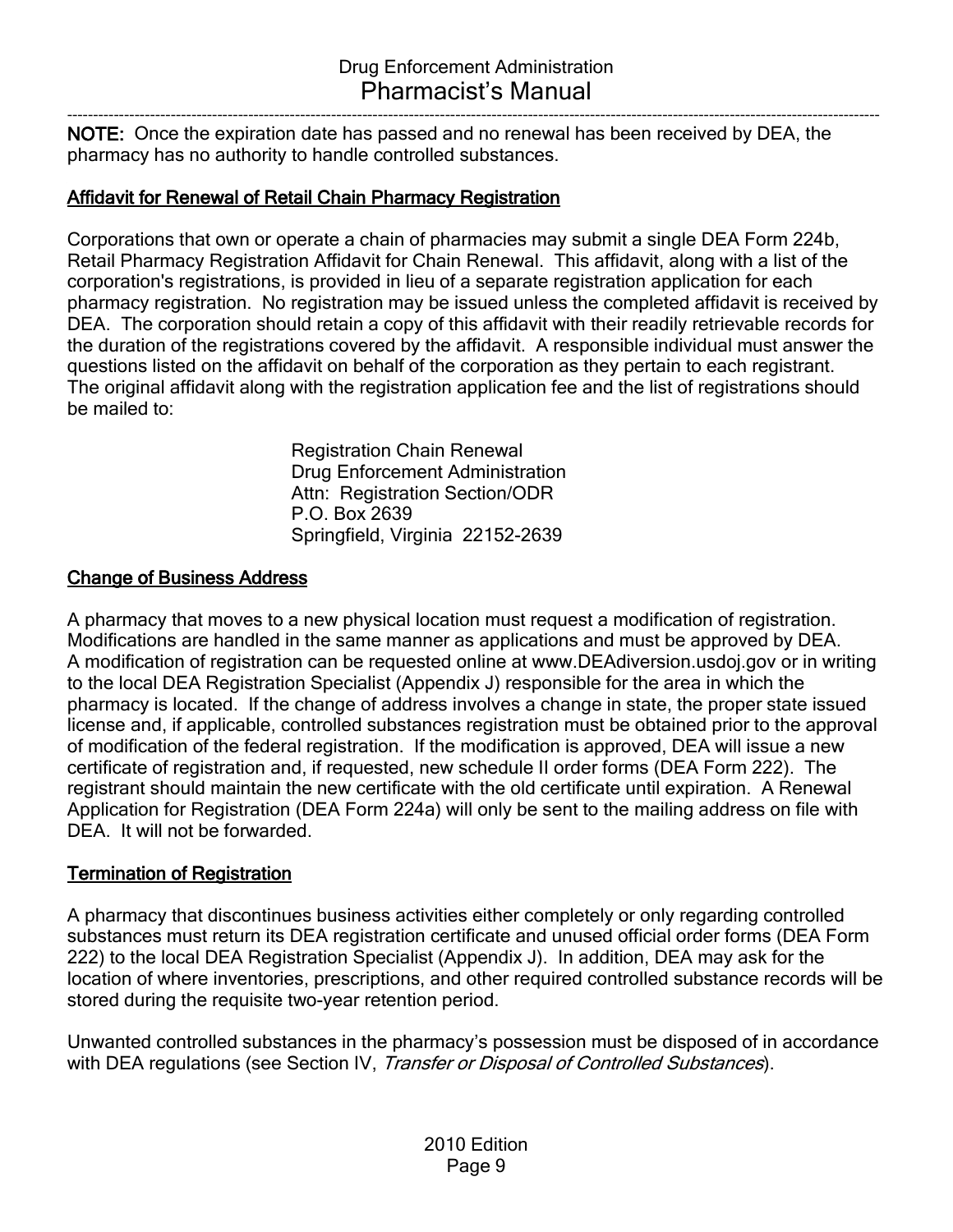#### ------------------------------------------------------------------------------------------------------------------------------------------------------------- Transfer of Business

A pharmacy registrant that transfers its business operations to another pharmacy registrant must submit in person or by registered or certified mail, return receipt requested, to the Special Agent in Charge in his/her area, at least 14 days in advance of the date of the proposed transfer (unless the Special Agent in Charge waives this time limitation in individual instances), the following information:

- 1. The name, address, registration number, and authorized business activity of the registrant discontinuing the business (registrant-transferor);
- 2. The name, address, registration number, and authorized business activity of the person acquiring the business (registrant-transferee);
- 3. Whether the business activities will be continued at the location registered by the person discontinuing business, or moved to another location (if the latter, the address of the new location should be listed); and
- 4. The date on which the transfer of controlled substances will occur.

On the day the controlled substances are transferred, a complete inventory must be taken and a copy of the inventory must be included in the records of both the person transferring the business and the person acquiring the business. This inventory will serve as the final inventory for the registrant going out of business and transferring the controlled substances. It will also serve as the initial inventory for the registrant acquiring the controlled substances. It is not necessary to send a copy of the inventory to the DEA unless requested by the Special Agent in Charge.

To transfer schedule II controlled substances, the receiving registrant must issue an official order form (DEA Form 222) or an electronic equivalent to the registrant transferring the drugs. The transfer of schedules III-V controlled substances must be documented in writing to show the drug name, dosage form, strength, quantity, and date transferred. The document must include the names, addresses, and DEA registration numbers of the parties involved in the transfer of the controlled substances.

All controlled substance records required to be kept by the registrant-transferor shall be transferred to the registrant-transferee. Responsibility for the accuracy of records prior to the date of transfer remains with the transferor, but responsibility for custody and maintenance shall be upon the transferee.

If the registrant acquiring the pharmacy owns at least one other pharmacy licensed in the same state as the pharmacy being transferred, the registrant may apply for a new DEA registration prior to the date of transfer. DEA will issue a registration which will authorize the registrant to obtain controlled substances at the time of transfer, but the registrant may not dispense controlled substances until the pharmacy has been issued a valid state pharmacy license.

A DEA registration application to transfer ownership of an existing pharmacy can be facilitated if the applicant includes an affidavit verifying that the pharmacy has been registered by the state licensing agency. The affidavit verifying the existence of the state license should be attached to the initial application for registration.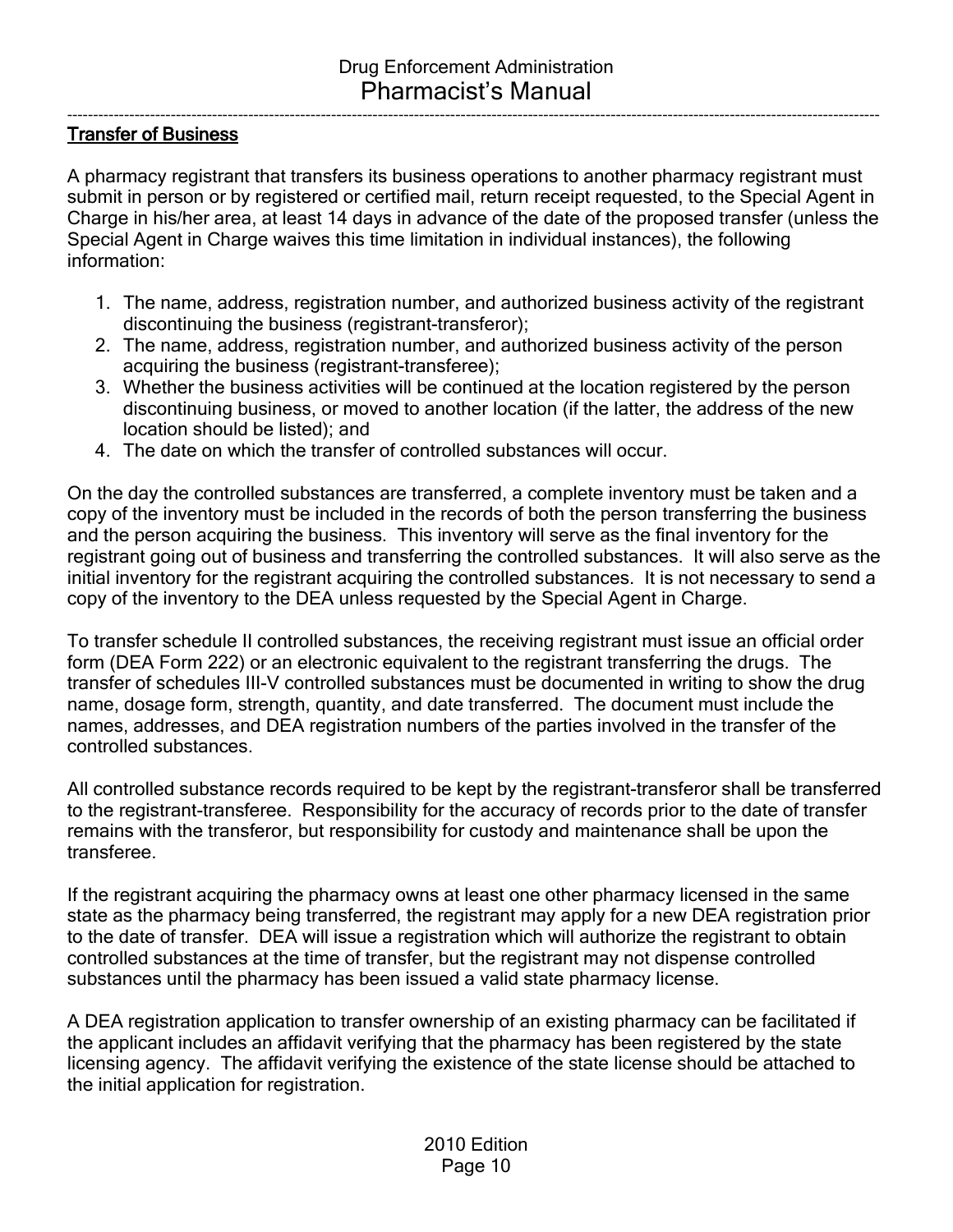#### ------------------------------------------------------------------------------------------------------------------------------------------------------------- Denial, Suspension, or Revocation of Registration

Under the CSA (21 U.S.C. § 824 (a)), DEA has the authority to deny, suspend, or revoke a DEA registration upon a finding that the registrant:

- 1. Has materially falsified the application;
- 2. Has been convicted of a felony relating to a controlled substance or a List I chemical;
- 3. Had a State license or registration suspended, revoked, or denied by a competent State authority and is no longer authorized by State law to engage in the manufacturing, distribution, or dispensing of controlled substances or List I chemicals or has had the suspension, revocation, or denial of a registration recommended by competent State authority;
- 4. Has committed an act which would render the DEA registration inconsistent with the public interest; or
- 5. Has been excluded (or directed to be excluded) from participation in a program pursuant to Title 42 U.S.C. § 1320a-7(a), that is, a Medicaid or Medicare program.

#### Denial of Registration in the Public Interest

In determining the public interest, the CSA states the following factors are to be considered (21 U.S.C. § 823 (f)):

- 1. The recommendation of the appropriate State licensing board or professional disciplinary authority.
- 2. The applicant's experience in dispensing or conducting research with respect to controlled substances.
- 3. The applicant's conviction record under federal or state laws relating to the manufacture, distribution, or dispensing of controlled substances.
- 4. Compliance with applicable State, Federal, or local laws relating to controlled substances.
- 5. Such other conduct which may threaten the public health and safety.

#### Chemical Registration Requirements

Registration is not required for regulated sellers of SLCPs. However, a regulated seller must selfcertify with DEA pursuant to federal law (see Section XIV, Self-Certification). A regulated seller is defined as a grocery store, general merchandise store, drug store, or other entity engaged in overthe-counter sales of ephedrine (both single-entity and combination products), pseudoephedrine, or phenylpropanolamine products, directly to walk-in customers or in face-to-face transactions by direct sales. A mobile retail vendor is defined as a person or entity that makes sales at retail from a stand that is intended to be temporary or is capable of being moved from one location to another.

Federal law requires any person who is engaged in the wholesale distribution of an SLCP to obtain a registration as a chemical distributor. A distributor who does not meet all the requirements for a regulated seller of SLCPs, or who does not meet the requirements for distributors required to submit "mail-order" reports, is a wholesale distributor.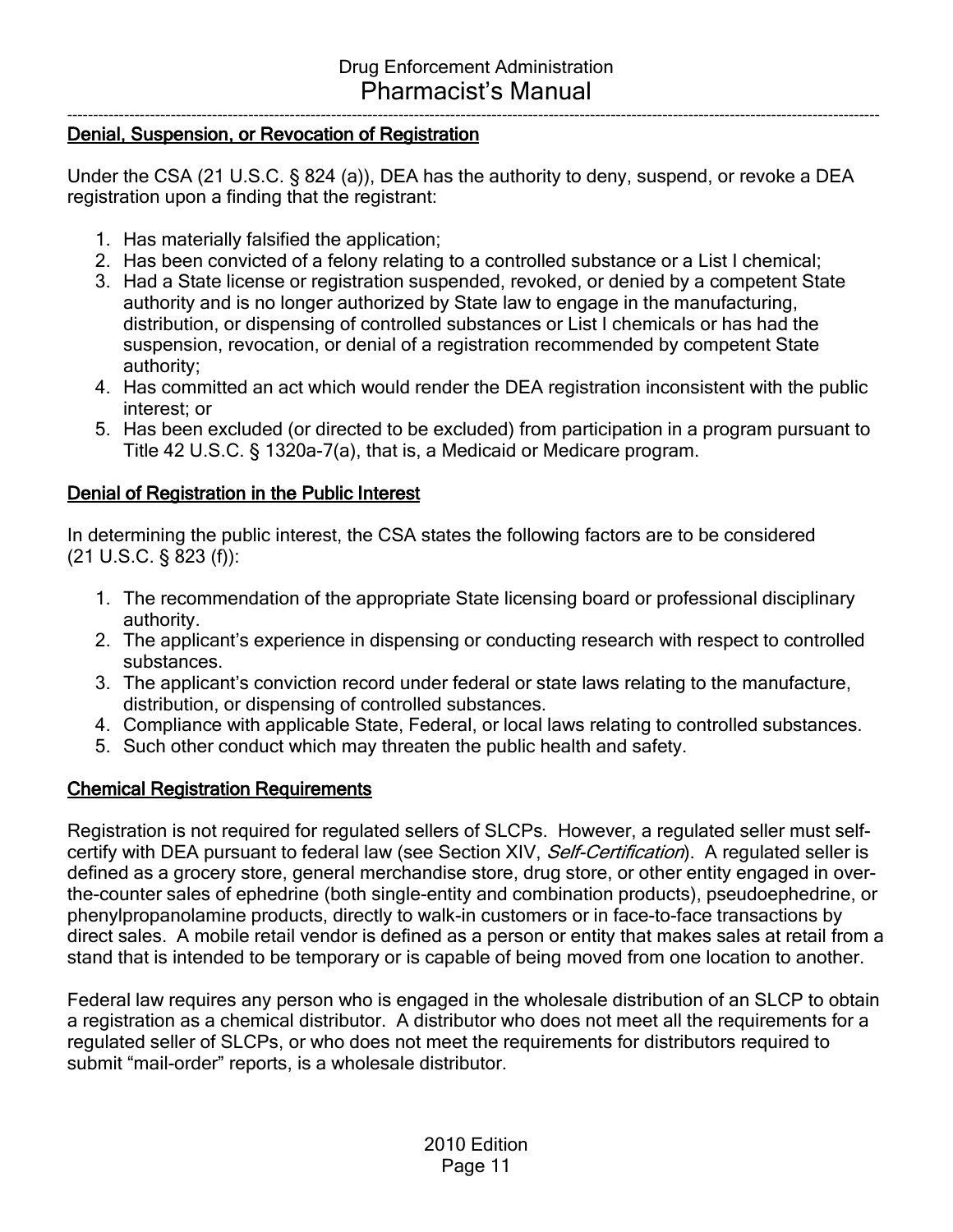------------------------------------------------------------------------------------------------------------------------------------------------------------- Note: this would include those pharmacies that sell quantities of SLCPs to institutions, including long term care facilities, jails, and other institutional-type settings for non-patient specific use. Such pharmacies are often referred to as "closed door" pharmacies.

Retail pharmacies that are registered to handle controlled substances need not obtain a separate DEA chemical registration for retail distribution of SLCPs. If a pharmacy desires to engage in the wholesale distribution of bulk quantities of SLCPs, the pharmacy is required to register with DEA as a chemical distributor because these activities fall outside the definition of a regulated seller. Therefore, the pharmacy would be subject to the registration requirements that apply to wholesale distributors for those distribution activities, and subject to the pharmacy requirements for its pharmacy activities. To obtain a DEA chemical distributor registration, a pharmacy may complete the DEA Form 510 online at www.DEAdiversion.usdoj.gov. A paper version may be requested by writing to:

> Drug Enforcement Administration Attn: Registration Section/ODR P.O. Box 2639 Springfield, Virginia 22152-2639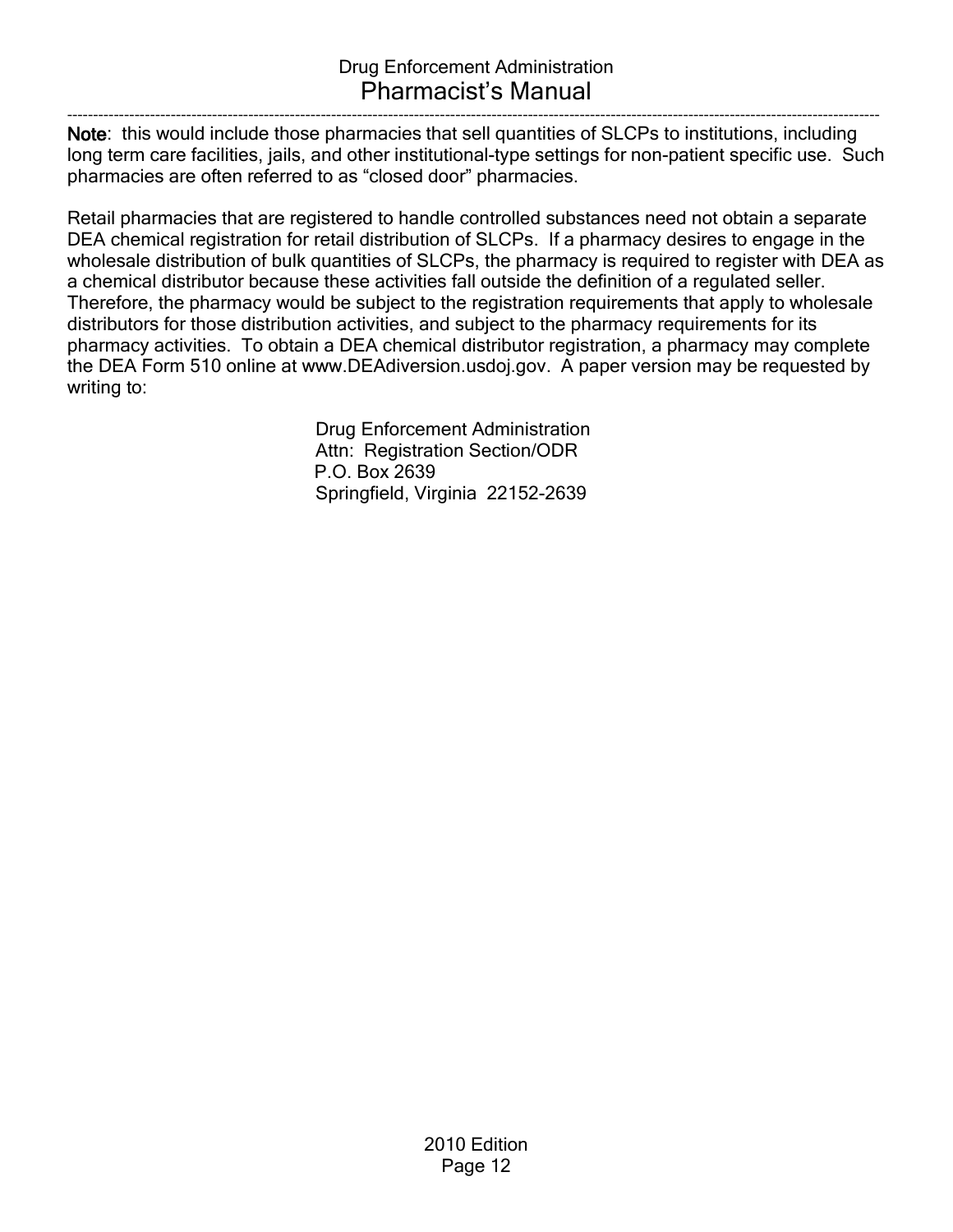#### ------------------------------------------------------------------------------------------------------------------------------------------------------------- SECTION IV – TRANSFER OR DISPOSAL OF CONTROLLED SUBSTANCES

#### Transfer of Controlled Substances

A pharmacy may hire an outside firm to inventory, package, and arrange for the transfer of its controlled substances to another pharmacy, the original supplier, or the original manufacturer. The pharmacy is responsible for the actual transfer of the controlled substances and for the accuracy of the inventory and records. The records involving the transfer of controlled substances must be kept readily available by the pharmacy for two years for inspection by the DEA.

To transfer schedule II substances, the receiving registrant must issue an official order form (DEA Form 222) or an electronic equivalent to the registrant transferring the drugs. The transfer of schedules III-V controlled substances must be documented in writing to show the drug name, dosage form, strength, quantity, and date transferred. The document must include the names, addresses, and DEA registration numbers of the parties involved in the transfer of the controlled substances.

#### **Transfer to a Pharmacy**

If a pharmacy goes out of business or is acquired by a new pharmacy, it may transfer the controlled substances to another pharmacy. On the day the controlled substances are transferred, a complete inventory must be taken which documents the drug name, dosage form, strength, quantity, and date transferred. In addition, DEA Form 222 or the electronic equivalent must be prepared to document the transfer of schedule II controlled substances. This inventory will serve as the final inventory for the registrant going out of business and transferring the controlled substances. It will also serve as the initial inventory for the registrant acquiring the controlled substances. A copy of the inventory must be included in the records of each pharmacy. It is not necessary to send a copy of the inventory to the DEA. The pharmacy acquiring the controlled substances must maintain all records involved in the transfer of the controlled substances for two years.

#### Transfer to the Original Supplier or Original Manufacturer

Any pharmacy may transfer controlled substances to the original supplier or the original manufacturer that is appropriately registered with the DEA. The pharmacist must maintain a written record showing:

- 1. The date of the transaction.
- 2. The name, strength, dosage form, and quantity of the controlled substance.
- 3. The supplier or manufacturer's name, address, and registration number.

The DEA Form 222 or the electronic equivalent will be the official record for the transfer of schedule II controlled substances.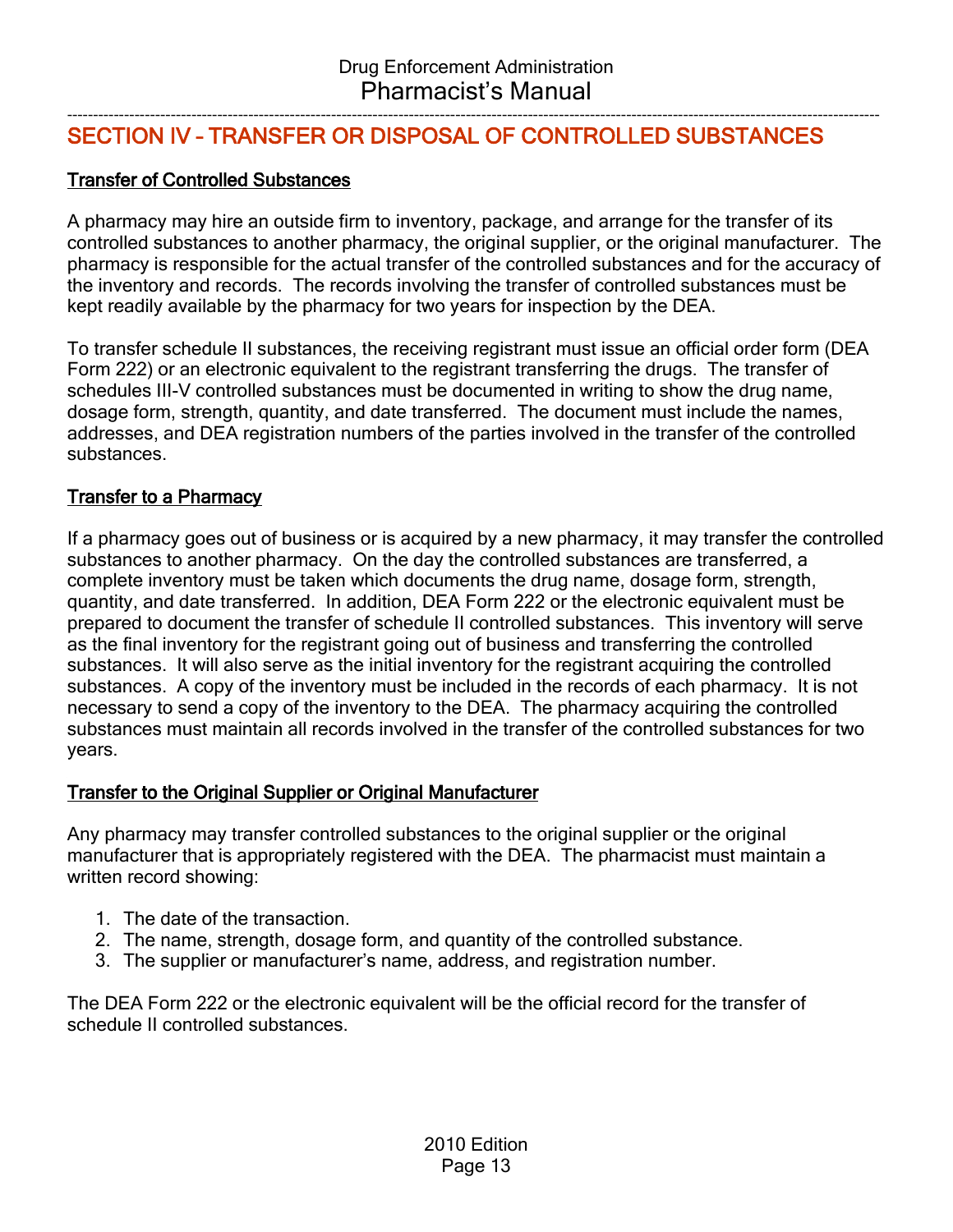#### ------------------------------------------------------------------------------------------------------------------------------------------------------------- Disposal of Controlled Substances

A pharmacy may transfer controlled substances to a DEA registered reverse distributor who handles the disposal of controlled substances. The pharmacy should contact the local DEA Diversion Field Office (Appendix K) for an updated list of DEA registered reverse distributors. In no case should drugs be forwarded to the DEA unless the registrant has received prior approval from the DEA. The DEA procedures established for the disposal of controlled substances must not be construed as altering in any way the state laws or regulations for the disposal of controlled substances.

#### Reverse Distributors Authorized to Dispose Controlled Substances

A pharmacy may forward controlled substances to a DEA registered reverse distributor who handles the disposal of controlled substances. When a pharmacy transfers schedule II controlled substances to a reverse distributor for destruction, the reverse distributor must issue an official order form (DEA Form 222) or the electronic equivalent to the pharmacy. When schedules III-V controlled substances are transferred to a reverse distributor for destruction, the pharmacy must maintain a record of distribution that lists the drug name, dosage form, strength, quantity, and date transferred. The DEA registered reverse distributor who will destroy the controlled substances is responsible for submitting a DEA Form 41 (Registrants Inventory of Drugs Surrendered) to the DEA when the controlled substances have been destroyed. A DEA Form 41 should not be used to record the transfer of controlled substances between the pharmacy and the reverse distributor disposing of the drugs.

A paper version of the DEA Form 41 may be requested by writing to:

Drug Enforcement Administration Attn: Registration Section/ODR P.O. Box 2639 Springfield, Virginia 22152-2639

#### Disposal of Controlled Substances by Persons Not Registered with DEA

On January 21, 2009, DEA published in the Federal Register an Advance Notice of Proposed Rulemaking (ANPRM), Disposal of Controlled Substances by Persons Not Registered with the Drug Enforcement Administration. This ANPRM sought comments on how to address the issue of disposal of dispensed controlled substances held by DEA nonregistrants (i.e., ultimate users, long term care facilities). DEA was interested in the possible options that would enable nonregistrants to dispose of unwanted controlled substances, while also protecting public health and public safety, and minimizing the possibility of diversion. The public comment period for this ANPRM ended on March 23, 2009.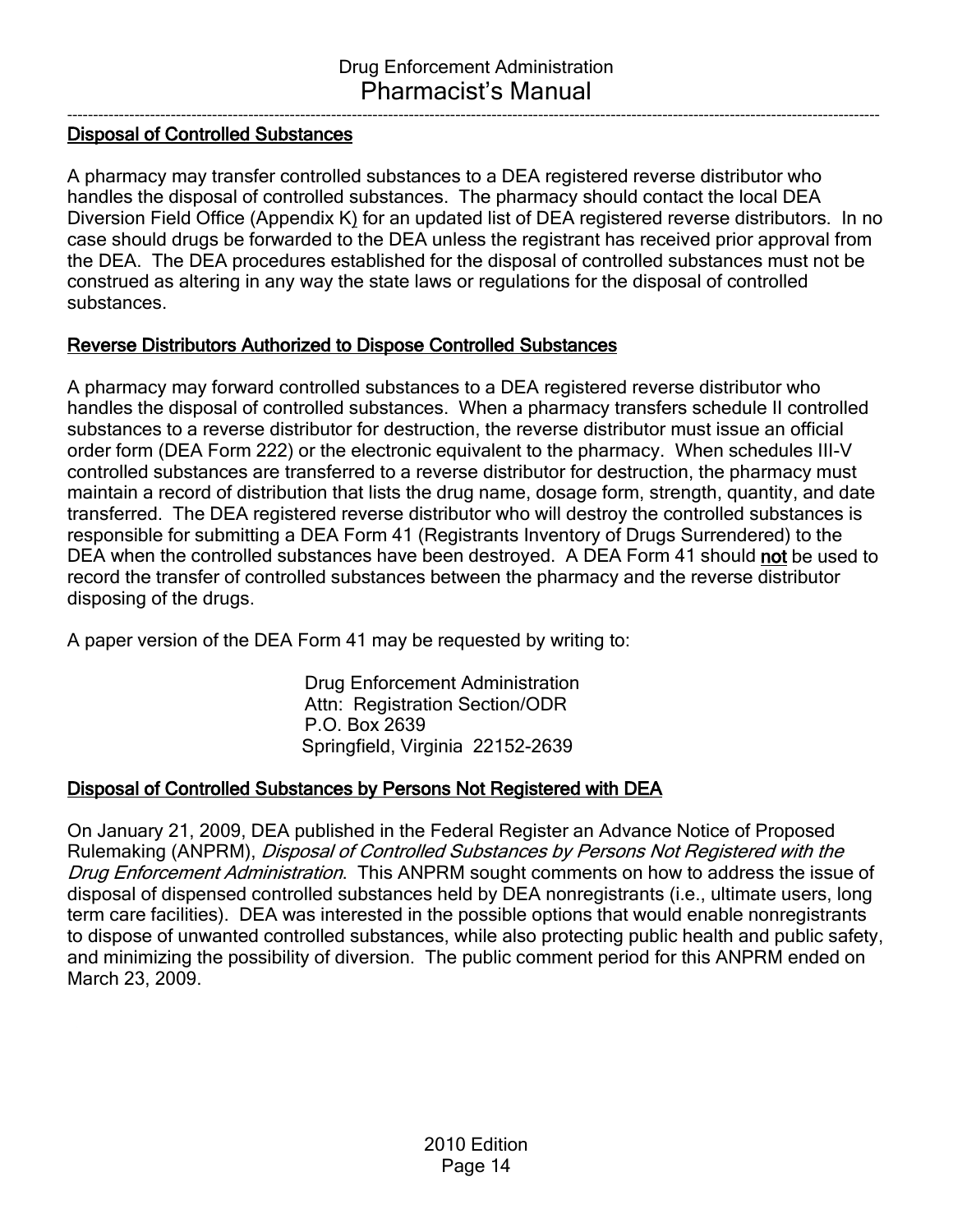#### ------------------------------------------------------------------------------------------------------------------------------------------------------------- SECTION V – SECURITY REQUIREMENTS

#### Requests for Employment Waivers for Certain Pharmacy Employees

Under 21 C.F.R. § 1301.76(a), a registrant must not employ in a position which allows access to controlled substances any person who has been convicted of a felony relating to controlled substances, or who, at any time, has had an application for DEA registration denied, revoked, or surrendered for cause. "For cause" means surrendering a registration in lieu of, or as a consequence of, any federal or state administrative, civil, or criminal action resulting from an investigation of the individual's handling of controlled substances.

However, 21 C.F.R. § 1307.03 does permit registrants desiring to employ an individual who meets this definition to request an exception to this requirement. The employer must have a waiver approved before allowing such an employee or prospective employee to have access to controlled substances. A waiver request should be sent by the employer to the following address:

> Drug Enforcement Administration Attn: Regulatory Section/ODG 8701 Morrissette Drive Springfield, Virginia 22152

A registrant that applies for such a waiver should understand that the following factors will be considered by the DEA in the approval process and should provide details relevant to each factor as part of the waiver request submitted, since a waiver will not be considered unless there are valid reasons to believe that diversion is unlikely to occur:

- 1. A detailed description of the nature and extent of the individual's past controlled substances violations, including all pertinent documentation;
- 2. Current status of the individual's state licensure;
- 3. Extent of individual's proposed access to controlled substances. "Access" is not limited to only physical access to controlled substances, but includes any influence over the handling of controlled substances;
- 4. Registrant's proposed physical and professional safeguards to prevent diversion by the individual;
- 5. Status of employing registrant regarding handling of controlled substances;
- 6. Other pertinent information uncovered by DEA in its investigation of the individual's or registrant's handling of controlled substances; and
- 7. All other relevant factors or materials.

#### Controlled Substance Theft or Significant Loss

Should a theft or significant loss of any controlled substance occur at a pharmacy, the following procedures must be implemented within one business day of the discovery of the theft or loss.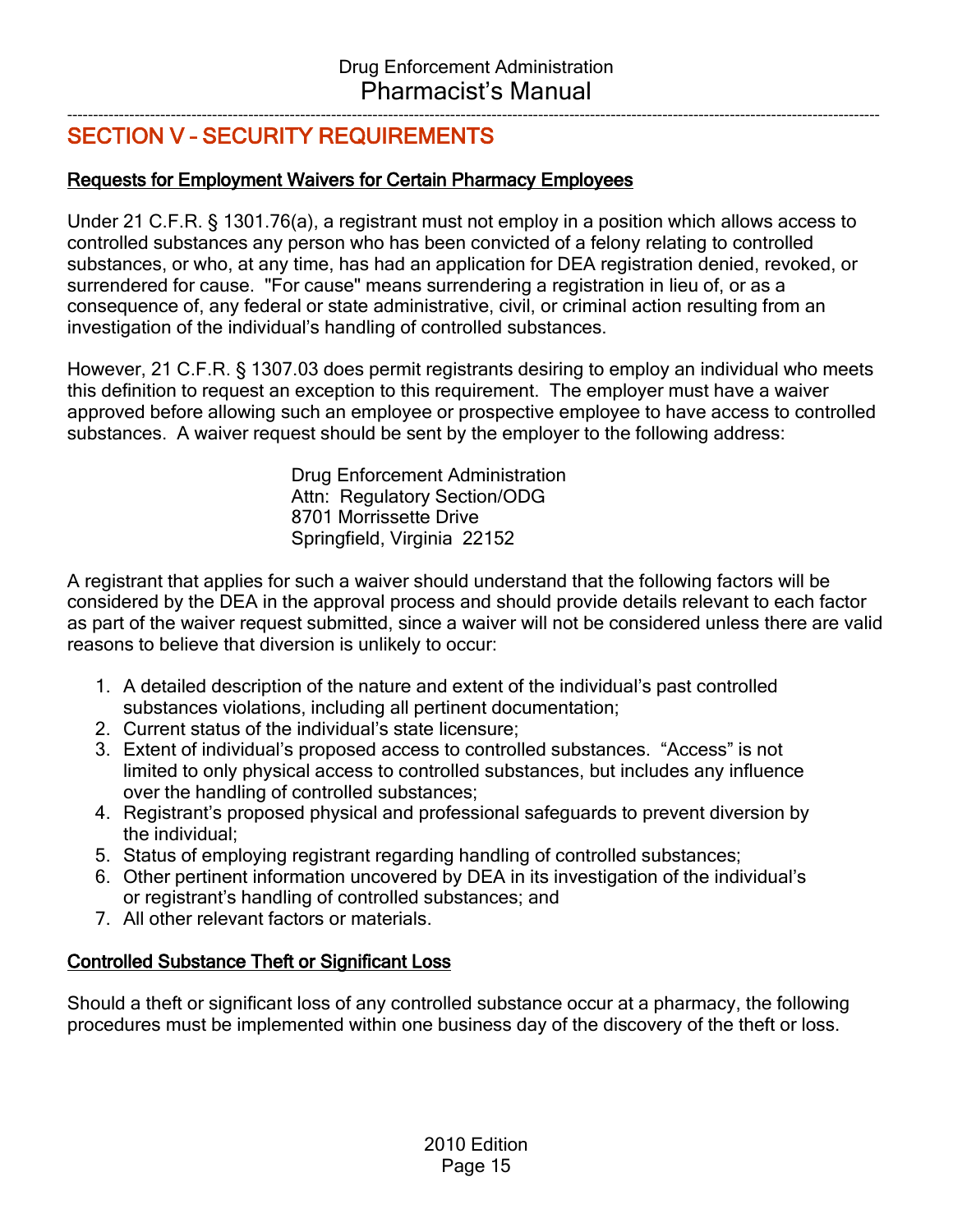#### ------------------------------------------------------------------------------------------------------------------------------------------------------------- A. Notify DEA and Local Police

The theft of controlled substances from a registrant is a criminal act and a source of diversion that requires notification to DEA. A pharmacy must notify in writing the local DEA Diversion Field Office (Appendix K) within one business day of discovery of a theft or significant loss of a controlled substance. Although not specifically required by federal law or regulations, the registrant should also notify local law enforcement and state regulatory agencies. Prompt notification to enforcement agencies will allow them to investigate the incident and prosecute those responsible for the diversion. If there is a question as to whether a theft has occurred or a loss is significant, a registrant should err on the side of caution and report it to DEA and local law enforcement authorities.

DEA must be notified directly. This requirement is not satisfied by reporting the theft or significant loss in any other manner. For example, a corporation which owns or operates multiple registered sites and wishes to channel all notifications through corporate management or any other internal department responsible for security, must still provide notice directly to DEA in writing within one business day upon discovery and keep a copy of that notice for its records. The notice must be signed by an authorized individual of the registrant.

#### B. Complete DEA Form 106

A pharmacy must also complete a DEA Form 106 (Report of Theft or Loss of Controlled Substances) which can be found online at www.DEAdiversion.usdoj.gov under the Quick Links section. The DEA Form 106 is used to document the actual circumstances of the theft or significant loss and the quantities of controlled substances involved. A paper version of the form can be obtained by writing to:

> Drug Enforcement Administration Attn: Registration Section/ODR 8701 Morrissette Drive Springfield, Virginia 22152

If completing the paper version, the pharmacy should send the original DEA Form 106 to the local DEA Diversion Field Office (Appendix K) and keep a copy for its records. Please see the Guidelines for Completing the DEA Form 106 (Appendix I) for additional quidance.

The DEA Form 106 must include the following information:

- 1. Name and address of the firm (pharmacy),
- 2. DEA registration number,
- 3. Date of theft or loss (or when discovered if not known),
- 4. Name and telephone number of local police department (if notified),
- 5. Type of theft (e.g., night break-in, armed robbery),
- 6. List of identifying marks, symbols, or price codes (if any) used by the pharmacy on the labels of the containers, and
- 7. A listing of controlled substances missing, including the strength, dosage form, and size of container (in milliliters if liquid form) or corresponding National Drug Code numbers.

2010 Edition Page 16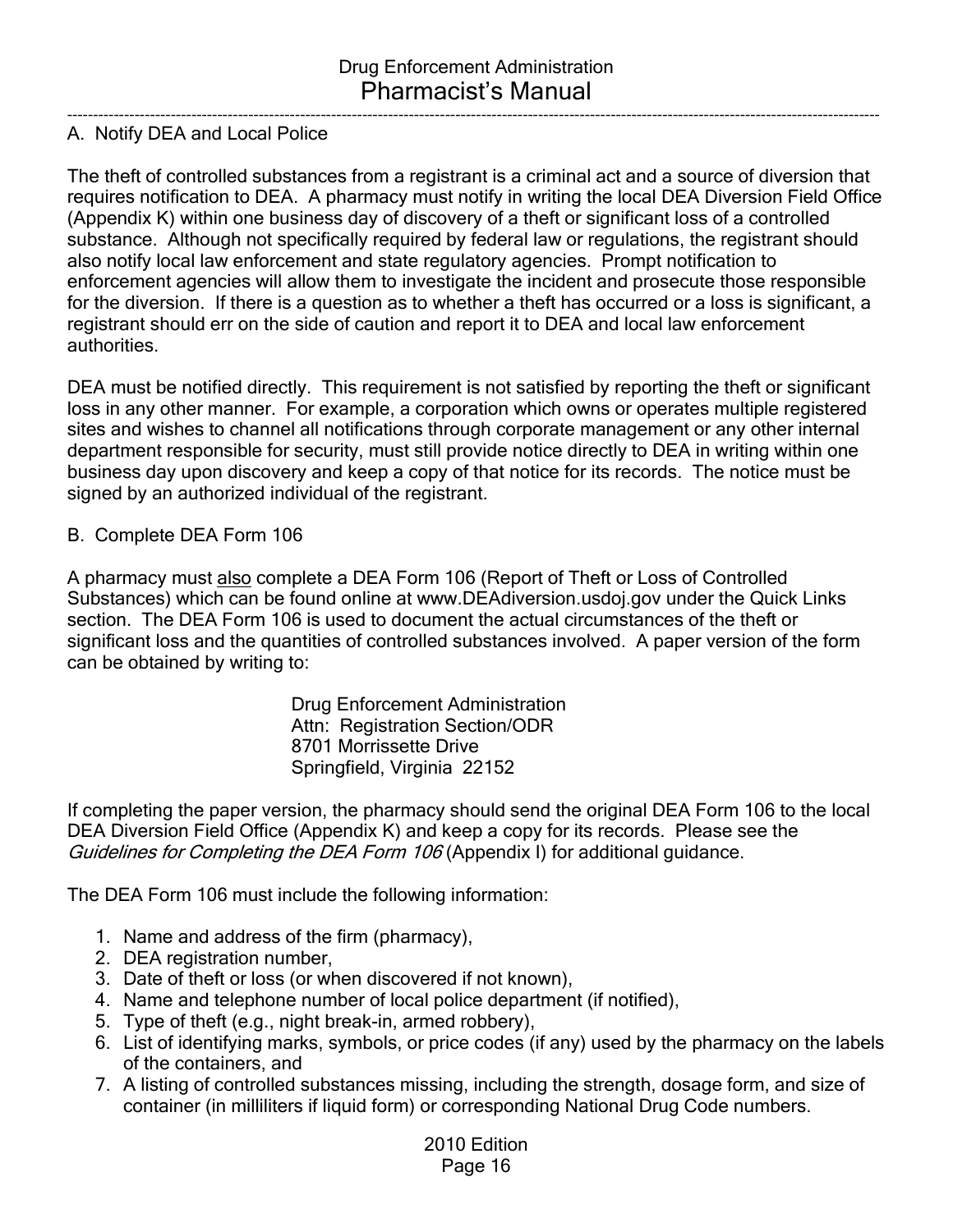#### ------------------------------------------------------------------------------------------------------------------------------------------------------------- C. If Investigation Finds No Theft or Loss

If, after the initial notification to DEA, the investigation of the theft or loss determines no such theft or loss of controlled substances occurred, a DEA Form 106 does not need to be filed. However, the registrant must notify DEA in writing of this fact in order to resolve the initial report and explain why no DEA Form 106 was filed regarding the incident.

#### D. Registrant's Responsibility for Identifying "Significant Loss"

Although the CSA regulations do not define the term "significant loss," it is the responsibility of the registrant to use his/her best judgment to take appropriate action. Whether a "significant loss" has occurred depends, in large part, on the business of the pharmacy and the likelihood of a rational explanation for a particular occurrence. What would constitute a significant loss for a pharmacy may be viewed as comparatively insignificant for a hospital or manufacturer.

Further, the loss of a small quantity of controlled substances, repeated over a period of time, may indicate a significant problem for a registrant, which must be reported. The burden of responsibility is on the registrant to identify what is a significant loss and make the required report to DEA.

When determining whether a loss is significant, a registrant should consider, among others, the following factors:

- 1. The actual quantity of controlled substances lost in relation to the type of business;
- 2. The specific controlled substances;
- 3. Whether the loss of the controlled substances can be associated with access to those controlled substances by specific individuals, or whether the loss can be attributed to unique activities that may take place involving the controlled substances;
- 4. A pattern of losses over a specific time period, whether the losses appear to be random, and the results of efforts taken to resolve the losses; and, if known
- 5. Whether the specific controlled substances are likely candidates for diversion; and
- 6. Local trends and other indicators of the diversion potential of the missing controlled substances.

If it is determined that the loss is not significant, the registrant should place a record of the occurrence in a theft and loss file for future reference. Miscounts or adjustments to inventory involving clerical errors on the part of the pharmacy should not be reported on a DEA Form 106, but rather should be noted in a separate log at the pharmacy management's discretion.

#### In-Transit Loss

When all or part of an in-transit shipment of controlled substances fails to reach its intended destination, the supplier is responsible for reporting the in-transit loss of controlled substances to DEA. The purchaser is responsible for reporting any loss of controlled substances after he/she has signed for or taken custody of a shipment. If it is discovered after that point that an in-transit loss or theft has occurred; the purchaser must then submit a DEA Form 106. If the purchaser does not take custody of the shipment and instead returns it to the supplier, it is the supplier's responsibility for reporting any loss of controlled substances in the original shipment.

> 2010 Edition Page 17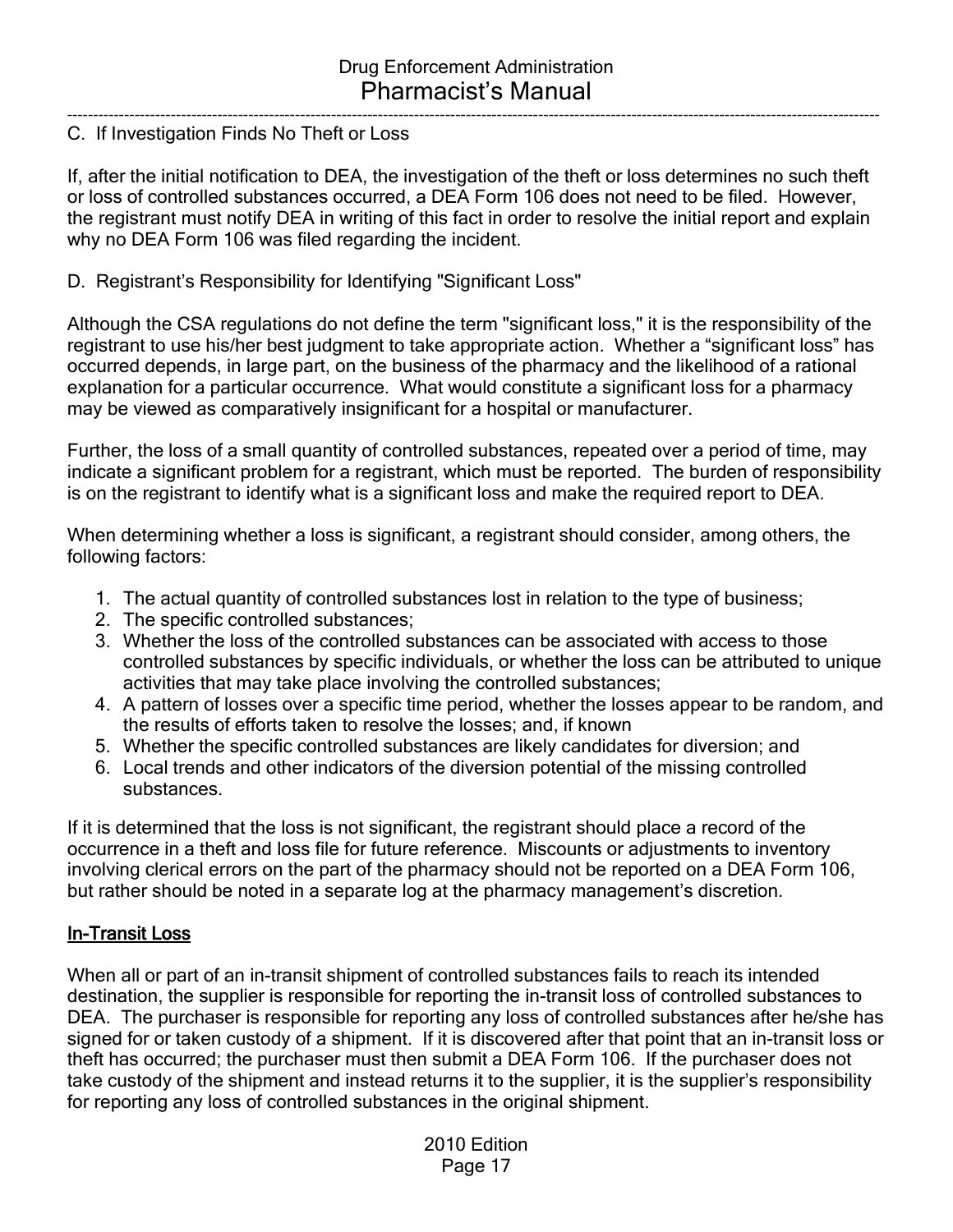#### ------------------------------------------------------------------------------------------------------------------------------------------------------------- In-Transit Loss from Central Fill Pharmacy

Central fill pharmacies must comply with 21 C.F.R. § 1301.74(e) when selecting private, common or contract carriers to transport filled prescriptions to a retail pharmacy for delivery to an ultimate user. Pursuant to 21 C.F.R. § 1301.76(d), when a central fill pharmacy contracts with private, common or contract carriers to transport filled prescriptions to a retail pharmacy, the central fill pharmacy is responsible for reporting the in-transit loss upon discovery of such loss by use of a DEA Form 106. In addition, when a retail pharmacy contracts with private, common or contract carriers to retrieve filled prescriptions from a central fill pharmacy, the retail pharmacy is responsible for reporting in-transit losses upon discovery using a DEA Form 106.

#### Breakage and Spillage

The breakage or spillage of controlled substances does not constitute a "loss" of controlled substances. When there is breakage, damage, or spillage or some other form of destruction, any recoverable controlled substances must be disposed of according to DEA requirements. When this disposal occurs, it must be reported to DEA on a DEA Form 41 (Registrants Inventory of Drugs Surrendered). Damaged goods may also be disposed of through shipment to a reverse distributor or by a DEA approved process as defined in Section IV, Transfer or Disposal of Controlled Substances.

A paper version of the DEA Form 41 may be requested by writing to:

Drug Enforcement Administration Attn: Registration Section/ODR 8701 Morrissette Drive Springfield, Virginia 22152

#### Robberies and Burglaries Involving Controlled Substances

The Controlled Substance Registrant Protection Act of 1984 (CSRPA) was enacted to protect DEA registrants against certain crimes (see Title 18 U.S.C. § 2118 for a complete text of CSRPA). The CSRPA provides for the federal investigation of controlled substances thefts and robberies if any of the following conditions are met:

- 1. The replacement cost of the controlled substances taken is \$500 or more.
- 2. Interstate or foreign commerce was involved in the execution of the crime.
- 3. A person was killed or suffered significant bodily injury as a result of the crime.

Penalties Upon Conviction - The perpetrator(s) convicted of violating CSRPA's provisions may be subject to the following penalties:

- 1. Burglary or robbery a maximum \$25,000 fine and/or 20 years imprisonment.
- 2. If a dangerous weapon was used to carry out the crime a maximum \$35,000 fine and/or 25 years imprisonment.
- 3. If death resulted from the crime a maximum \$50,000 fine and/or life imprisonment.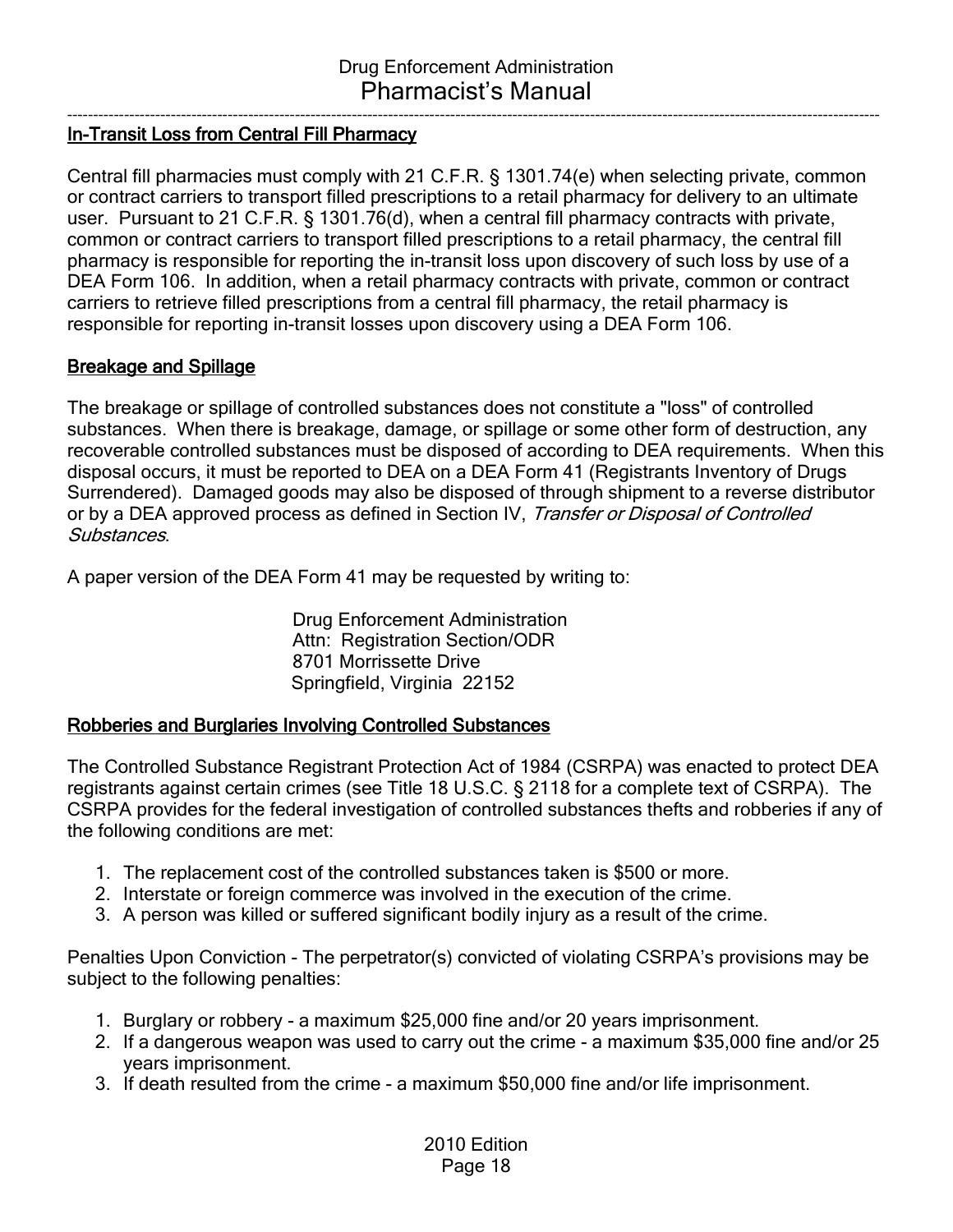#### ------------------------------------------------------------------------------------------------------------------------------------------------------------- SECTION VI – RECORDKEEPING REQUIREMENTS

Every pharmacy must maintain complete and accurate records on a current basis for each controlled substance purchased, received, stored, distributed, dispensed, or otherwise disposed of. These records are required to provide accountability of all controlled substances from the manufacturing process through the dispensing pharmacy and to the ultimate user. The closed system reduces the potential for diversion of controlled substances.

All required records concerning controlled substances must be maintained for at least two years for inspection and copying by duly authorized DEA officials. Records and inventories of schedule II controlled substances must be maintained separately from all other records of the registrant. All records and inventories of schedules III, IV, and V controlled substances must be maintained either separately from all other records or in such a form that the information required is readily retrievable from the ordinary business records. Recordkeeping requirements for prescriptions are detailed in Section VI, Prescription Records.

Readily retrievable is defined as:

- 1. Records kept by automatic data processing systems or other electronic or mechanized recordkeeping systems in such a manner that they can be separated out from all other records in a reasonable time, and/or
- 2. Records kept in such a manner that certain items are asterisked, redlined, or in some other manner visually identifiable apart from other items appearing on the records.

#### Required Records

The records which must be maintained by a pharmacy are:

- 1. Executed and unexecuted official order forms (DEA Form 222) or the electronic equivalent
- 2. Power of Attorney authorization to sign order forms
- 3. Receipts and/or invoices for schedules III, IV, and V controlled substances
- 4. All inventory records of controlled substances, including the initial and biennial inventories, dated as of beginning or close of business
- 5. Records of controlled substances distributed (i.e., sales to other registrants, returns to vendors, distributions to reverse distributors)
- 6. Records of controlled substances dispensed (i.e., prescriptions, schedule V logbook)
- 7. Reports of Theft or Significant Loss (DEA Form 106), if applicable
- 8. Inventory of Drugs Surrendered for Disposal (DEA Form 41), if applicable
- 9. Records of transfers of controlled substances between pharmacies
- 10.DEA registration certificate
- 11.Self-certification certificate and logbook (or electronic equivalent) as required under the Combat Methamphetamine Epidemic Act of 2005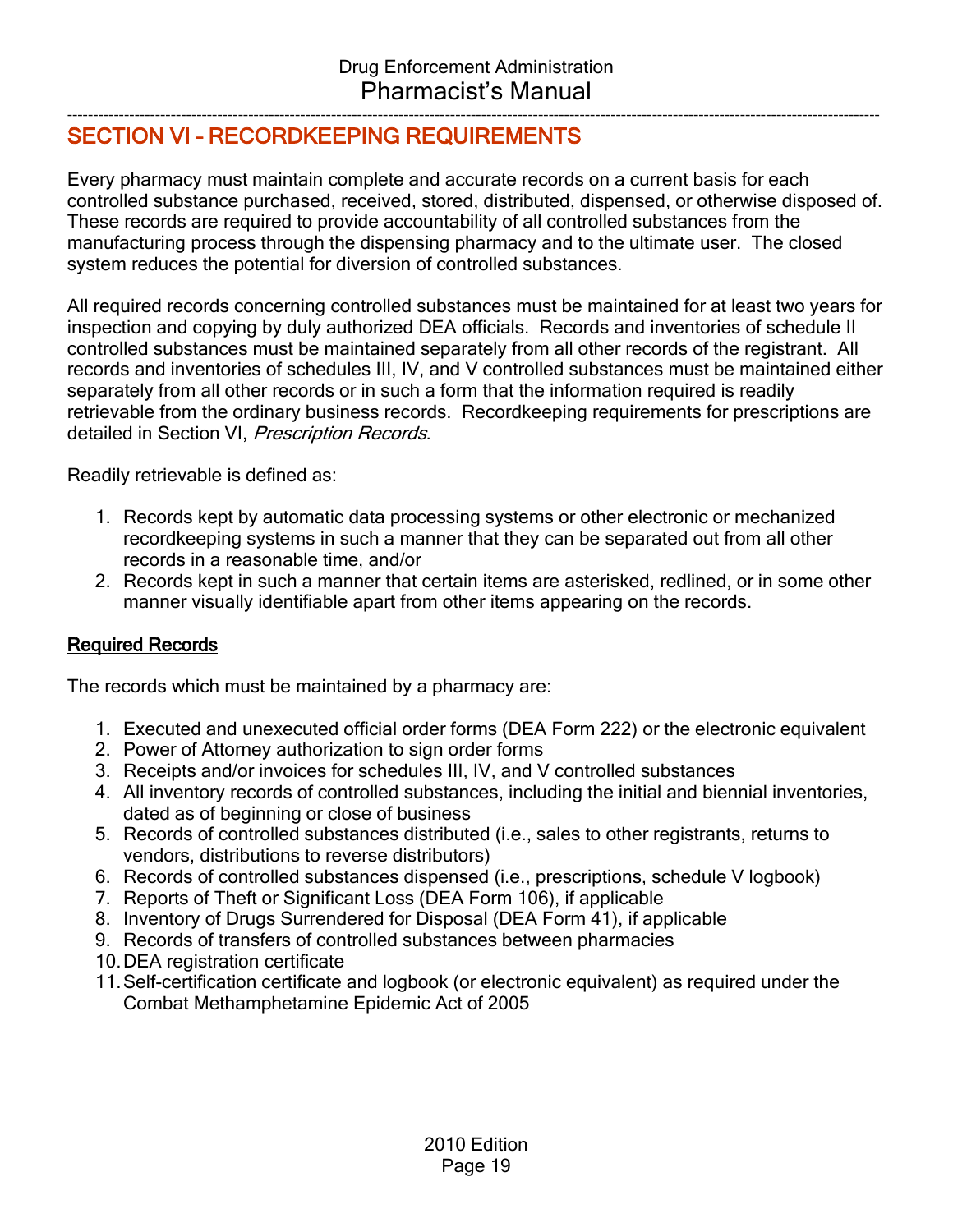#### ------------------------------------------------------------------------------------------------------------------------------------------------------------- Central Recordkeeping

A registrant desiring to maintain shipping and financial records (but not executed official order forms) at a central location rather than the registered location must submit written notification of his/her intention by registered or certified mail, return receipt requested, in triplicate, to the Special Agent in Charge of the local DEA Diversion Field Office in which the registrant is located (Appendix K). Unless the registrant is informed by the DEA that the permission to keep central records is denied, the registrant may begin maintaining central records 14 days after DEA receives this notification. Central recordkeeping requirements are described in 21 C.F.R. § 1304.04. Central recordkeeping permits are no longer issued by the DEA.

#### Prescription Records

Pharmacies have two options for filing paper prescription records and one option for electronic prescription records. If there is a conflict between federal and state requirements for filing prescriptions, DEA recognizes that the pharmacy must choose a filing system that would comply with both federal and state law. All prescription records must be readily retrievable for DEA inspection. Controlled substance prescriptions must be filed in one of the following ways:

#### Paper Prescriptions Records Option 1 (Three separate files):

- 1. A file for schedule II controlled substances dispensed.
- 2. A file for schedules III, IV and V controlled substances dispensed.
- 3. A file for all noncontrolled drugs dispensed.

#### Paper Prescriptions Records Option 2 (Two separate files):

- 1. A file for all schedule II controlled substances dispensed.
- 2. A file for all other drugs dispensed (noncontrolled and those in schedules III, IV and V). If this method is used, a prescription for a schedule III, IV or V drug must be made readily retrievable by use of a red "C" stamp not less than one inch high. If a pharmacy has an electronic recordkeeping system for prescriptions which permits identification by prescription number and retrieval of original documents by prescriber's name, patient's name, drug dispensed, and date filled, the requirement to mark the hard copy with a red "C" is waived.

#### Electronic Prescription Records

- 1. If a prescription is created, signed, transmitted, and received electronically, all records related to that prescription must be retained electronically.
- 2. Electronic records must be maintained electronically for two years from the date of their creation or receipt. However, this record retention requirement shall not pre-empt any longer period of retention which may be required now or in the future, by any other Federal or State law or regulation, applicable to pharmacists or pharmacies.
- 3. Records regarding controlled substances must be readily retrievable from all other records. Electronic records must be easily readable or easily rendered into a format that a person can read.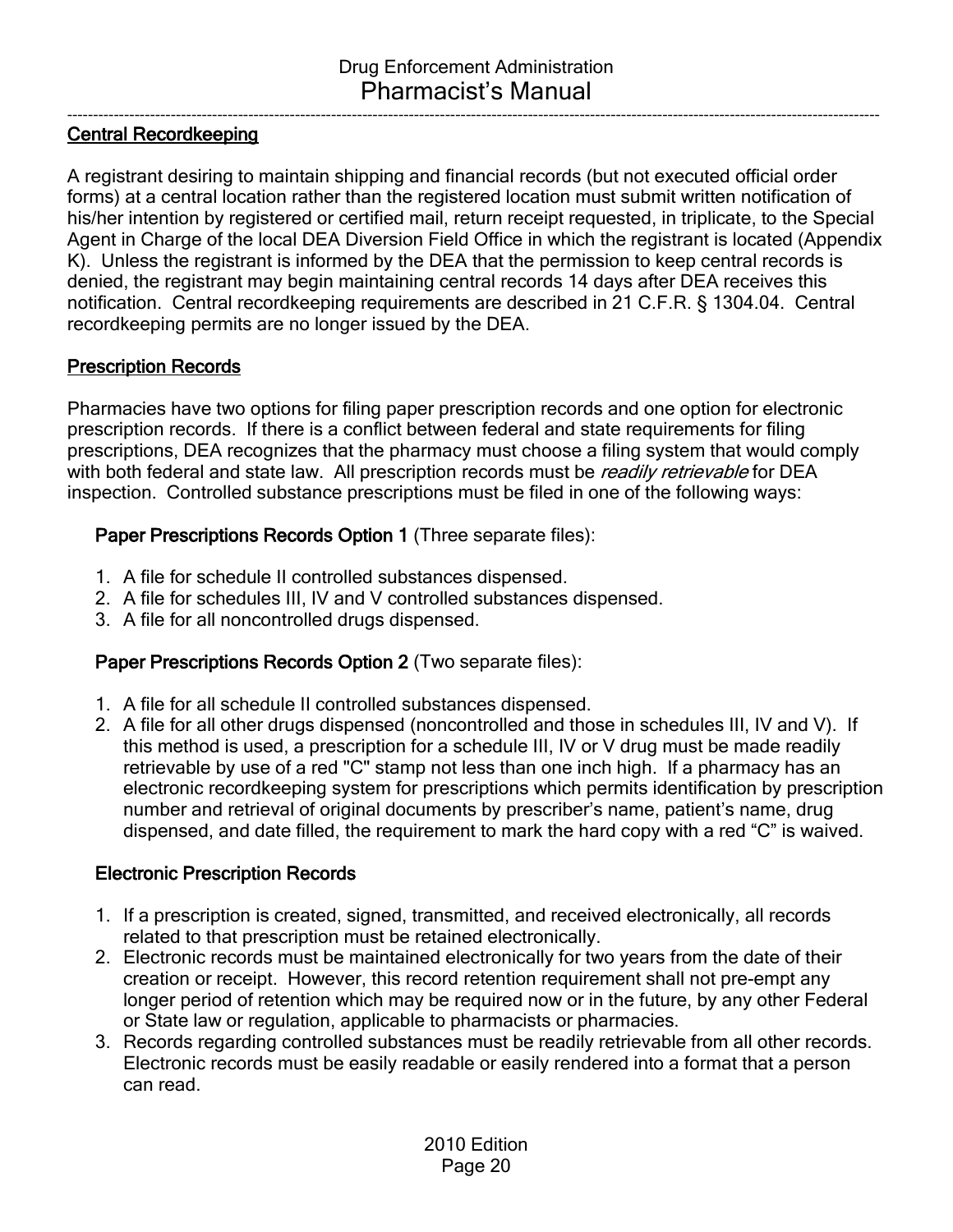-------------------------------------------------------------------------------------------------------------------------------------------------------------

Records of electronic prescriptions for controlled substances shall be maintained in an application that meets the requirements of 21 C.F.R. §1311. The computers on which the records are maintained may be located at another location, but the records must be readily retrievable at the registered location if requested by the DEA or other law enforcement agent. The electronic application must be capable of printing out or transferring the records in a format that is readily understandable to an Administration or other law enforcement agent at the registered location. Electronic copies of prescription records must be sortable by prescriber name, patient name, drug dispensed, and date filled.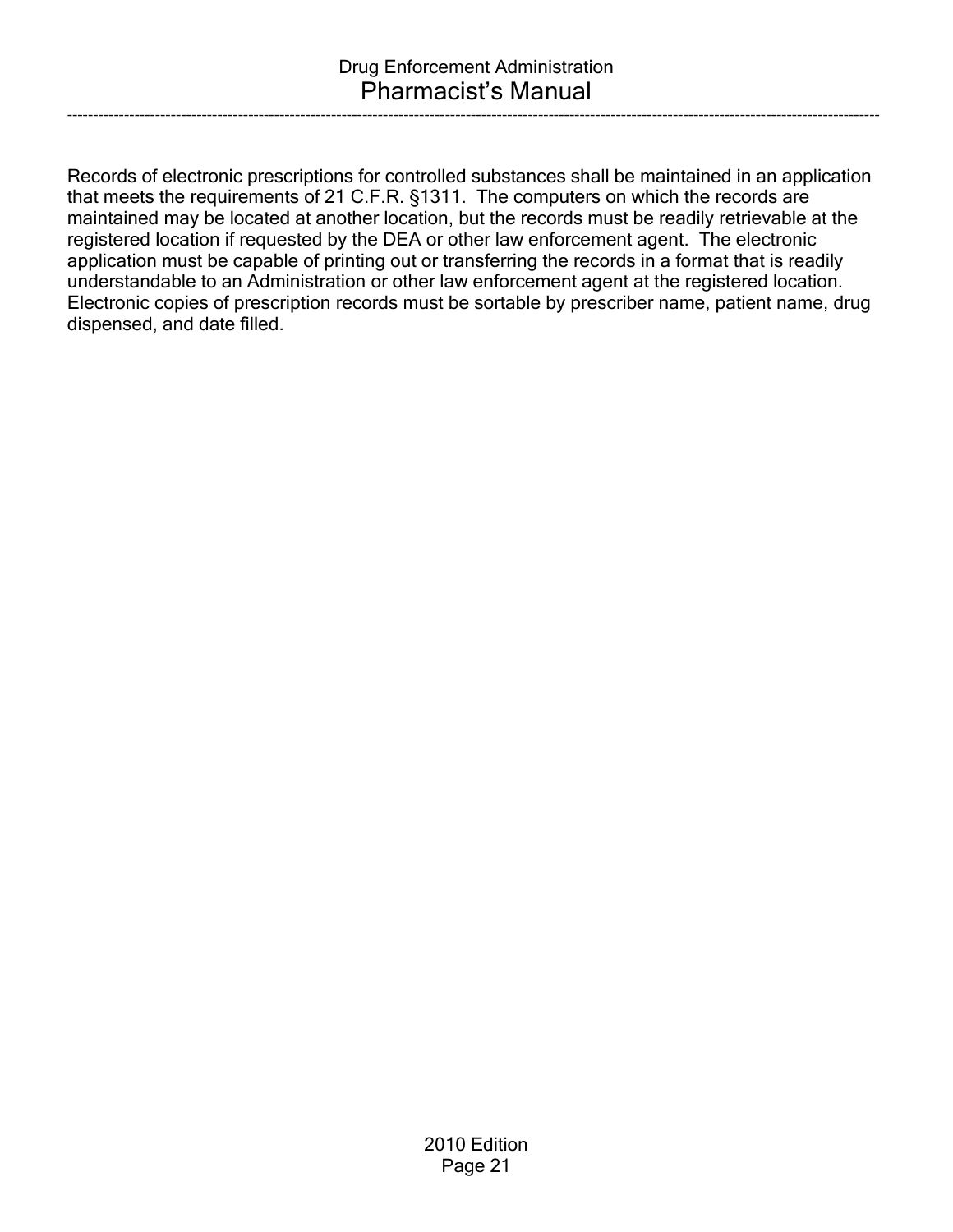#### ------------------------------------------------------------------------------------------------------------------------------------------------------------- SECTION VII – INVENTORY REQUIREMENTS

An "inventory" is a complete and accurate list of all stocks and forms of controlled substances in the possession of the registrant as determined by an actual physical count for schedule II controlled substances and an estimated count or measure of the contents of a schedule III, IV, or V controlled substance (unless the container holds more than 1,000 tablets or capsules in which case an exact count of the contents must be made). The CSA also requires that all inventory records be maintained at the registered location in a readily retrievable manner for at least two years for copying and inspection. In addition, the inventory records of schedule II controlled substances must be kept separate from all other controlled substances.

#### Initial Inventory

When issued a DEA registration, a registrant must take an initial inventory, which is an actual physical count of all controlled substances in their possession. If there are no stocks of controlled substances on hand, the registrant should make a record showing a zero inventory. There is no requirement to submit a copy of the inventory to the DEA. The C.F.R. requires that the inventory include:

- 1. The date of the inventory,
- 2. Whether the inventory was taken at the beginning or close of business,
- 3. The name of each controlled substance inventoried,
- 4. The finished form of each of the substances (e.g., 10 milligram tablet),
- 5. The number of dosage units of each finished form in the commercial container (e.g., 100 tablet bottle),
- 6. The number of commercial containers of each finished form (e.g., four 100 tablet bottles), and
- 7. A count of the substance if the substance is listed in schedule II, an exact count or measure of the contents or if the substance is listed in schedules III, IV, or V, an estimated count or measure of the contents, unless the container holds more than 1,000 tablets or capsules in which case, an exact count of the contents is required.

DEA recommends, but does not require, an inventory record include the name, address, and DEA registration number of the registrant, and the signature of the person or persons responsible for taking the inventory.

#### **Biennial Inventory**

Following the initial inventory, the registrant is required to take a biennial inventory (every two years), which requires the same information as the initial inventory (see list above) of all controlled substances on hand. The biennial inventory may be taken on any date which is within two years of the previous inventory date. There is no requirement to submit a copy of the inventory to DEA.

#### Newly Scheduled Controlled Substance Inventory

When a drug not previously listed as a controlled substance is scheduled or a drug is rescheduled, the drug must be inventoried as of the effective date of scheduling or change in scheduling.

> 2010 Edition Page 22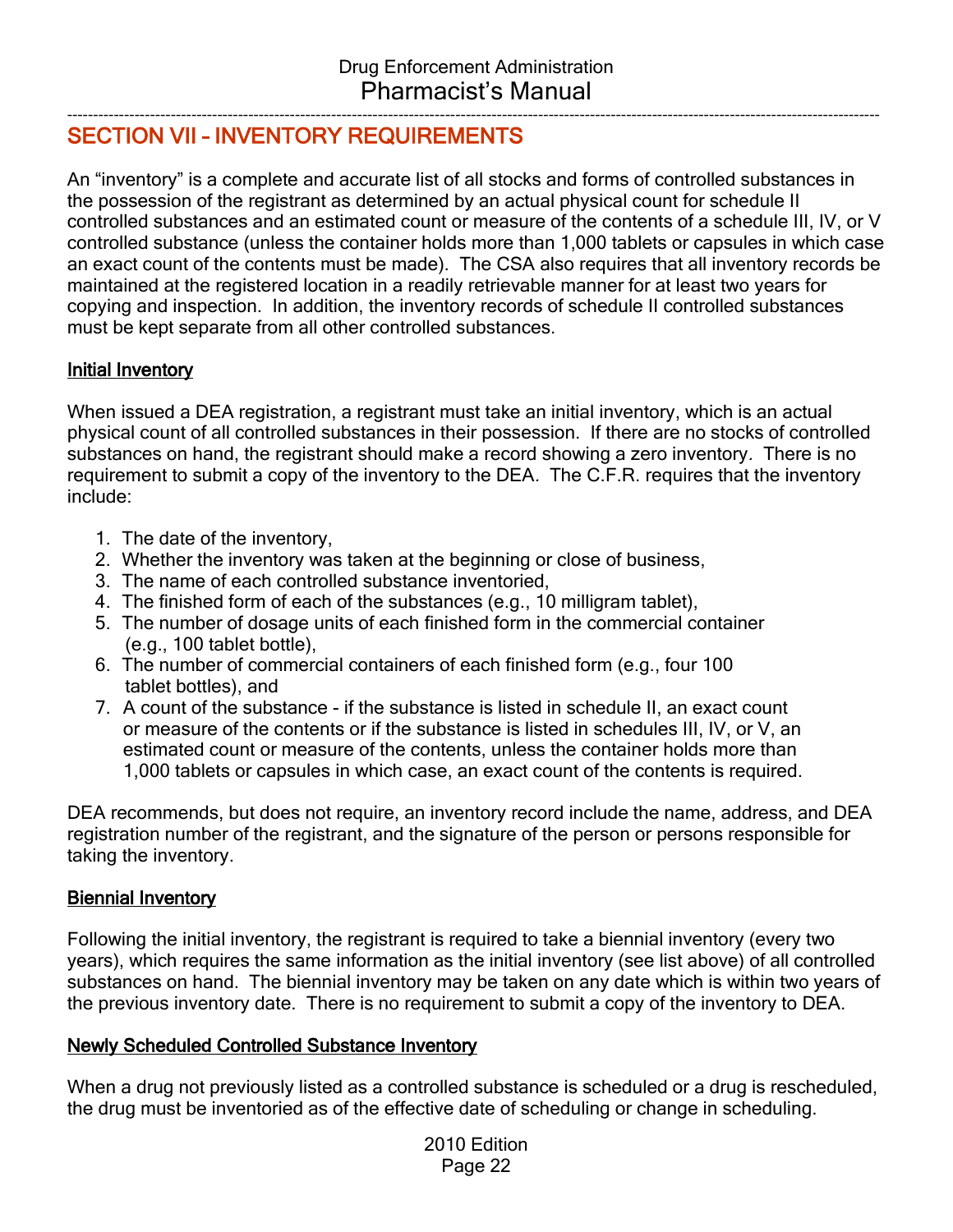#### ------------------------------------------------------------------------------------------------------------------------------------------------------------- SECTION VIII – ORDERING CONTROLLED SUBSTANCES

#### Ordering Schedule II Controlled Substances

Only schedules I and II controlled substances are ordered with an official order form, DEA Form 222, or the electronic equivalent (see below, *Controlled Substance Ordering System (CSOS)* -Electronic Order Forms). A DEA Form 222 is required for each distribution, purchase, or transfer of a schedule II controlled substance.

When a controlled substance has been moved by DEA from schedule II to another schedule at the federal level, in many states it may remain a schedule II controlled substance pending any legislative or administrative action that may result from the federal action. Many states require transactions that involve substances they classify as schedule II be made via official order forms (DEA Form 222) or the electronic equivalent. When federal law or regulations differ from state law or regulations, a pharmacy is required to abide by the more stringent aspects of both the federal and state requirements. When the use of DEA Form 222 or the electronic equivalent for the transfer of a controlled substance is not required under federal law, its use as mandated by these states does not violate federal law and is therefore permitted.

#### Requesting Official Order Forms

The unexecuted DEA Form 222 can be requested initially by checking "block 3" on the application for a new registration (DEA Form 224). The DEA Form 224 can be found online at www.DEAdiversion.usdoj.gov.

Once a registrant has received a DEA registration number, additional DEA Forms 222 may be ordered online at www.DEAdiversion.usdoj.gov. When requesting additional DEA Forms 222 online, a valid DEA registration number, business name, and contact telephone number are required. The registrant may also request DEA Forms 222 by calling the DEA Headquarters Registration Section at 1-800-882-9539 or by contacting the local DEA Registration Specialist (Appendix J).

Each book of DEA Form 222 consists of seven sets of forms. Each pharmacy is provided a maximum of six books at one time unless its needs exceed this limit. In such a case, the pharmacy should contact the local DEA Registration Specialist (Appendix J) to request additional books.

#### Completing Official Order Forms

When ordering schedule II controlled substances, the purchaser is responsible for filling in the number of packages, the size of the package, and the name of the item. Each DEA Form 222 must be signed and dated by a person authorized to sign a registration application or a person granted power of attorney (see below, *Power of Attorney to Sign an Official Order Form*). When the items are received, the pharmacist must document on the purchaser's copy (copy three) the actual number of packages received and the date received.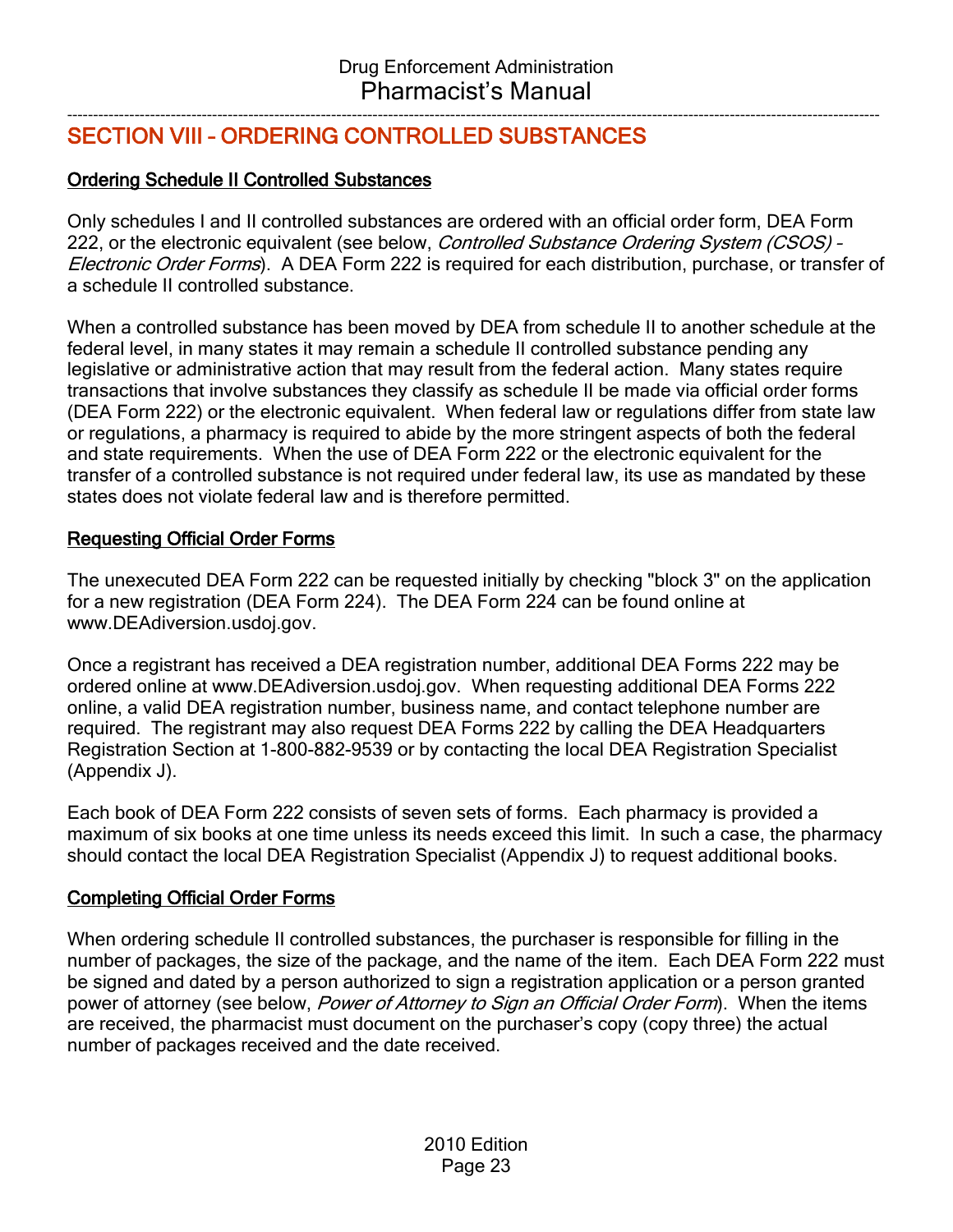------------------------------------------------------------------------------------------------------------------------------------------------------------- The executed DEA Form 222 must be maintained separately from the pharmacy's other business records. However, this does not preclude a registrant from attaching a copy of the supplier's invoice to the related DEA Form 222.

Title 21 C.F.R. § 1305.15(a)(1) requires that, for orders using the DEA Form 222, an order must not be filled if the order is not complete, legible, or properly prepared, executed, or endorsed, or if the order shows any alteration, erasure, or change of any description. For a discussion of the circumstances in which an electronic order must not be filled see below, Controlled Substance Ordering System (CSOS) – Electronic Order Forms.

A supplier may refuse to accept an order for any reason as set forth under 21 C.F.R. § 1305.15(c). If a supplier refuses to accept an order, a statement that the order is not accepted is sufficient. If an order is refused, the supplier must return copies one and two of the DEA Form 222 to the purchaser with a statement explaining the reason the order was refused. For electronic orders, the supplier must notify the purchaser and provide a statement as to the reason (see below, *Controlled* Substance Ordering System (CSOS) – Electronic Order Forms).

DEA policy does not preclude the substitution of identical products differing in packaging size from those initially ordered, provided that the actual quantity received does not exceed the amount initially ordered and that the National Drug Code number reflected is that of the actual product shipped. For example, a distributor may substitute five bottles of 100, 2 milligram tablets for one bottle of 500, 2 milligram tablets or any variation thereof.

#### Cancellation and Voiding an Official Order Form

A purchaser may cancel an order (or partial order) on a DEA Form 222 by notifying the supplier in writing. The supplier must indicate the cancellation on Copies 1 and 2 of the DEA Form 222 by drawing a line through the cancelled item(s) and printing "cancelled" in the space provided for the number of items shipped.

A supplier may void part or all of an order on a DEA Form 222 by notifying the purchaser in writing. The supplier must indicate the voiding in Copies 1 and 2 of the DEA Form 222 by drawing a line through the cancelled item(s) and printing "void" in the space provided for the number of items shipped. For information regarding cancelled electronic orders, see below, *Controlled Substance* Ordering System (CSOS) – Electronic Order Forms.

#### Power of Attorney to Sign an Official Order Form

Any registrant (pharmacy) may authorize one or more individuals, whether or not they are located at the registered location, to obtain and execute DEA Forms 222 by granting a power of attorney to each such individual. The power of attorney must be signed by the same person who signed the most recent application for registration or renewal registration, as well as the individual being authorized to obtain and execute the DEA Forms 222.

The power of attorney may be revoked at any time by the person who granted and signed the power of attorney. Only if the renewal application is signed by a different person is it necessary to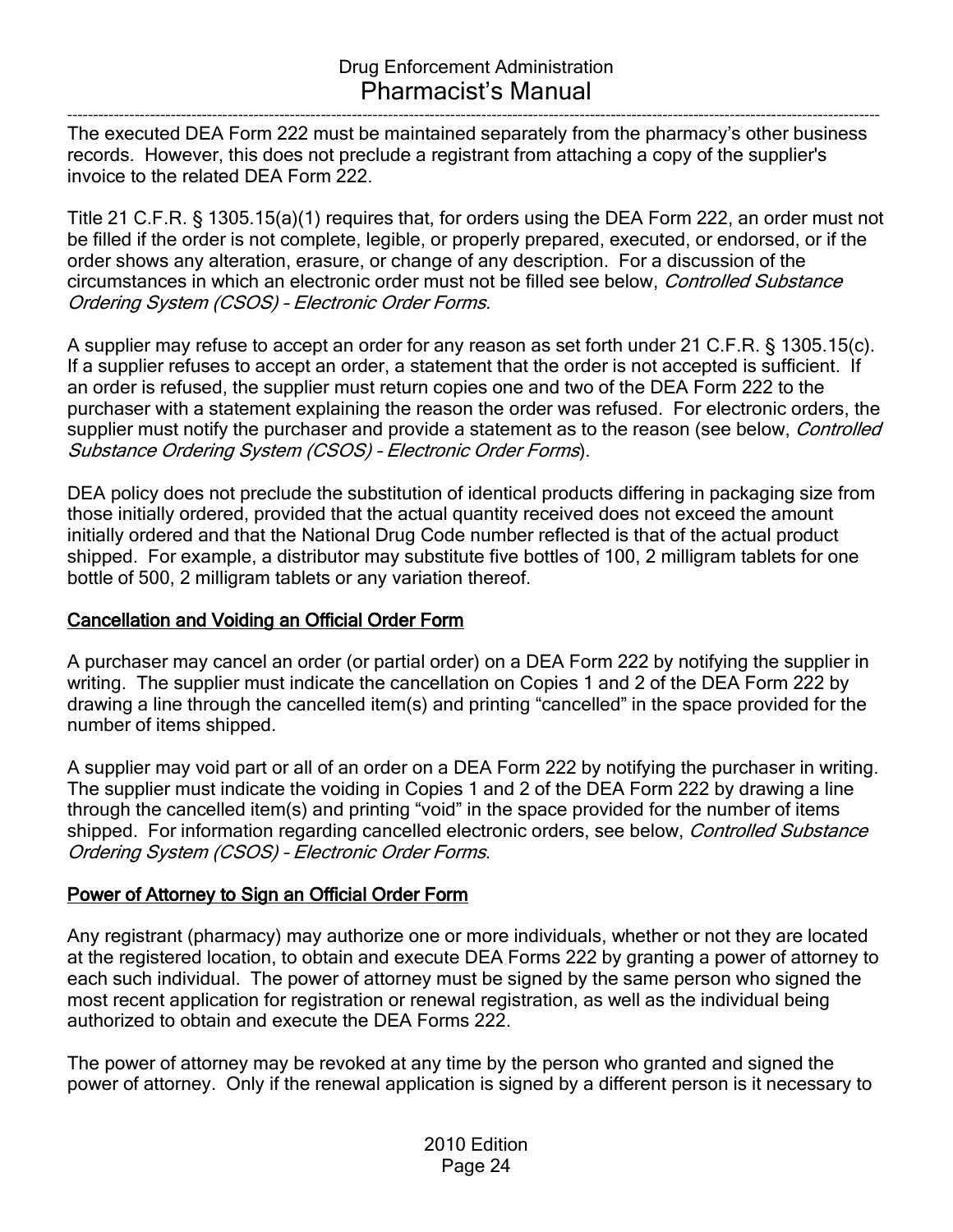#### Drug Enforcement Administration Pharmacist's Manual

------------------------------------------------------------------------------------------------------------------------------------------------------------ grant a new power of attorney when the pharmacy completes a renewal registration. The power of attorney should be filed with executed DEA Forms 222 as a readily retrievable record. The power of attorney is not submitted to DEA.

Suggested formats for granting and revoking a power of attorney follow:

Power of Attorney for DEA Forms 222 and Electronic Orders

| (Name of registrant)      |
|---------------------------|
| (Address of registrant)   |
| (DEA registration number) |

| (name of person granting power), the                                                               |
|----------------------------------------------------------------------------------------------------|
| undersigned, who is authorized to sign the current application for registration of the above named |
| registrant under the Controlled Substances Act or Controlled Substances Import and Export Act,     |
| have made, constituted, and appointed, and by these presents, do make, constitute, and appoint     |
| (name of attorney-in-fact), my true and lawful attorney for                                        |

me in my name, place, and stead, to execute applications for books of official order forms and to sign such order forms in requisition for schedule I and II controlled substances, in accordance with Section 308 of the Controlled Substances Act (21 U.S.C. 828) and part 1305 of Title 21 of the Code of Federal Regulations. I hereby ratify and confirm all that said attorney shall lawfully do or cause to be done by virtue hereof.

 $\mathcal{L}$  , where  $\mathcal{L}$  is the set of the set of the set of the set of the set of the set of the set of the set of the set of the set of the set of the set of the set of the set of the set of the set of the set of the s (Signature of person granting power)

I, \_\_\_\_\_\_\_\_\_\_\_\_\_\_\_\_\_\_\_\_\_\_\_\_(name of attorney-in-fact), hereby affirm that I am the person named herein as attorney-in-fact and that the signature affixed hereto is my signature.

 $\overline{\phantom{a}}$  , where  $\overline{\phantom{a}}$ (Signature of attorney-in-fact)

Witnesses:

1. \_\_\_\_\_\_\_\_\_\_\_\_\_\_\_\_\_\_\_\_\_\_\_ 2. \_\_\_\_\_\_\_\_\_\_\_\_\_\_\_\_\_\_\_\_\_\_\_

Signed and dated on the \_\_\_ day of \_\_\_\_\_\_\_\_\_\_\_\_\_in the year\_\_\_\_ at \_\_\_\_\_\_\_\_\_\_\_\_\_

Notice of Revocation

The foregoing power of attorney is hereby revoked by the undersigned, who is authorized to sign the current application for registration of the above-named registrant under the Controlled Substances Act. Written notice of this revocation has been given to the attorney-in-fact **EXECUTE:** This same day.

 $\mathcal{L}$  , where  $\mathcal{L}$  is the set of the set of the set of the set of the set of the set of the set of the set of the set of the set of the set of the set of the set of the set of the set of the set of the set of the s (Signature of person revoking power)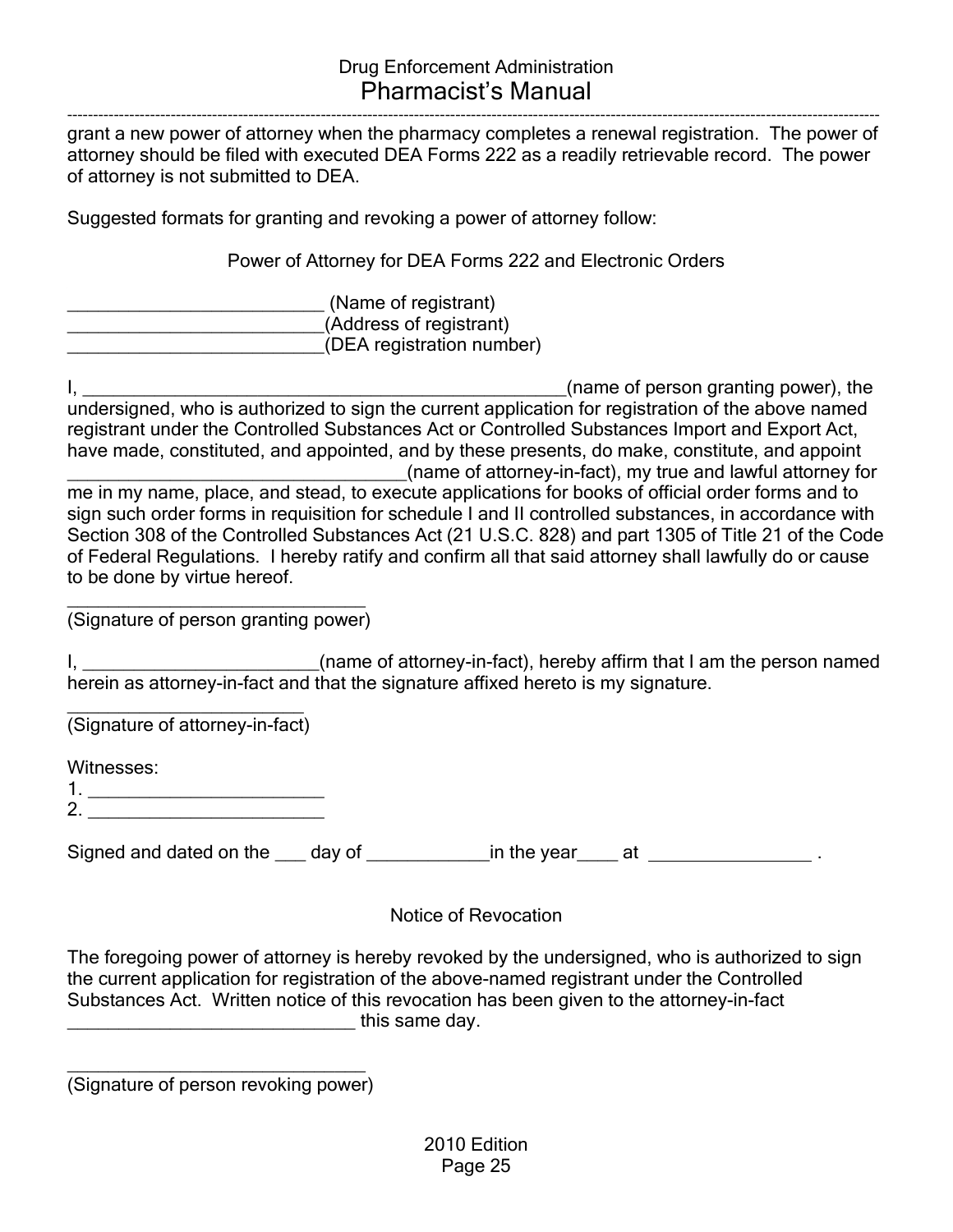#### Drug Enforcement Administration Pharmacist's Manual

| Witnesses:<br>2                    |  |                |  |  |
|------------------------------------|--|----------------|--|--|
| Signed and dated on the ___ day of |  | in the year at |  |  |

#### Lost or Stolen Order Forms

When a pharmacist has not received an expected shipment of controlled substances, he/she should first contact the supplier to determine whether the original DEA Form 222 was received. If the original order form has been lost or stolen, the pharmacist must complete a second order form so the supplier can fill the original order. The pharmacist must also prepare a statement which includes the first order form's serial number and date, and verify that the drugs ordered were never received. The pharmacy must attach a copy of the statement to the second order form that is sent to the supplier. In addition, the pharmacist must keep a copy of the statement with copy three from the first and second order forms.

A pharmacy, upon discovery of the loss or theft of used or unused order forms, must immediately report the loss to the local DEA Diversion Field Office (Appendix K) and provide the serial numbers of each lost or stolen order form. If an entire book or multiple books of order forms are lost or stolen, and the serial numbers of the missing forms cannot be identified, the pharmacist must report the approximate date of issuance (in lieu of the serial numbers) to the DEA. If an unused order form reported stolen or lost is later recovered or found, the pharmacy must immediately notify the local DEA Diversion Field Office.

#### Controlled Substance Ordering System (CSOS) – Electronic Order Forms

Any registrant permitted to order schedule II controlled substances may do so electronically via the DEA Controlled Substance Ordering System (CSOS) and maintain the records of these orders electronically for two years. The use of electronic orders is optional; registrants may continue to issue orders on a paper DEA Form 222. CSOS allows for secure electronic transmission of controlled substance orders without the supporting paper DEA Form 222. The adoption of the CSOS standards is the only allowance for the electronic transmission of schedule II controlled substance orders between controlled substance manufacturers, distributors, pharmacies, and other DEA authorized entities. CSOS uses Public Key Infrastructure (PKI) technology, which requires CSOS users to obtain a CSOS digital certificate for electronic ordering. The electronic orders must be signed using a digital signature issued by a Certification Authority (CA) run by the DEA.

Digital certificates can be obtained only by registrants and individuals granted power of attorney by registrants to sign orders. A registrant must appoint a CSOS coordinator who will serve as that registrant's recognized agent regarding issues pertaining to issuance of, revocation of, and changes to, digital certificates issued under that registrant's DEA registration. A CSOS digital certificate will be valid until the DEA registration under which it is issued expires or until the CSOS CA is notified that the certificate should be revoked. Certificates will be revoked if the certificate holder is no longer authorized to sign schedule II orders for the registrant, if the information on which the certificate is based changes, or if the digital certificate used to sign electronic orders has been compromised, stolen, or lost.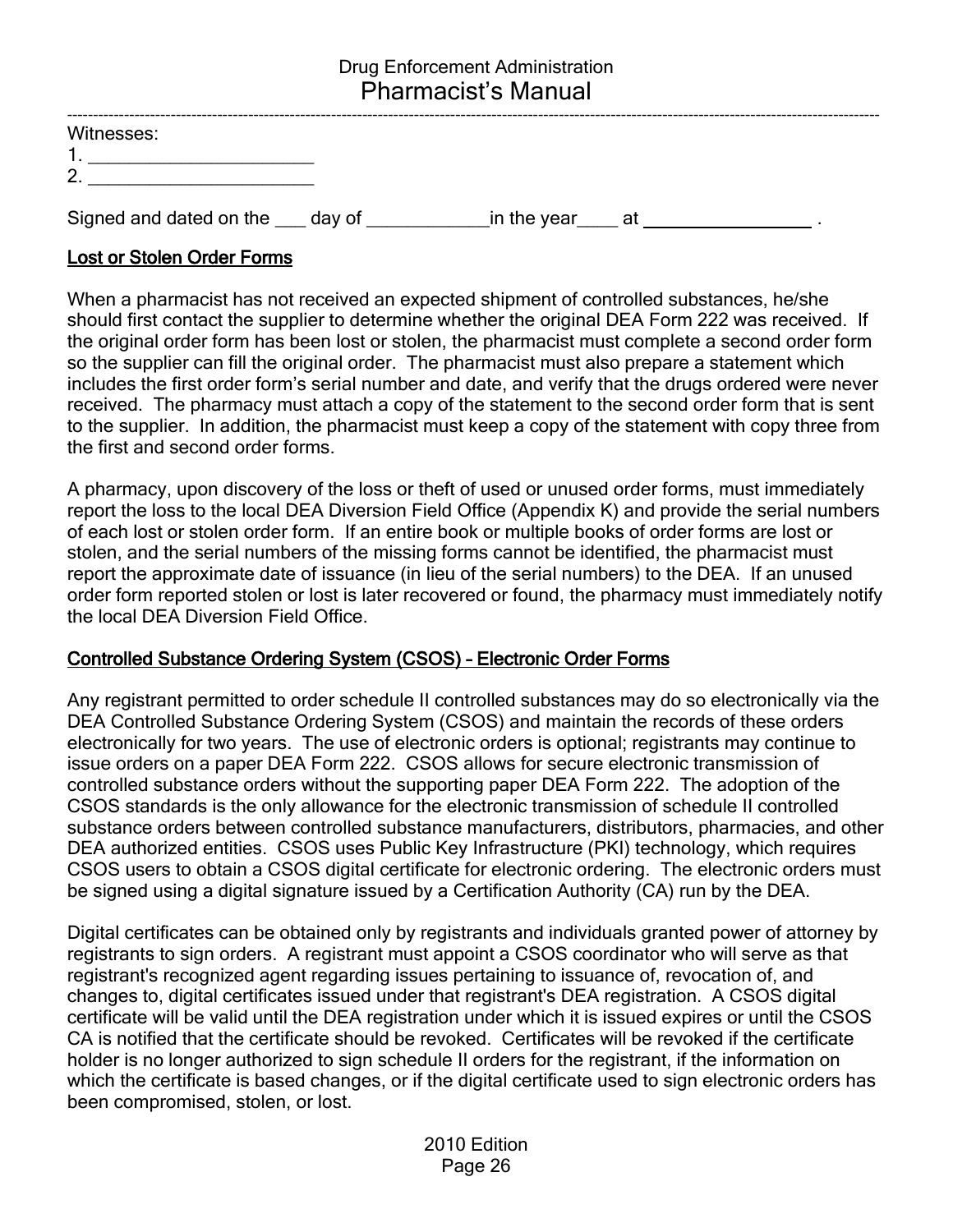------------------------------------------------------------------------------------------------------------------------------------------------------------- A "Questions and Answers" page about the CSOS certificate is available on the DEA E-Commerce Program website at www.DEAecom.gov. Applicants can download the Diversion PKI CSOS Enrollment document and the CSOS Subscriber's Manual for assistance on the enrollment process. DEA maintains a support line to assist applicants and subscribers with issues pertaining to certificate enrollment, issuance, revocation, and renewal. Staff is available from 8:00 a.m. to 6:00 p.m. (Eastern Time), Monday through Friday at 1-877-332-3266 if further assistance is needed.

#### Unaccepted and Defective Electronic Orders

An electronic order for controlled substances may not be filled if any of the following occurs:

- 1. The required data fields have not been completed.
- 2. The order is not signed using a digital certificate issued by DEA.
- 3. The digital certificate used has expired or been revoked prior to signature.
- 4. The purchaser's public key will not validate the digital certificate.
- 5. The validation of the order shows that the order is invalid for any reason.

If an order cannot be filled, the supplier must notify the purchaser and provide a statement as to the reason (e.g., improperly prepared or altered). A supplier may, for any reason, refuse to accept any order. If a supplier refuses, a statement that the order is not accepted is sufficient.

When a purchaser receives an unaccepted electronic order from the supplier, the purchaser must electronically link the statement of nonacceptance to the original order. The original statement must be retained for two years. Neither a purchaser nor a supplier may correct a defective order. The purchaser must issue a new order for the order to be filled.

#### Cancellation and Voiding of Electronic Orders

A supplier may void all (or part) of an electronic order by notifying the purchaser of the voiding. If the entire order is voided, the supplier must make an electronic copy of the order and indicate "Void" on the copy and return it to the purchaser. The supplier is not required to retain a record of orders that are not filled. The purchaser must retain an electronic copy of the voided order. Should a supplier partially void an order, the supplier must indicate in the linked record that nothing was shipped for each item voided.

#### Lost Electronic Orders

If a purchaser determines that an unfilled electronic order has been lost before or after receipt, the purchaser must provide, to the supplier, a signed statement. This statement must include the unique tracking number and date of the lost order and state that the goods covered by the first order were not received through loss of that order. If the purchaser executes a new order to replace the lost order, the purchaser must electronically link an electronic record of the second order and a copy of the statement with the record of the first order and retain them both. If the supplier to whom the order was directed subsequently receives the first order, the supplier must indicate that it is "not accepted" and return it to the purchaser. The purchaser must link the returned order to the record of that order and the statement.

> 2010 Edition Page 27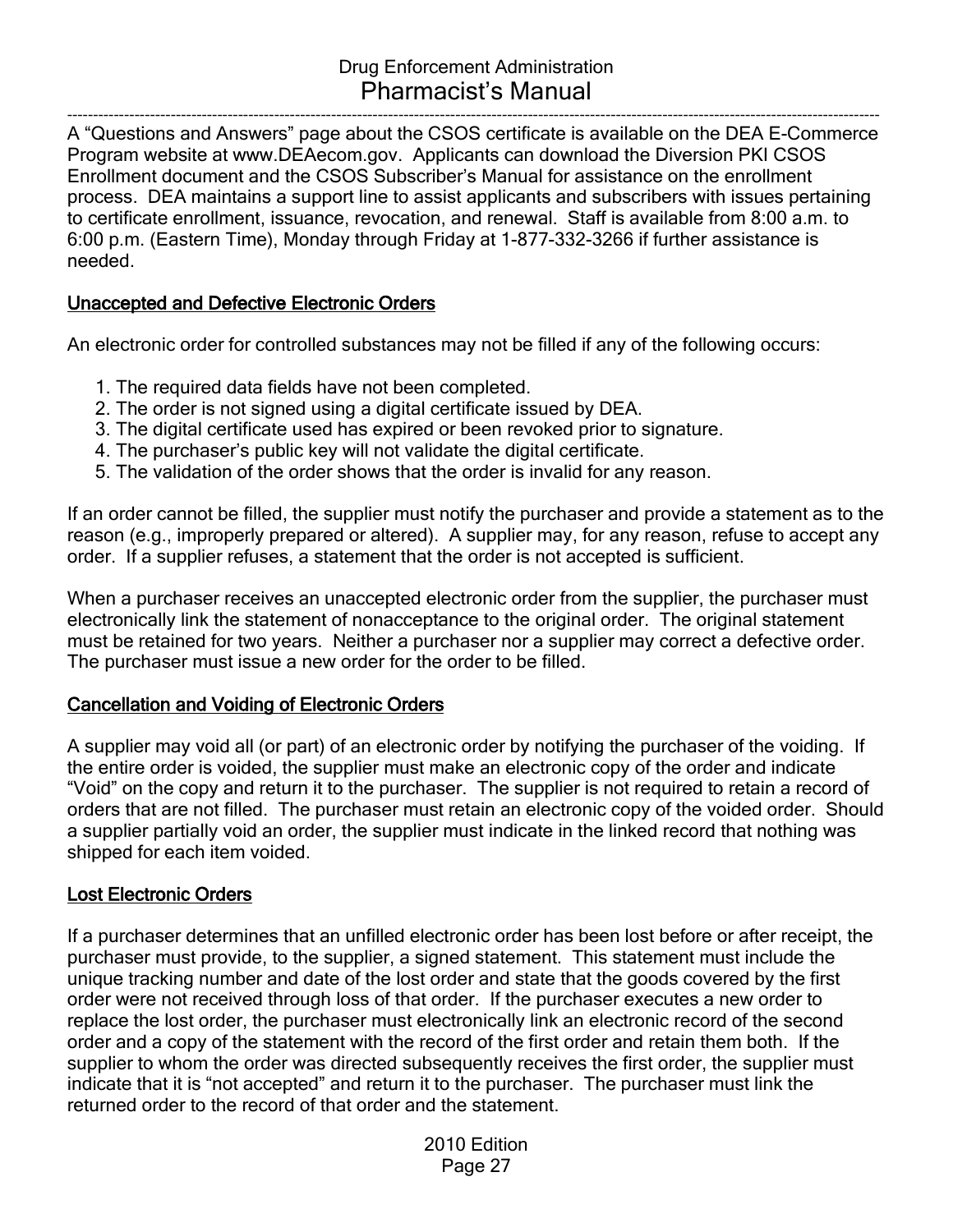#### ------------------------------------------------------------------------------------------------------------------------------------------------------------- Ordering Schedules III-V Controlled Substances

The registrant must keep a receipt (invoice or packing slip) on which it records the date the drugs were received and confirm that the order is accurate. These receipts must also contain the name of each controlled substance, the finished form, the number of dosage units of finished form in each commercial container, and the number of commercial containers ordered and received. In addition, these receipts must be maintained in a readily retrievable manner for inspection by the DEA.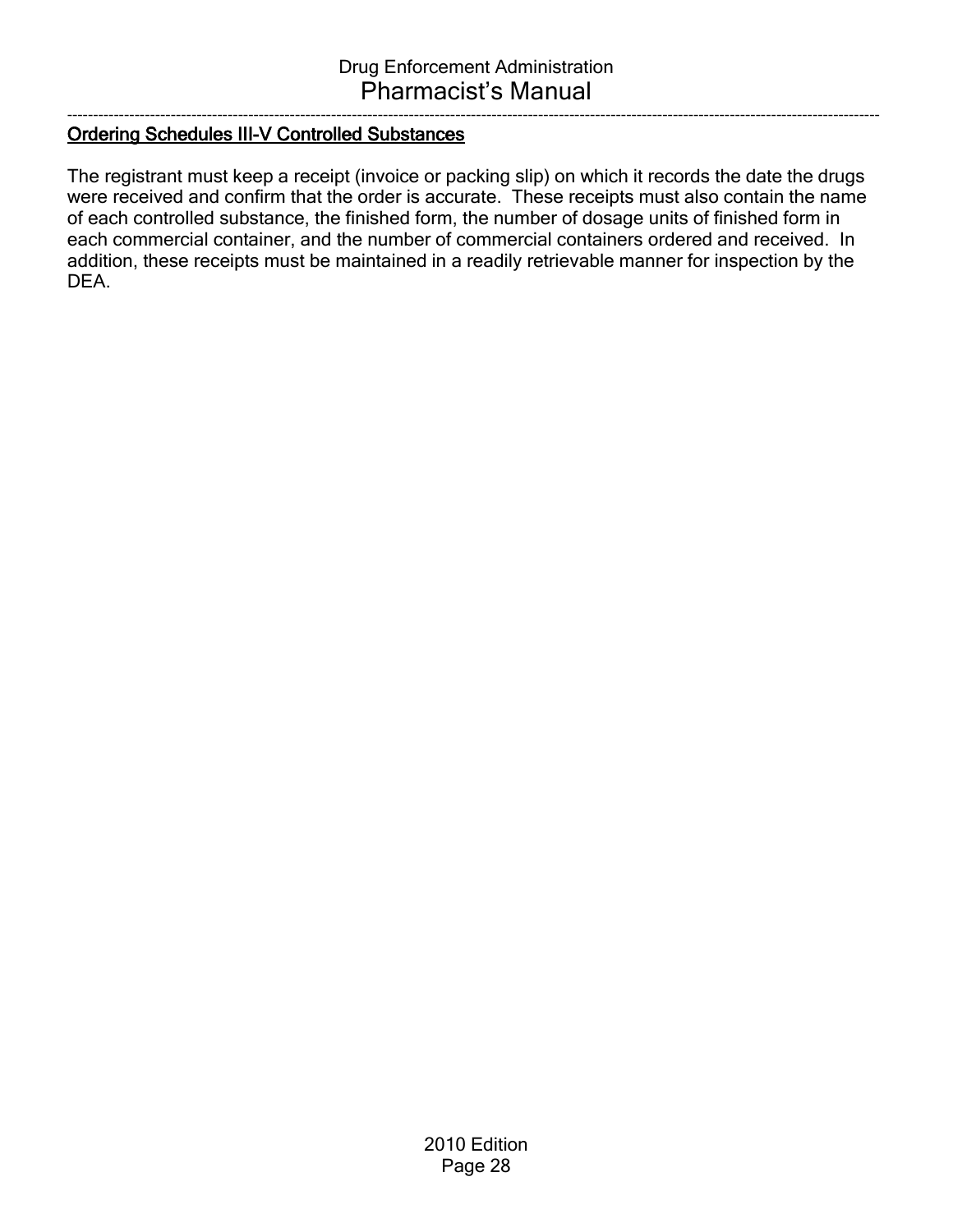#### ------------------------------------------------------------------------------------------------------------------------------------------------------------- SECTION IX – VALID PRESCRIPTION REQUIREMENTS

To dispense controlled substances, a pharmacist must know the requirements for a valid prescription which are described in this section. A prescription is an order for medication which is dispensed to or for an ultimate user. A prescription is not an order for medication which is dispensed for immediate administration to the ultimate user (i.e., an order to dispense a drug to an inpatient for immediate administration in a hospital is not a prescription).

A prescription for a controlled substance must be dated and signed on the date when issued. The prescription must include the patient's full name and address, and the practitioner's full name, address, and DEA registration number.

The prescription must also include:

- 1. Drug name
- 2. Strength
- 3. Dosage form
- 4. Quantity prescribed
- 5. Directions for use
- 6. Number of refills authorized (if any)

A prescription must be written in ink or indelible pencil or typewritten and must be manually signed by the practitioner on the date when issued. An individual (i.e., secretary or nurse) may be designated by the practitioner to prepare prescriptions for the practitioner's signature. The practitioner is responsible for ensuring the prescription conforms to all requirements of the law and regulations, both federal and state.

#### Who May Issue

A prescription for a controlled substance may only be issued by a physician, dentist, podiatrist, veterinarian, mid-level practitioner, or other registered practitioner who is:

- 1. Authorized to prescribe controlled substances by the jurisdiction in which the practitioner is licensed to practice, and
- 2. Registered with DEA or exempted from registration (e.g., Public Health Service, Federal Bureau of Prisons, military practitioners), or
- 3. An agent or employee of a hospital or other institution acting in the normal course of business or employment under the registration of the hospital or other institution which is registered in lieu of the individual practitioner being registered, provided that additional requirements as set forth in the C.F.R. are met.

#### Purpose of Issue

To be valid, a prescription for a controlled substance must be issued for a legitimate medical purpose by a practitioner acting in the usual course of professional practice. The practitioner is responsible for the proper prescribing and dispensing of controlled substances.

> 2010 Edition Page 29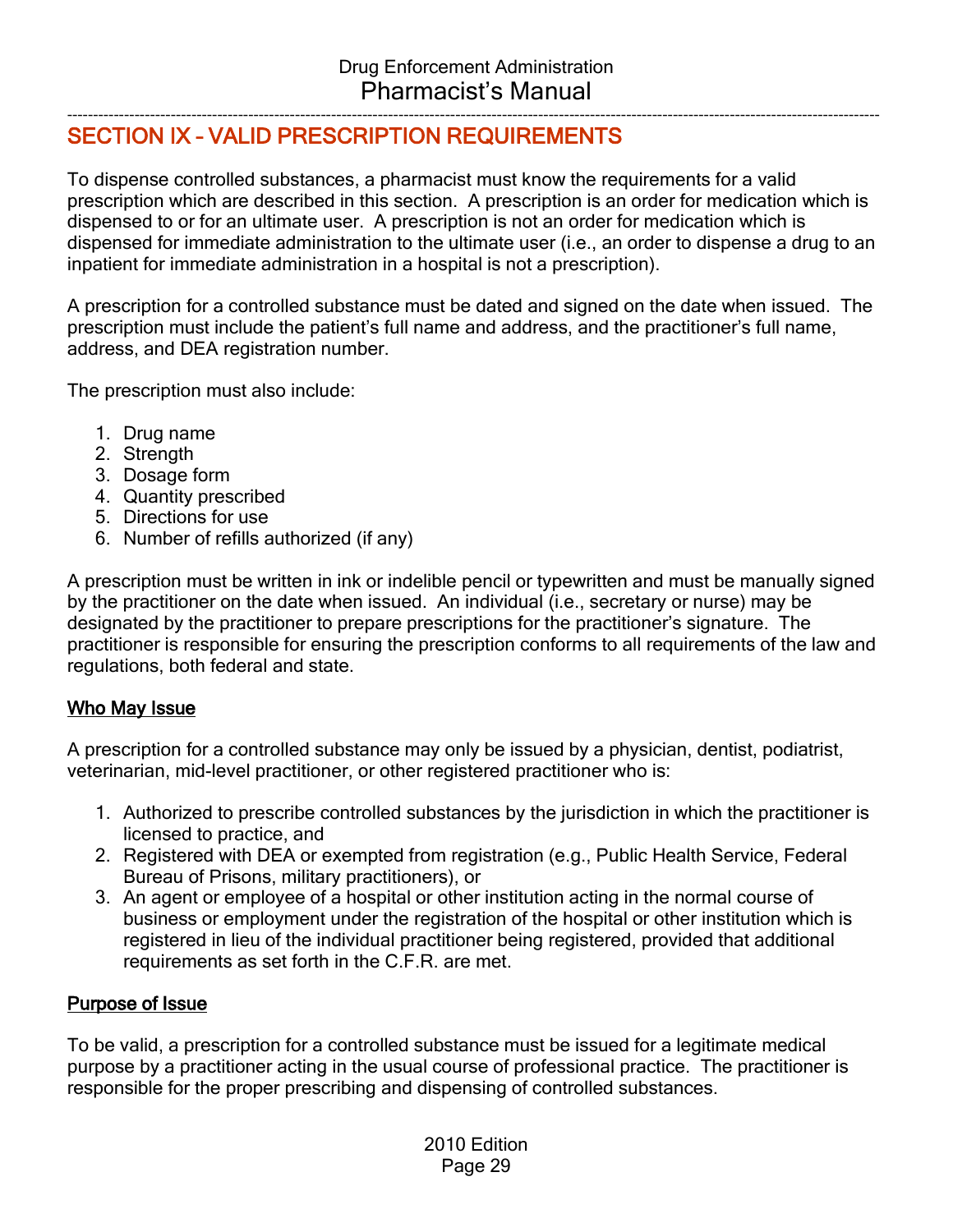------------------------------------------------------------------------------------------------------------------------------------------------------------- A prescription may not be issued in order for an individual practitioner to obtain controlled substances for supplying the individual practitioner for the purpose of general dispensing to patients.

#### Corresponding Responsibility

A pharmacist also needs to know there is a corresponding responsibility for the pharmacist who fills the prescription. An order purporting to be a prescription issued not in the usual course of professional treatment or in legitimate and authorized research is an invalid prescription within the meaning and intent of the CSA (21 U.S.C. § 829). The person knowingly filling such a purported prescription, as well as the person issuing it, shall be subject to the penalties provided for violations of the provisions of law relating to controlled substances.

A pharmacist is required to exercise sound professional judgment when making a determination about the legitimacy of a controlled substance prescription. Such a determination is made before the prescription is dispensed. The law does not require a pharmacist to dispense a prescription of doubtful, questionable, or suspicious origin. To the contrary, the pharmacist who deliberately ignores a questionable prescription when there is reason to believe it was not issued for a legitimate medical purpose may be prosecuted along with the issuing practitioner, for knowingly and intentionally distributing controlled substances. Such action is a felony offense, which may result in the loss of one's business or professional license (see United States v. Kershman, 555 F.2d 198 [United States Court Of Appeals, Eighth Circuit, 1977]).

#### Electronic Prescriptions

On March 31, 2010 the DEA published in the Federal Register an interim final rule *Electronic* Prescriptions for Controlled Substances which became effective June 1, 2010. The rule revises DEA regulations to provide practitioners with the option of writing prescriptions for controlled substances electronically. The regulations also permit pharmacies to receive, dispense, and archive these electronic prescriptions. These regulations are an addition to, not a replacement of, the existing rules.

Persons who wish to dispense controlled substances using electronic prescriptions must select software that meets the requirements of this rule. As of June 1, 2010, only those electronic pharmacy applications that comply with all of DEA's requirements as set forth in 21 C.F.R. §1311 may be used by DEA-registered pharmacies to electronically receive and archive controlled substances prescriptions and dispense controlled substances based on those prescriptions.

A registered pharmacy may process electronic prescriptions for controlled substances only if the following conditions are met:

- 1. The pharmacy uses a pharmacy application that meets all of the applicable requirements of 21 C.F.R. §1311, and
- 2. The prescription is otherwise in conformity with the requirements of the CSA and 21 C.F.R. §1311.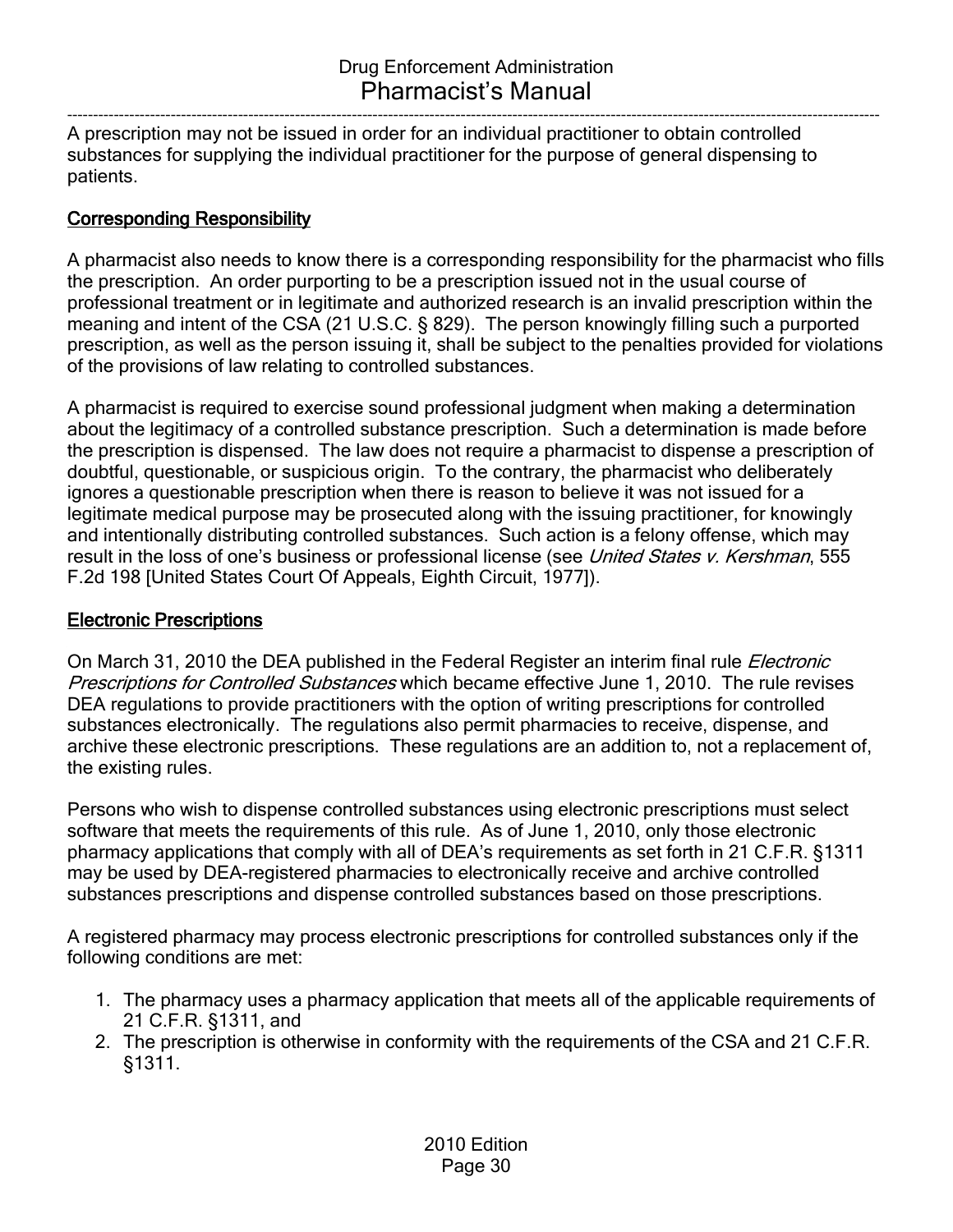# Drug Enforcement Administration Pharmacist's Manual

------------------------------------------------------------------------------------------------------------------------------------------------------------- A pharmacy cannot process electronic prescriptions for controlled substances until its pharmacy application provider obtains a third party audit or certification review that determines that the application complies with DEA's requirements and the application provider provides the audit/certification report to the pharmacy. The audit report the pharmacy will receive from the pharmacy application provider will indicate if the application is capable of importing, displaying, and storing DEA-required prescription information accurately and consistently. If the third-party auditor or certification organization finds that a pharmacy application does not accurately and consistently import, store, and display the information related to the name, address, and registration number of the practitioner, patient name and address, and prescription information (drug name, strength, quantity, directions for use), the indication of signing, and the number of refills, the pharmacy must not accept electronic prescriptions for the controlled substance.

If the third-party auditor or certification organization finds that a pharmacy application does not accurately and consistently import, store, and display other information required for prescriptions, the pharmacy must not accept electronic prescriptions for controlled substances that are subject to the additional information requirements. For example, until the audit or certification report indicates that the pharmacy application can import, display, and store both a hospital DEA number and the individual practitioner's extension number, the pharmacy must not accept electronic prescriptions that include only a hospital DEA registration number. The pharmacy may, however, use the application to process other controlled substance prescriptions if the audit or certification report has found that the pharmacy application meets all other requirements.

The pharmacy must determine which employees are authorized to enter information regarding the dispensing of controlled substance prescriptions and annotate or alter records of these prescriptions (to the extent such alterations are permitted under DEA regulations). The pharmacy must ensure that logical access controls in the pharmacy application are set so that only such employees are granted access to perform these functions.

When a pharmacist fills a prescription in a manner that would require, under 21 C.F.R. §1306, the pharmacist to make notation on the prescription if the prescription were a paper prescription, the pharmacist must make the same notation electronically when filling an electronic prescription and retain the annotation electronically in the prescription record or linked files. When a prescription is received electronically, the prescription and all required annotations must be stored electronically.

When a pharmacist receives a paper or oral prescription that indicates that it was originally transmitted electronically to the pharmacy, the pharmacist must check the pharmacy's records to ensure that the electronic version was not received and the prescription dispensed. If both prescriptions were received, the pharmacist must mark one as void.

When a pharmacist receives a paper or oral prescription that indicates that it was originally transmitted electronically to another pharmacy, the pharmacist must check with that pharmacy to determine whether the prescription was received and dispensed. If the pharmacy that received the original electronic prescription had not dispensed the prescription, that pharmacy must mark the electronic version as void or cancelled. If the pharmacy that received the original electronic prescription dispensed the prescription, the pharmacy with the paper version must not dispense the paper prescription and must mark the prescription as void.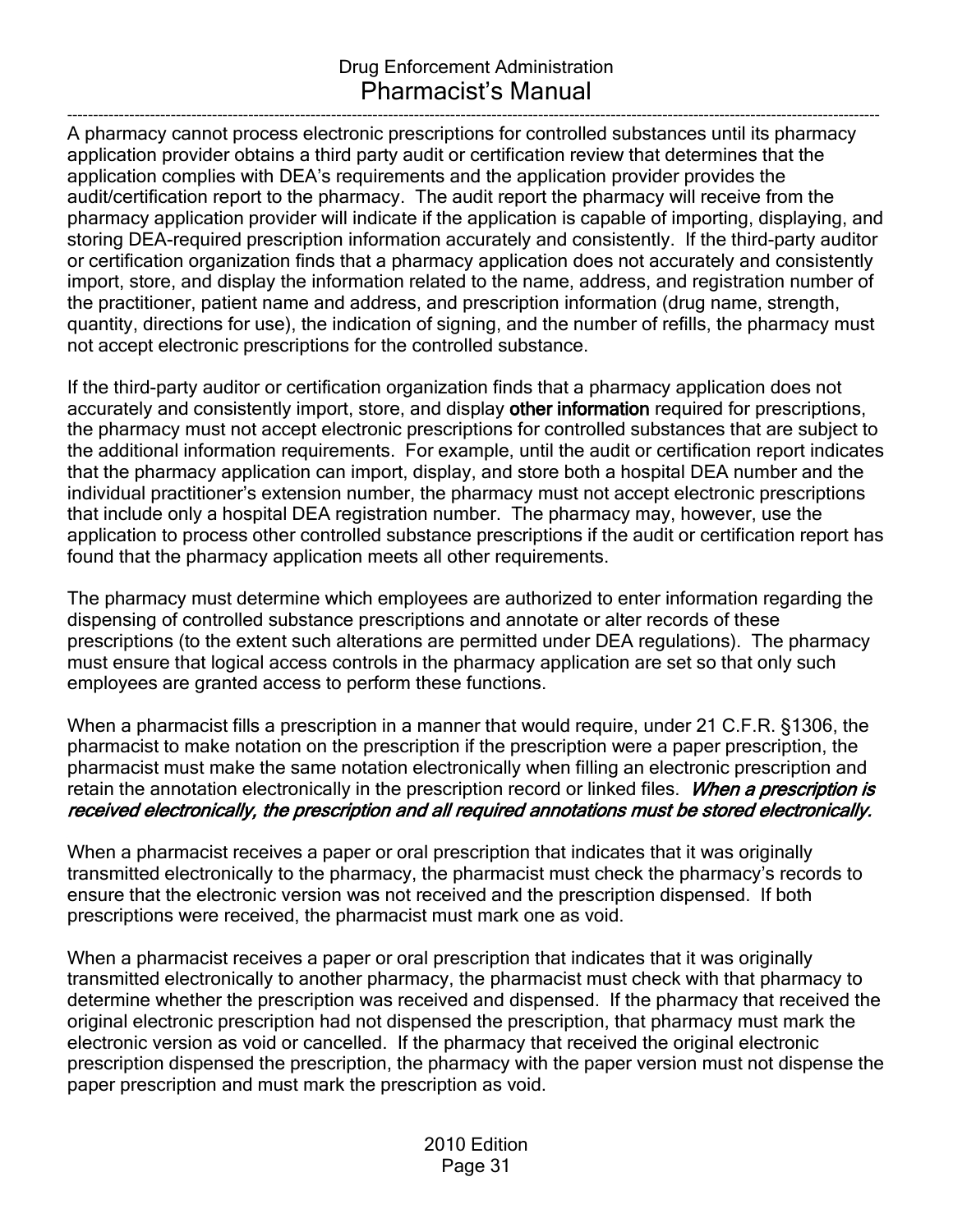#### ------------------------------------------------------------------------------------------------------------------------------------------------------------- Verification of Practitioner Registration

A pharmacist has a responsibility to ensure that a prescription has been issued by an appropriately registered or exempt practitioner (see above, *Who May Issue*). As such, it is helpful to be familiar with how a DEA registration number is constructed and to whom such registrations are issued.

## Construction of Valid DEA Registration Number for Practitioners

Knowing how a DEA registration number is constructed can be a useful tool for recognizing a forged prescription (see Appendix D, Pharmacist's Guide to Prescription Fraud). Prior to October 1, 1985, DEA registration numbers for physicians, dentists, veterinarians, and other practitioners started with the letter A. New registration numbers issued to practitioners after that date begin with the letter B or F. Registration numbers issued to mid-level practitioners begin with the letter M. The first letter of the registration number is almost always followed by the first letter of the registrant's last name (e.g., J for Jones or S for Smith) and then a computer generated sequence of seven numbers (such as MJ3614511).

# Practitioner's Use of a Hospital's DEA Registration Number

Practitioners (e.g., intern, resident, staff physician, mid-level practitioner) who are agents or employees of a hospital or other institution, may, when acting in the usual course of business or employment, administer, dispense, or prescribe controlled substances under the registration of the hospital or other institution in which he or she is employed, in lieu of individual registration, provided that:

- 1. The dispensing, administering, or prescribing is in the usual course of professional practice.
- 2. The practitioner is authorized to do so by the state in which they practice.
- 3. The hospital or institution has verified that the practitioner is permitted to administer, dispense, or prescribe controlled substances within the state.
- 4. The practitioner acts only within the scope of employment in the hospital or institution.
- 5. The hospital or institution authorizes the practitioner to administer, dispense, or prescribe under its registration and assigns a specific internal code number for each practitioner.

An example of a specific internal code number is depicted below:



A current list of internal codes and the corresponding individual practitioners is to be maintained by the hospital or other institution. This list is to be available at all times to other registrants and law enforcement agencies upon request for the purpose of verifying the authority of the prescribing individual practitioner. Pharmacists should contact the hospital or other institution for verification if they have any doubts in filling such a prescription.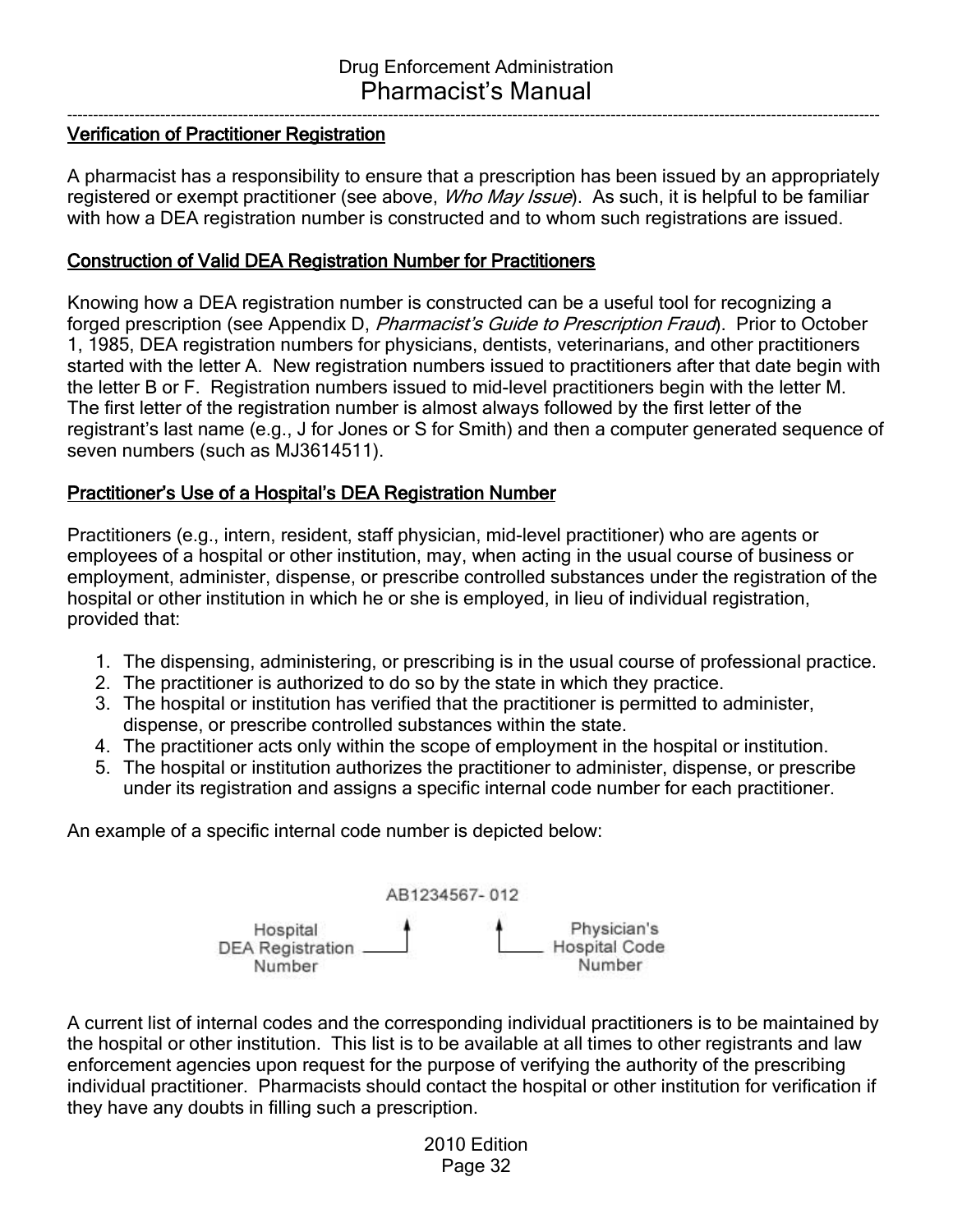#### ------------------------------------------------------------------------------------------------------------------------------------------------------------- Exemption of Federal Government Practitioners from Registration

The requirement of registration is waived for any official of the U.S. Army, Navy, Marine Corps, Air Force, Coast Guard, Public Health Service, or Bureau of Prisons, who is authorized to administer, dispense, or prescribe, but not to procure or purchase controlled substances in the course of his or her official duties. Such officials must follow procedures set forth in 21 C.F.R. part 1306 regarding prescriptions, but must also state the branch of service or agency (e.g., "U.S. Army" or "Public Health Service") and the service identification number of the issuing official in lieu of the registration number required on prescription forms. The service identification number for a Public Health Service employee is his or her Social Security identification number.

If federal government practitioners wish to maintain a DEA registration for a private practice, which would include prescribing for private patients, these practitioners must be fully licensed to handle controlled substances by the state in which they are located.

## Registration Requirements for Mid-Level Practitioners

Mid-level practitioners (MLPs) are registered and authorized by the DEA and the state in which they practice to dispense, administer, and prescribe controlled substances in the course of professional practice (see Appendix B, *Definitions*). Examples of MLPs include, but are not limited to, nurse practitioners, nurse midwives, nurse anesthetists, clinical nurse specialists, physician assistants, optometrists, ambulance services, animal shelters, euthanasia technicians, nursing homes, and homeopathic physicians.

MLPs may apply for an individual DEA registration granting controlled substance privileges. However, such registration is contingent upon the authority granted by the state in which they are licensed. The DEA may register MLPs whose states clearly authorize them to prescribe, dispense, and administer controlled substances in one or more schedules.

It is incumbent upon the pharmacist who fills the prescription to ensure that the MLP is prescribing within the parameters established by the state in which he/she practices. MLP authority to prescribe controlled substances varies greatly by state. Pharmacists should check with the state licensing or controlled substances authority to determine which MLP disciplines are authorized to prescribe controlled substances in the state. Pharmacists may also visit the DEA Diversion website at www.DEAdiversion.usdoj.gov for a chart indicating the prescribing authority of MLPs by state (click on *Registration Support* and scroll down to Mid-Level Practitioners Authorization by State).

For electronic prescriptions written by mid-level practitioners, if required by State law, a supervisor's name and DEA number may be listed on the prescription, provided the prescription clearly indicates who is the supervisor and who is the prescribing practitioner.

## Schedule II Controlled Substances

Schedule II controlled substances require a written prescription which must be manually signed by the practitioner or an electronic prescription that meets all DEA requirements for electronic prescriptions for controlled substances. There is no federal time limit within which a schedule II

> 2010 Edition Page 33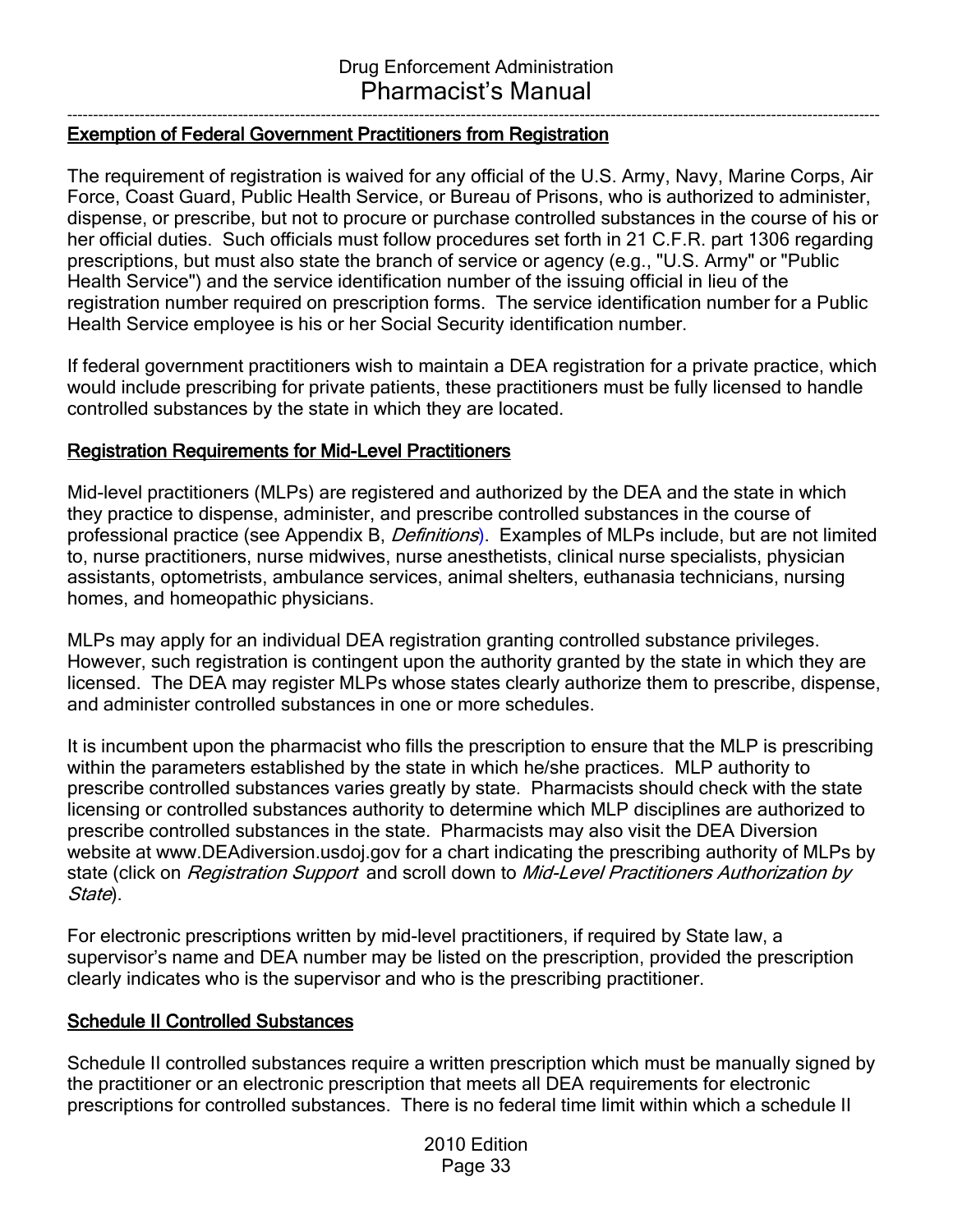# Drug Enforcement Administration Pharmacist's Manual

------------------------------------------------------------------------------------------------------------------------------------------------------------ prescription must be filled after being signed by the practitioner. However, the pharmacist must determine that the prescription is still needed by the patient. While some states and many insurance carriers limit the quantity of controlled substances dispensed to a 30-day supply, there are no express federal limits with respect to the quantities of drugs dispensed via a prescription. However, the amount dispensed must be consistent with the requirement that a prescription for a controlled substance be issued only for a legitimate medical purpose by a practitioner acting in the usual course of professional practice. For a schedule II controlled substance, an oral order is only permitted in an emergency situation (see Section X, *Emergency Dispensing*).

# Refills

The refilling of a prescription for a controlled substance listed in schedule II is prohibited (21 U.S.C. § 829(a)).

# Issuance of Multiple Prescriptions for Schedule II Controlled Substances

The DEA has revised its regulations regarding the issuance of multiple prescriptions for schedule II controlled substances. Under the new regulation, which became effective December 19, 2007, an individual practitioner may issue multiple prescriptions authorizing the patient to receive a total of up to a 90-day supply of a schedule II controlled substance provided the following conditions are met:

- 1. Each prescription must be issued on a separate prescription blank.
- 2. Each separate prescription must be issued for a legitimate medical purpose by an individual practitioner acting in the usual course of professional practice.
- 3. The individual practitioner must provide written instructions on each prescription (other than the first prescription, if the prescribing practitioner intends for that prescription to be filled immediately) indicating the earliest date on which a pharmacy may fill each prescription.
- 4. The individual practitioner concludes that providing the patient with multiple prescriptions in this manner does not create an undue risk of diversion or abuse.
- 5. The issuance of multiple prescriptions is permissible under applicable state laws.
- 6. The individual practitioner complies fully with all other applicable requirements under the CSA and C.F.R., as well as any additional requirements under state law.

It should be noted that the implementation of this change in the regulation should not be construed as encouraging individual practitioners to issue multiple prescriptions or to see their patients only once every 90 days when prescribing schedule II controlled substances. Rather, individual practitioners must determine on their own, based on sound medical judgment, and in accordance with established medical standards, whether it is appropriate to issue multiple prescriptions and how often to see their patients when doing so.

# Facsimile Prescriptions for Schedule II Controlled Substances

In order to expedite the filling of a prescription, a prescriber may transmit a schedule II prescription to the pharmacy by facsimile. The original schedule II prescription must be presented to the pharmacist and verified against the facsimile at the time the controlled substance is actually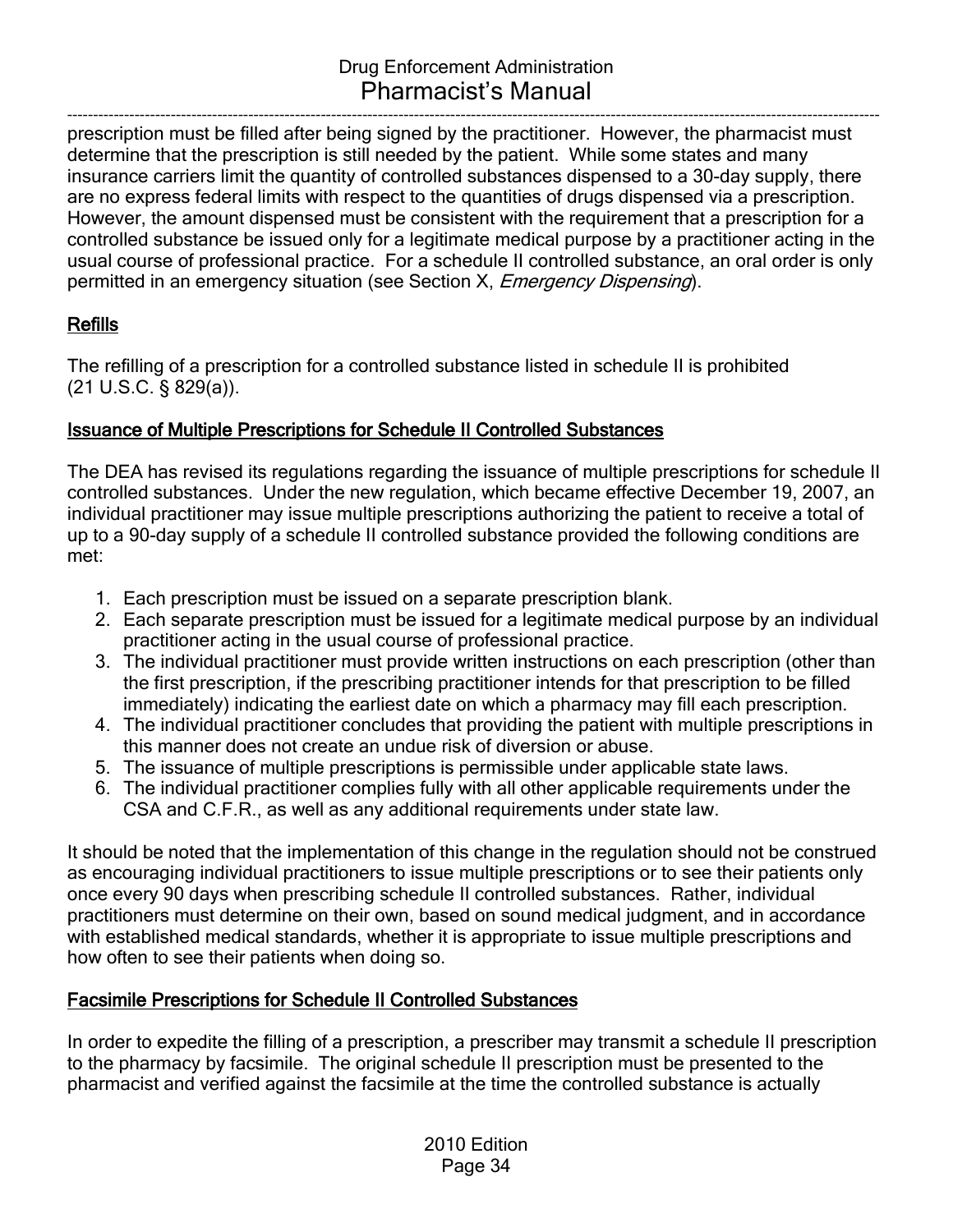-------------------------------------------------------------------------------------------------------------------------------------------------------------

dispensed. The pharmacist must make sure the original document is properly annotated and filed with the records that are required to be kept.

# Exceptions for Schedule II Facsimile Prescriptions

DEA has granted three exceptions to the facsimile prescription requirements for schedule II controlled substances. The facsimile of a schedule II prescription may serve as the original prescription as follows:

- 1. A practitioner prescribing a schedule II narcotic controlled substance to be compounded for the direct administration to a patient by parenteral, intravenous, intramuscular, subcutaneous or intraspinal infusion may transmit the prescription by facsimile. The pharmacy will consider the facsimile prescription a "written prescription" and no further documentation is required. All normal requirements of a legal prescription must be followed.
- 2. Practitioners prescribing schedule II controlled substances for residents of Long Term Care Facilities may transmit a prescription by facsimile to the dispensing pharmacy. The facsimile prescription serves as the original written prescription for the pharmacy. No further documentation is required.
- 3. A practitioner prescribing a schedule II narcotic controlled substance for a patient enrolled in a hospice care program certified and/or paid for by Medicare under Title XVIII or a hospice program which is licensed by the state, may transmit a prescription to the dispensing pharmacy by facsimile. The practitioner will note on the prescription that it is for a hospice patient. The facsimile serves as the original written prescription. No further documentation is required.

## Schedules III-V Controlled Substances

A pharmacist may dispense directly a controlled substance listed in Schedule III, IV, or V only pursuant to either a paper prescription signed by a practitioner, a facsimile of a signed paper prescription transmitted by the practitioner or the practitioner's agent to the pharmacy, an electronic prescription that meets DEA's requirements for such prescriptions, or a call-in as indicated below (see Telephone Authorization for Schedules III-V Controlled Substances).

## Refills

Schedules III and IV controlled substances may be refilled if authorized on the prescription. However, the prescription may only be refilled up to five times within six months after the date of issue. After five refills or after six months, whichever occurs first, a new prescription is required.

When a prescription for any controlled substance in schedules III or IV is refilled, the following information must be entered on the back of the prescription: the dispensing pharmacist's initials, the date the prescription was refilled, and the amount of drug dispensed on the refill. If the pharmacist only initials and dates the back of the prescription, the pharmacist will be deemed to have dispensed a refill for the full face amount of the prescription.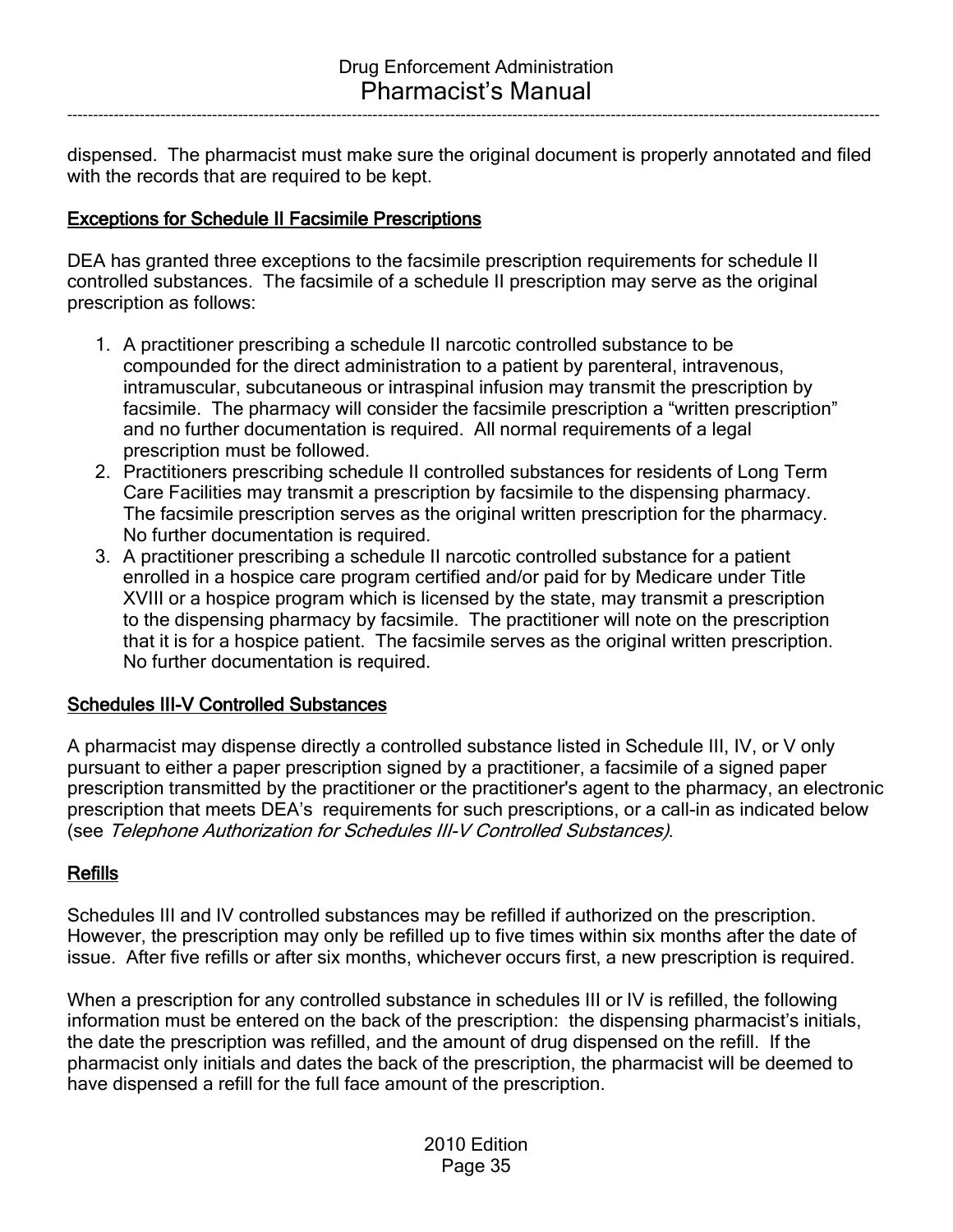#### ------------------------------------------------------------------------------------------------------------------------------------------------------------- Electronic Recordkeeping of Schedules III-IV Prescription Information

A pharmacy is permitted to use an electronic recordkeeping system for documenting refills as an alternative to the manual method for the storage and retrieval of original paper prescription orders for schedules III and IV controlled substances.

The electronic system must provide online retrieval of original prescription information for those prescriptions which are currently authorized for refill. The information must include, but is not limited to: the original prescription number; date of issuance; full name and address of the patient; the prescriber's name, address, and DEA registration number; the name, strength, dosage form and quantity of the controlled substance prescribed (and quantity dispensed if different from the quantity prescribed); and the total number of refills authorized by the prescriber.

In addition, the electronic system must provide online retrieval of the current refill history for schedules III or IV controlled substance prescriptions. This information must include, but is not limited to: the name of the controlled substance, the date of refill, the quantity dispensed, the dispensing pharmacist's identification code or name/initials for each refill, and the total number of refills dispensed to date for that prescription.

The pharmacist must verify and document that the refill data entered into the system is correct. All computer generated prescription/refill documentation must be stored in a separate file at the pharmacy and must be maintained for a period of two years from the dispensing date. To meet the C.F.R. recordkeeping requirements, the pharmacy's electronic system must comply with the following guidelines:

- 1. If the system provides a hard copy printout of each day's controlled substance prescription refills, each pharmacist who refilled those prescriptions must verify his/her accuracy by signing and dating the printout as he/she would sign a check or legal document.
- 2. The printout must be provided to each pharmacy that uses the computer system within 72 hours of the date on which the refill was dispensed. The printout must be verified and signed by each pharmacist who dispensed the refills.
- 3. In lieu of such a printout, the pharmacy must maintain a bound logbook or a separate file in which each pharmacist involved in the day's dispensing signs a statement, verifying that the refill information entered into the computer that day has been reviewed by him/her and is correct as shown.
- 4. A pharmacy's electronic system must have the capability of printing out any refill data which the pharmacy must maintain under the CSA. For example, this would include a refill-by-refill audit trail for any specified strength and dosage form of any controlled substance, by either brand or generic name or both, dispensed by the pharmacy. Such a printout must include:
	- Prescribing practitioner's name
	- Patient's name and address
	- Quantity and date dispensed on each refill
	- Name or identification code of the dispensing pharmacist
	- Original prescription number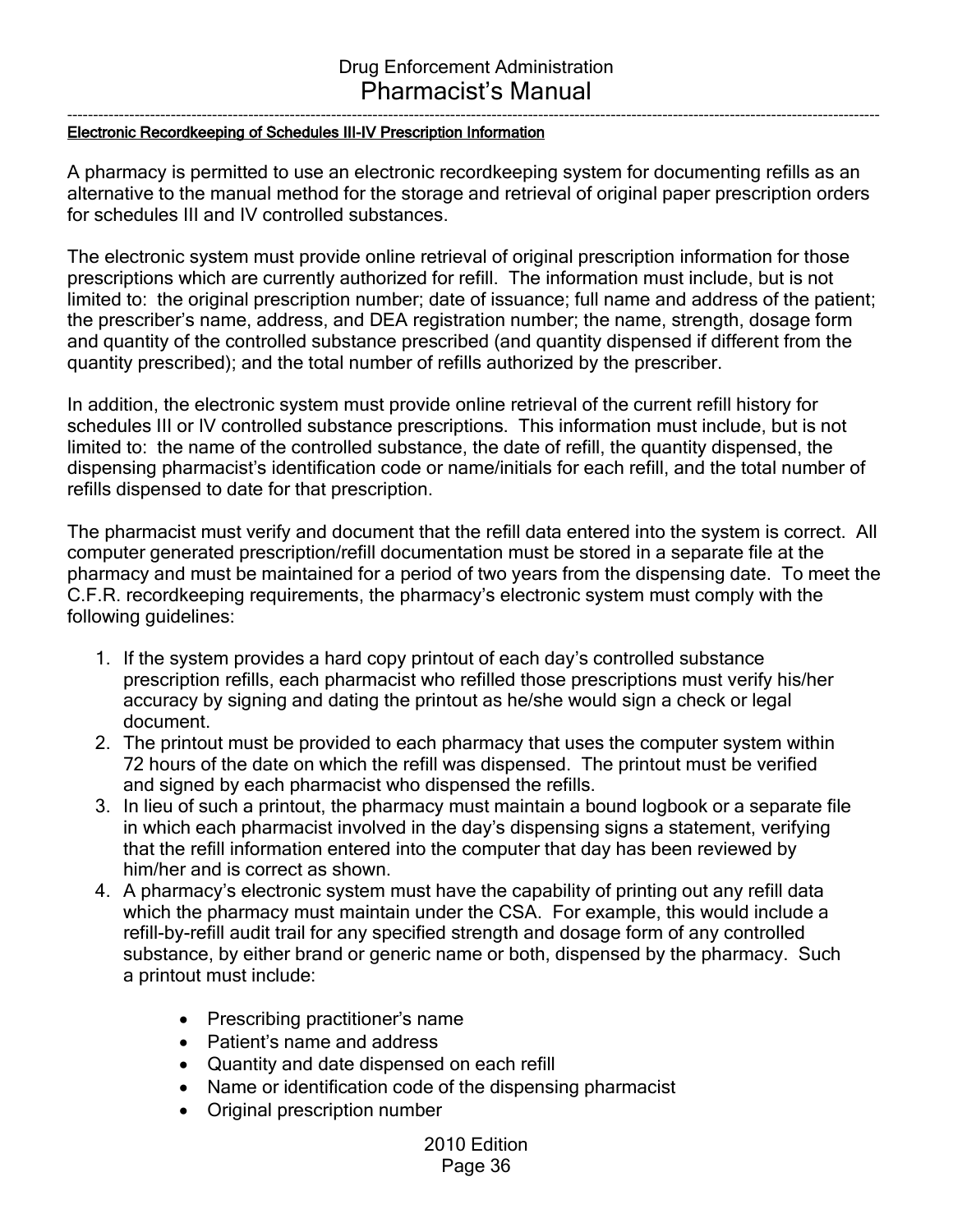------------------------------------------------------------------------------------------------------------------------------------------------------------- In any electronic system employed by a user pharmacy, the central recordkeeping location must be capable of providing a printout to a requesting pharmacy of the above information within 48 hours.

5. In case a pharmacy's electronic system experiences downtime, the pharmacy must have a back-up procedure to document in writing refills of schedules III or IV controlled substances. This procedure must ensure that refills are authorized by the original prescription, that the maximum number of refills has not been exceeded, and that all required data is retained for online entry as soon as possible.

A pharmacy may use only one of the two systems described (i.e., manual or electronic) for storage and retrieval of prescription order refill information of schedules III or IV controlled substances.

# Facsimile Prescriptions for Schedules III-V Controlled Substances

Prescriptions for schedules III-V controlled substances may be transmitted by facsimile from the practitioner or the practitioner's agent to the dispensing pharmacy. The facsimile is considered to be equivalent to an original prescription as long as the practitioner has manually signed the prescription.

# Telephone Authorization for Schedules III-V Prescriptions

A pharmacist may dispense a controlled substance listed in schedules III, IV, or V pursuant to an oral prescription made by an individual practitioner and promptly reduced to writing by the pharmacist containing all information required for a valid prescription except for the signature of the practitioner (see Appendix D, Pharmacist's Guide to Prescription Fraud).

# Transfer of Schedules III-V Prescription Information

A DEA registered pharmacy may transfer original prescription information for schedules III, IV, and V controlled substances to another DEA registered pharmacy for the purpose of refill dispensing between pharmacies, on a one time basis only. However, pharmacies electronically sharing a realtime, on-line database may transfer up to the maximum refills permitted by law and the prescriber's authorization.

Transfers are subject to the following requirements:

The transfer must be communicated directly between two licensed pharmacists and the transferring pharmacist must record the following information:

- 1. Write the word "VOID" on the face of the invalidated prescription; for electronic prescriptions, information that the prescription has been transferred must be added to the prescription record.
- 2. Record on the reverse of the invalidated prescription the name, address, and DEA registration number of the pharmacy to which it was transferred and the name of the pharmacist receiving the prescription information; for electronic prescriptions, such information must be added to the prescription record.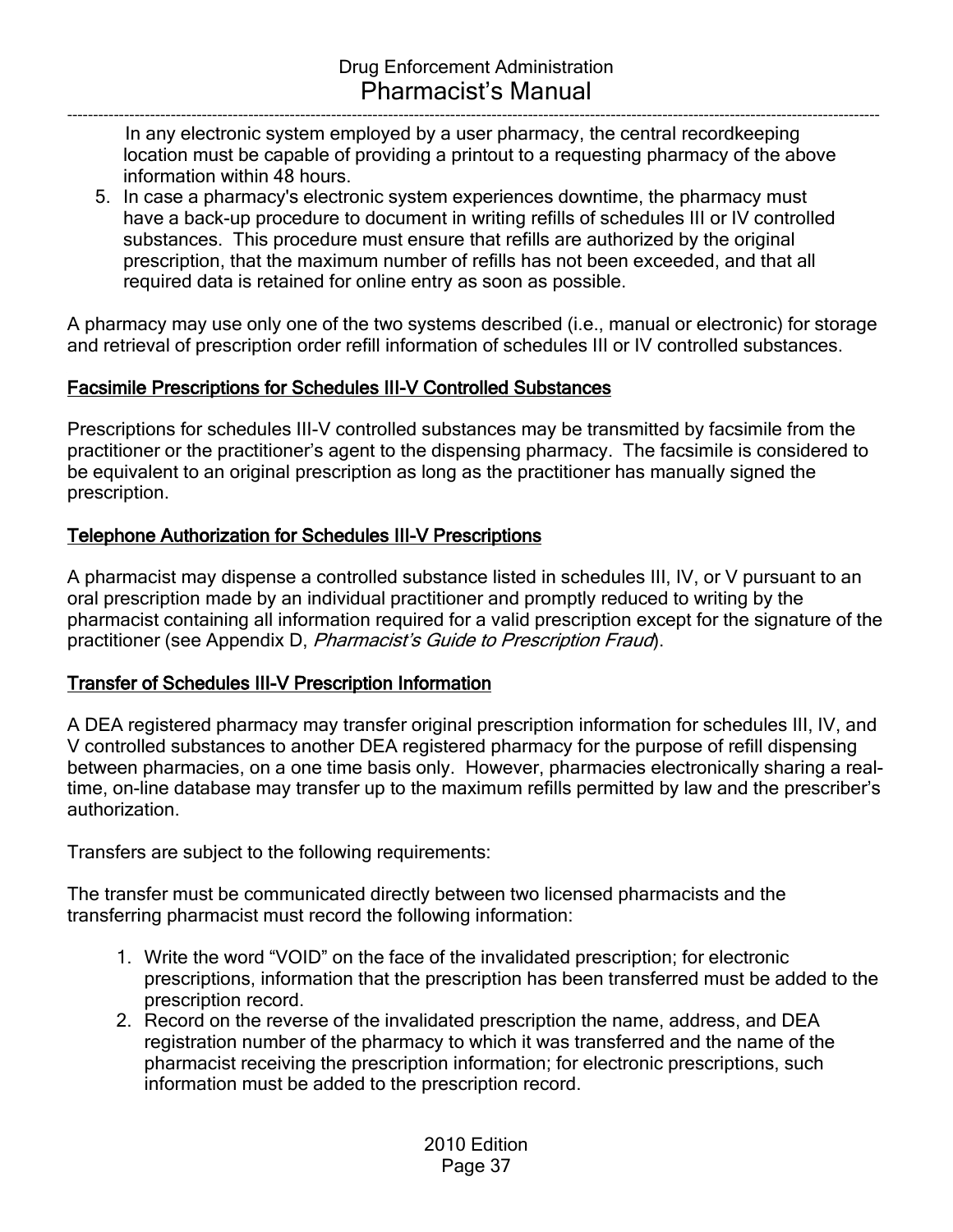------------------------------------------------------------------------------------------------------------------------------------------------------------- 3. Record the date of the transfer and the name of the pharmacist transferring the information.

For paper prescriptions and prescriptions received orally and reduced to writing by the pharmacist, the pharmacist receiving the transferred prescription information must write the word "transfer" on the face of the transferred prescription and reduce to writing all information required to be on a prescription and include:

- 1. Date of issuance of original prescription.
- 2. Original number of refills authorized on original prescription.
- 3. Date of original dispensing
- 4. Number of valid refills remaining and date(s) and locations of previous refill(s).
- 5. Pharmacy's name, address, DEA registration number, and prescription number from which the prescription information was transferred.
- 6. Name of pharmacist who transferred the prescription.
- 7. Pharmacy's name, address, DEA registration number, and prescription number from which the prescription was originally filled.

For electronic prescriptions being transferred electronically, the transferring pharmacist must provide the receiving pharmacist with the following information in addition to the original electronic prescription data:

- 1. The date of the original dispensing
- 2. The number of refills remaining and the date(s) and locations of previous refills
- 3. The transferring pharmacy's name, address, DEA registration number, and prescription number for each dispensing.
- 4. The name of the pharmacist transferring the prescription.
- 5. The name, address, DEA registration number, and prescription number from the pharmacy that originally filled the prescription, if different.

The pharmacist receiving a transferred electronic prescription must create an electronic record for the prescription that includes the receiving pharmacist's name and all of the information transferred with the prescription (listed above).

The original and transferred prescription(s) must be maintained for a period of two years from the date of last refill.

Pharmacies electronically accessing the same prescription record must satisfy all information requirements of a manual mode for prescription transferal.

The procedure allowing the transfer of prescription information for refill purposes is permissible only if allowable under existing State or other applicable law.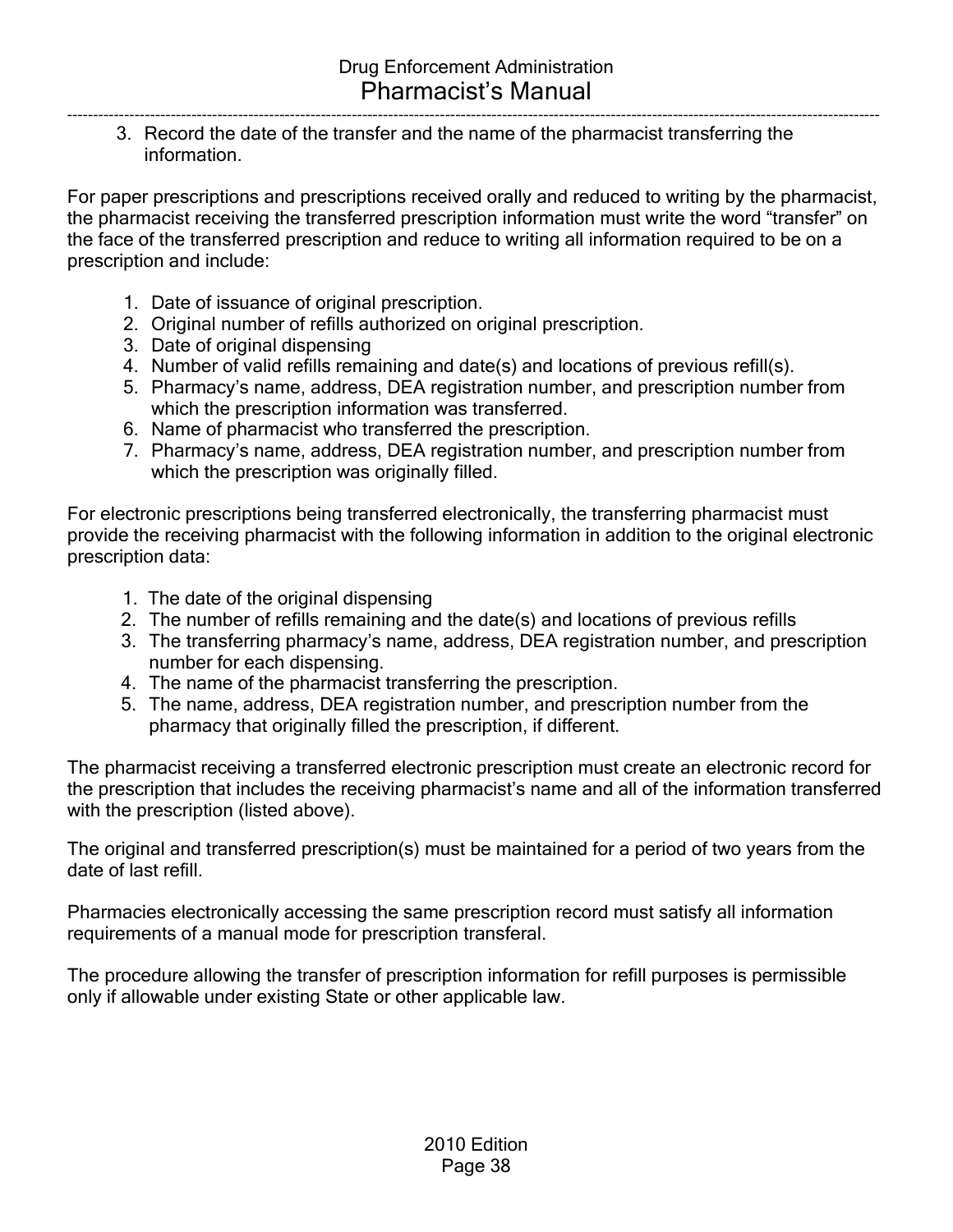#### ------------------------------------------------------------------------------------------------------------------------------------------------------------- Prescription Monitoring Programs

A prescription monitoring program is a state-administered data collection system used to gather prescription information. This information may be made available to state and federal investigators on a need-to-know basis.

Many states have established an electronic prescription drug monitoring program because it has proven to be an effective tool for detecting pharmaceutical diversion and for developing pharmacist and physician medical education programs. These programs heighten awareness about diversion, prescription drug abuse, drug trends, and are useful for tracking prescription medication dispensed within a state. In some states, the data can be used by pharmacists to identify potential "doctor" shoppers" and those who attempt to obtain controlled substances by fraud, forgery, or deceit.

In the states that have adopted these programs, a large part of their success has been attributed to the pharmacists' participation. The DEA strongly endorses prescription monitoring programs.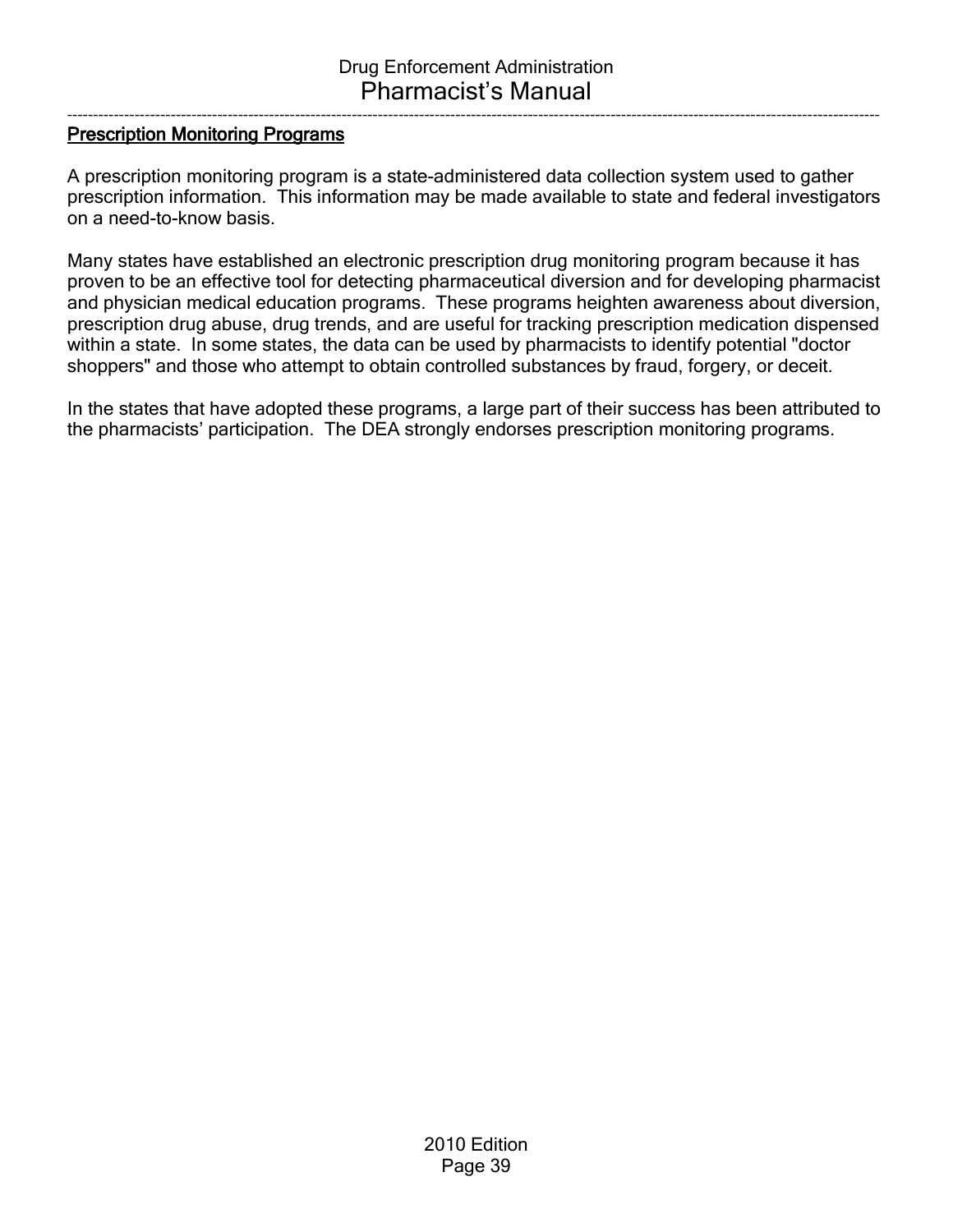#### ------------------------------------------------------------------------------------------------------------------------------------------------------------- SECTION X – DISPENSING REQUIREMENTS

# Required Information for Prescription Labels

The pharmacist dispensing a prescription for a controlled substance listed in schedules II, III, IV, or V must affix to the package a label showing date of filling, the pharmacy name and address, the serial (prescription) number, the name of the patient, the name of the prescribing practitioner, and directions for use and cautionary statements, if any, contained in such prescription or required by law. If a prescription is filled at a central fill pharmacy, the central fill pharmacy must affix to the package a label showing the retail pharmacy name and address and a unique identifier (i.e., the central fill pharmacy's DEA registration number) indicating that the prescription was filled at the central fill pharmacy.

Federal Food and Drug Administration regulations require that the label of any drug listed as a "controlled substance" in schedules II, III, or IV of the CSA must, when dispensed to or for a patient, contain the following warning: CAUTION: Federal law prohibits the transfer of this drug to any person other than the patient for whom it was prescribed. In addition, a pharmacist who receives a prescription for a controlled substance must dispense that prescription to the patient or a member of the patient's household. To provide the controlled substance to anyone other than the patient or a member of the patient's household is distribution, not dispensing.

# Schedule II Controlled Substance Prescriptions

A pharmacist may dispense a schedule II controlled substance, which is a prescription drug as determined under the Federal Food, Drug, and Cosmetic Act, only pursuant to a written prescription signed by the practitioner, except in an emergency situation as described below.

# Emergency Dispensing

An "emergency prescription" in this context, is defined to mean that the immediate administration of the drug is necessary for proper treatment of the intended ultimate user, that no alternative treatment is available (including a drug which is not a schedule II controlled substance), and it is not possible for the prescribing practitioner to provide a written prescription for the drug at that time. In a bona fide emergency, a practitioner may telephone a schedule II prescription to the pharmacist who may then dispense the prescription. The prescribing practitioner must provide a written and signed prescription to the pharmacy within seven days and meet the below requirements:

- 1. The drug prescribed and dispensed must be limited to the amount needed to treat the patient during the emergency period. Prescribing or dispensing beyond the emergency period must be pursuant to a written prescription order.
- 2. The prescription order must be immediately reduced to writing by the pharmacist and must contain all information, except for the prescribing practitioner's signature.
- 3. If the prescribing individual practitioner is not known to the pharmacist, he/she must make a reasonable effort to determine that the oral authorization came from a registered individual practitioner, which may include a call back to the prescribing individual practitioner using his or her telephone number as listed in the telephone directory and/or other good faith efforts to insure his or her identity.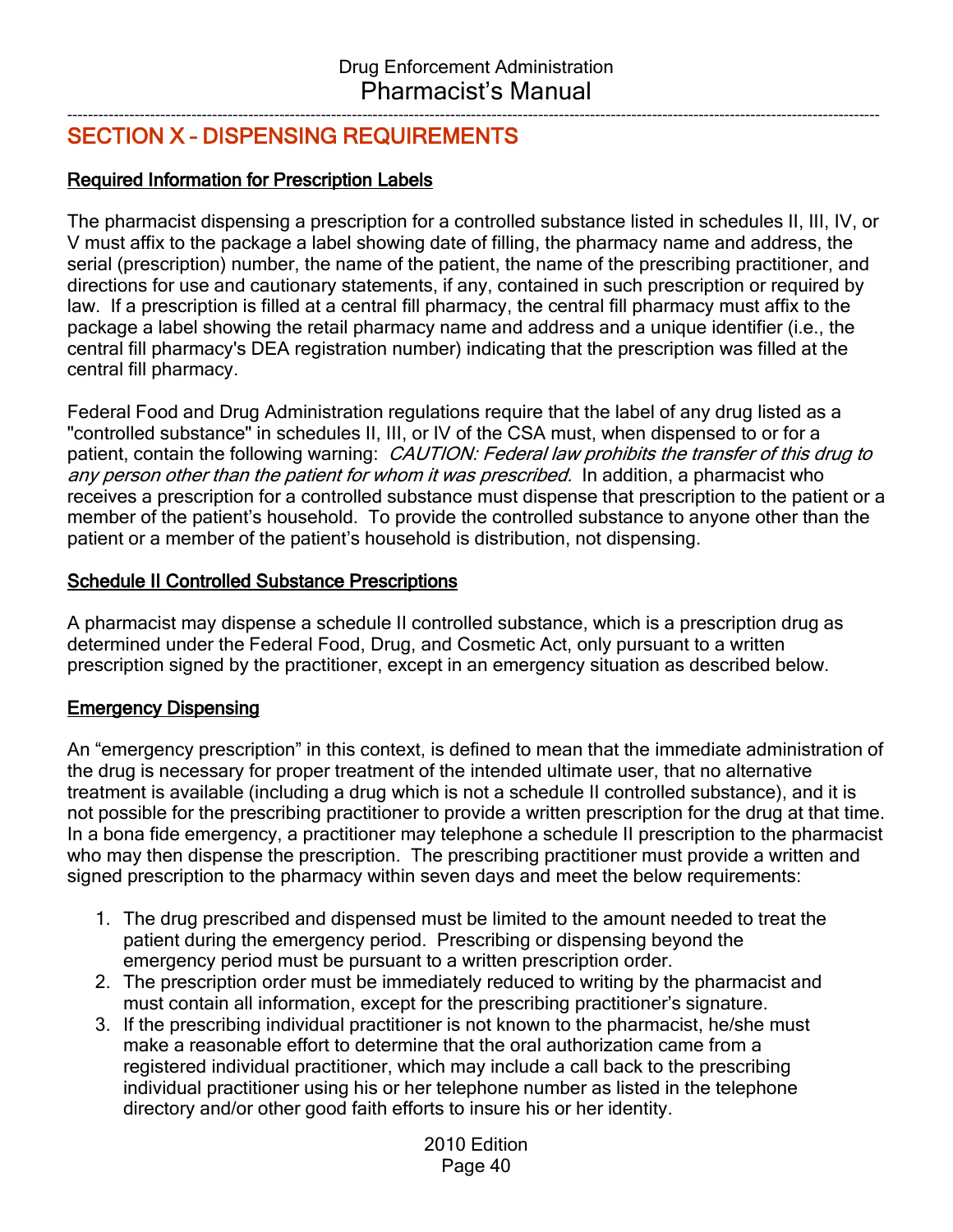- ------------------------------------------------------------------------------------------------------------------------------------------------------------- 4. Within seven days after authorizing an emergency telephone prescription, the prescribing practitioner must furnish the pharmacist a written, signed prescription for the controlled substance prescribed. The prescription must have written on its face "Authorization for Emergency Dispensing" and the date of the oral order. The written prescription may be delivered to the pharmacist in person or by mail, but if delivered by mail, it must be postmarked within the seven day period. Upon receipt, the dispensing pharmacist must attach this written prescription to the oral emergency prescription which had earlier been reduced to writing by the pharmacist. By regulation, the pharmacist must notify the local DEA Diversion Field Office (Appendix K) if the prescriber fails to provide a written prescription within seven days. Failure of the pharmacist to do so will void the authority conferred on the pharmacy to dispense the controlled substance without a written prescription of a prescribing practitioner.
	- 5. For electronic prescriptions, the pharmacist must annotate the record of the electronic prescription with the original authorization and date of the oral order.

# Partial Dispensing

A prescription for a schedule II controlled substance may be partially dispensed if the pharmacist is unable to supply the full quantity of a written or emergency oral (telephone) prescription, provided the pharmacist notes the quantity supplied on the front of the written prescription, on a written record of the emergency oral prescription, or in the electronic prescription record. The remaining portion may be dispensed within 72 hours of the first partial dispensing. However, if the remaining portion is not or cannot be filled within the 72 hour period, the pharmacist must notify the prescribing practitioner. No further quantity may be supplied beyond 72 hours without a new prescription.

# Partial Filling of Schedule II Prescriptions for Terminally Ill or Long Term Care Facility Patients

A prescription for a schedule II controlled substance written for a patient in a Long Term Care Facility (LTCF) or for a patient with a medical diagnosis documenting a terminal illness, may be filled in partial quantities to include individual dosage units. If there is any question whether a patient may be classified as having a terminal illness, the pharmacist must contact the practitioner prior to partially filling the prescription. Both the pharmacist and the prescribing practitioner have a corresponding responsibility to assure that the controlled substance is for a terminally ill patient.

The pharmacist must record on the prescription whether the patient is "terminally ill" or an "LTCF patient." A prescription that is partially filled and does not contain the notation "terminally ill" or "LTCF patient" must be deemed to have been filled in violation of the CSA. For each partial filling, the dispensing pharmacist must record on the back of the prescription (or on another appropriate record, uniformly maintained, and readily retrievable) the date of the partial filling, quantity dispensed, remaining quantity authorized to be dispensed, and the identification of the dispensing pharmacist. The total quantity of schedule II controlled substances dispensed in all partial fillings must not exceed the total quantity prescribed. Schedule II prescriptions for patients in an LTCF or terminally ill patients are valid for a period not to exceed 60 days from the issue date unless sooner terminated by the discontinuance of medication.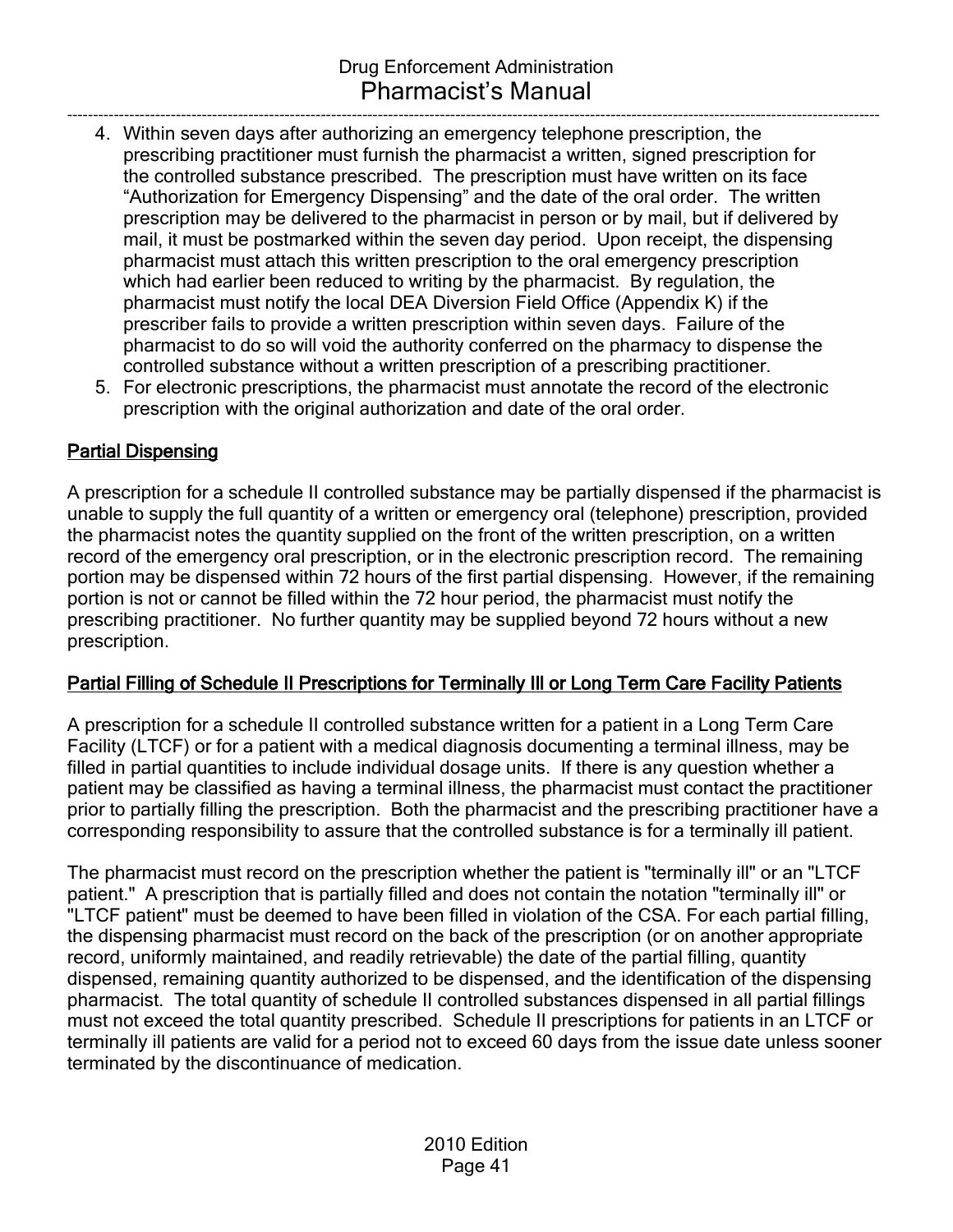#### ------------------------------------------------------------------------------------------------------------------------------------------------------------- Schedules III-V Controlled Substance Prescriptions

A pharmacist may dispense a controlled substance in schedules III, IV, or V having received either a paper prescription signed by a practitioner, a facsimile of that prescription transmitted by the practitioner or their agent to the pharmacy, an electronic prescription that meets DEA's requirements for such prescriptions, or an oral prescription made by an individual practitioner. The pharmacist must promptly reduce the oral prescription to writing, including all required information except the signature of the prescribing practitioner.

# Partial Dispensing

A pharmacist may partially dispense a prescription for schedules III-V controlled substances provided that each partial filling is recorded in the same manner as a refilling, the total quantity dispensed in all partial fillings does not exceed the total quantity prescribed, and no dispensing occurs beyond six months from the date on which the prescription was issued.

# Dispensing Without a Prescription

Dispensing a controlled substance without a prescription is outlined in 21 C.F.R. § 1306.26. The regulation states that a controlled substance listed in schedules II, III, IV, or V which is not a prescription drug as determined under the Federal Food, Drug, and Cosmetic Act, may be dispensed by a pharmacist without a prescription to a purchaser at retail, provided that:

- 1. Such dispensing is made only by a pharmacist and not by a non-pharmacist employee even if under the supervision of a pharmacist (although after the pharmacist has fulfilled his or her professional and legal responsibilities, the actual cash, credit transaction, or delivery, may be completed by a non-pharmacist);
- 2. Not more than 240 cc. (8 ounces) of any such controlled substance containing opium, nor more than 120 cc. (4 ounces) of any other such controlled substance, nor more than 48 dosage units of any such controlled substance containing opium, nor more than 24 dosage units of any other such controlled substance, may be dispensed at retail to the same purchaser in any given 48-hour period;
- 3. The purchaser is at least 18 years of age and the pharmacist requires every purchaser of a controlled substance under this section not known to him or her to furnish suitable identification (including proof of age where appropriate);
- 4. A bound record book (which must be maintained in accordance with the recordkeeping requirement of 21 C.F.R. § 1304.04) for dispensing of controlled substances is maintained by the pharmacist, which contains the name and address of the purchaser, the name and quantity of the controlled substance purchased, the date of each purchase, and the name or initials of the pharmacist who dispensed the substance to the purchaser;
- 5. The prescription is not required for distribution or dispensing of the substance pursuant to any other Federal, State or local law; and
- 6. Central fill pharmacies may not dispense controlled substances at the retail level to a purchaser.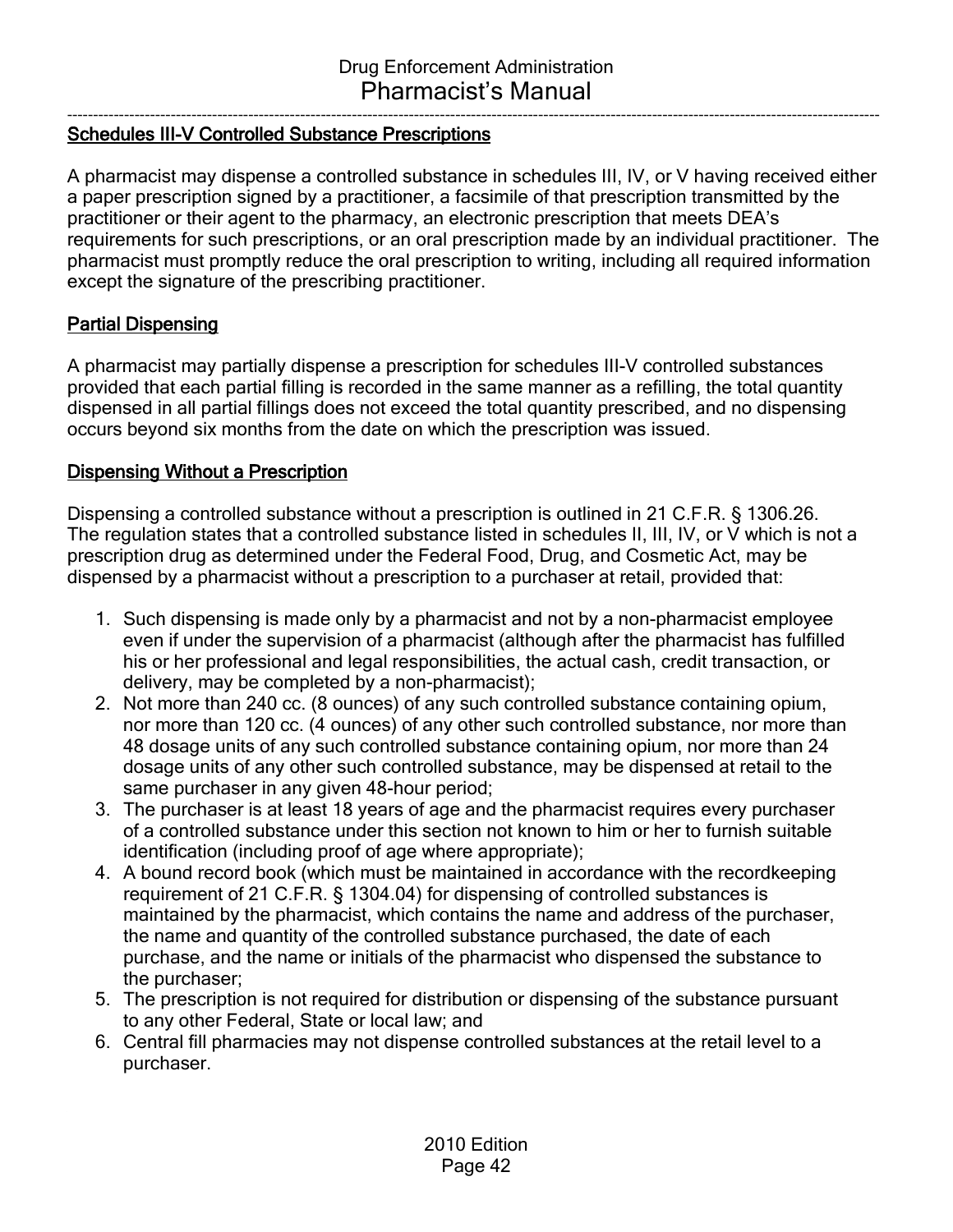#### ------------------------------------------------------------------------------------------------------------------------------------------------------------- Delivery of a Controlled Substance to Persons in Other Countries

Controlled substances that are dispensed pursuant to a legitimate prescription may not be delivered or shipped to individuals in other countries without proper authorization. Any such delivery or shipment is an export under the CSA and cannot be conducted unless the person sending the controlled substances:

- 1. Has registered with DEA as an "exporter" (see 21 C.F.R. §§ 1301 and 1309).
- 2. Has obtained the necessary permit(s), or submitted the necessary declaration(s) for export (21 C.F.R. §§ 1312 or 1313).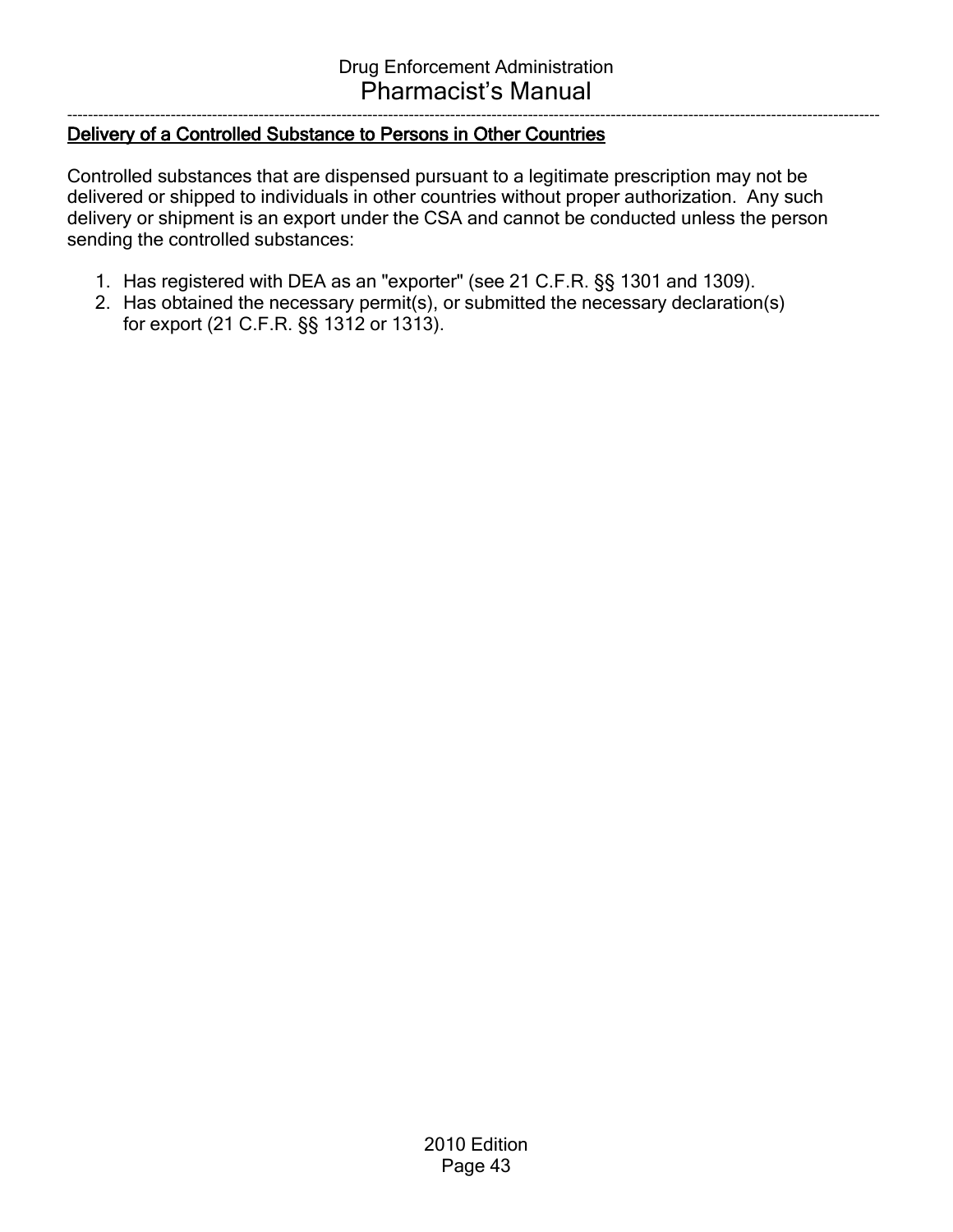#### ------------------------------------------------------------------------------------------------------------------------------------------------------------- SECTION XI – Ryan Haight Online Pharmacy Consumer Protection Act of 2008

# Summary of the Act's Major Provisions

On October 15, 2008, the President signed into law the Ryan Haight Online Pharmacy Consumer Protection Act of 2008, often referred to as the Ryan Haight Act. This law amends the CSA by adding a series of new regulatory requirements and criminal provisions designed to combat the proliferation of so-called "rogue Internet sites" that unlawfully dispense controlled substances by means of the Internet. The Ryan Haight Act applies to all controlled substances in all schedules.

This law became effective April 13, 2009. As of that date, it is illegal under federal law to deliver, distribute, or dispense a controlled substance by means of the Internet unless the online pharmacy holds a modification of DEA registration authorizing it to operate as an online pharmacy. Thus, any person who knowingly or intentionally dispenses a controlled substance by means of the Internet that does not have a modification of DEA registration allowing such activity is in violation of 21 U.S.C. § 841(h)(1) and subject to potential criminal prosecution and (in the case of DEA registrants) loss of DEA registration.

## Note: The information contained in this section is meant to summarize the Ryan Haight Act but should not be relied upon as setting forth all the requirements. As is always the case, pharmacies are responsible for complying with the actual text of the CSA and DEA regulations.

## Definition of an Online Pharmacy

An online pharmacy is a person, entity, or Internet site, whether in the United States or abroad, that knowingly or intentionally delivers, distributes, or dispenses, or offers or attempts to deliver, distribute, or dispense, a controlled substance by means of the Internet. Examples of an online pharmacy include (but are not limited to) the following:

- Any website that sells, or offers to sell, any controlled substance or a prescription therefor to a person in the United States.
- Any person who operates such a website.
- Any person who pays a practitioner to write prescriptions for controlled substances for customers of such a website.
- Any person who pays a pharmacy to fill prescriptions for controlled substances that were issued to customers of such a website.
- Any pharmacy that knowingly or intentionally fills prescriptions for controlled substances that were issued to customers of such a website.
- Any person who sends an e-mail that:
	- (1) offers to sell a controlled substance or a prescription for a controlled substance in a manner not authorized by the Act;

# 2010 Edition Page 44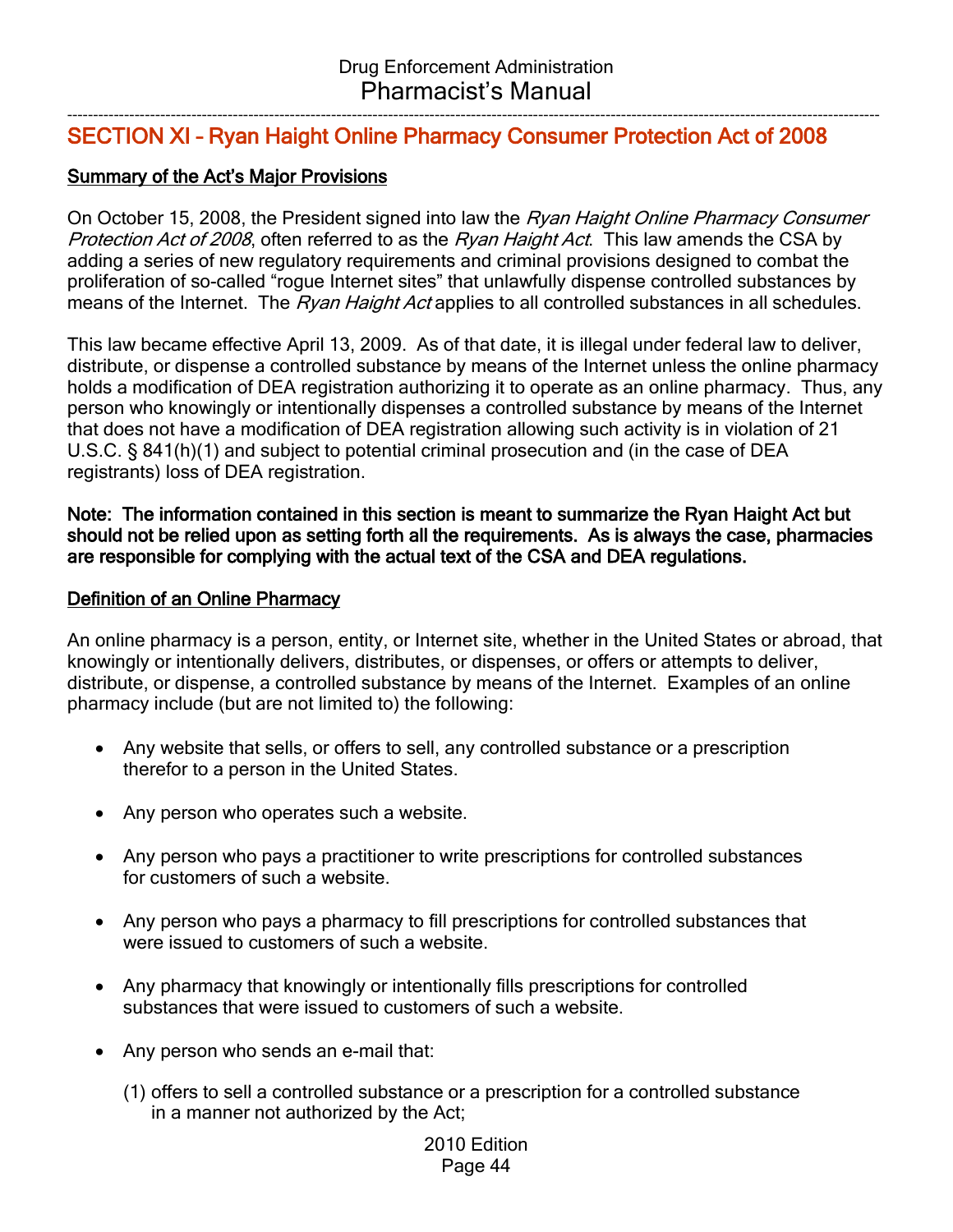- ------------------------------------------------------------------------------------------------------------------------------------------------------------- (2) directs buyers to a website operating in violation of the Act;
	- (3) or otherwise causes or facilitates the delivery, distribution, or dispensing of a controlled substance in a manner not authorized by the Act.

## Online Pharmacy Registration Exemptions

The following are exempt from the Ryan Haight Act's definition of an "online pharmacy" so long as their activities are limited solely to the exemptions provided:

- Manufacturers or distributors registered under 21 U.S.C. § 823(a), (b), (d), or (e) who do not dispense controlled substances to nonregistrants.
- Nonpharmacy practitioners who are registered under 21 U.S.C. § 823(f) and whose activities are authorized by that registration, provided that any website operated by such nonpharmacy practitioners complies with 21 C.F.R.§ 1304.50, which requires the website to post in a visible and clear manner on its homepage, or on a page directly linked thereto in which the hyperlink is also visible and clear on the homepage, a list of the DEA-registered nonpharmacy practitioners who are affiliated with the website.
- Any hospital or other medical facility registered under 21 U.S.C. § 823(f) that is operated by an agency of the United States (including the Armed Forces).
- A health care facility owned or operated by an Indian tribe or tribal organization carrying out a contract or compact under the Indian Self-Determination and Education Assistance Act.
- Any agent or employee of any hospital or facility that is operated by an agency of the United States, and any agent or employee of any hospital or facility owned or operated by an Indian tribe or tribal organization carrying out a contract or compact under the Indian Self-Determination and Education Assistance Act, provided such agent or employee is lawfully acting in the usual course of business or employment, and within the scope of the official duties of such agent or employee, with such hospital or facility, and, with respect to agents or employees of such health care facilities only to the extent such individuals are furnishing services pursuant to those contracts or compacts.
- Mere advertisements that do not attempt to facilitate an actual transaction involving a controlled substance.
- A person, entity, or Internet site that is not in the United States and does not facilitate the delivery, distribution, or dispensing of a controlled substance by means of the Internet to any person in the United States.
- A pharmacy registered under 21 U.S.C. § 823(f) whose dispensing of controlled substances via the Internet consists solely of "refilling prescriptions for controlled substances in schedule III, IV, or V," as that term is defined in 21 C.F.R. § 1300.04(k). (This definition is set forth at the end of this section.)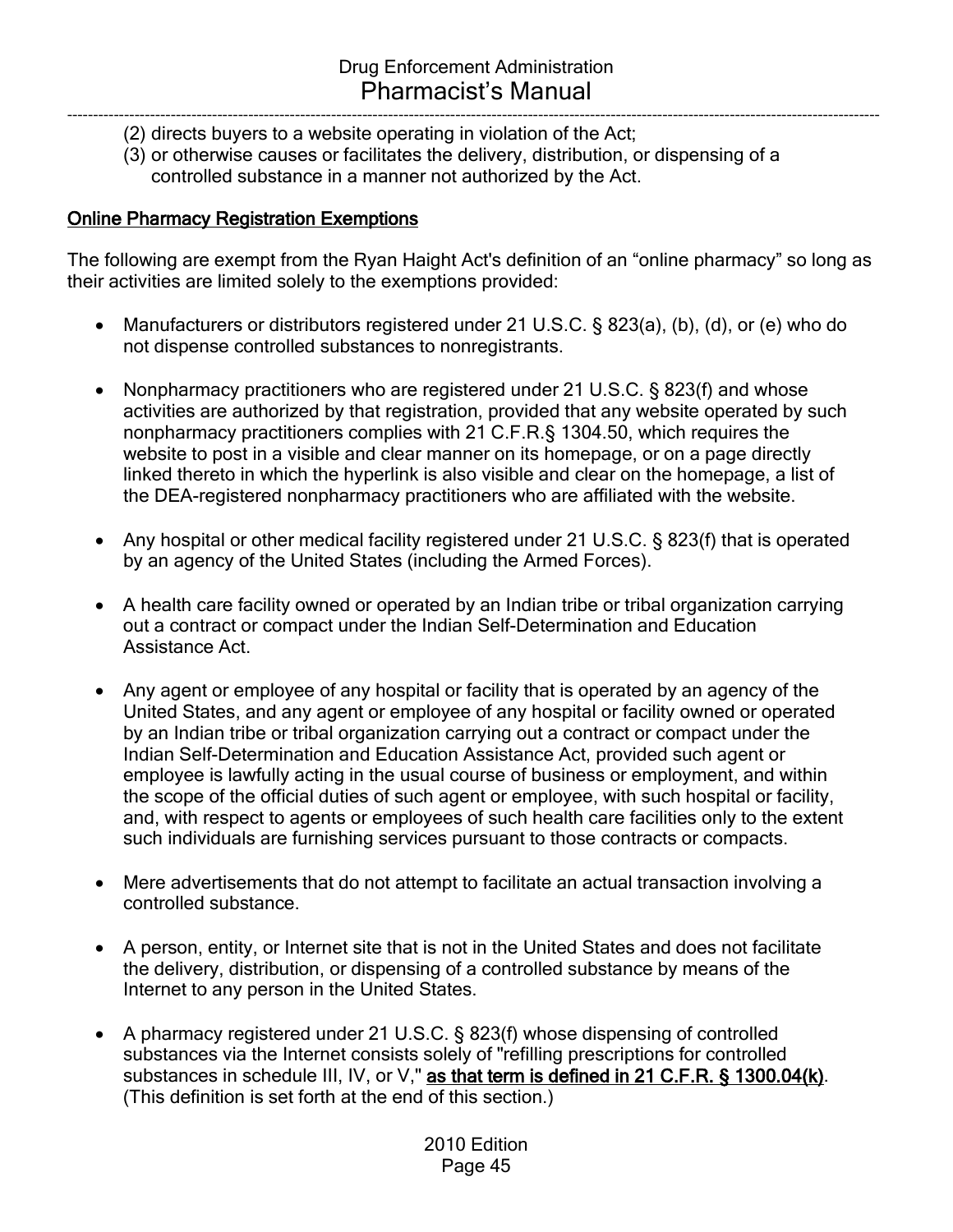- ------------------------------------------------------------------------------------------------------------------------------------------------------------- • A pharmacy registered under 21 U.S.C. § 823(f) whose dispensing of controlled substances via the Internet consists solely of "filling new prescriptions for controlled substances in schedule III, IV, or V," as that term is defined in 21 C.F.R. § 1300.04(d). (This definition is set forth at the end of this section.)
	- Any registered pharmacy whose delivery, distribution, or dispensing of controlled substances by means of the Internet consists solely of filling prescriptions that were electronically prescribed in a manner authorized by the CSA.
	- Any registered pharmacy whose delivery, distribution, or dispensing of controlled substances by means of the Internet consists solely of the transmission of prescription information between a pharmacy and an automated dispensing system located in a Long Term Care Facility when the registration of the automated dispensing system is held by that pharmacy as described in 21 C.F.R §§ 1301.17 and 1301.27 and the pharmacy is otherwise complying with the DEA regulations.

# Notification Requirements

Thirty days prior to offering a controlled substance for sale, delivery, distribution, or dispensing by means of the Internet, the online pharmacy shall notify DEA and the State boards of pharmacy in any States in which the online pharmacy offers to sell, deliver, distribute, or dispense controlled substances. Completion of the Application for Modification of Registration for Online Pharmacies serves as the notification requirement to DEA.

The online pharmacy must make a separate thirty-day advance notice to the State boards of pharmacy in each State in which it intends to offer to sell, deliver, distribute, or dispense controlled substances. Online pharmacies that apply for the modification of registration are required to certify that the applicable State boards of pharmacy have been notified.

## How to Register as an Online Pharmacy

To operate legally as an online pharmacy, the online pharmacy must first be registered with DEA as a pharmacy. Once registered with DEA as a pharmacy, the pharmacy may apply for a modification of registration to operate as an online pharmacy. To apply for a modification of registration, complete the Application for Modification of Registration for Online Pharmacies online at www.DEAdiversion.usdoj.gov. There is no fee to apply to modify a DEA registration to an online pharmacy.

If the modification of registration is approved, the pharmacy will be issued a modified DEA Certificate of Registration with the new business activity listed as online pharmacy. The registrant will keep the same DEA registration number. A pharmacy may perform the activities of a retail pharmacy and an online pharmacy at the same time.

# State Licensure Requirements

An online pharmacy must comply with the requirements of all applicable State laws concerning the licensure of pharmacies in each State from which it, and in each State to which it, delivers,

> 2010 Edition Page 46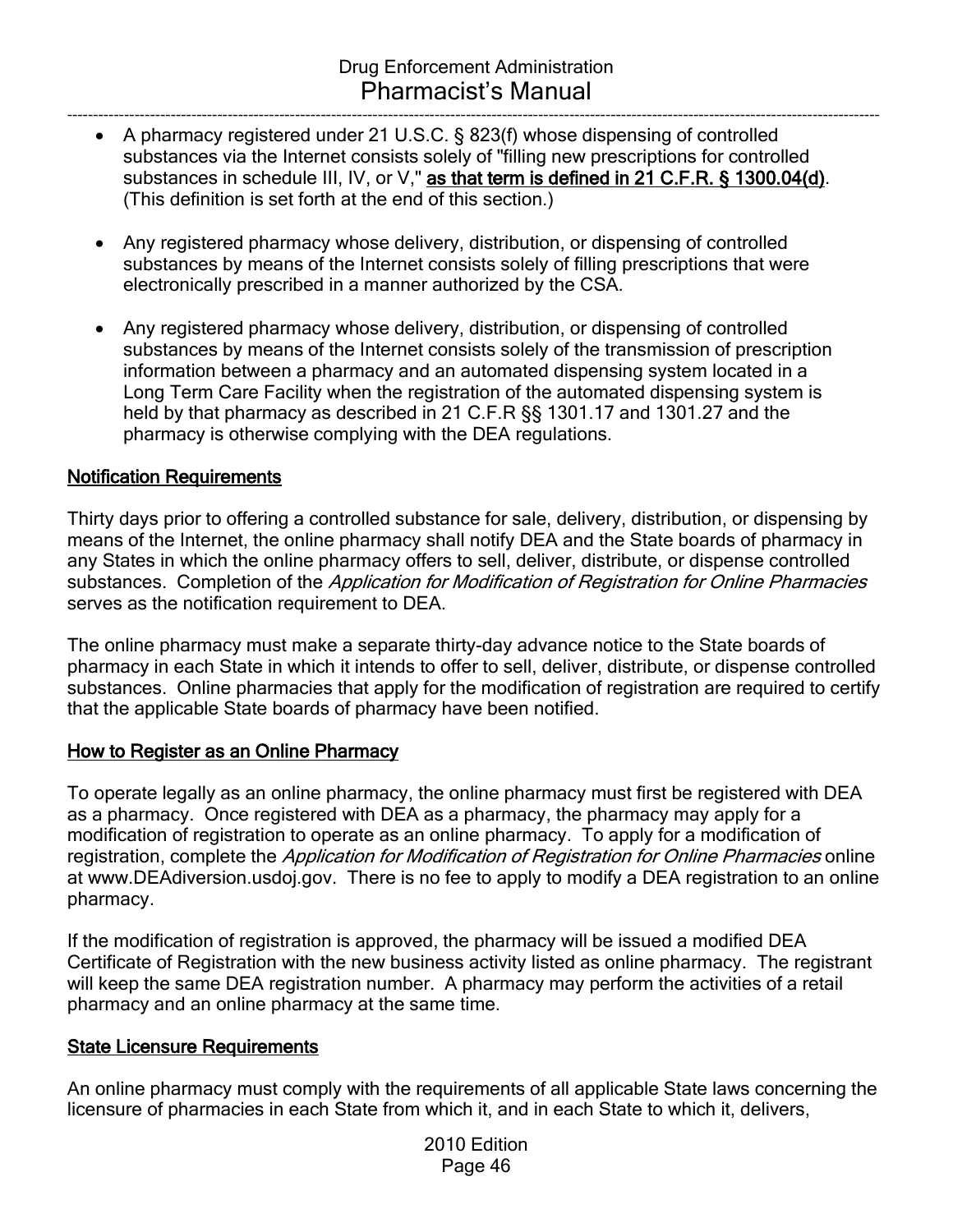------------------------------------------------------------------------------------------------------------------------------------------------------------ distributes, or dispenses, or offers to deliver, distribute, or dispense, controlled substances by means of the Internet. In addition, online pharmacies must certify they are in compliance with these requirements when completing the Application for Modification of Registration for Online Pharmacies.

The requirement that an online pharmacy list the States in which it is licensed to dispense controlled substances is designed to ensure that an online pharmacy only dispenses controlled substances to patients in States in which it is authorized to practice pharmacy. Dispensing beyond the scope of State licensure is one of the recurring transgressions of some rogue online pharmacies and generally violates State law. Under this Act, a State may bring civil action in federal court to enjoin any violation of the Ryan Haight Act – not merely those violations of State law – and to obtain other appropriate legal or equitable relief. 21 U.S.C. § 882(c).

# Online Pharmacy Website Requirements

When a pharmacy applies for a modification of registration to become an online pharmacy, it must display on its homepage a declaration that it has done so. This declaration must state the following:

"In accordance with the Controlled Substances Act and the DEA regulations, this online pharmacy has made the notifications to the DEA Administrator required by 21 U.S.C. § 831 and 21 C.F.R. § 1304.40."

Once approved to operate as an online pharmacy, the online pharmacy must display at all times on the homepage of its Internet site a declaration of compliance with the requirements of 21 U.S.C. § 831 with respect to the delivery or sale or offer for sale of controlled substances. This statement must include the name of the pharmacy as it appears on the DEA Certificate of Registration.

An online pharmacy is required to post Internet Pharmacy Site Disclosure Information on the homepage of each Internet site it operates. It must be posted in a visible and clear manner and contain the following information:

- 1. The name and address of the pharmacy as it appears on the pharmacy's DEA Certificate of Registration.
- 2. The pharmacy's telephone number and e-mail address.
- 3. Name of pharmacist-in-charge, professional degree, States of licensure, and telephone number.
- 4. List of State(s) in which the pharmacy is licensed to dispense controlled substances.
- 5. Certification that the pharmacy is registered to deliver, distribute, or dispense controlled substances by means of the Internet.
- 6. The name, address, telephone number, professional degree, and States of licensure of any practitioner who has a contractual relationship to provide medical evaluations or issue prescriptions for controlled substances, through referrals from the website or at the request of the owner or operator of the website, or any employee or agent thereof.
- 7. The following statement must be visible on the website: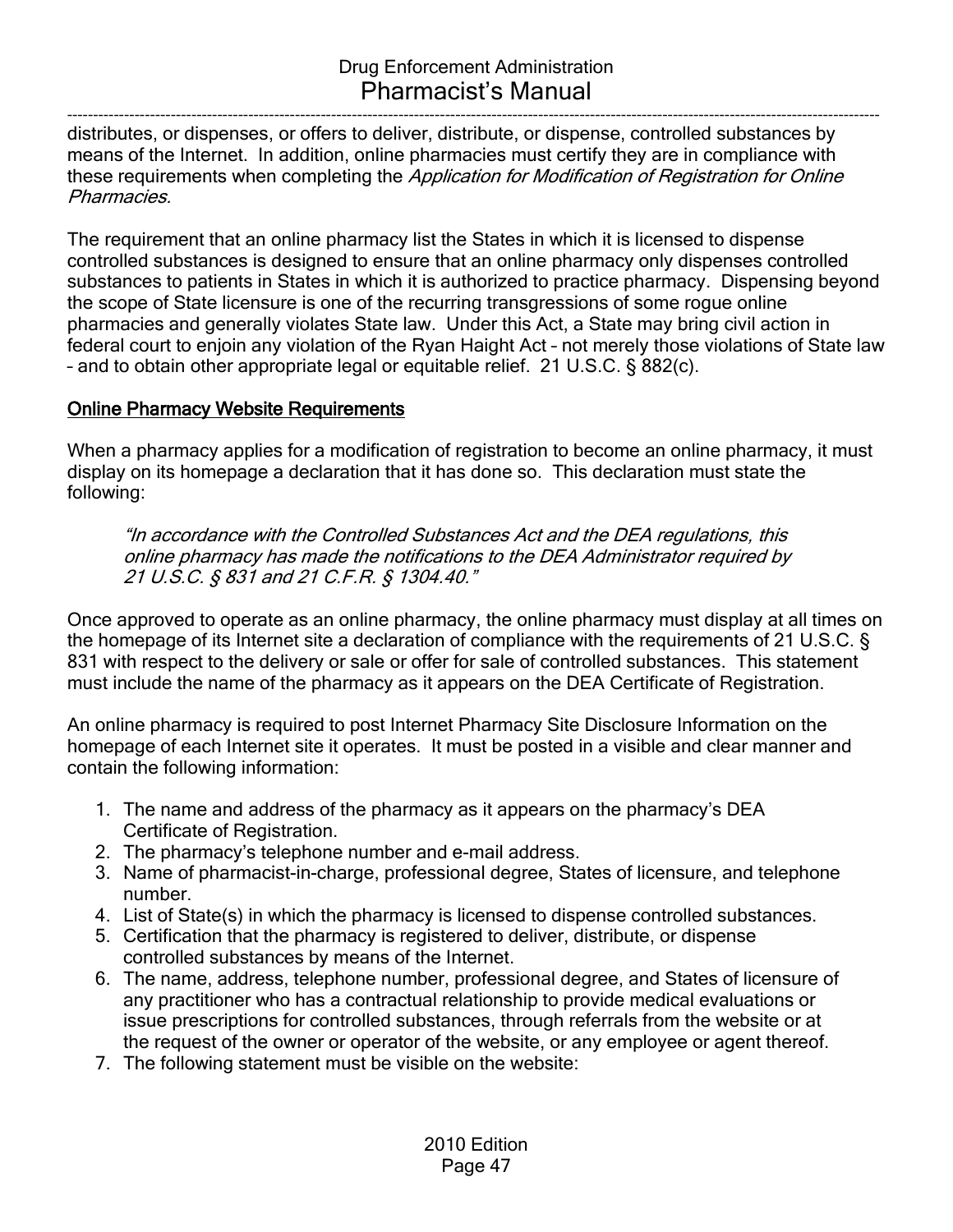------------------------------------------------------------------------------------------------------------------------------------------------------------- "This online pharmacy is obligated to comply fully with the Controlled Substances Act and DEA regulations. As part of this obligation, this online pharmacy has obtained a modified DEA registration authorizing it to operate as an online pharmacy. In addition, this online pharmacy will only dispense a controlled substance to a person who has a valid prescription issued for a legitimate medical purpose based upon a medical relationship with a prescribing practitioner. This includes at least one prior in-person medical evaluation in accordance with section 309 of the Controlled Substances Act (21 U.S.C. § 829), or a medical evaluation via telemedicine in accordance with section 102(54) of the Controlled Substances Act (21 U.S.C. § 802(54))."

If at any time an online pharmacy should change its Internet site web address, the online pharmacy must notify DEA at least thirty days in advance of this change.

# Reporting Requirements

Each online pharmacy must submit a monthly report to DEA of the total quantity of each controlled substance that the online pharmacy has dispensed the previous calendar month. The report is required for every month in which the total amount of dispensing of controlled substances by the pharmacy is either (i) over 100 prescriptions filled or (ii) 5,000 or more dosage units dispensed of all controlled substances combined. Should an online pharmacy's total quantity of dispensed controlled substances fall below both of the thresholds listed above, a report is still required that indicates a negative response for that given month.

The report must include the total amount of such dispensing by any means including all controlled substances dispensed via Internet transactions, mail-order transactions, face-to-face transactions, or any other means. It is not required that the online pharmacy identify the means of the dispensing in its report. Reporting will be by National Drug Code (NDC) numbers. Report the total number of dosage units dispensed for each NDC number.

This report is due on or before the 15th day of the following month. For example, an online pharmacy would submit its report for the month of January no later than February 15th. Reports must be submitted electronically via online reporting, electronic upload, or other means as approved by DEA. All reports must be kept for at least two years and be readily retrievable for inspection.

Should an online pharmacy revert back to a retail pharmacy, the pharmacy is still required to report the monthly sales for the month in which it changes back to a retail pharmacy.

## **Prescription Requirements**

In order for a prescription to be valid, it must be issued for a legitimate medical purpose in the usual course of professional practice by a practitioner who has conducted at least one in-person medical evaluation of the patient or by a covering practitioner. An in-person medical evaluation is a medical evaluation that is conducted with the patient in the physical presence of the practitioner, without regard to whether portions of the evaluation are conducted by other health professionals.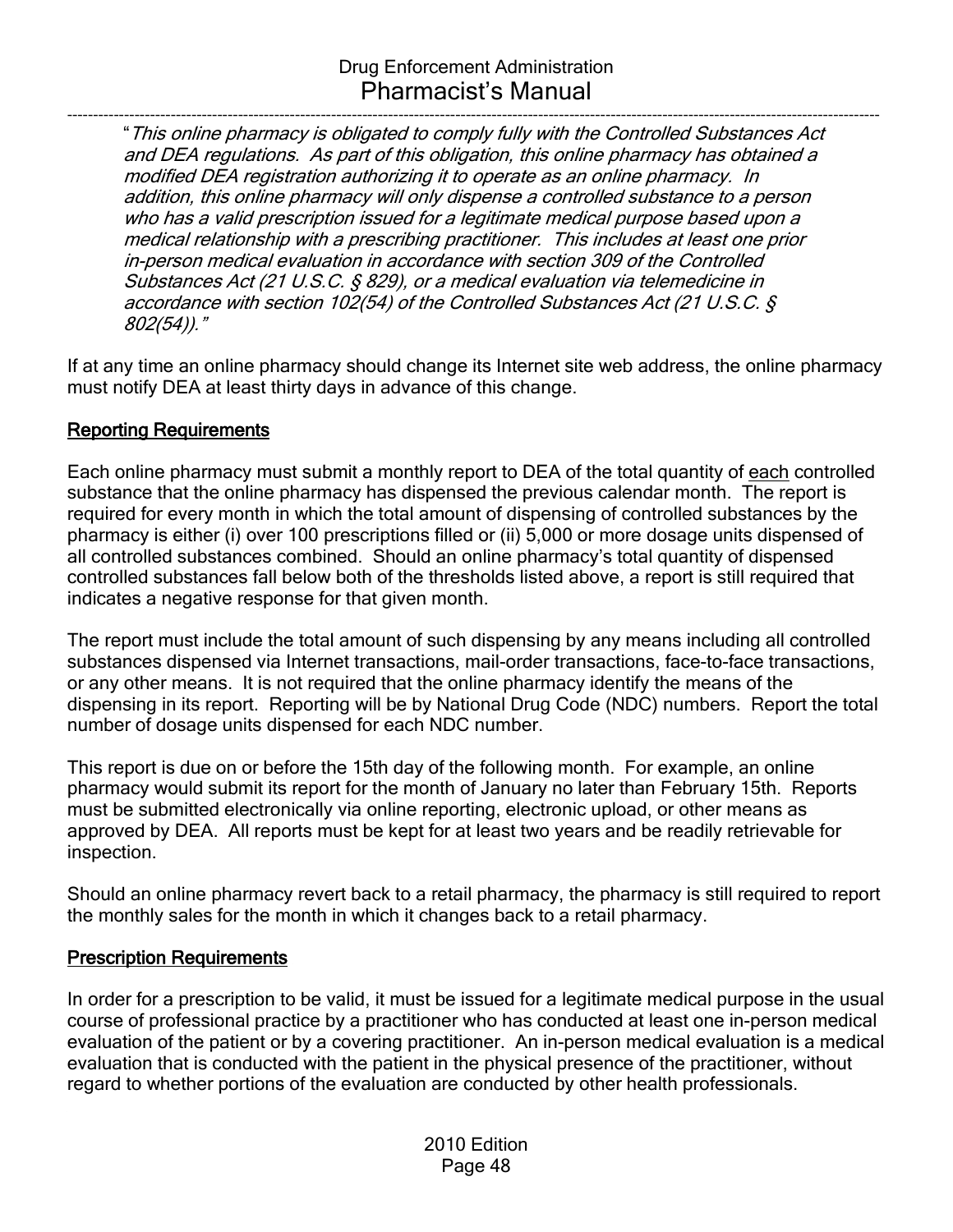#### ------------------------------------------------------------------------------------------------------------------------------------------------------------- Definition of Prescription Terms

A pharmacy website is exempted from the Ryan Haight Act's definition of an "online pharmacy" if its Internet-facilitated activity relating to controlled substances is limited to filling new and/or refilling prescriptions for controlled substances in schedules III, IV, or V. If the pharmacy is so exempted from the definition of an "online pharmacy," it is not required under the Act to obtain a modification of its DEA registration authorizing it to operate as an online pharmacy. Thus, it is important to understand precisely the definitions of the following terms.

## Filling New Prescriptions for Controlled Substances in Schedules III-V

As stated in 21 C.F.R. § 1300.04 (d), the term "filling new prescriptions for controlled substances in schedule III, IV, or V" means filling a prescription for an individual for a controlled substance in schedule III, IV, or V, if:

- 1. The pharmacy dispensing that prescription has previously dispensed to the patient a controlled substance other than by means of the Internet and pursuant to the valid prescription of a practitioner that meets the applicable requirements of [21 U.S.C. § 829(b) and (c)] and [21 C.F.R. §§ 1306.21 and 1306.22] (for purposes of this definition, such a prescription shall be referred to as the "original prescription");
- 2. The pharmacy contacts the practitioner who issued the original prescription at the request of that individual to determine whether the practitioner will authorize the issuance of a new prescription for that individual for the controlled substance described in [paragraph (1) of this definition] (i.e., the same controlled substance as described in [paragraph (1)]); and
- 3. The practitioner, acting in the usual course of professional practice, determines there is a legitimate medical purpose for the issuance of the new prescription.

# Refilling Prescriptions for Controlled Substances in Schedules III-V

## As stated in 21 C.F.R. § 1300.04(k), the term "refilling prescriptions for controlled substances in schedule III, IV, or V":

- 1. Means the dispensing of a controlled substance in schedule III, IV, or V in accordance with refill instructions issued by a practitioner as part of a valid prescription that meets the requirements of [21 U.S.C. § 829(b) and (c)] and [21 C.F.R. §§ 1306.21 and 1306.22], as appropriate; and
- 2. Does not include the issuance of a new prescription to an individual for a controlled substance that individual was previously prescribed.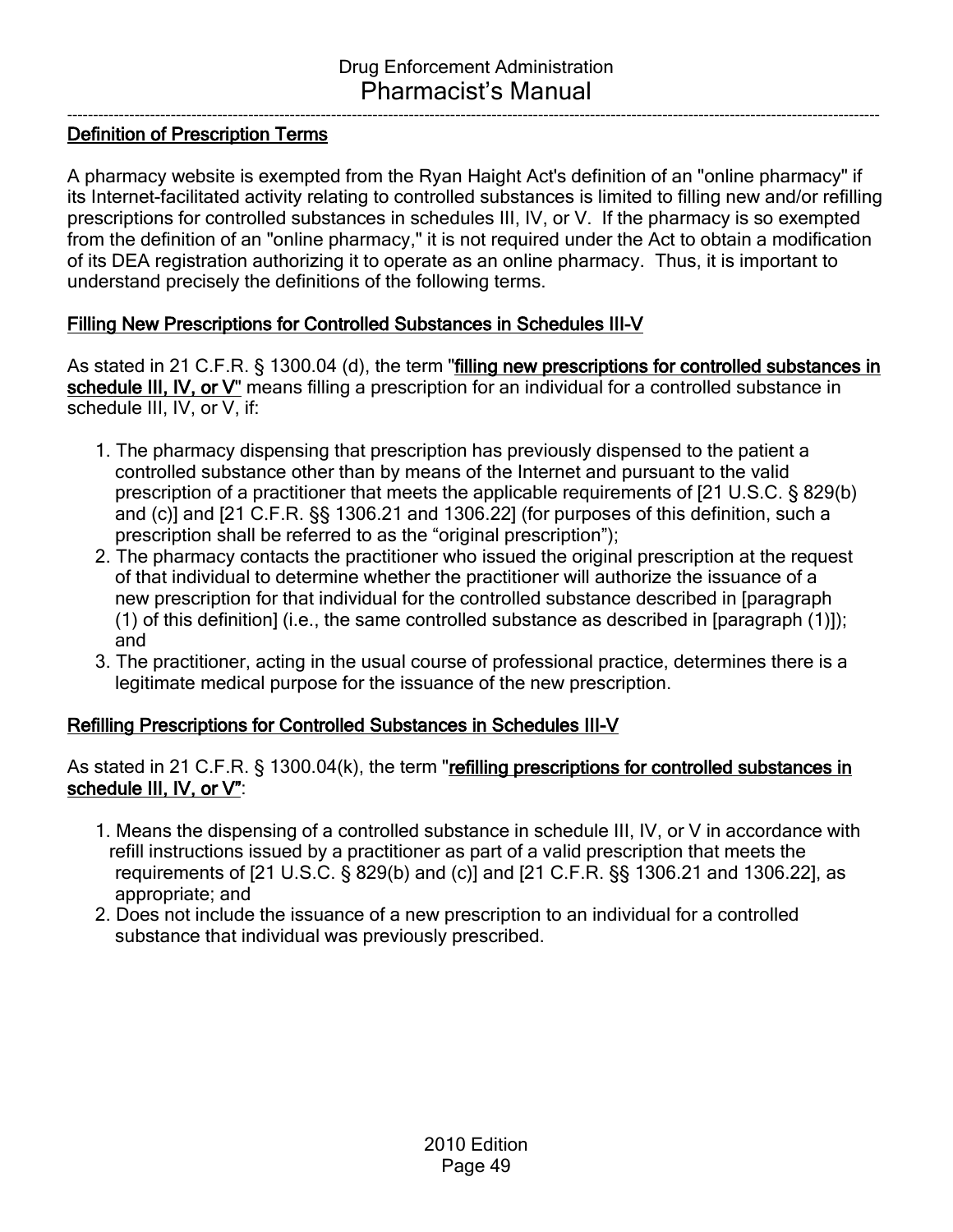#### ------------------------------------------------------------------------------------------------------------------------------------------------------------- SECTION XII – OTHER PHARMACY OPERATIONS

# Central Fill Pharmacy

A "central fill pharmacy" (see Appendix B, *Definitions*) fills prescriptions for controlled substances on behalf of retail pharmacies with which it has a contractual agreement to provide such services or with pharmacies who share a common owner. When one retail pharmacy receives a prescription and a second pharmacy prepares and subsequently delivers the controlled substance medication to the first retail pharmacy for dispensing to the patient, the second pharmacy is engaging in a "central fill" activity. Records must be maintained by both the central fill pharmacy and the retail pharmacy that completely reflect the disposition of all controlled substance prescriptions dispensed. Central fill pharmacies are required to comply with the same security requirements applicable to retail pharmacies including the general requirement to maintain effective controls and procedures to guard against theft and diversion of controlled substances. Retail pharmacies that also perform central fill activities are allowed to do so without a separate DEA registration, separate inventories, or separate records.

Central fill pharmacies are permitted to prepare both initial and refill prescriptions, subject to all applicable state and federal regulations. Only a licensed pharmacist may fill the prescription. Both the retail and central fill pharmacists have a corresponding responsibility to ensure that the prescription was issued for a legitimate medical purpose by an individual practitioner acting in the usual course of professional practice and otherwise in the manner specified by DEA regulations.

Prescription information may be provided to an authorized central fill pharmacy by a retail pharmacy for dispensing purposes. Prescriptions for controlled substances listed in schedules II, III, IV, or V may be transmitted electronically from a retail pharmacy to a central fill pharmacy including via facsimile. The retail pharmacy transmitting the prescription information must:

- 1. Write the word "CENTRAL FILL'' on the face of the original prescription and record the name, address, and DEA registration number of the central fill pharmacy to which the prescription has been transmitted and the name of the retail pharmacy pharmacist transmitting the prescription, and the date of transmittal;
- 2. Ensure that all information required to be on a prescription is transmitted to the central fill pharmacy (either on the face of the prescription or in the electronic transmission of information);
- 3. Maintain the original prescription for a period of two years from the date the prescription was last refilled;
- 4. Keep a record of receipt of the filled prescription, including the date of receipt, the method of delivery (private, common, or contract carrier) and the name of the retail pharmacy employee accepting delivery;
- 5. For schedules III-V prescriptions, indicate in the information transmitted the number of refills already dispensed and the number of refills remaining (refills for schedule II prescriptions are not permitted).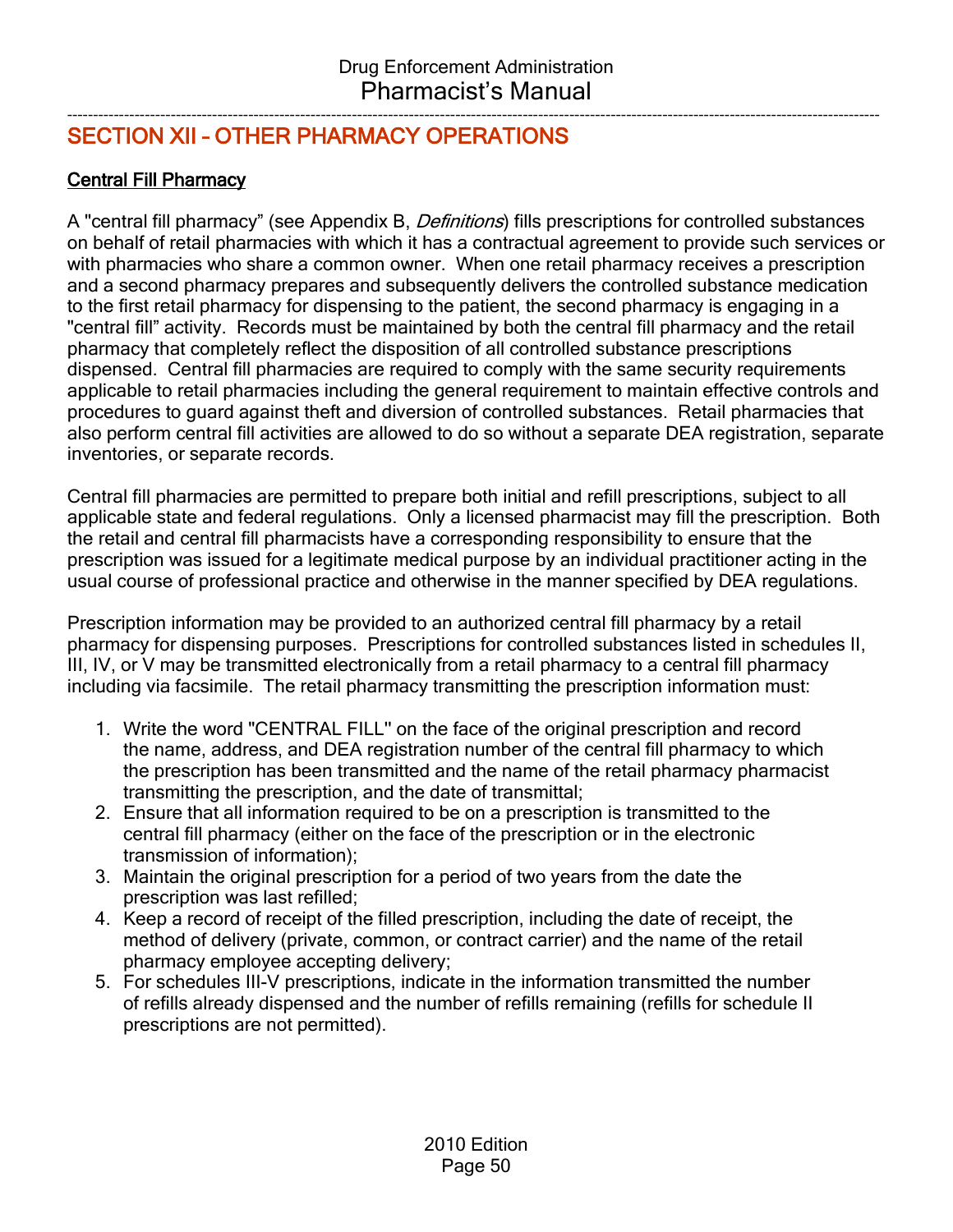------------------------------------------------------------------------------------------------------------------------------------------------------------- The central fill pharmacy receiving the transmitted prescription must:

- 1. Keep a copy of the prescription (if sent via facsimile) or an electronic record of all the information transmitted by the retail pharmacy, including the name, address, and the DEA registration number of the retail pharmacy transmitting the prescription;
- 2. Keep a record of the date of receipt of the transmitted prescription, the name of the licensed pharmacist filling the prescription, and dates of filling or refilling of the prescription; and
- 3. Keep a record of the date the filled prescription was delivered to the retail pharmacy and the method of delivery (i.e. private, common, or contract carrier).

Central fill pharmacies must affix to the package a label showing the retail pharmacy name and address and a unique identifier (i.e. the central fill pharmacy's DEA registration number) indicating that the prescription was filled at the central fill pharmacy. Central fill pharmacies must comply with the provisions of the C.F.R. when selecting private, common, or contract carriers to transport filled prescriptions to a retail pharmacy (and likewise for retail pharmacies retrieving filled prescriptions from a central fill pharmacy) for delivery to the ultimate user.

For electronic prescriptions, the name, address, and DEA registration number of the central fill pharmacy to which the prescription has been transmitted, the name of the retail pharmacy pharmacist transmitting the prescription, and the date of transmittal must be added to the electronic prescription record.

## Long Term Care Facilities

A Long Term Care Facility (LTCF) is defined in the C.F.R. as a nursing home, retirement care, mental care, or other facility or institution, which provides extended health care to resident patients. In most cases, these facilities are not registered with DEA, yet these health care facilities routinely maintain controlled substances issued via prescription to their residents. These controlled substances are already outside the CSA's closed drug distribution system since they have been dispensed to the ultimate user.

LTCFs frequently need to dispose of unused medications due to a change in the resident's medication or the resident's death. Accordingly, LTCFs should contact the local DEA Diversion Field Office (Appendix K) for drug disposal instructions. The DEA is aware of issues currently facing LTCFs concerning the dispensing and handling of controlled substances, which are affected by a variety of state laws and circumstances. Pharmacists should check with their state agency for guidelines concerning controlled substances at LTCFs.

Regulations concerning LTCFs can also be found under:

- Section IX, Exceptions for Schedule II Facsimile Prescriptions
- Section X, Partial Filling of Schedule II Prescriptions for Terminally III or Long Term Care Facility Patients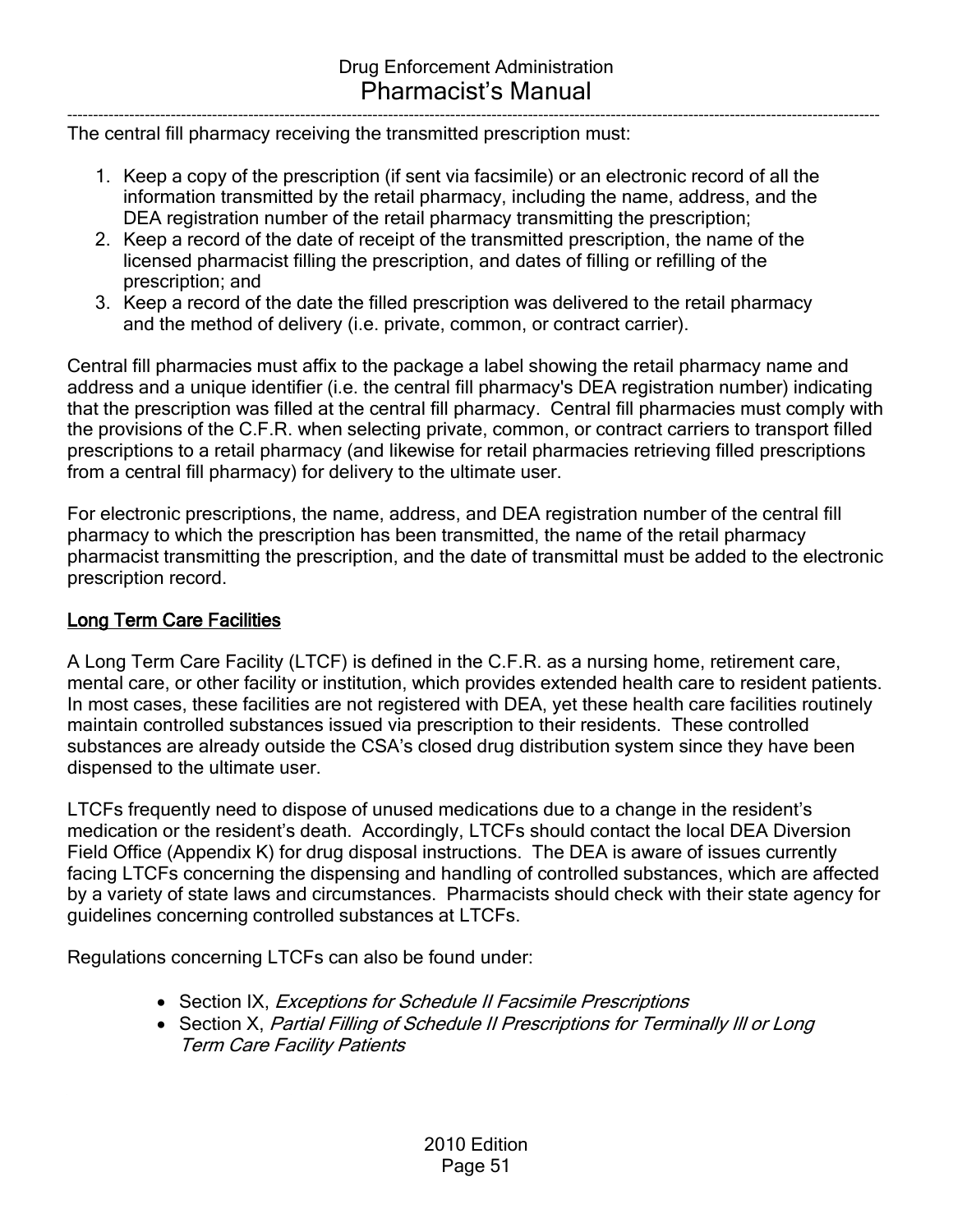#### ------------------------------------------------------------------------------------------------------------------------------------------------------------- Use of Automated Dispensing Systems by Retail Pharmacies at Long Term Care Facilities

If state law or regulations permit, the DEA will allow a retail pharmacy to register at the site of the LTCF and store controlled substances in an Automated Dispensing System (ADS) as outlined in 21 C.F.R. § 1301.27. In an ADS, a pharmacy stores bulk drugs in the machine in separate bins or containers. The pharmacy programs and controls the ADS remotely. Only authorized LTCF staff are allowed access to its contents, which are dispensed on a single-dose basis at the time of administration pursuant to a valid prescription. The ADS electronically records each dispensing, thus maintaining dispensing records for the pharmacy. Because the drugs are not considered dispensed until the system provides them, drugs in the ADS are counted as pharmacy stock. A registered retail pharmacy that possesses additional registrations for ADS machines at LTCFs may keep all records required for those additional registered sites at the retail pharmacy or other approved central location.

DEA registered pharmacies wishing to operate an ADS at an LTCF must contact the DEA Office of Diversion Control, Registration Section, at 1-800-882-9539 for registration instructions. Additional requirements for maintaining an ADS can be found online at www.DEAdiversion.usdoj.gov.

# Emergency Kits for Long Term Care Facilities

The DEA has issued a policy statement which provides individual state licensing and regulatory boards with general guidelines for establishing specific rules concerning controlled substances used in emergency kits at Long Term Care Facilities (see Appendix H, Guidelines for Emergency Kits in Long Term Care Facilities).

## Opioid (Narcotic) Addiction Treatment Programs

The Narcotic Addiction Treatment Act of 1974 and the Drug Addiction Treatment Act (DATA) of 2000 amended the CSA with respect to the use of controlled substances in the medical treatment of opioid addiction. These laws established the procedures for approving and licensing practitioners involved in the treatment of opioid addiction as well as improving the quality and delivery of that treatment to the segment of society in need.

Practitioners wishing to prescribe and dispense FDA approved schedule II controlled substances (i.e., methadone) for maintenance and detoxification treatment must obtain a separate DEA registration as a Narcotic Treatment Program via a DEA Form 363 which may be completed online at www.DEAdiversion.usdoj.gov. In addition to obtaining this separate DEA registration, this type of activity also requires the approval and certification by the Center for Substance Abuse Treatment (CSAT) within the Substance Abuse and Mental Health Services Administration (SAMHSA) of the U.S. Department of Health and Human Services as well as the applicable state methadone authority.

If a practitioner wishes to prescribe or dispense schedules III, IV, or V controlled substances approved by the FDA for addiction treatment (i.e., Suboxone® or Subutex® drug products), the practitioner must request a waiver from CSAT which will then notify DEA of all waiver requests. These practitioners are referred to as DATA waived practitioners.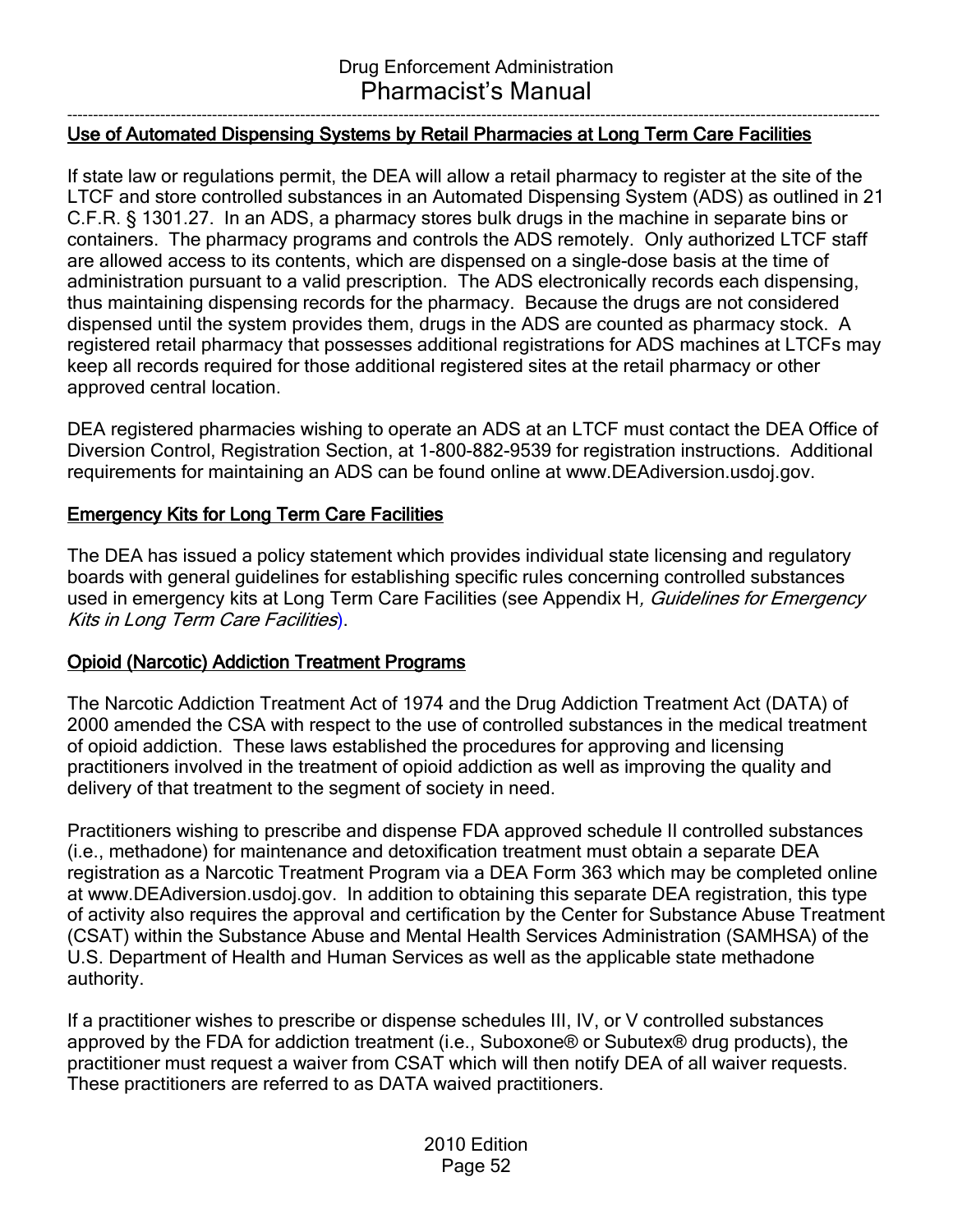# Drug Enforcement Administration Pharmacist's Manual

------------------------------------------------------------------------------------------------------------------------------------------------------------- DATA waived practitioners may treat 30 or 100 patients at any one time, dependent on individual authorization from CSAT. Upon authorization by CSAT, DEA will issue a new DEA certificate of registration bearing (1) the DEA registration number, (2) a unique identification number, and (3) the corresponding business activity to identify whether the physician is authorized to treat 30 or 100 patients. Pursuant to 21 C.F.R. §1301.28(d), the practitioner is required to include the identification number on all records when dispensing and on all prescriptions when prescribing Schedules III, IV, or V narcotic controlled drugs for use in maintenance or detoxification treatment. The listing of the identification number on a prescription is in addition to all other information required on a valid prescription to include the practitioner's DEA registration number (see Section IX, Valid Prescription Requirements).

# Dispensing Controlled Substances for the Treatment of Pain

On September 6, 2006, the DEA published in the Federal Register a Policy Statement, *Dispensing* Controlled Substances for the Treatment of Pain. The purpose of the Policy Statement was to make clear the longstanding requirement under the law that physicians may prescribe controlled substances only for a legitimate medical purpose in the usual course of professional practice. In no way should this interfere with the legitimate practice of medicine or cause any physician to be reluctant to provide legitimate pain treatment. The second purpose of the Policy Statement was for the DEA to dispel the mistaken notion among a small number of medical professionals that the agency has embarked on a campaign to "target" physicians who prescribe controlled substances for the treatment of pain or that physicians must curb their legitimate prescribing of pain medications to avoid legal liability.

To achieve these aims, the document summarized the relevant legal principles and provided an explanation of DEA's role with respect to the regulation of controlled substances. The document also addressed specific issues and questions that have been raised on a recurring basis by physicians who seek guidance on the subject of dispensing controlled substances for the treatment of pain.

To review the Policy Statement, it may be accessed at www.DEAdiversion.usdoj.gov. Click on *Info* & Legal Resources, then Federal Register Notices, then Notices 2006, then Policy Statement: Dispensing Controlled Substances for the Treatment of Pain, September 6, 2006. For additional guidance on the responsibilities of the pharmacist where it pertains to the treatment of pain, see Section IX, Corresponding Responsibility.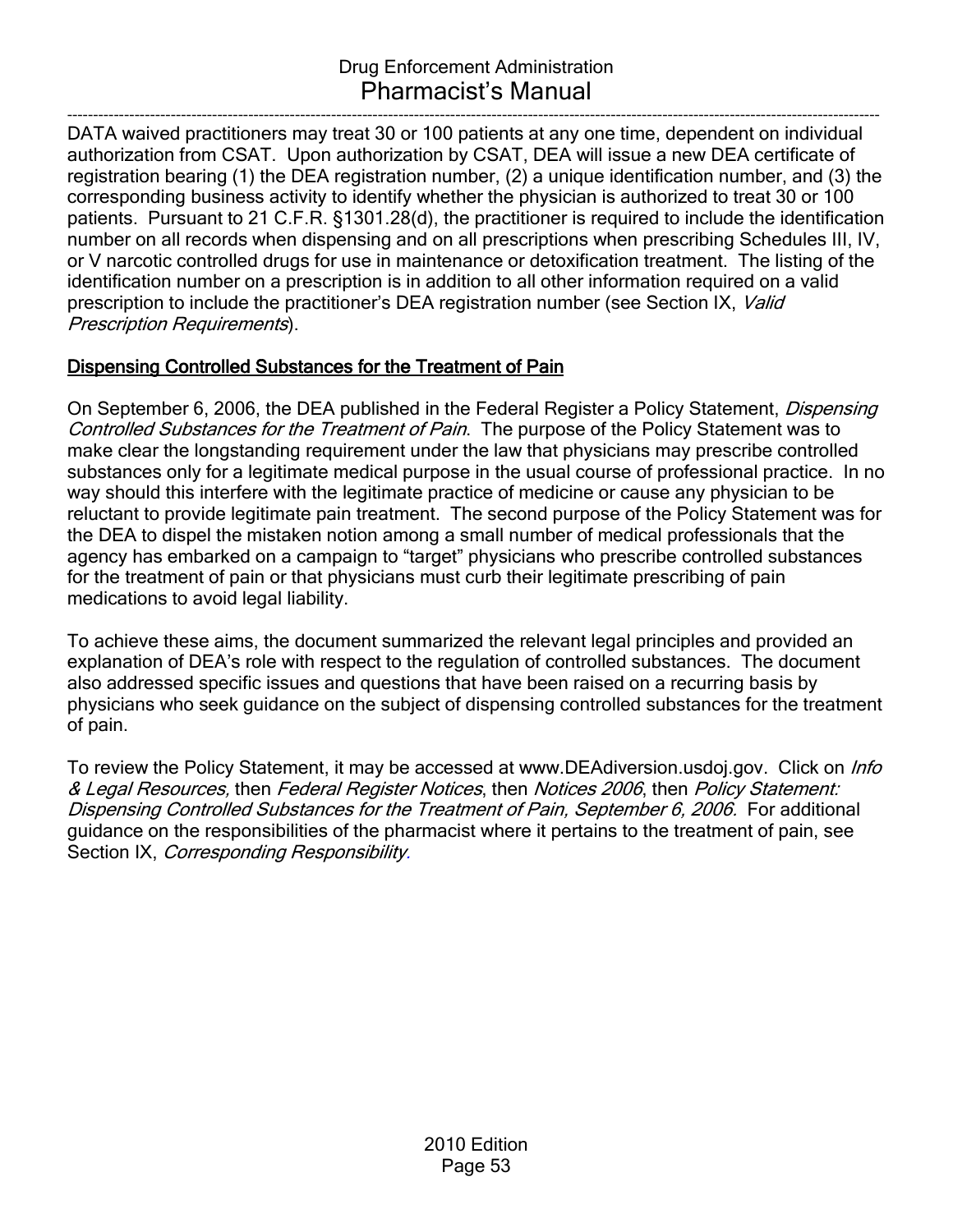#### ------------------------------------------------------------------------------------------------------------------------------------------------------------- SECTION XIII - OTHER CONTROLLED SUBSTANCE REGULATIONS

# Controlled Substance Distribution by a Pharmacy – "Five Percent Rule"

A pharmacy registered to dispense controlled substances may distribute such substances (without being registered as a distributor) to another pharmacy or to a registered practitioner for the purpose of general dispensing by the practitioner to patients, provided that the following conditions are met:

- 1. The pharmacy or practitioner that will receive the controlled substances is registered under the CSA to dispense controlled substances;
- 2. The distribution is recorded by the distributing practitioner in accordance with 21 C.F.R. § 1304.22(c) and the receipt is recorded by the receiving practitioner in accordance with 21 C.F.R. § 1304.22(c);
- 3. If the pharmacy distributes a schedule II controlled substance, it must document the transfer on an official order form (DEA Form 222) or the electronic equivalent. For instructions on completing this form, see Section VIII, Ordering Controlled Substances.
- 4. "Five Percent Rule" total number of dosage units of all controlled substances distributed by a pharmacy may not exceed five percent of all controlled substances dispensed by the pharmacy during a calendar year. If at any time the controlled substances distributed exceed five percent, the pharmacy is required to register as a distributor.

# United States Postal Service Mailing Requirements for Controlled Substances

United States Postal Services regulations permit the mailing of controlled substances by drug manufacturers or their agents, pharmacies, or other authorized handlers when distribution is lawful under DEA regulations and if the mailer or the addressee meets one of the following conditions:

- 1. The mailer or the addressee is registered with DEA.
- 2. The mailer or the addressee is exempt from DEA registration as permissible by law.

United States Postal Service regulations permit mailing of any controlled substance, provided it is not outwardly dangerous and will not cause injury to a person's life or health, and if the following preparation and packaging standards are met:

- 1. The inner container of any parcel containing controlled substances is marked and sealed as required by the provisions of the CSA and its implementing regulations, and is placed in a plain outer container or securely wrapped in plain paper.
- 2. If the controlled substance consists of prescription medicines, the inner container is also labeled to show the name and address of the pharmacy, practitioner, or other person dispensing the prescription.
- 3. The outside wrapper or container is free of markings that would indicate the nature of the contents.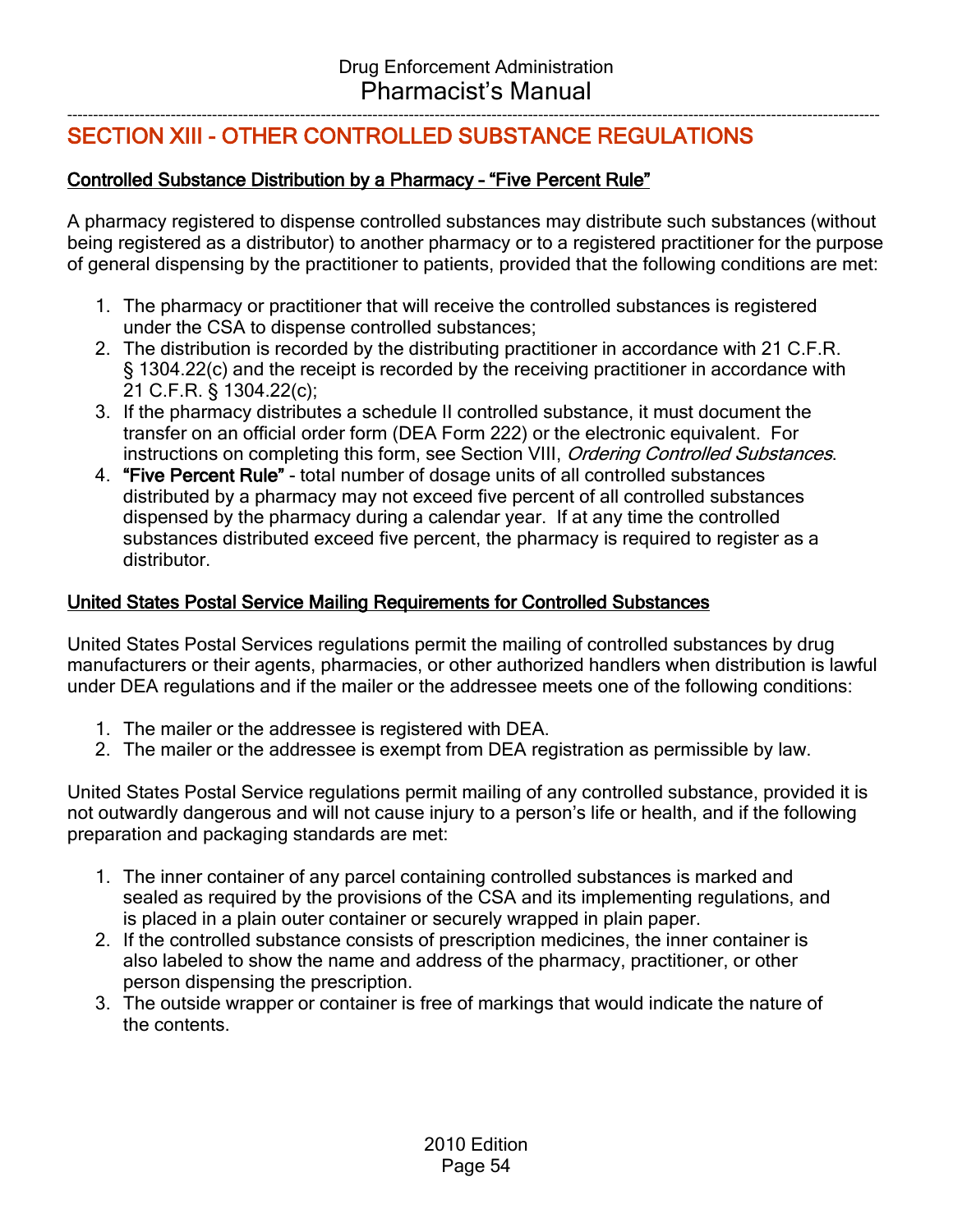#### ------------------------------------------------------------------------------------------------------------------------------------------------------------- SECTION XIV – COMBAT METHAMPHETAMINE EPIDEMIC ACT OF 2005

# Summary of the Act's Major Provisions

In March 2006, the President signed the *Combat Methamphetamine Epidemic Act of 2005* (CMEA). As a result of the new law, the DEA issued an Interim Final Rule in the Federal Register on September 26, 2006, which outlined the retail provisions of the CMEA.

Under the CMEA, regulated sellers must follow new requirements for retail sales of over-thecounter products containing the List I chemicals ephedrine, pseudoephedrine, and phenylpropanolamine (PPA), which can be used to manufacture methamphetamine illegally. The CMEA defined "*regulated seller*" to mean a retail distributor (including a pharmacy and mobile retail vendors) and "*at retail*" to mean sale or purchase for personal use.

# Scheduled Listed Chemical Products

The CMEA created a new category of products called "scheduled listed chemical product (SLCP)." It includes any product that may be marketed or distributed lawfully in the United States under the Federal Food, Drug, and Cosmetic Act as a nonprescription drug that contains ephedrine, pseudoephedrine, or PPA (includes salts, optical isomers, and salts of optical isomers) (21 U.S.C. § 802(45)). This applies to nonprescription drug products only, not prescription drug products. Retail sales of SLCPs are excluded from the definition of a "regulated transaction" and from the registration requirement under 21 U.S.C. § 823, but are subject to a separate system of retail sales controls under 21 U.S.C. § 830.

Other requirements of the law include:

- Requirement of regulated sellers to place the products behind the counter or in locked cabinets.
- Requirement of regulated sellers to check the identity of purchasers and maintain a log of each sale that includes the purchaser's name and address, signature of the purchaser, product sold, quantity sold, date, and time.
- Requirement of regulated sellers to maintain the logbook for at least two years.
- Requirement of regulated sellers to train employees in the requirements of the law and certify to DEA that the training has occurred.
- Places a quantity limit of each of the chemicals that may be sold to an individual in a day to 3.6 grams of the chemical (base) without regard to the number of transactions.
- For nonliquids, product packaging is limited to blister packs containing no more than 2 dosage units per blister. Where blister packs are not technically feasible, the product must be packaged in unit dose packets or pouches.
- For individuals, purchases in a 30-day period are limited to 9 grams, of which not more than 7.5 grams may be imported by means of a common or contract carrier or the U.S. Postal Service.

While many states have enacted their own legislation regarding the regulation of these products, the federal law also requires regulated sellers to complete a self-certification process with the DEA that includes training their employees on the new regulations and procedures. The self-certification

> 2010 Edition Page 55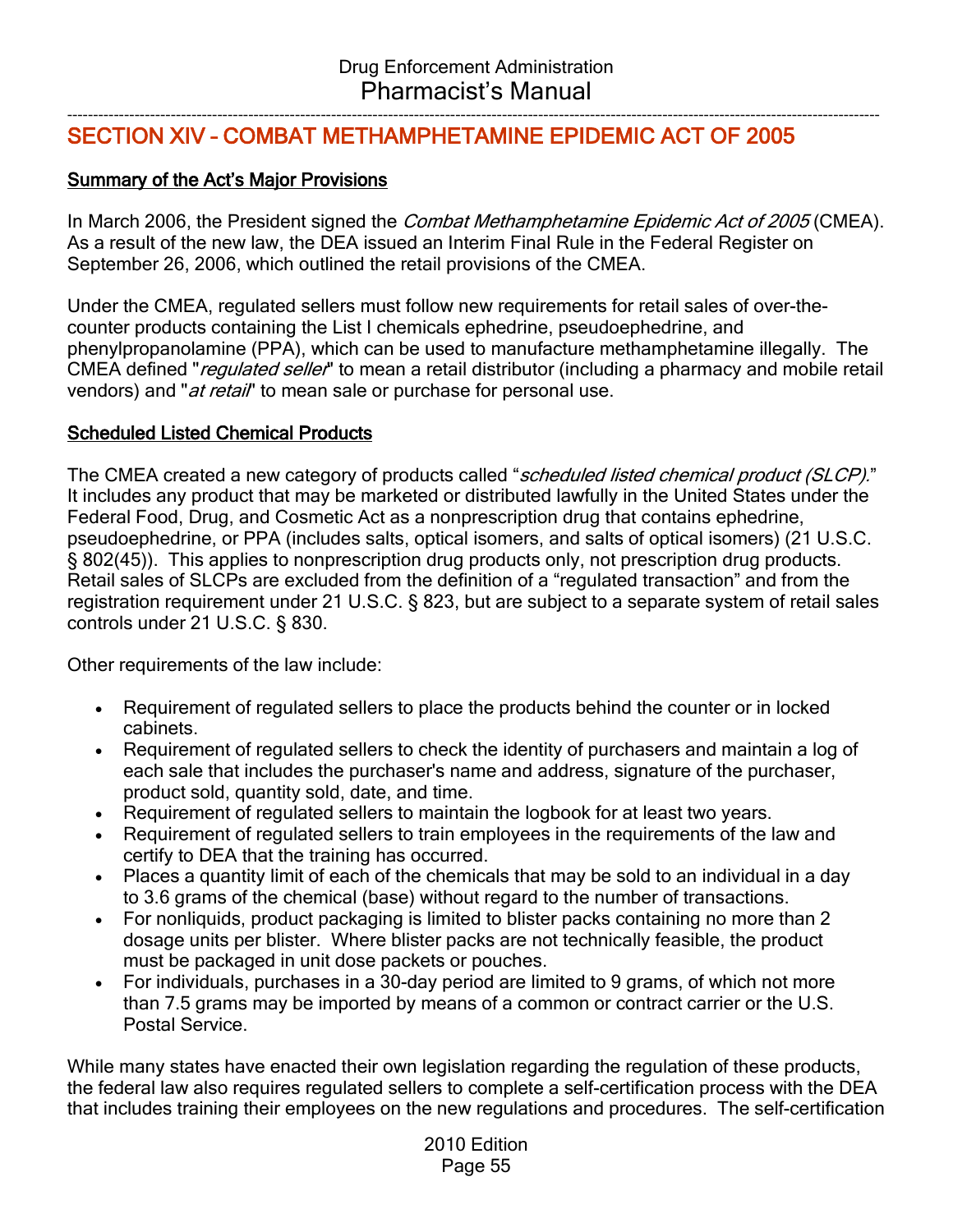------------------------------------------------------------------------------------------------------------------------------------------------------------ process must be completed online at www.DEAdiversion.usdoj.gov. If state law differs from federal law regarding the regulation of these products, retail outlets are to adhere to the stricter provisions of both.

Copies of the Interim Final Rule are available at www.DEAdiversion.usdoj.gov (click on the *Combat* Meth Act of 2005, then Interim Final Rule – Retail Sales of Scheduled Listed Chemical Products). Details on specific provisions of the CMEA that may impact a pharmacy that engages in retail sales of SLCPs are outlined below.

# Recordkeeping Requirements

Regulated sellers are required to maintain a written (bound logbook) or electronic list of sales that identifies the transactions with the following information:

- 1. The name of the purchaser
- 2. The address of the purchaser
- 3. The date and time of the sale
- 4. The amount of product sold

The logbook requirement does not apply to any purchase by an individual of a single sales package that contains not more than 60 milligrams of pseudoephedrine.

Concurrently, purchasers are required to:

- 1. Present a photo identification issued by a State or the Federal Government (see *Proof of* Identity Requirements below for a complete list of acceptable forms of identification).
- 2. Sign a logbook and enter his or her name, address, date, and time of sale.

Once identification of the purchaser is presented to the seller, the seller is required to:

- 1. Determine that the name in the logbook corresponds to the name on the identification and that the date and time are correct.
- 2. Enter into the logbook the name of the product and the quantity sold.

The logbook must include a notice to purchasers that entering false statements or misrepresentations in the logbook may subject purchasers to criminal penalties under 18 U.S.C. § 1001. Sellers must maintain each entry in the logbook for not fewer than two years after the date on which the entry is made.

# Loss or Theft of Scheduled Listed Chemical Products

A report should be made orally to the local DEA Diversion Field Office (Appendix K) in the area where the pharmacy is located. Per 21 C.F.R. § 1314.15(c), a written report of losses must be filed within 15 days after the pharmacist becomes aware of the loss or theft. A written report should include the DEA registration number (if applicable), name, business address, date of loss, type of loss, and a description of the circumstances of the loss (e.g., in-transit, theft from premises).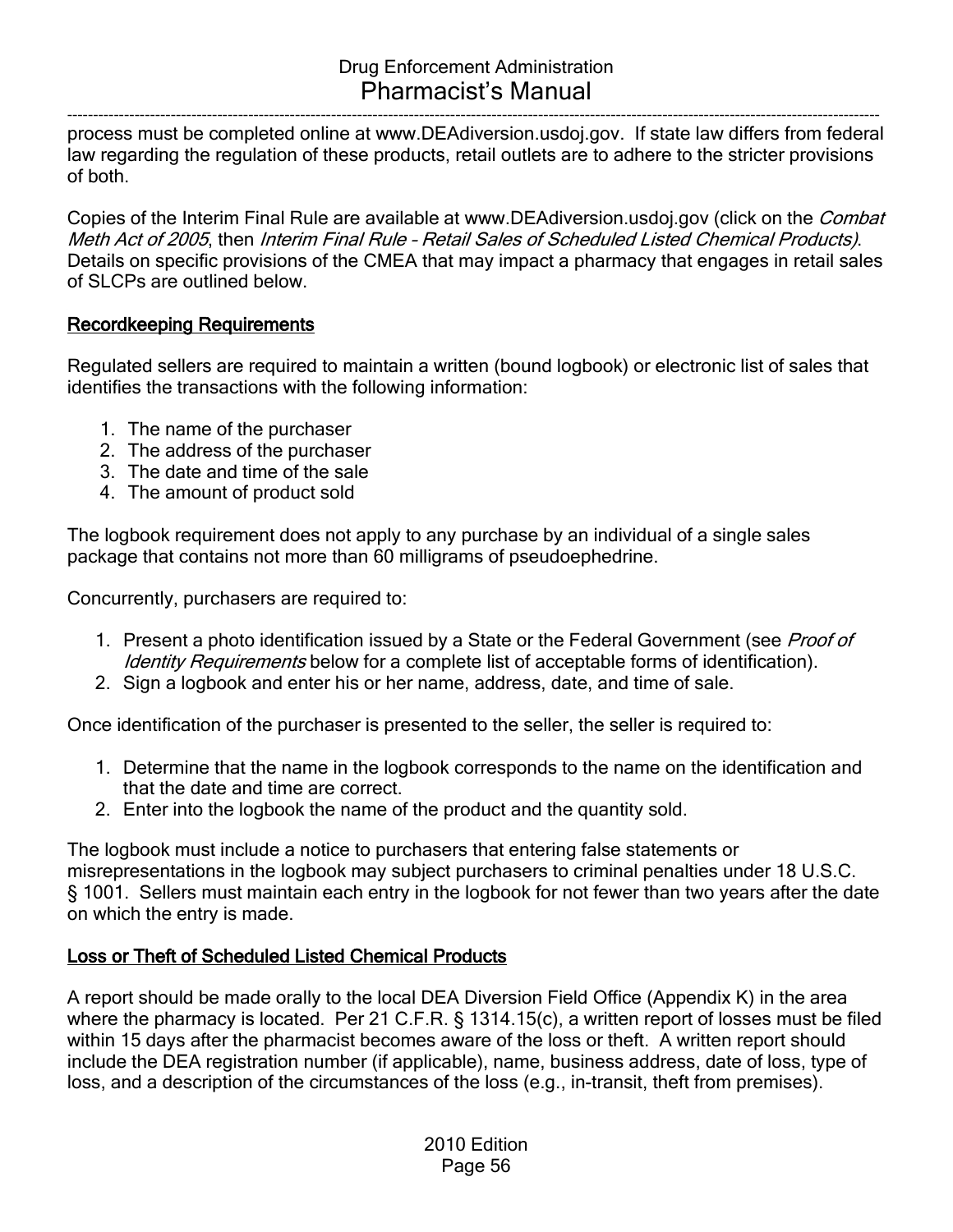#### ------------------------------------------------------------------------------------------------------------------------------------------------------------- Proof of Identity Requirements

The CMEA requires an individual to present an identification card that includes a photograph and is issued by a State or the Federal Government or a document considered acceptable under 8 C.F.R. § 274a.2(b)(1)(v)(A) and (B). Those documents currently include the following:

- United States passport;
- Alien Registration Receipt Card or Permanent Resident Card, Form I-551;
- An unexpired foreign passport that contains a temporary I-551 stamp, or temporary I-551 printed notation on a machine-readable immigrant visa;
- An Employment Authorization Document which contains a photograph (Form I-766);
- In the case of a nonimmigrant alien authorized to work for a specific employer incident to status, a foreign passport with form I-94 or Form I-94A bearing the same name as the passport and containing an endorsement of the alien's nonimmigrant status, as long as the period of endorsement has not yet expired and the proposed employment is not in conflict with any restrictions or limitations identified on the Form;
- A passport from the Federated States of Micronesia (FSM) or the Republic of the Marshall Islands (RMI) with Form I–94 or Form I–94A indicating nonimmigrant admission under the Compact of Free Association Between the United States and the FSM or RMI;
- In the case of an individual lawfully enlisted for military service in the Armed Forces under 10 U.S.C. § 504, a military identification card issued to such individual may be accepted only by the Armed Forces.

For individuals 16 years of age or older:

- A driver's license or identification card containing a photograph, issued by a state or an outlying possession of the United States. If the driver's license or identification card does not contain a photograph, identifying information shall be included such as: name, date of birth, sex, height, color of eyes, and address;
- School identification card with a photograph;
- Voter's registration card;
- U.S. military card or draft record;
- Identification card issued by federal, state, or local government agencies or entities. If the identification card does not contain a photograph, identifying information shall be included such as: name, date of birth, sex, height, color of eyes, and address;
- Military dependent's identification card;
- Native American tribal documents;
- United States Coast Guard Merchant Mariner Card;
- Driver's license issued by a Canadian government authority.

For individuals under age 18 who are unable to produce a document from the list above, the following documents are acceptable to establish identity only:

- School record or report card;
- Clinic doctor or hospital record;
- Daycare or nursery school record.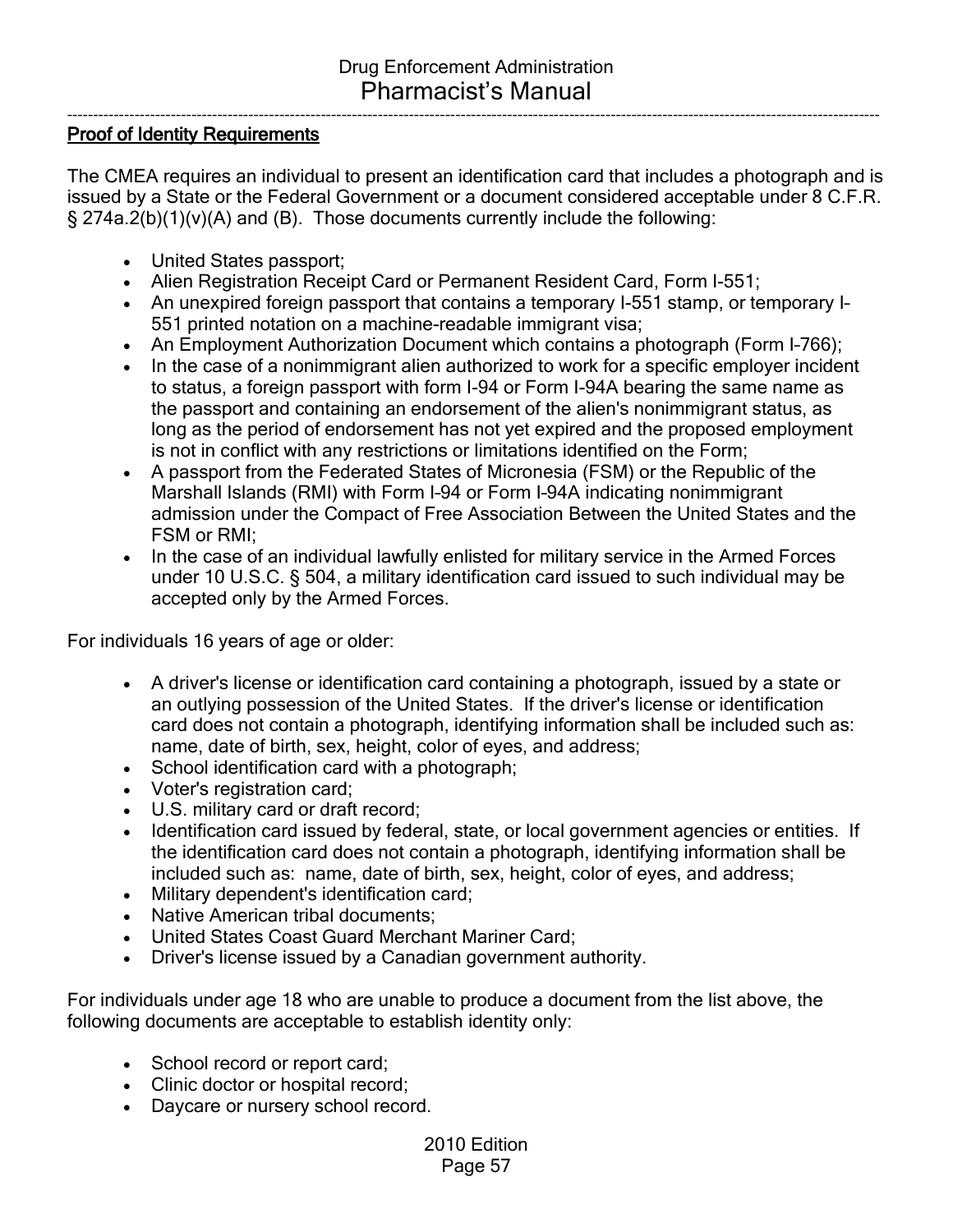#### ------------------------------------------------------------------------------------------------------------------------------------------------------------- NOTE: The list of acceptable forms of identification, as cited in the CMEA, may change ("in effect on or after the date of enactment''). The DEA has no discretion to alter the list.

# Product Placement

SLCPs must be stored behind the counter or, if in an area where the public has access, in a locked cabinet. Although DEA is not including cabinet specifications in the rule, a locked cabinet should be substantial enough that it cannot be easily picked up and removed. In a store setting, the cabinet should be similar to those used to store items, such as cigarettes, that can be accessed only by sales staff.

# Self-Certification

As part of the requirements of CMEA, an annual self-certification is required for all regulated sellers of SLCPs. A regulated seller must not sell SLCPs unless it has self-certified with DEA. In selfcertifying, the regulated seller is confirming:

- The employees who will be engaged in the sale of SLCPs have undergone training regarding provisions of CMEA.
- Records of the training are maintained.
- Sales to individuals do not exceed 3.6 grams of ephedrine, pseudoephedrine, or phenylpropanolamine per day.
- Nonliquid forms are packaged as required.
- SLCPs are stored behind the counter or in a locked cabinet.
- A written or electronic logbook containing the required information on sales of these products is properly maintained.
- The logbook information will be disclosed only to Federal, State, or local law enforcement and only to ensure compliance with Title 21 of the United States Code or to facilitate a product recall.

The only way to self-certify is through DEA's Diversion website at www.DEAdiversion.usdoj.gov. Self-certification can be accomplished on any computer (e.g., at the store, at home, at the library, or at any other location).

A certificate will be generated by DEA upon receipt of the self-certification application. The regulated seller may print this certificate, or if the regulated seller is unable to print it, DEA will print and mail the certificate to the regulated seller. Chain stores wishing to file self-certifications for more than 10 locations must print or copy the form electronically and submit the information to DEA by mail. DEA will work with these persons to facilitate this process. Persons interested in this selfcertification option should contact DEA for assistance at 1-800-882-9539. For current DEA registrants, the system will pre-populate the form with basic information if the registrant enters his DEA registration number in the field provided.

The regulated seller must self-certify to DEA as described above on an **annual basis**. It is the responsibility of the regulated seller to ensure that all employees have been trained prior to selfcertifying each time.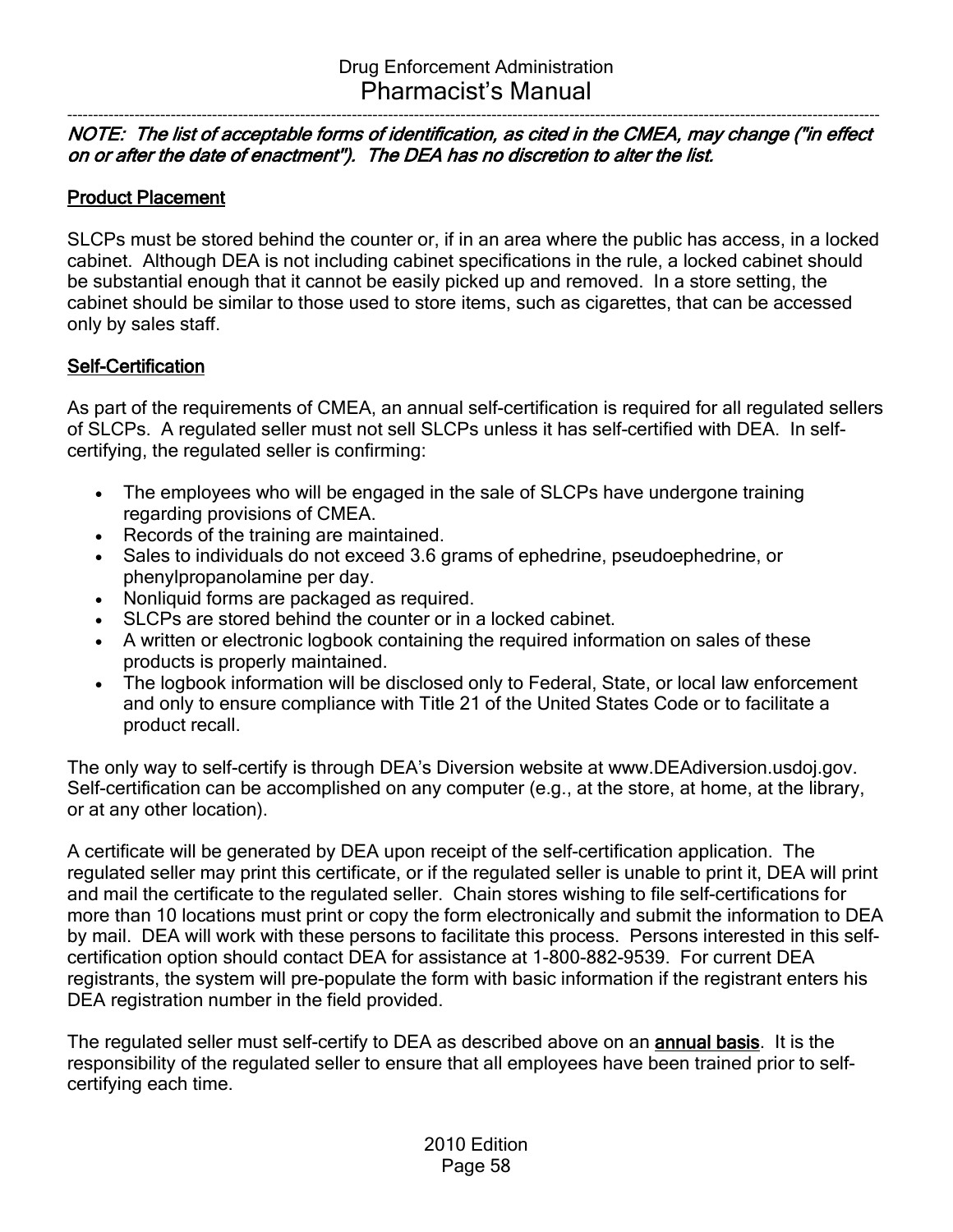------------------------------------------------------------------------------------------------------------------------------------------------------------- It is the regulated seller's responsibility to annually renew before the certificate expires if the regulated seller intends to continue selling SLCPs at retail. The certificate contains a selfcertification number in the upper right corner. The expiration date of the certificate is listed under the self-certification number. Regulated sellers may verify the expiration date of their certificate at www.DEAdiversion.usdoj.gov.

The self-certification requirement is subject to the provisions of 18 U.S.C. § 1001. A regulated seller who knowingly or willfully certifies to facts that are not true is subject to fines and imprisonment.

# Required Training

Training materials designed by DEA must be used, although a regulated seller may include information in addition to that provided by DEA. DEA training materials may be found at www.DEAdiversion.usdoj.gov.

# Training Records

Each employee of a regulated seller who is responsible for delivering SLCPs to purchasers or who deals directly with purchasers by obtaining payment for the SLCPs must undergo training and must sign an acknowledgement of training received prior to selling SLCPs. This record must be kept in the employee's personnel file.

# Self-Certification Fee

On December 29, 2008, the DEA published a Final Rule in the Federal Register entitled Combat Methamphetamine Epidemic Act of 2005: Fee for Self-Certification for Regulated Sellers of Scheduled Listed Chemical Products. The rule established a self-certification fee for regulated sellers of SLCPs that are not DEA pharmacy registrants.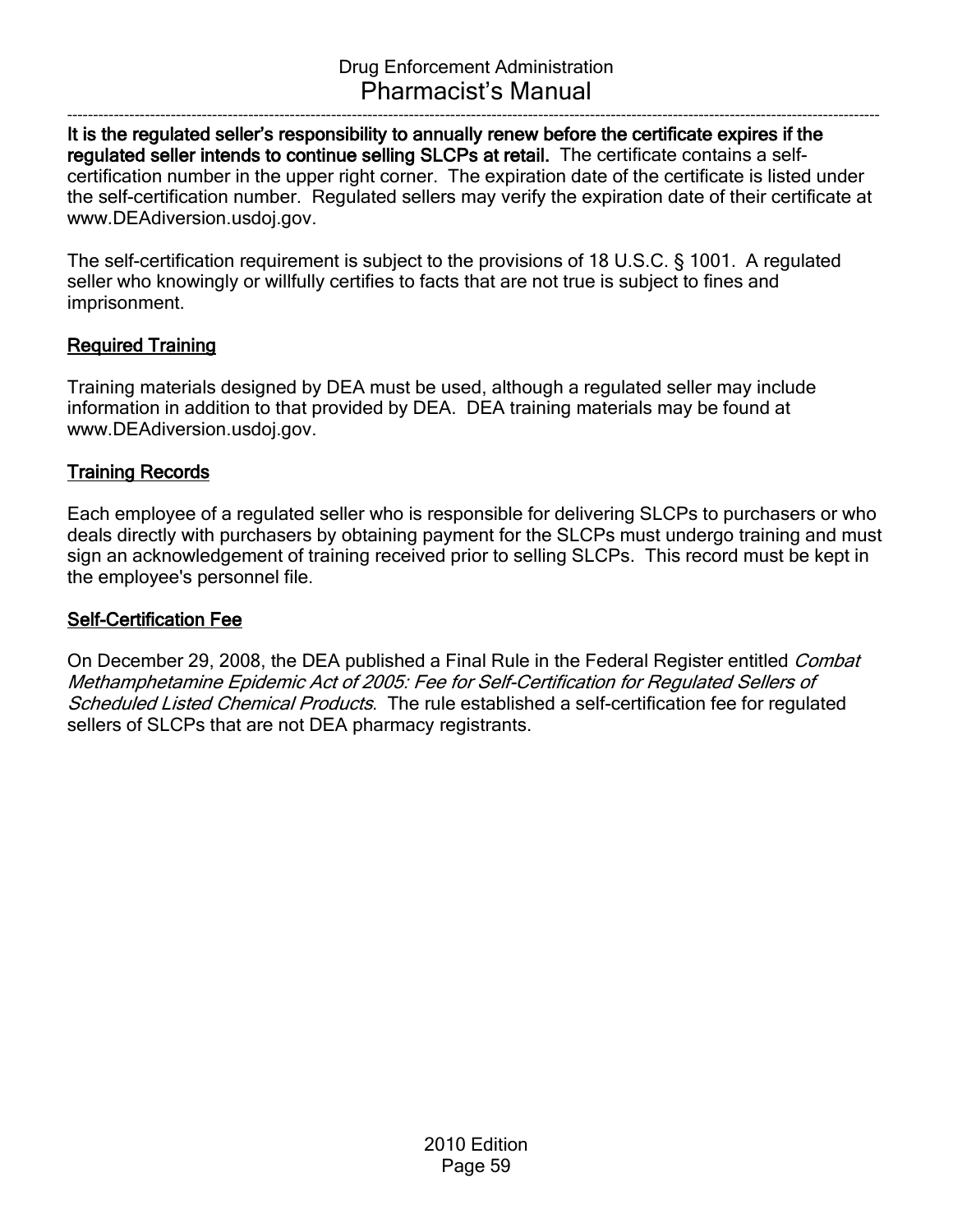-------------------------------------------------------------------------------------------------------------------------------------------------------------

# **APPENDICES**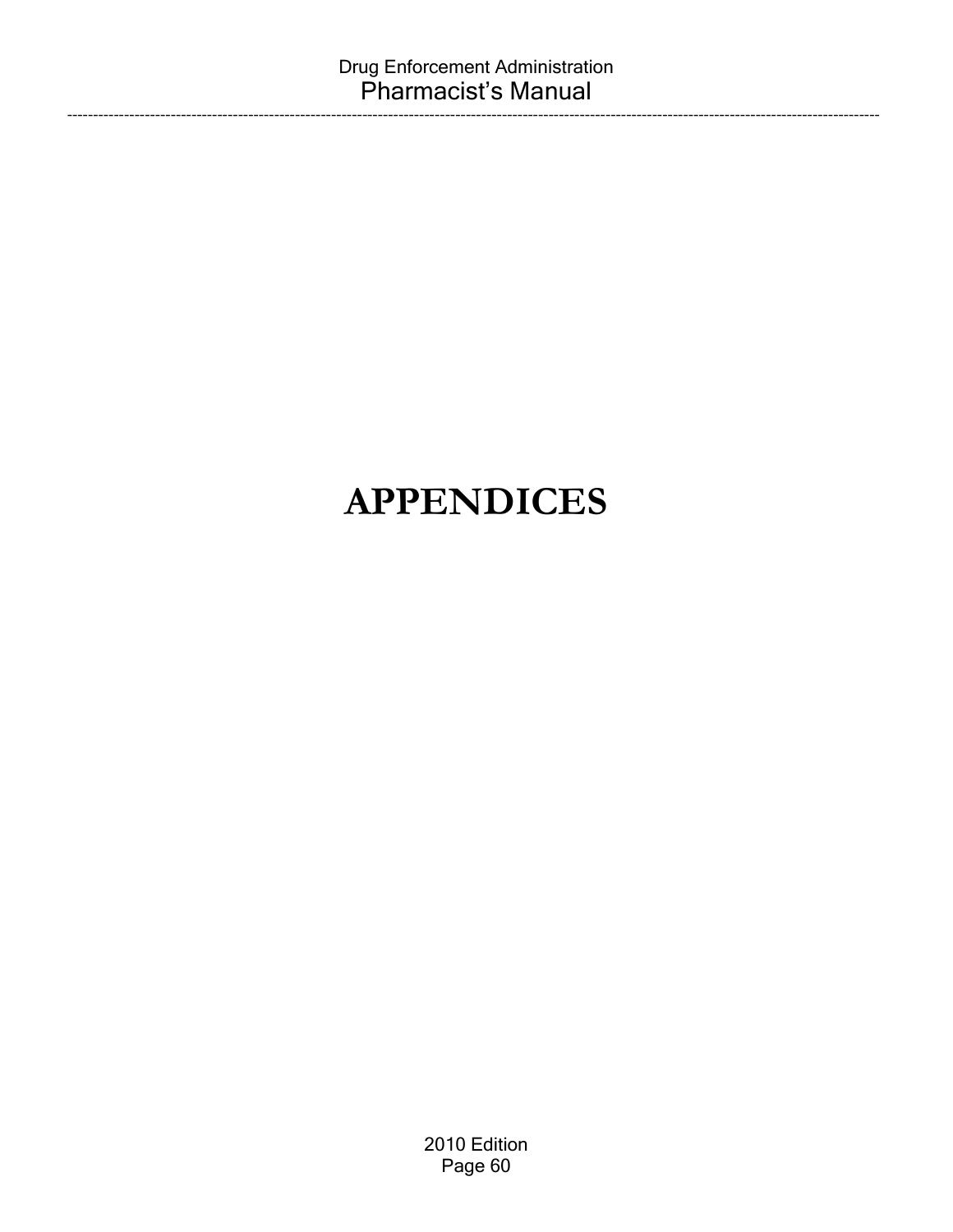#### ------------------------------------------------------------------------------------------------------------------------------------------------------------- APPENDIX A

 $\overline{a}$ 

This summary is provided as a quick reference to the provisions of the Controlled Substances Act. It is not intended to replace any statutory or regulatory requirement thereof. For complete guidance as to the provisions of each area indicated below, please check the appropriate section of this manual.

## Summary of Controlled Substances Act Requirements

|                                               | <b>Schedule II</b>                                                         | Schedules III & IV                                                         | <b>Schedule V</b>                                                               |
|-----------------------------------------------|----------------------------------------------------------------------------|----------------------------------------------------------------------------|---------------------------------------------------------------------------------|
| Registration                                  | Required                                                                   | Required                                                                   | Required                                                                        |
| Receiving<br>Records                          | DEA Form 222                                                               | Invoices, readily<br>retrievable                                           | Invoices, readily<br>retrievable                                                |
| Prescriptions                                 | Written <sup>1</sup> prescriptions <sup>2</sup>                            | Written, oral, or fax                                                      | Written, oral, or fax                                                           |
| Refills                                       | <b>No</b>                                                                  | No more than 5 within 6<br>months                                          | As authorized when<br>prescription is issued or if<br>renewed by a practitioner |
| Maintenance of<br>Prescriptions               | Separate file                                                              | Separate file or readily<br>retrievable                                    | Separate file or readily<br>retrievable $3$                                     |
| <b>Distribution</b><br>Between<br>Registrants | DEA Form 222                                                               | <b>Invoices</b>                                                            | Invoices                                                                        |
| Security                                      | Locked cabinet or<br>dispersed among non-<br>controlled<br>pharmaceuticals | Locked cabinet or<br>dispersed among non-<br>controlled<br>pharmaceuticals | Locked cabinet or<br>dispersed among non-<br>controlled<br>pharmaceuticals      |
| Theft or<br>Significant Loss                  | Report to DEA and<br>complete DEA Form<br>106                              | Report to DEA and<br>complete DEA Form 106                                 | Report to DEA and<br>complete DEA Form 106                                      |

Note: *All records* must be maintained for 2 years, unless state law requires a longer period.

<sup>1</sup> Written prescriptions include paper prescriptions and electronic prescriptions that meet DEA's requirements for such prescriptions.

 $2$  Emergency prescriptions require a signed follow-up prescription within seven days. **Exceptions:** A facsimile prescription serves as the original prescription when issued to residents of Long Term Care Facilities, hospice patients, or patients with a diagnosed terminal illness, or for immediate administration (21 C.F.R. § 1306.11(e), (f) and (g)).

 $^3$  The record of dispensing can also be a schedule V logbook, if state law allows.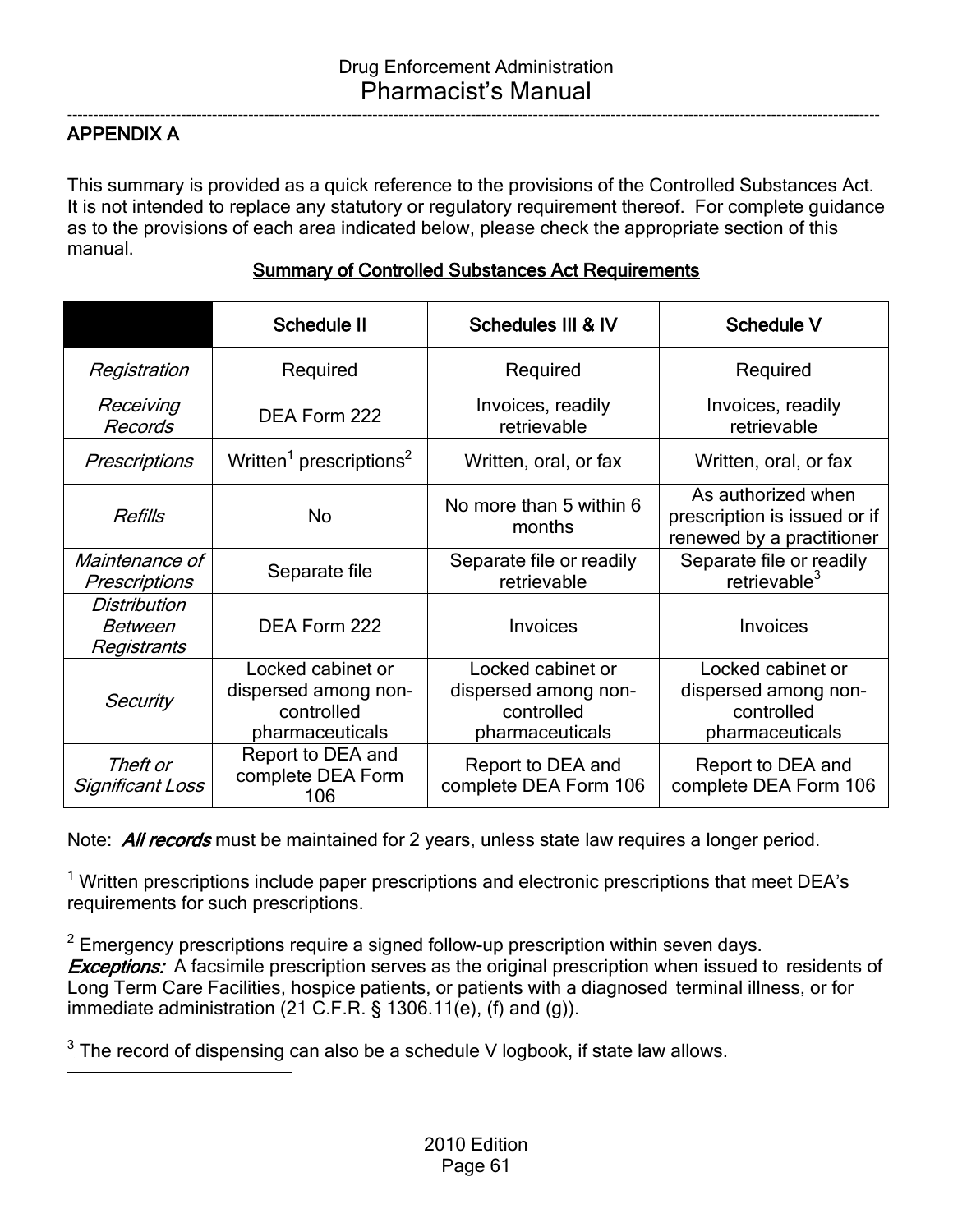#### ------------------------------------------------------------------------------------------------------------------------------------------------------------- APPENDIX B

# Definitions Based on the Controlled Substances Act and the Code of Federal Regulations

## **Administer**

The direct application of a controlled substance to the body of a patient or research subject by 1) a practitioner or (in his/her presence) by his/her authorized agent, or 2) the patient or research subject at the direction and in the presence of the practitioner, whether such application is by injection, inhalation, ingestion, or any other means.

## Central Fill Pharmacy

A pharmacy which is permitted by the state in which it is located to prepare controlled substance orders for dispensing pursuant to a valid prescription transmitted to it by a registered retail pharmacy and to return the labeled and filled prescriptions to the retail pharmacy for delivery to the ultimate user. Such central fill pharmacy shall be deemed "authorized" to fill prescriptions on behalf of a retail pharmacy only if the retail pharmacy and central fill pharmacy have a contractual relationship providing for such activities or share a common owner.

## Chemicals

Please see the definitions for List I Chemical, Retail Distributor and Scheduled Listed Chemical Product.

## **Dispense**

To deliver a controlled substance to an ultimate user or research subject by, or pursuant to the lawful order of, a practitioner, including the prescribing and administering of a controlled substance and the packaging, labeling, or compounding necessary to prepare the substance for such delivery.

## Individual Practitioner

A physician, dentist, veterinarian, or other individual licensed, registered or otherwise permitted, by the United States or the jurisdiction in which they practice, to dispense a controlled substance in the course of professional practice, but does not include a pharmacist, a pharmacy, or an institutional practitioner.

## Institutional Practitioner

A hospital or other person (other than an individual) licensed, registered or otherwise permitted, by the United States or the jurisdiction in which it practices, to dispense a controlled substance in the course of professional practice, but does not include a pharmacy.

## **Inventory**

All factory and branch stocks in finished form of a basic class of controlled substance manufactured or otherwise acquired by a registrant, whether in bulk, commercial containers, or contained in pharmaceutical preparations in the possession of the registrant (including stocks held by the registrant under separate registration as a manufacturer, importer, exporter, or distributor).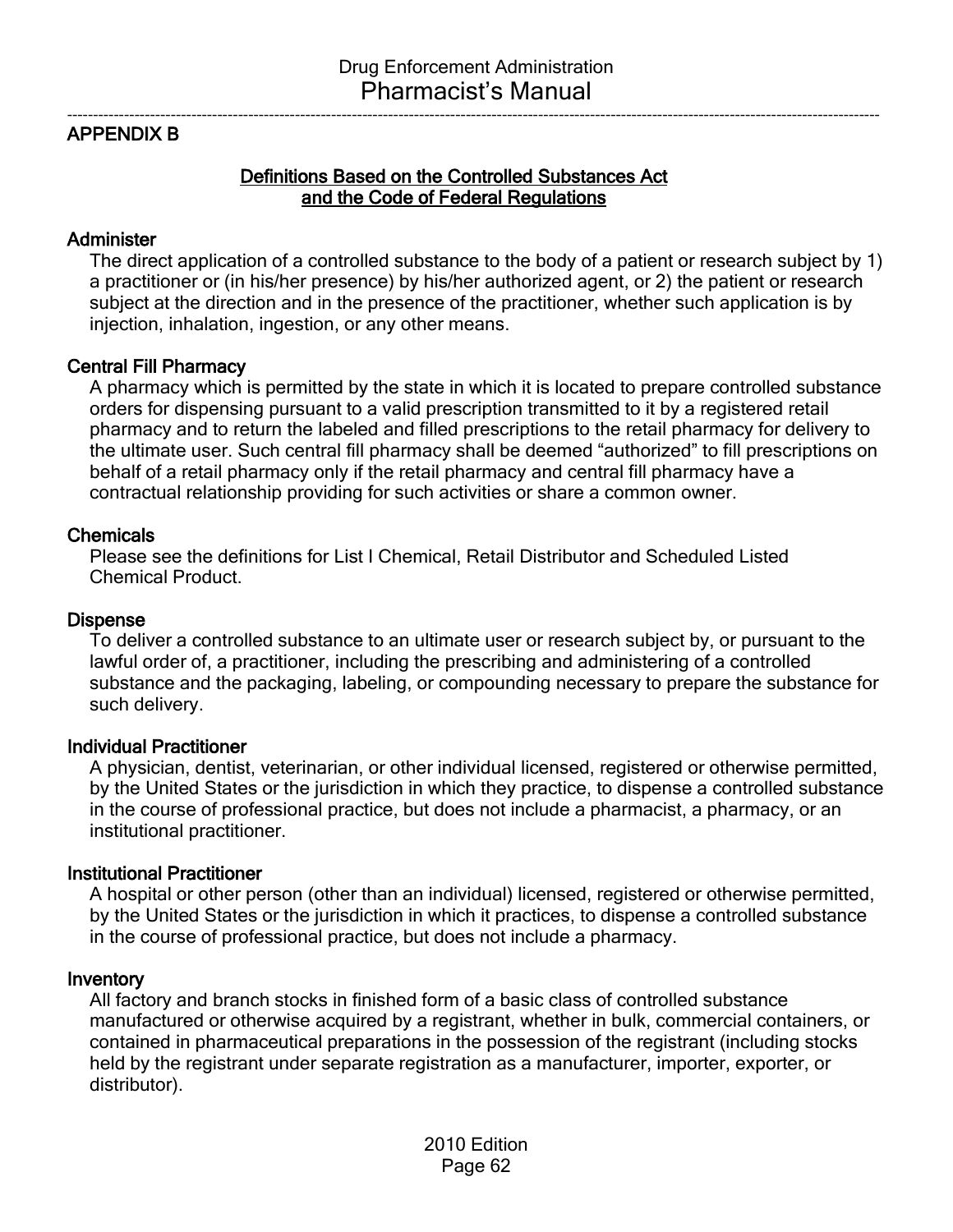-------------------------------------------------------------------------------------------------------------------------------------------------------------

## List I Chemical

A chemical specifically designated by the [DEA] Administrator in 21 C.F.R. § 1310.02(a)… that, in addition to legitimate uses, is used in manufacturing a controlled substance in violation of the [Controlled Substances] Act and is important to the manufacture of a controlled substance.

## Long Term Care Facility (LTCF)

A nursing home, retirement care, mental care, or other facility or institution that provides extended health care to resident patients.

## Mid-level Practitioner (MLP)

An individual practitioner, other than a physician, dentist, veterinarian, or podiatrist, who is licensed, registered or otherwise permitted by the United States or the jurisdiction in which he/she practices, to dispense a controlled substance in the course of professional practice. Examples of MLPs include, but are not limited to, nurse practitioners, nurse midwives, nurse anesthetists, clinical nurse specialists, and physician assistants who are authorized to dispense controlled substances by the state in which they practice. Because this authority varies greatly by state, check with the state licensing authority to determine which MLP disciplines are authorized to dispense controlled substances in a particular state or visit,

www.DEAdiversion.usdoj.gov (click on *Registration Support*, then *Resources*, then *Mid-level* Practitioners Authorization by State).

## Online Pharmacy

An online pharmacy is a person, entity, or Internet site, whether in the United States or abroad, that knowingly or intentionally delivers, distributes, or dispenses, or offers or attempts to deliver, distribute, or dispense, a controlled substance by means of the Internet.

## **Pharmacist**

Any pharmacist licensed by a state to dispense controlled substances, and shall include any other person (e.g., pharmacist intern) authorized by a state to dispense controlled substances under the supervision of a pharmacist licensed by such state.

## **Prescription**

An order for medication which is dispensed to or for an ultimate user but does not include an order for medication which is dispensed for immediate administration to the ultimate user (e.g., an order to dispense a drug to a bed patient for immediate administration in a hospital is not a prescription).

## Readily Retrievable

Certain records which are kept by automatic data processing systems or other electronic or mechanized recordkeeping systems in such a manner that they can be separated out from all other records in a reasonable time and/or records kept in such a manner that certain items are asterisked, redlined, or in some other manner visually identifiable apart from other items appearing on the records.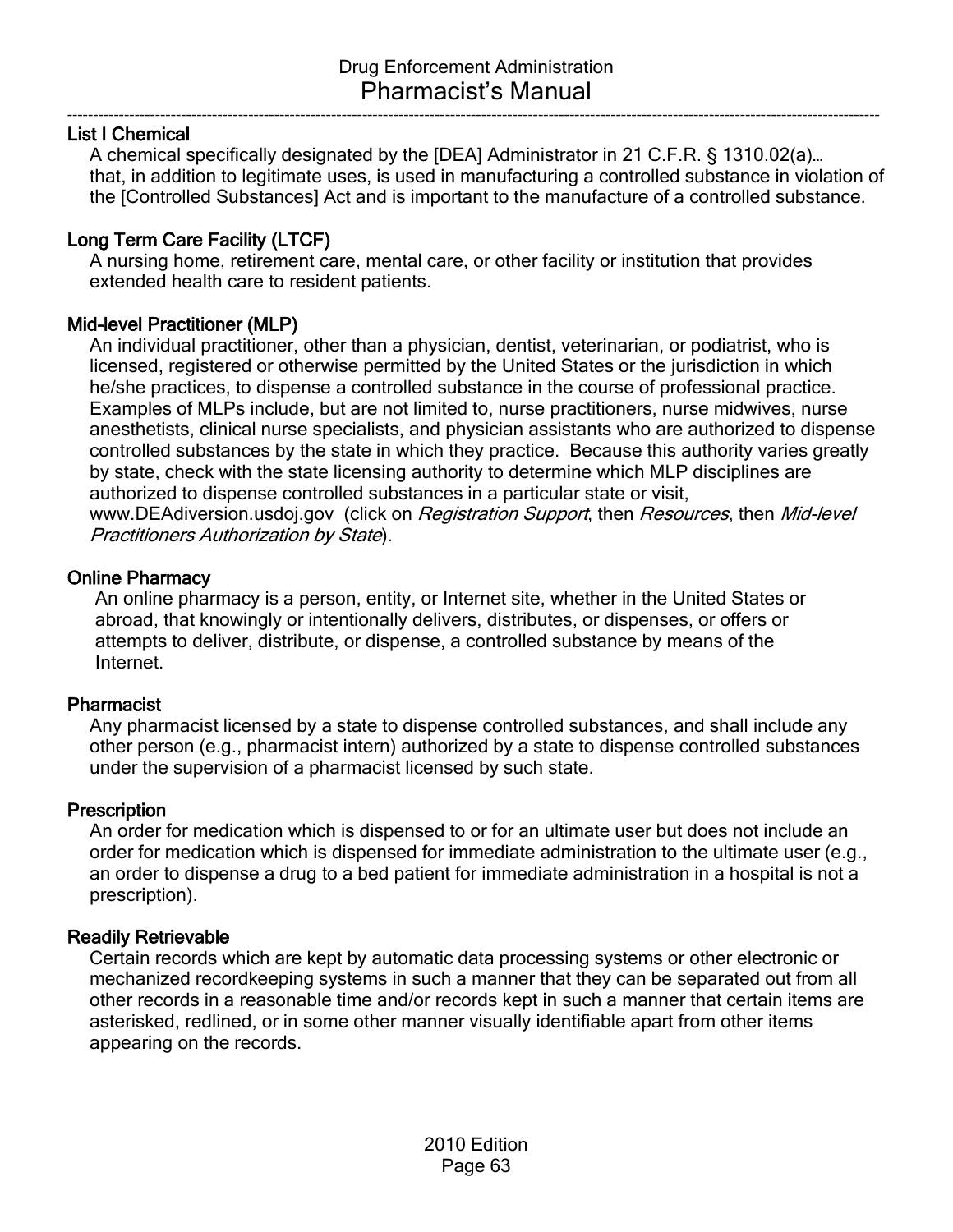-------------------------------------------------------------------------------------------------------------------------------------------------------------

## Regulated Seller

A retail distributor (including a pharmacy or a mobile retail vendor), except that the term does not include an employee or agent of the distributor.

## Retail Distributor

A grocery store, general merchandise store, drug store, or other entity or person whose activities as a distributor relating to drug products containing ephedrine, pseudoephedrine or phenylpropanolamine are limited almost exclusively to sales for personal use, both in number of sales and volume of sales, either directly to walk-in customers or in face-to-face transactions by direct sales.

# Scheduled Listed Chemical Product (SLCP)

A product that contains ephedrine, pseudoephedrine, or phenylpropanolamine which may be marketed or distributed lawfully in the United States under the Federal, Food, Drug, and Cosmetic Act as a nonprescription drug. Ephedrine, pseudoephedrine, and phenylpropanolamine include their salts, optical isomers, and salts of optical isomers.

## Ultimate User

A person who has lawfully obtained, and who possesses, a controlled substance for his [her] own use or for the use of a member of his [her] household or for an animal owned by him [her] or by a member of his [her] household.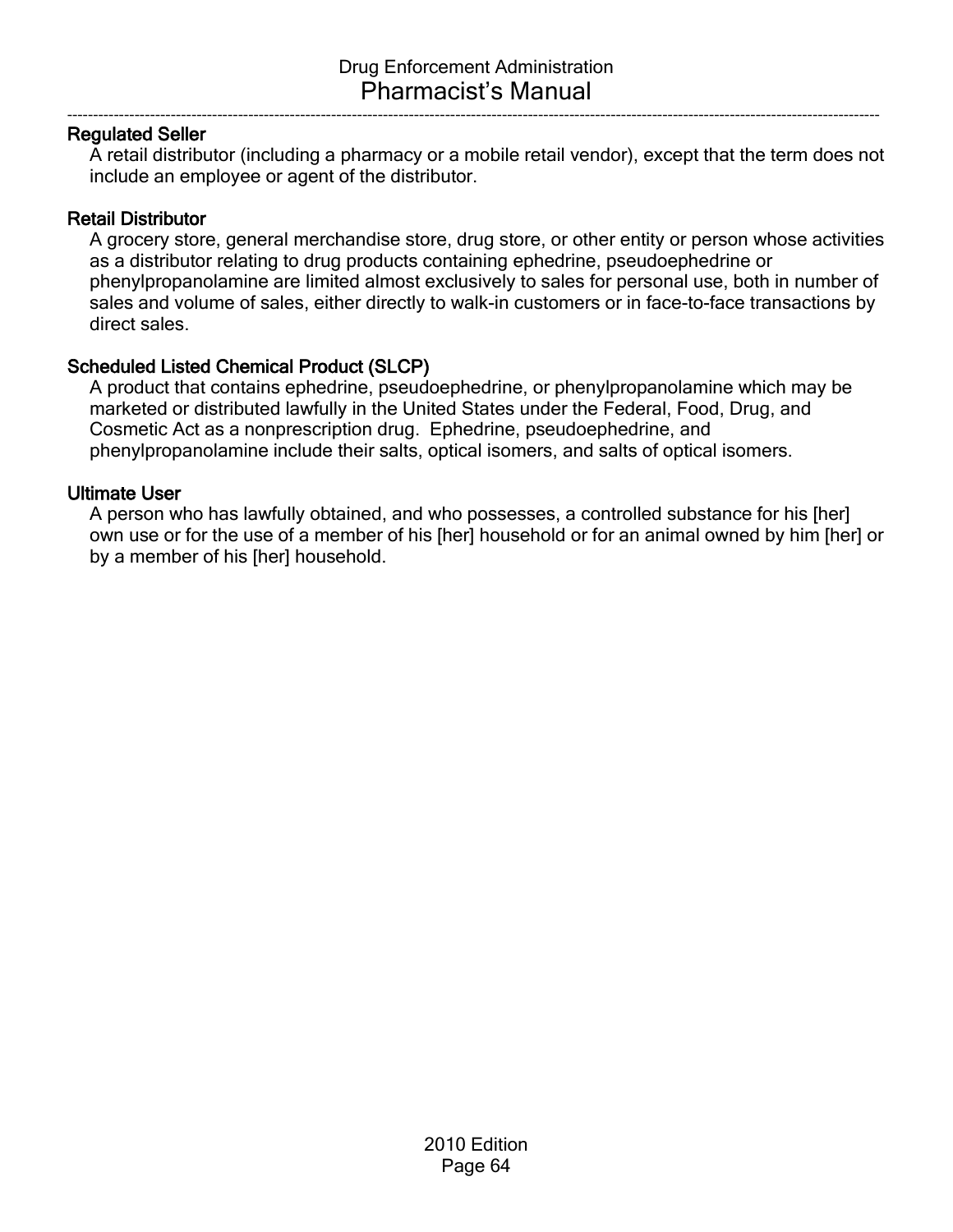#### ------------------------------------------------------------------------------------------------------------------------------------------------------------- APPENDIX C

# Definitions of Abbreviations

- C.F.R.................Code of Federal Regulations
- CMEA................Combat Methamphetamine Epidemic Act of 2005
- CSA...................Controlled Substances Act
- CSAT ................Center for Substance Abuse Treatment
- CSOS................Controlled Substance Ordering System
- CSRPA..............Controlled Substance Registrant Protection Act of 1984
- DEA.....................Drug Enforcement Administration
- FDA...................Food and Drug Administration
- HHS ..................Department of Health and Human Services
- SAMHSA...........Substance Abuse and Mental Health Services Administration
- U.S.C. ...............United States Code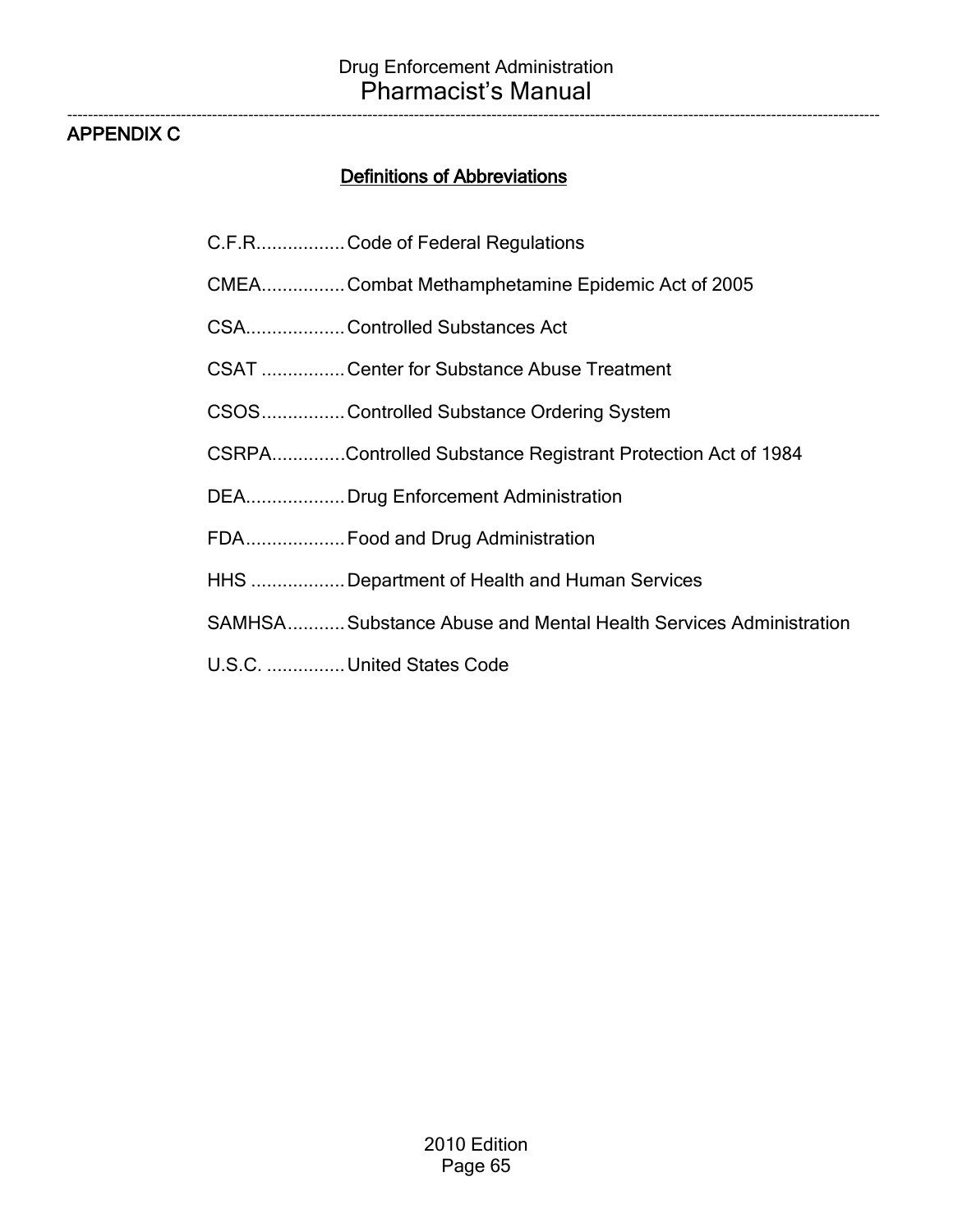#### ------------------------------------------------------------------------------------------------------------------------------------------------------------- APPENDIX D

# Pharmacist's Guide to Prescription Fraud

The purpose of this guide is to ensure that controlled substances continue to be available for legitimate medical and scientific purposes while preventing diversion into the illicit market. It is not the intent of this publication to discourage or prohibit the use of controlled substances where medically indicated. However, nothing in this guide should be construed as authorizing or permitting any person to conduct any act that is not authorized or permitted under federal or state laws.

# Pharmacist's Responsibilities

The abuse of prescription drugs—especially controlled substances—is a serious social and health problem in the United States today. As a healthcare professional, pharmacists share responsibility for preventing prescription drug abuse and diversion.

- Pharmacists have a personal responsibility to protect their practice from becoming an easy target for drug diversion. They need to know of the potential situations where drug diversion can occur, and establish safeguards to prevent drug diversion.
- The dispensing pharmacist must maintain a constant vigilance against forged or altered prescriptions. The CSA holds the pharmacist responsible for knowingly dispensing a prescription that was not issued in the usual course of professional treatment.

## Types of Fraudulent Prescriptions

Pharmacists should be aware of the various kinds of forged prescriptions that may be presented for dispensing. Some patients, in an effort to obtain additional amounts of legitimately prescribed drugs, alter the practitioner's prescription. They may have prescription pads printed using a legitimate doctor's name, but with a different call back number that is answered by an accomplice to verify the prescription. Drug seeking individuals may also call in their own prescriptions and give their own telephone number as a call-back for confirmation. Drug abusers sometimes steal legitimate prescription pads from practitioner's offices and/or hospitals and prescriptions are written using fictitious patient names and addresses.

In addition, individuals may go to emergency rooms complaining of pain in the hopes of receiving a controlled substance prescription. The prescription can then be altered or copied to be used again. Computers are often used to create prescriptions for nonexistent doctors or to copy legitimate doctors' prescriptions. The quantity of drugs prescribed and frequency of prescriptions filled are not lone indications of fraud or improper prescribing, especially if a patient is being treated with opioids for pain management. Pharmacists should also recognize that drug tolerance and physical dependence may develop as a consequence of a patient's sustained use of opioid analgesics for the legitimate treatment of chronic pain.

The following criteria may indicate that a prescription was not issued for a legitimate medical purpose: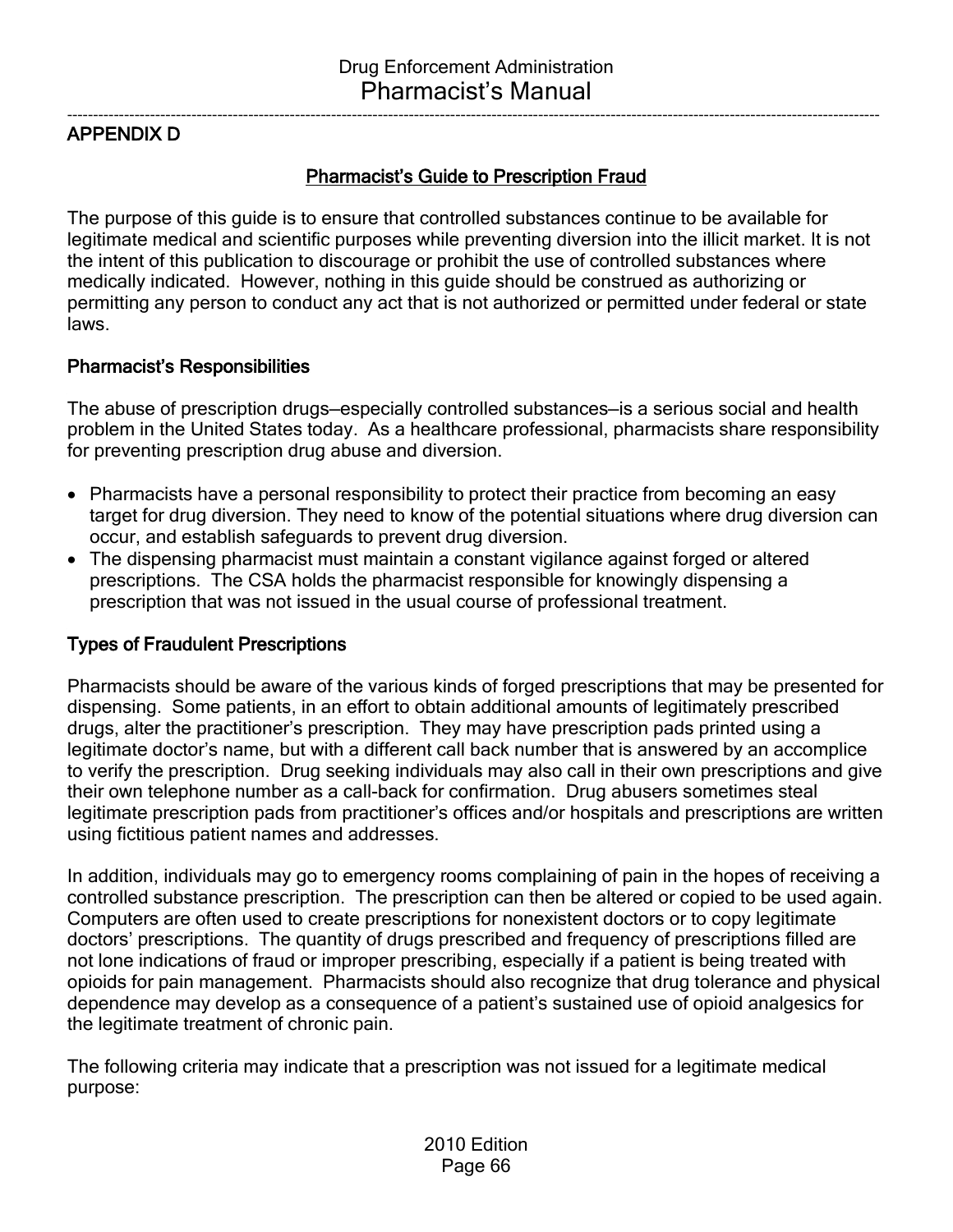- ------------------------------------------------------------------------------------------------------------------------------------------------------------- • The prescriber writes significantly more prescriptions (or in larger quantities) compared to other practitioners in the area.
- The patient appears to be returning too frequently. A prescription which should last for a month in legitimate use is being refilled on a biweekly, weekly or even a daily basis.
- The prescriber writes prescriptions for antagonistic drugs, such as depressants and stimulants, at the same time. Drug abusers often request prescriptions for "uppers and downers" at the same time.
- The patient presents prescriptions written in the names of other people.
- A number of people appear simultaneously, or within a short time, all bearing similar prescriptions from the same physician.
- People who are not regular patrons or residents of the community, show up with prescriptions from the same physician.

The following criteria may indicate a forged prescription:

- Prescription looks "too good". The prescriber's handwriting is too legible.
- Quantities, directions, or dosages differ from usual medical usage.
- Prescription does not comply with the acceptable standard abbreviations or appears to be textbook presentations.
- Prescription appears to be photocopied.
- Directions are written in full with no abbreviations.
- Prescription is written in different color inks or written in different handwriting.

## Prevention Techniques

- Know the prescriber and his/her signature.
- Know the prescriber's DEA registration number.
- Know the patient.
- Check the date on the prescription order to determine if it has been presented in a reasonable length of time since being issued by the prescriber.

When there is a question about any aspect of the prescription order, the pharmacist should contact the prescriber for verification or clarification.

If at any time a pharmacist is in doubt, he /she should require proper identification. Although this procedure is not foolproof (identification papers can also be stolen/forged), it does increase the drug abuser's risk. If a pharmacist believes the prescription is forged or altered, he/she should not dispense it and call the local police. If a pharmacist believes he/she has discovered a pattern of prescription abuse, he/she should contact the state Board of Pharmacy or the local DEA Diversion Field Office (Appendix K). Both DEA and state authorities consider retail-level diversion a priority issue.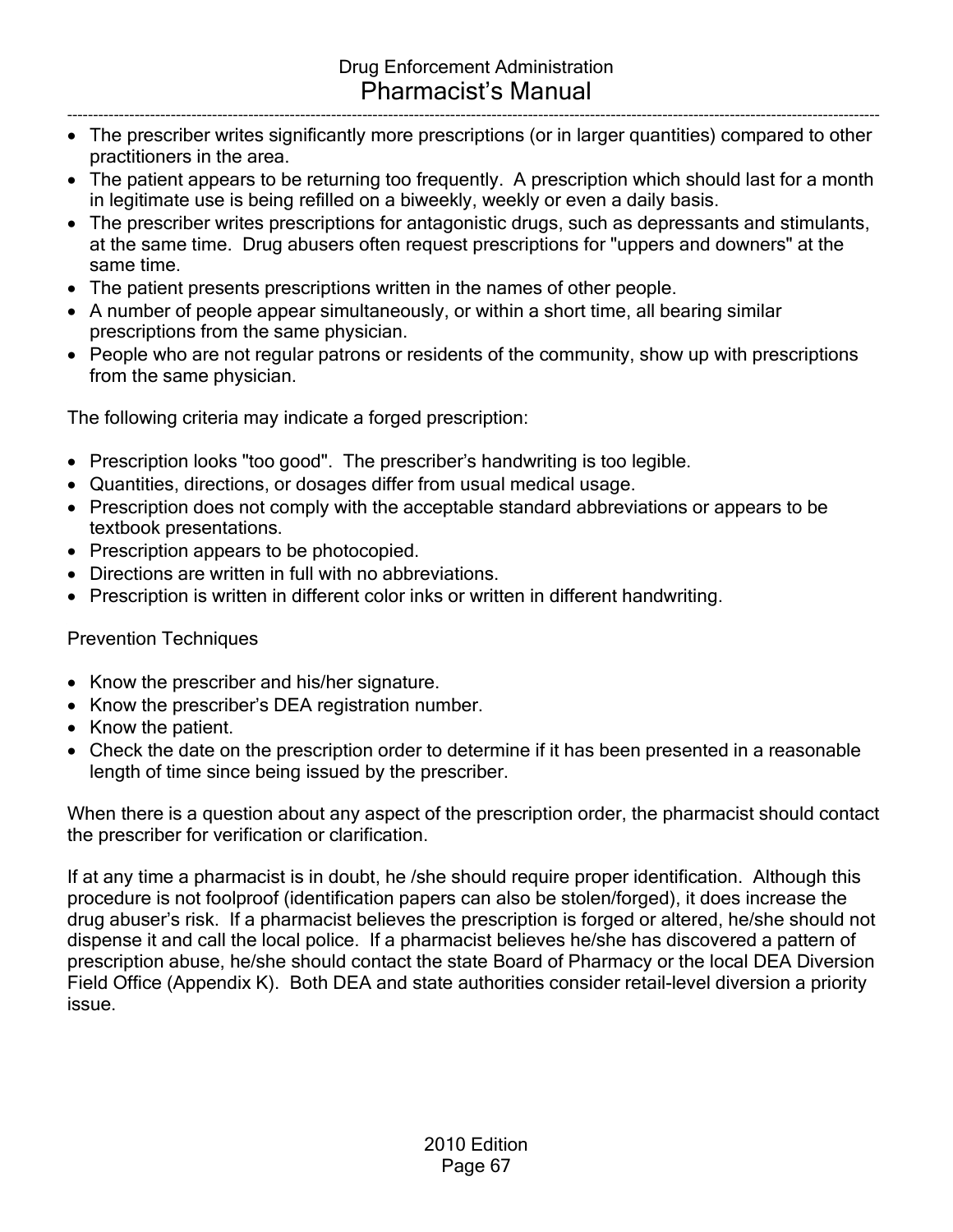#### ------------------------------------------------------------------------------------------------------------------------------------------------------------- Proper Controls

Dispensing procedures without control and professional caution are an invitation to the drug abuser. Proper controls can be accomplished by following common sense, sound professional practice, and proper dispensing procedures. In addition, pharmacy staff should have knowledge of these safeguards, as it will help prevent and protect the pharmacy from becoming a source of diversion.

Most drug abusers seek out areas where communication and cooperation between health care professionals are minimal because it makes the drug abuser's work easier. Thus, a pharmacist should encourage other local pharmacists and physicians to develop a working relationship which will promote teamwork and camaraderie. In addition, the pharmacist should become familiar with those controlled substances that are popular for abuse and resale on the streets in the area and should discuss those findings with other pharmacists and practitioners in the community.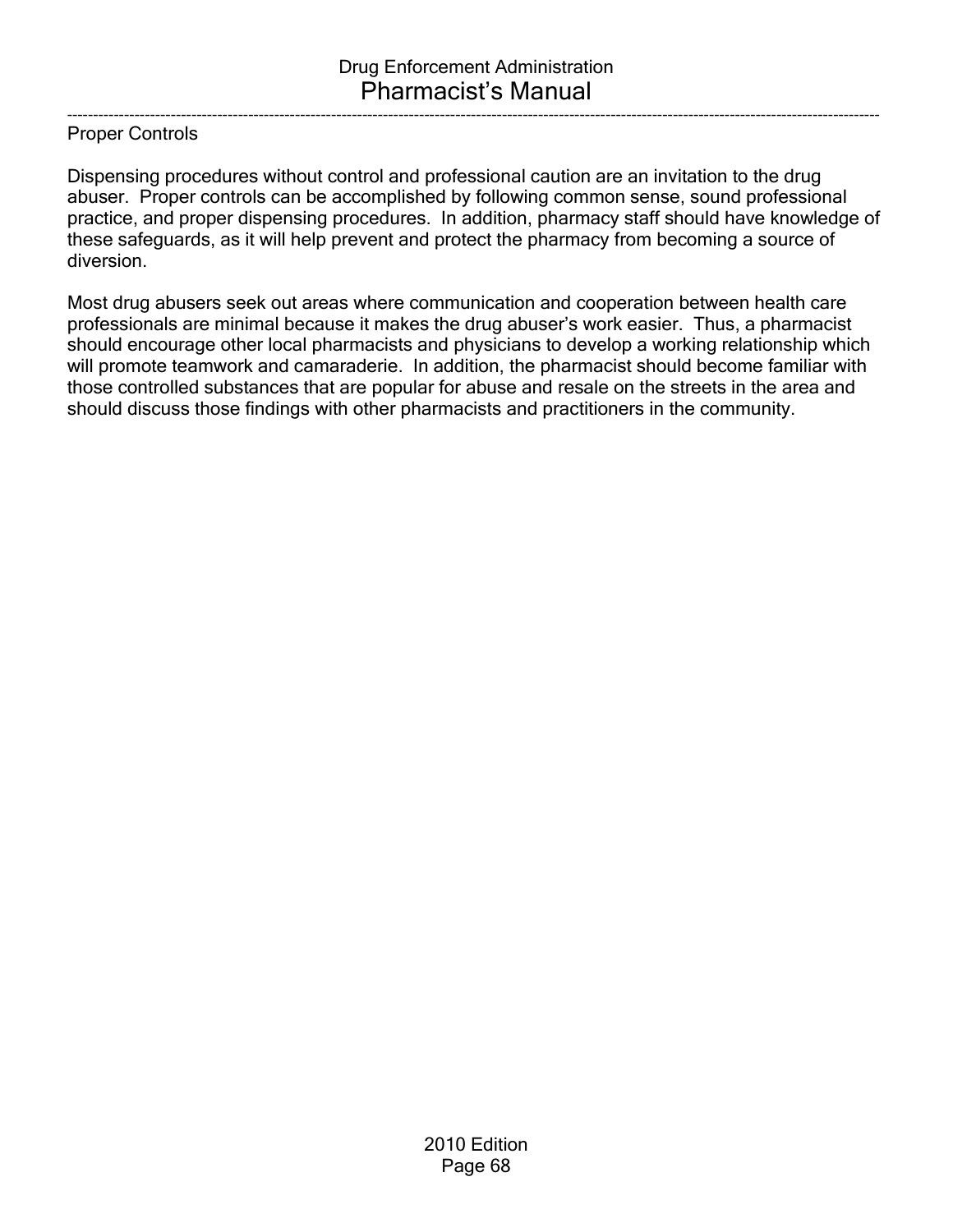#### ------------------------------------------------------------------------------------------------------------------------------------------------------------- APPENDIX E

# Affidavit for a New Pharmacy<sup>1</sup>

|                                                         | the                  | (Title of officer, official,         |  |  |
|---------------------------------------------------------|----------------------|--------------------------------------|--|--|
| partner, or other position) of                          |                      | (Corporation, partnership, or sole   |  |  |
| proprietor), doing business as                          |                      | (Store name) at                      |  |  |
|                                                         | (Number and Street), | (City)                               |  |  |
| (State)                                                 |                      | (Zip Code), hereby certify that said |  |  |
| store was issued a pharmacy permit No.                  |                      | by the                               |  |  |
| (Board of Pharmacy or Licensing Agency) of the State of |                      |                                      |  |  |
| on.                                                     |                      | (Date).                              |  |  |

This statement is submitted in order to obtain a Drug Enforcement Administration registration number. I understand that if any information is false, the Administration may immediately suspend the registration for this store and commence proceedings to revoke under 21 U.S.C. § 824(a) because of the danger to public health and safety. I further understand that any false information contained in this affidavit may subject me personally and the above-named corporation/partnership/business to prosecution under 21 U.S.C. § 843, the penalties for conviction of which include imprisonment for up to 4 years, a fine of not more than \$30,000.00 or both.

Signature (Person who signs Application for Registration)

\_\_\_\_\_\_\_\_\_\_\_\_\_\_\_\_\_\_\_\_\_\_\_\_\_\_\_\_\_\_\_\_\_\_\_\_\_\_\_\_\_\_\_\_

 $\mathcal{L}_\text{max}$  , and the set of the set of the set of the set of the set of the set of the set of the set of the set of

State of \_\_\_\_\_\_\_\_\_\_\_\_\_\_\_\_\_\_\_\_\_\_\_\_\_County of \_\_\_\_\_\_\_\_\_\_\_\_\_\_\_\_\_\_\_\_\_\_\_Subscribed to and sworn before me this \_\_\_\_\_\_\_\_\_ day of \_\_\_\_\_\_\_\_\_\_\_\_, 20\_\_\_\_\_\_.

Notary Public

 $1$  21 C.F.R. § 1301.17(a)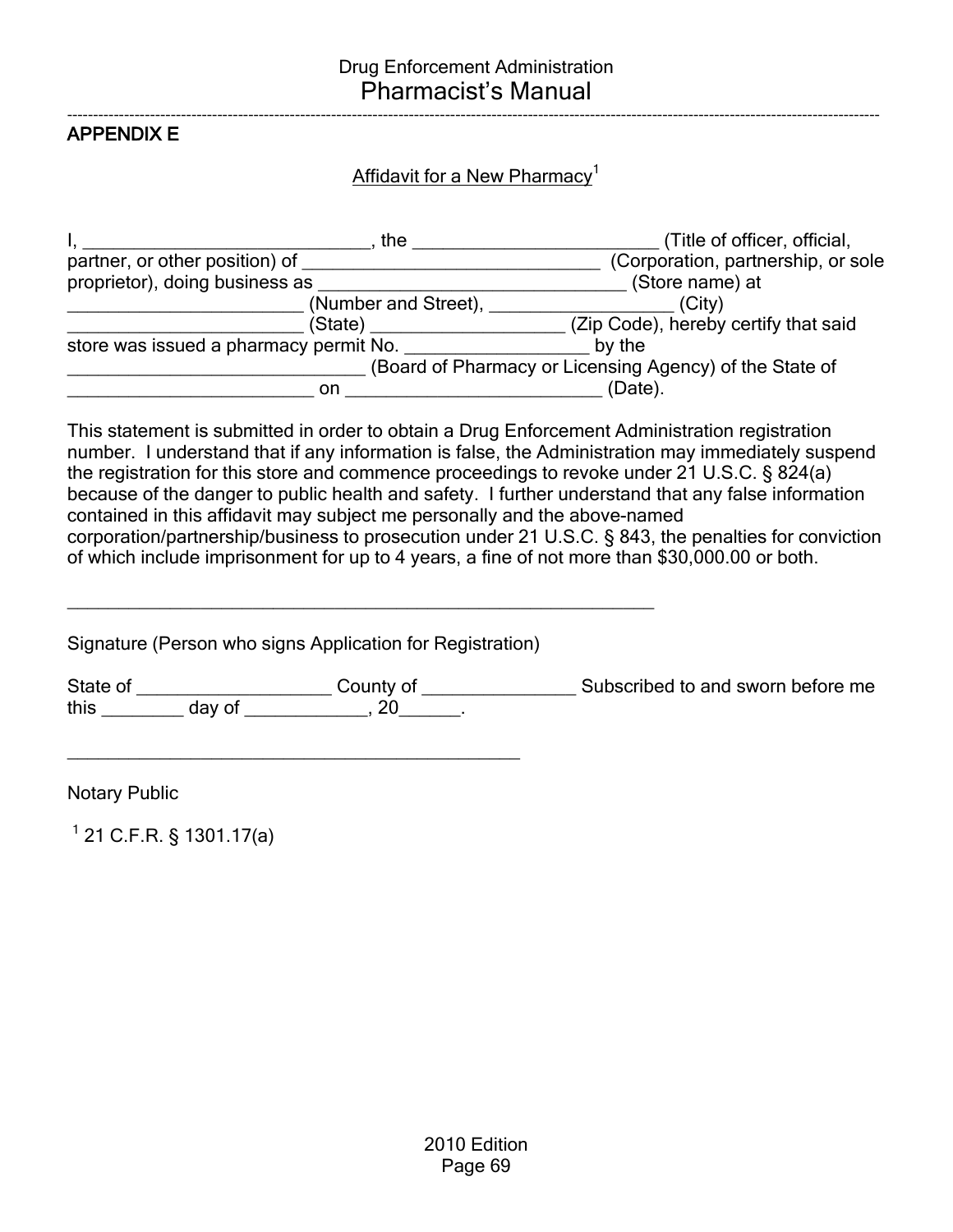#### APPENDIX F

# Affidavit for Transfer of a Pharmacy $^{\rm 1}$

-------------------------------------------------------------------------------------------------------------------------------------------------------------

| certify:                                                                                       |                                                                 |
|------------------------------------------------------------------------------------------------|-----------------------------------------------------------------|
| (1) That said company was issued a pharmacy permit No. __________________________ by the       |                                                                 |
|                                                                                                | (Board of Pharmacy or Licensing Agency) of the State of         |
|                                                                                                |                                                                 |
|                                                                                                |                                                                 |
|                                                                                                | (City) _______________________(State) _________ (Zip Code); and |
| (2) That said company is acquiring the pharmacy business of _____________________(Name of      |                                                                 |
|                                                                                                |                                                                 |
|                                                                                                |                                                                 |
| Transfer) and that said company has applied (or will apply on _________________________(Date)) |                                                                 |
| for a pharmacy permit from the Board of Pharmacy (or Licensing Agency) of the State of         |                                                                 |
|                                                                                                |                                                                 |
|                                                                                                | (City)                                                          |
|                                                                                                |                                                                 |

#### This statement is submitted in order to obtain a Drug Enforcement Administration registration number.

I understand that if a DEA registration number is issued, the pharmacy may acquire controlled substances but may not dispense them until a pharmacy permit or license is issued by the State board of pharmacy or licensing agency.

I understand that if any information is false, the Administration may immediately suspend the registration for this store and commence proceedings to revoke under 21 U.S.C. § 824(a) because of the danger to public health and safety. I further understand that any false information contained in this affidavit may subject me personally and the above-named corporation/partnership/business to prosecution under 21 U.S.C. § 843, the penalties for conviction of which include imprisonment for up to 4 years, a fine of not more than \$30,000.00 or both.

\_\_\_\_\_\_\_\_\_\_\_\_\_\_\_\_\_\_\_\_\_\_\_\_\_\_\_\_\_\_\_\_\_\_\_\_\_\_\_\_\_\_\_\_ Signature (Person who signs Application for Registration)

\_\_\_\_\_\_\_\_\_\_\_\_\_\_\_\_\_\_\_\_\_\_\_\_\_\_\_\_\_\_\_\_\_\_\_\_\_\_\_\_\_\_\_\_

State of \_\_\_\_\_\_\_\_\_\_\_\_\_\_\_\_\_\_\_\_\_\_\_\_\_County of \_\_\_\_\_\_\_\_\_\_\_\_\_\_\_\_\_\_\_\_\_\_\_Subscribed to and sworn before me this \_\_\_\_\_\_\_\_\_ day of \_\_\_\_\_\_\_\_\_\_\_\_, 20\_\_\_\_\_\_.

Notary Public

 $1$  21 C.F.R. § 1301.17(b)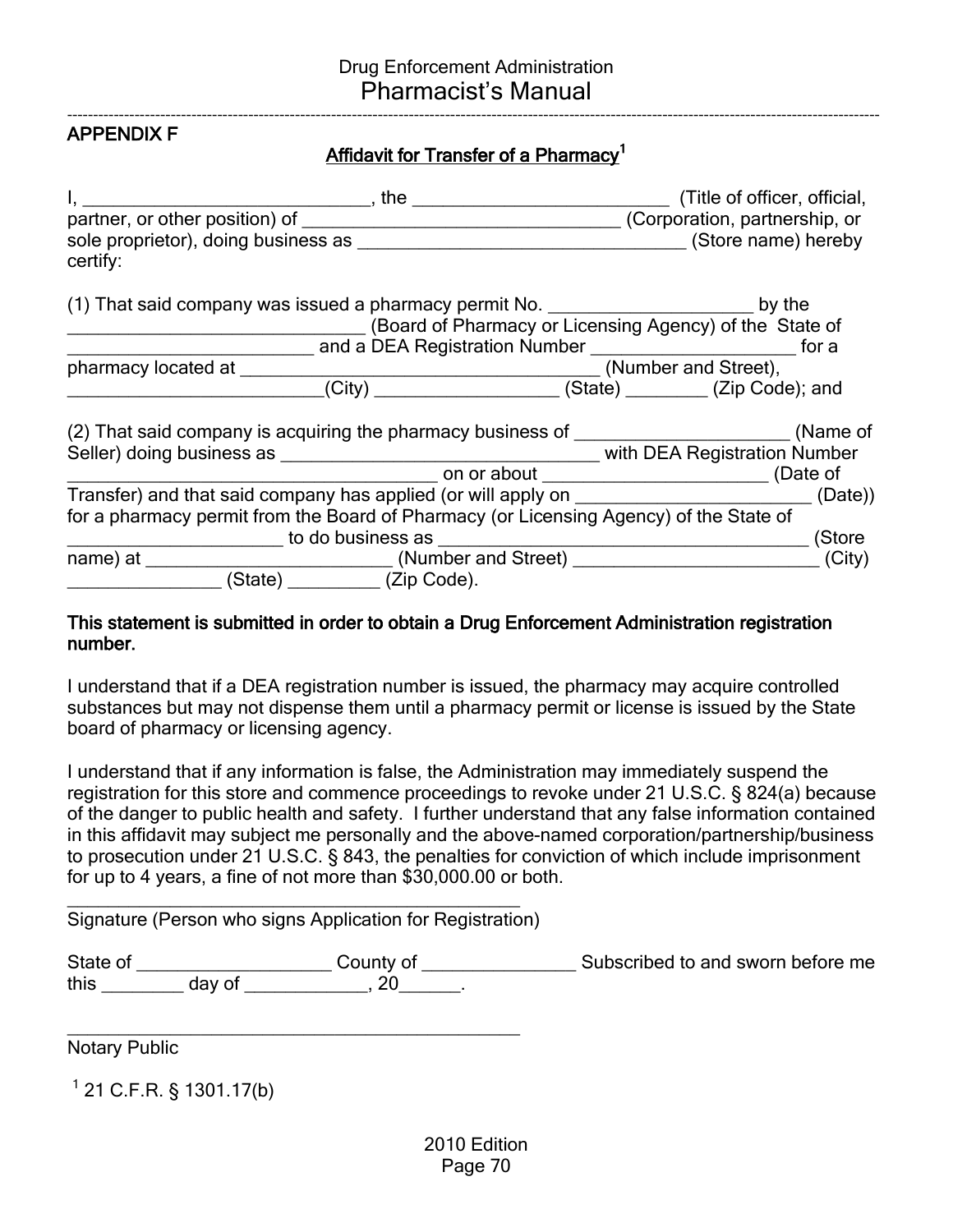#### ------------------------------------------------------------------------------------------------------------------------------------------------------------- APPENDIX G

## Equivalency Tables for Ephedrine, Pseudoephedrine, and Phenylpropanolamine Under the Combat Methamphetamine Epidemic Act of 2005

#### RETAIL DAILY SALE LIMITS ARE NOT TO EXCEED THE FOLLOWING AMOUNTS PER PURCHASER

| Ingredient                     | Number of Tablets $=$ 3.6 grams                                                                                                                                       |
|--------------------------------|-----------------------------------------------------------------------------------------------------------------------------------------------------------------------|
| 25 mg Ephedrine HCI            | 175                                                                                                                                                                   |
| 25 mg Ephedrine Sulfate        | 186                                                                                                                                                                   |
| 30 mg Pseudoephedrine HCI      | 146                                                                                                                                                                   |
| 60 mg Pseudoephedrine HCI      | 73                                                                                                                                                                    |
| 120 mg Pseudoephedrine HCI     | 36                                                                                                                                                                    |
| 30 mg Pseudoephedrine Sulfate  | 155                                                                                                                                                                   |
| 60 mg Pseudoephedrine Sulfate  | 77                                                                                                                                                                    |
| 120 mg Pseudoephedrine Sulfate | 38                                                                                                                                                                    |
| Phenylpropanolamine (PPA)      | The Food and Drug Administration issued<br>a voluntary recall of this ingredient as<br>being unsafe for human consumption.<br>Veterinary use is by prescription only. |

| 30-DAY SALE LIMITS ARE NOT TO EXCEED THE FOLLOWING AMOUNTS PER |
|----------------------------------------------------------------|
| <b>PURCHASER</b>                                               |

| Ingredient                     | Number of tablets at<br>retail = $9$ grams                                                                                                                            | Number of tablets for<br>mail orders $= 7.5$ grams |
|--------------------------------|-----------------------------------------------------------------------------------------------------------------------------------------------------------------------|----------------------------------------------------|
| 25 mg Ephedrine HCI            | 439                                                                                                                                                                   | 366                                                |
| 25 mg Ephedrine Sulfate        | 466                                                                                                                                                                   | 389                                                |
| 30 mg Pseudoephedrine HCI      | 366                                                                                                                                                                   | 305                                                |
| 60 mg Pseudoephedrine HCI      | 183                                                                                                                                                                   | 152                                                |
| 120 mg Pseudoephedrine HCI     | 91                                                                                                                                                                    | 76                                                 |
| 30 mg Pseudoephedrine Sulfate  | 389                                                                                                                                                                   | 324                                                |
| 60 mg Pseudoephedrine Sulfate  | 194                                                                                                                                                                   | 162                                                |
| 120 mg Pseudoephedrine Sulfate | 97                                                                                                                                                                    | 81                                                 |
| Phenylpropanolamine (PPA)      | The Food and Drug Administration issued a<br>voluntary recall of this ingredient as being unsafe for<br>human consumption. Veterinary use is by<br>prescription only. |                                                    |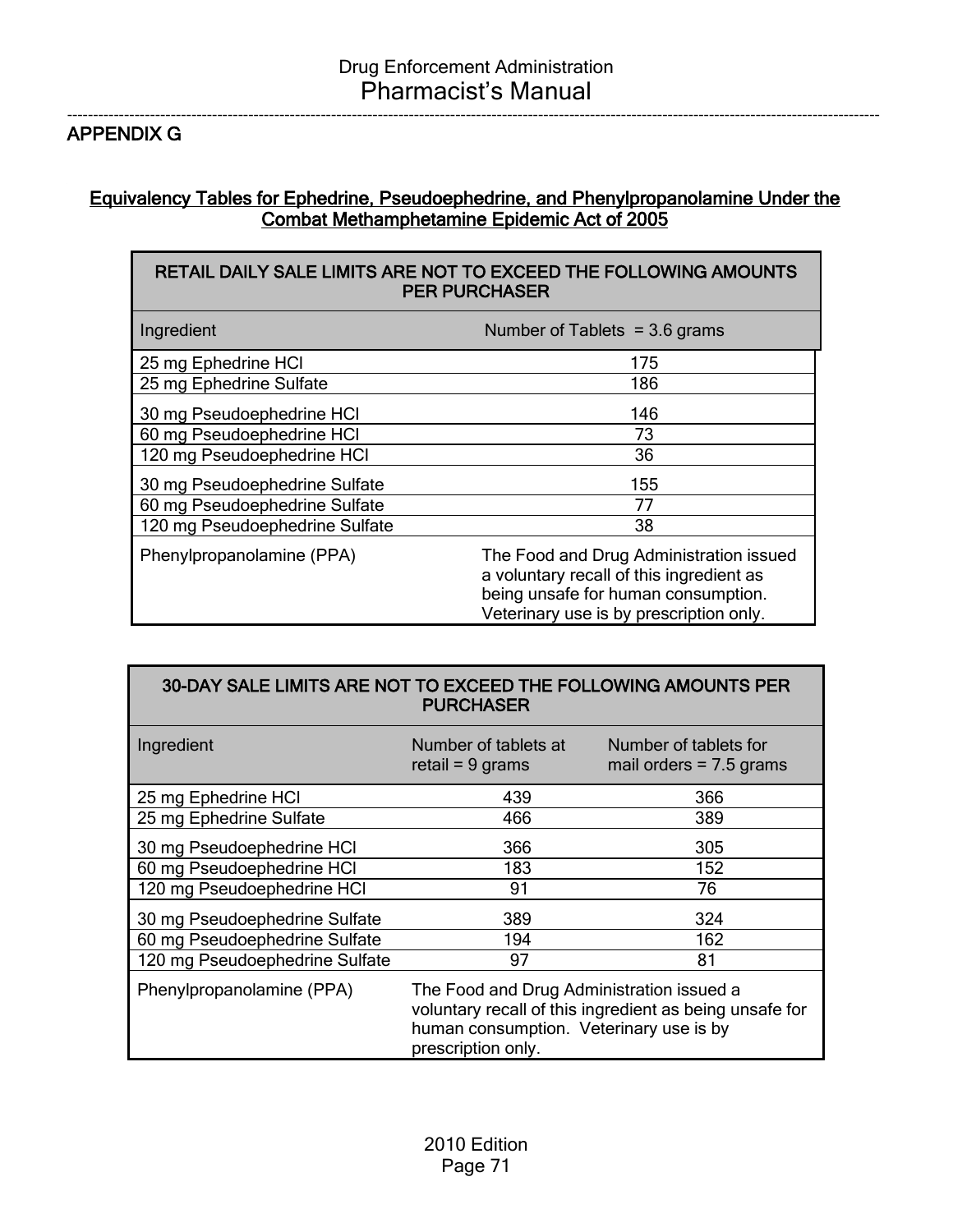#### ------------------------------------------------------------------------------------------------------------------------------------------------------------- APPENDIX H

# Guidelines for Emergency Kits in Long Term Care Facilities

A pharmacy may place an emergency kit with controlled substances in a non-DEA registered Long Term Care Facility (LTCF), if the appropriate state agency or regulatory authority specifically approves the placement and promulgates procedures that delineate:

- 1. The source from which the LTCF may obtain controlled substances for emergency kits and that the source of supply is a DEA-registered hospital/clinic, pharmacy, or practitioner.
- 2. The security safeguards for each emergency kit stored at the LTCF, including who may have access to the emergency kit, and specific limitation of the type and quantity of controlled substances permitted in the kit.
- 3. The responsibility for proper control and accountability of the emergency kit within the LTCF, including the requirement that the LTCF and the supplying registrant maintain complete and accurate records of the controlled substances placed in the emergency kit, the disposition of the controlled substances, and the requirement to take and maintain periodic physical inventories.
- 4. The emergency medical conditions under which the controlled substances may be administered to LTCF patients, including the requirement that controlled substances be administered by authorized personnel only as expressly authorized by an individual practitioner and in compliance with the provisions of 21 C.F.R. §§ 1306.11 and 1306.21.
- 5. The prohibited activities that if violated could result in state revocation, denial, or suspension of the privilege to supply or possess emergency kits containing controlled substances.

The requirements for emergency kits in LTCFs were published in a Federal Register notice on April 9, 1980 (45 FR 24128). Pharmacies and LTCFs may wish to consult the notice to ensure compliance with the requirements.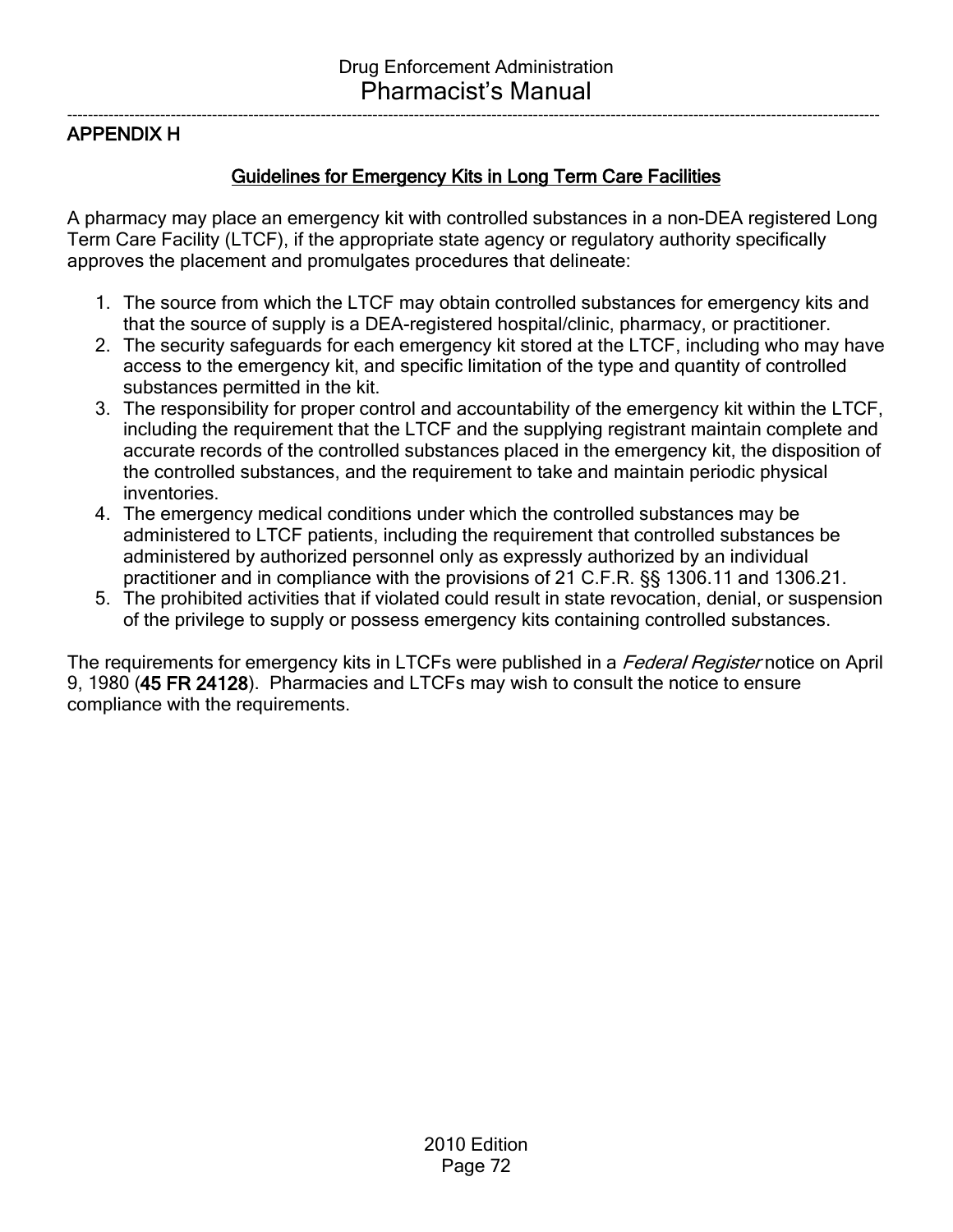#### ------------------------------------------------------------------------------------------------------------------------------------------------------------- APPENDIX I

# Guidelines for Completing the DEA Form 106

Instructions for completing the DEA Form 106 are provided when filling out either the paper or electronic version of the form. Listed below are additional guidelines:

- Do not use a DEA Form 106 to report an accidental spillage. Save the broken bottles, salvage the product if possible, and contact the local DEA Diversion Field Office (Appendix K) for additional instructions. This type of a loss must be reported on a DEA Form 41, Registrants Inventory of Drugs Surrendered.
- If thefts have occurred due to employee pilferage over a period of time, document on the DEA Form 106 the date of discovery in block 4. Provide estimated beginning and ending dates of the thefts in box 17 with an explanation.
- If there are multiple thefts or losses on the same day (e.g. mail-order pharmacy), report each theft or loss on a separate DEA Form 106.
- Miscounts or adjustments to inventory involving clerical errors on the part of the pharmacy should not be reported on a DEA Form 106. A separate log documenting the discrepancies may be kept at the management's discretion.
- In block 9, enter the number of thefts or losses experienced in the last 24 months, but do not include the current theft or loss being reported. If the current theft or loss was the only theft or loss in the last 24 months, enter 0 (zero).
- In block 12, enter the amount the pharmacy paid for the controlled substances, not the retail value.
- In blocks 14 b & c, if the customer accepted the controlled substance before discovering a loss in transit, identify the supplier and its DEA registration number.
- In block 14f, when explaining how many losses occurred from the same carrier, do not include the current loss.
- The date next to the signature and title on page 2 should be the date the form was completed, signed, and sent to the local DEA Diversion Field Office (Appendix K).
- Document the National Drug Code (NDC) number of the controlled substance, and if the loss was a partial container, document the actual amount of theft or loss within the container.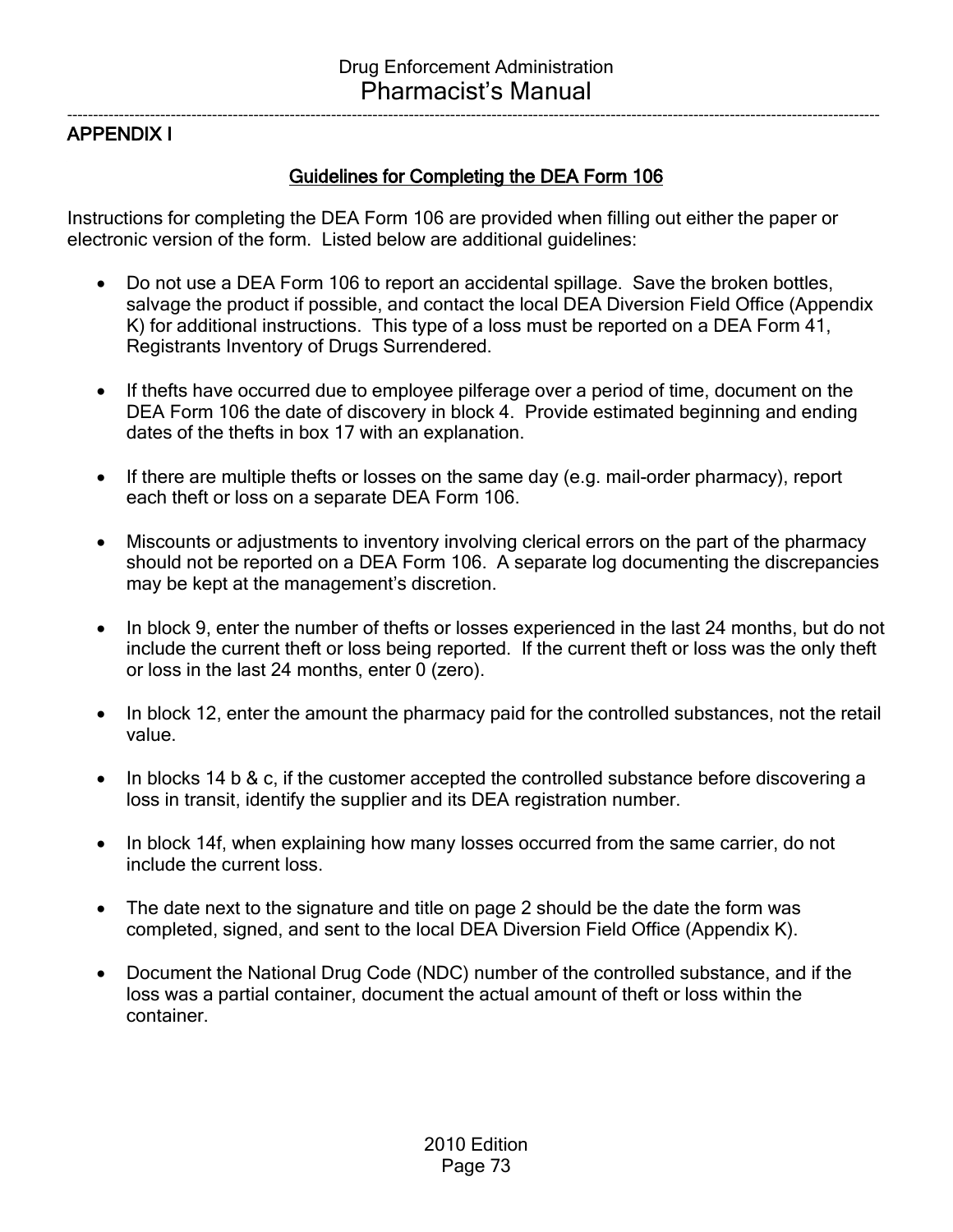-------------------------------------------------------------------------------------------------------------------------------------------------------------

# Guidelines for Completing the DEA Form 106 (continued)

- If the controlled substance contains hydrocodone, oxycodone or a similar controlled substance and contains acetaminophen, aspirin or ibuprofen, indicate the strength of the non-controlled substance as well as the strength of the controlled substance contained in the product.
- If amending a paper version of a prior DEA Form 106, print Amended in the upper front page margin, with the date of the theft.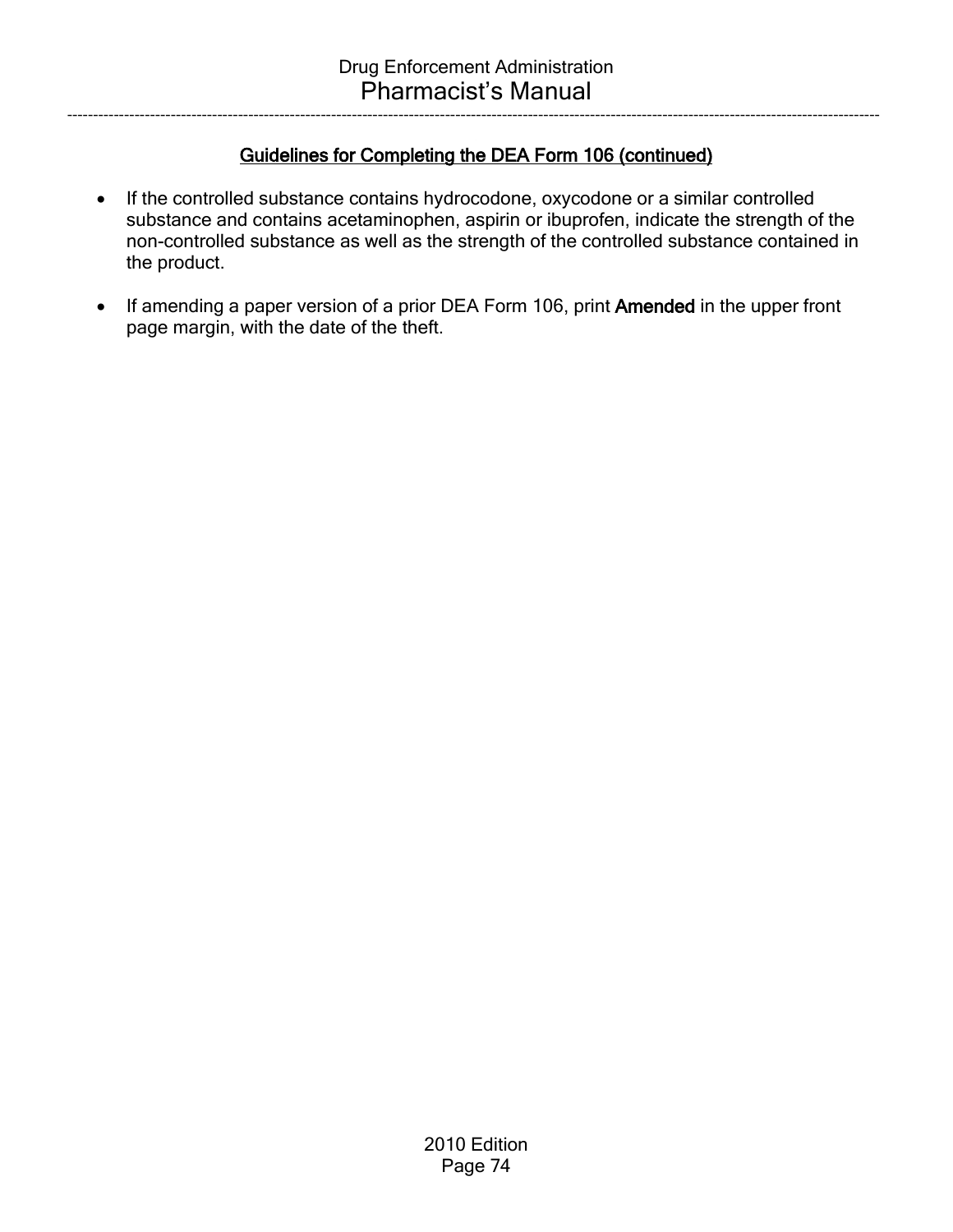#### ------------------------------------------------------------------------------------------------------------------------------------------------------------- APPENDIX J

# DEA Registration Specialists in Field Divisions

Registration assistants are available during normal business hours to provide information about new applications, renewals, order forms, or changes to a DEA registration. Addresses and telephone numbers are subject to change. Please refer to the DEA's Diversion website, www.DEAdiversion.usdoj.gov, for the most current listing.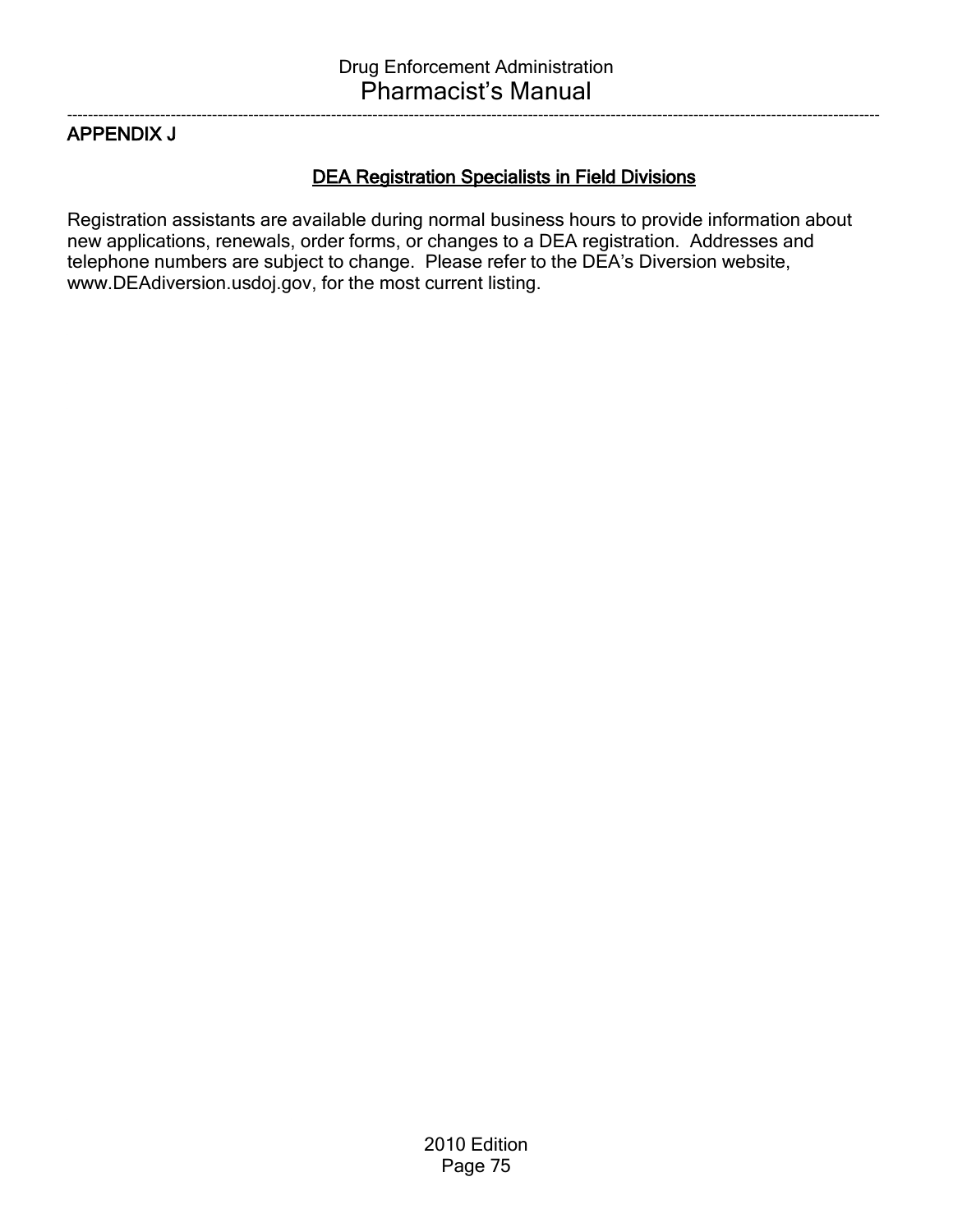-------------------------------------------------------------------------------------------------------------------------------------------------------------

## APPENDIX K

## DRUG ENFORCEMENT ADMINISTRATION DIVERSION FIELD OFFICE LOCATIONS

Visit www.DEAdiversion.usdoj.gov for current addresses and telephone numbers.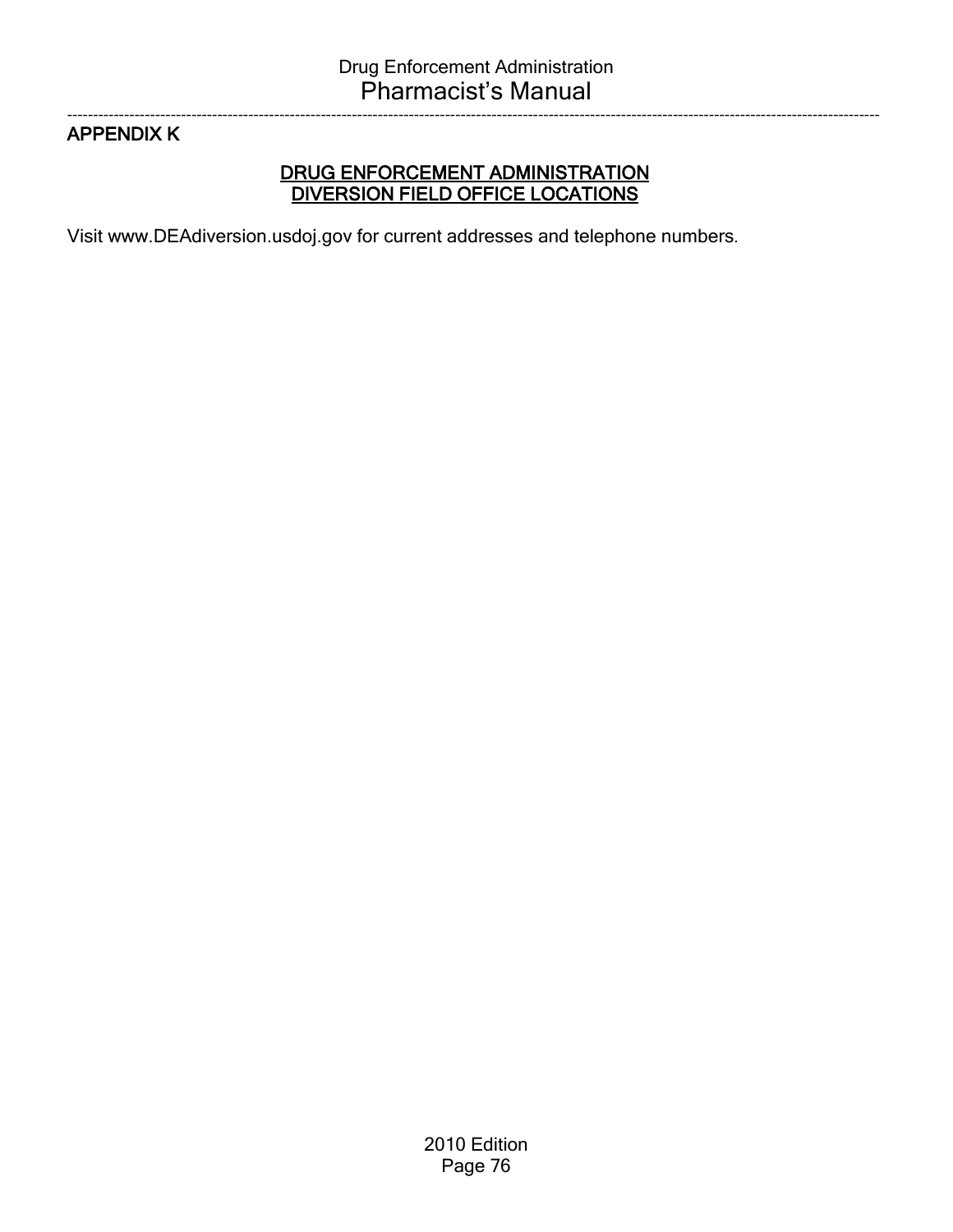------------------------------------------------------------------------------------------------------------------------------------------------------------- APPENDIX L

# Internet Resources

## DEA's Diversion Control Program Website www.DEAdiversion.usdoj.gov

# DEA Homepage

www.dea.gov

## U.S. Government Printing Office www.gpoaccess.gov/cfr/index.html

Provides access to the C.F.R., Parts 1300 to end, primary source for the Pharmacist's Manual, and the Federal Register which contains proposed and finalized amendments to the C.F.R.

## Office of National Drug Control Policy (ONDCP) www.whitehousedrugpolicy.gov

#### Food and Drug Administration www.FDA.gov

HHS & SAMHSA's National Clearinghouse for Alcohol and Drug Information www.health.org

**SAMHSA/CSAT** www.csat.samhsa.gov

#### Federation of State Medical Boards www.FSMB.org

National Association of Boards of Pharmacy www.nabp.net

## National Association of State Controlled Substances Authorities www.nascsa.org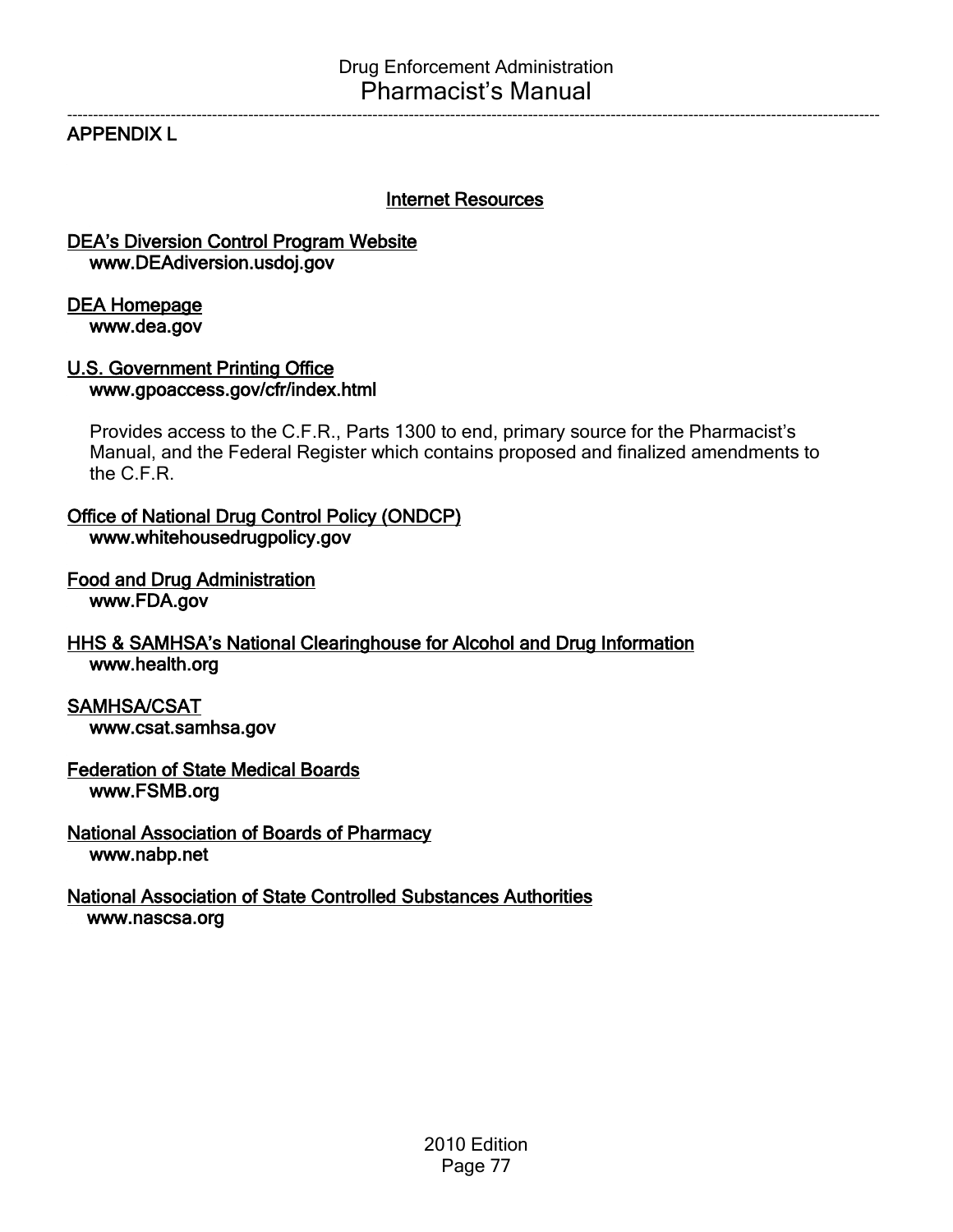#### ------------------------------------------------------------------------------------------------------------------------------------------------------------- APPENDIX M

## **Small Business and Agriculture** Regulatory Enforcement Ombudsman

The Small Business and Agriculture Regulatory Enforcement Ombudsman and 10 Regional Fairness Boards were established to receive comments from small businesses about federal agency enforcement actions. The Ombudsman will annually evaluate the enforcement activities and rate each agency's responsiveness to small business. If you wish to comment on DEA enforcement actions, you may contact the Ombudsman at 1-888-REG-FAIR (1-888-734-3247).